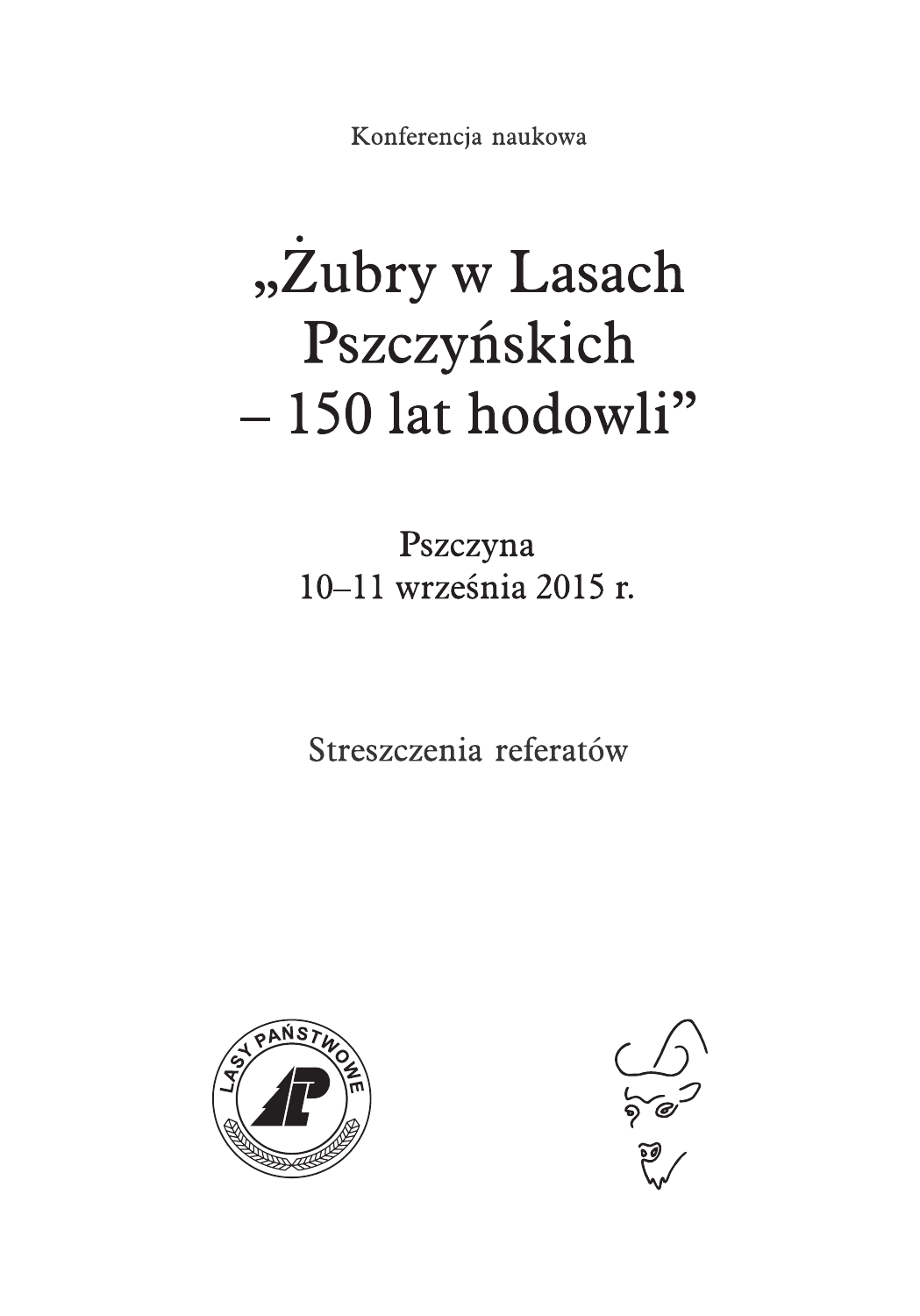#### Wydawca

Stowarzyszenie Miłośników Żubrów ul. Ciszewskiego 8, 02-786 Warszawa tel/fax (22) 593-65-80, e-mail: bison@smz.waw.pl

Zdjęcie na okładce: Maciej Tracz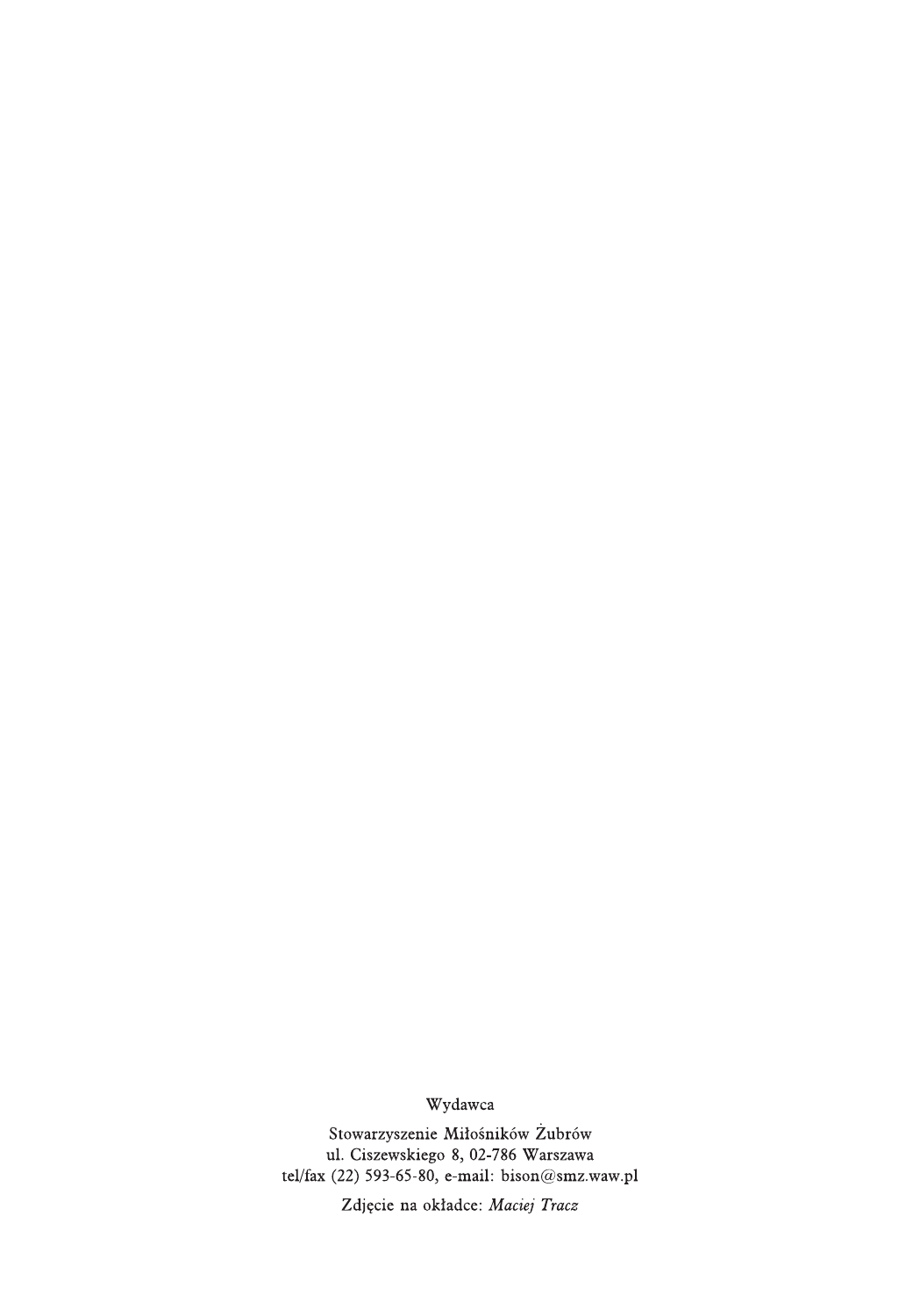# **The European bison in Belarus – problems and prospects**

#### **Alena Anisimava, Pavel Velihurau, Ryhory Yanuta**

The State Research-Production Association "The Scientifically-Practical Centre of the National Academy of Sciences of Belarus for Bio-resources" Minsk, Belarus

The present state of populations and breeding centers of the European bison *(Bison bonasus)* in Belarus is reviewed. Presented are the populations dynamics, state of their development and formation of the whole Belarusian metapopulation. Due to various factors and different protective measures, particular E. bison populations are at different stages of development: some remain at the beginning phase of their formation, and some have already reached numbers, exceeding ecological capacity of the environment. The plan for the management of European bison metapopulation is developed, including an estimate of the optimal numbers of European bison in Belarus. Solutions for the problems related to excess E. bison numbers in some populations are presented.

# **Żubr w Białorusi – problemy i perspektywy**

Omówiono aktualny stan wolnych populacji i ośrodków hodowli żubra (*Bison bonasus*) w Białorusi. Przedstawiono dynamikę populacji, stopień ich rozwoju oraz sposób tworzenia wolnych populacji. Z powodu różnych przyczyn i czynników tempo rozwoju poszczególnych stad jest odmienne; niektóre są na początkowym etapie formowania i niektóre osiągnęły już liczebność przekraczającą pojemność środowiska. Rozwijany jest plan dalszego rozwoju metapopulacji żubra w kraju, z określeniem optymalnej liczebności tego gatunku w Białorusi. Przedstawione są proponowane rozwiązania związane z kontrolą liczebności w niektórych populacjach.

# **Przyczynek do etiopatogenezy nekrotycznego zapalenia napletka u żubrów (***Bison bonasus* **L. 1758) – opis przypadku**

Wojciech Bielecki, Anna Rodo, Krzysztof Żoch<sup>1</sup>, Katarzyna Mierzwa<sup>2</sup>

Katedra Patologii i Diagnostyki Weterynaryjnej, Wydział Medycyny Weterynaryjnej, SGGW w Warszawie <sup>1</sup>Nadleśnictwo Borki, Kruklanki <sup>2</sup>OHŻ Smardzewice

Od 1980 roku samce żubrów bytujących w Puszczy Białowieskiej, zapadają na nekrotyczne zapalenie napletka – NZN (*balanoposthitis necroticans*). Choroba ata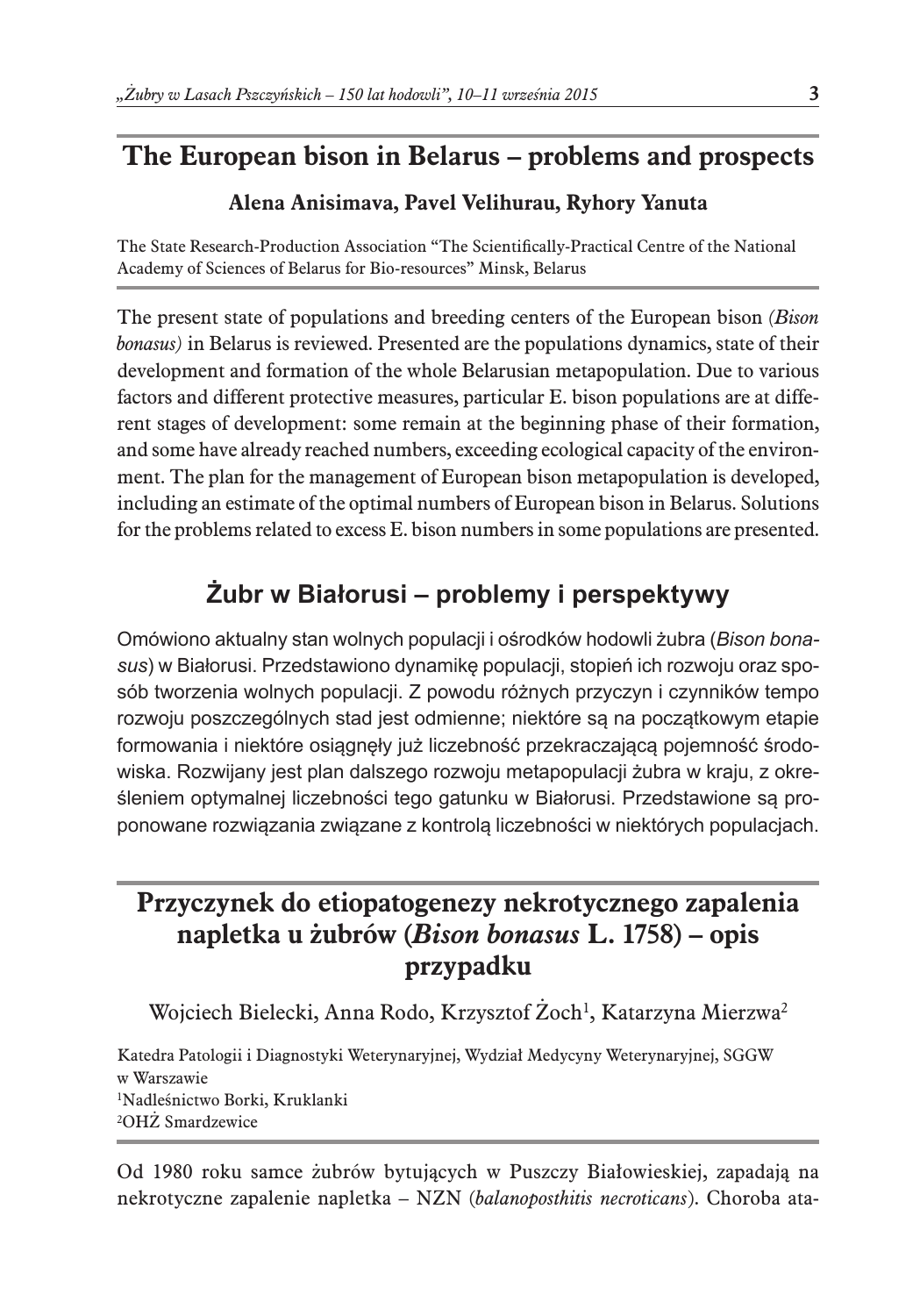kuje 5–15% osobników, a jej przyczyna dotychczas nie jest znana. W przebiegu choroby obserwuje się martwicowo-ropne zmiany skóry napletka i prącia. W obrazie histopatologicznym stwierdza się martwicę naskórka i skóry właściwej z naciekiem zapalnym złożonym głównie z neutrofilów. Wyniki ostatnich badań wskazują, że etiopatogeneza choroby może być związana z inwazją ektopasożytów i zakażeniem bakteriami, szczególnie *Trueperella pyogenes.*

Opisany tu przypadek NZN dotyczy dwóch byków pochodzących z OHŻ Smardzewice: Pospałek nr rod. 11521, w wieku 4 lat oraz Posłaniec III nr rod. 11254, w wieku, 5 lat. Osobniki te 6.05.2013r. przewieziono do Zagrody Pokazowej w Wolisku (Puszcza Borecka). Przed transportem do Woliska przeprowadzono badanie, które wykazało, że zwierzęta były klinicznie zdrowe. Ponieważ po ich przewiezieniu do Zagrody Pokazowej Wolisko, w OHŻ Smardzewice stwierdzono przypadek gruźlicy, dlatego zdecydowano o eliminacji diagnostycznej obu byków przeprowadzonej 17.09.2013 r.

W trakcie sekcji anatomopatologicznej stwierdzono u obu byków na skórze napletka (w dogłowowej części ujścia napletka) strupy średnicy 0,7–0,9 cm (*posthitis*). W badaniu histopatologicznym w miejscu, gdzie makroskopowo widoczny był strup, stwierdzono martwicę i naciek neutrofilów, lecz w tkankach na obwodzie widoczne były masywne nacieki eozynofilów. Wskazuje to wyraźnie, iż zmiany powstałe na skórze napletka u obu osobników mogły być wywołane przez owady. W okresie 4 miesięcy bytowania w Zagrodzie pokazowej Wolisko, byki zachorowały na NZN. Na skórze napletka rozwinęły się charakterystyczne zmiany chorobowe. W Puszczy Boreckiej wcześniej stwierdzono tylko jeden przypadek NZN, u 8 miesięcznego cielęcia.

## **Contribiution to ethiopathogenesis of balanoposthitis in wisent (***Bison bonasus* **L. 1758) – case report**

Since 1980, bulls in Białowieża Forest suffer necrotic balanoposthitis. The disease affects 5 – 15% individuals and its etiology is unknown. In the course of the disease observed are pyonecrotic dermatitis of prepuce and penis. The histopathological states necrosis of epidermis and dermis with inflammatory infiltrate composed mainly of neutrophils The results of recent studies indicate that the pathogenesis of the disease may be associated with the invasion of ectoparasites and bacterial infections, especially *Trueperella pyogenes.* The case described here concerns two bulls, Pospałek Ped.No. 11521 ur. at 4 years old and Posłaniec III Ped. No. 11254 5 years old from Breeding Center Smardzewice. These individuals were transported on June  $5<sup>th</sup>$ , 2013, to the enclosure in Wolisko (Borecka Forest). Before transporting to the Wolisko a health examination was performed, according to which the animals were clinically healthy. However when they were transported to Wolisko in BC Smardzewice an infection with tuberculosis was confirmed. Therefore the decision to eliminate both bulls on September  $17<sup>th</sup>$ , 2013. During an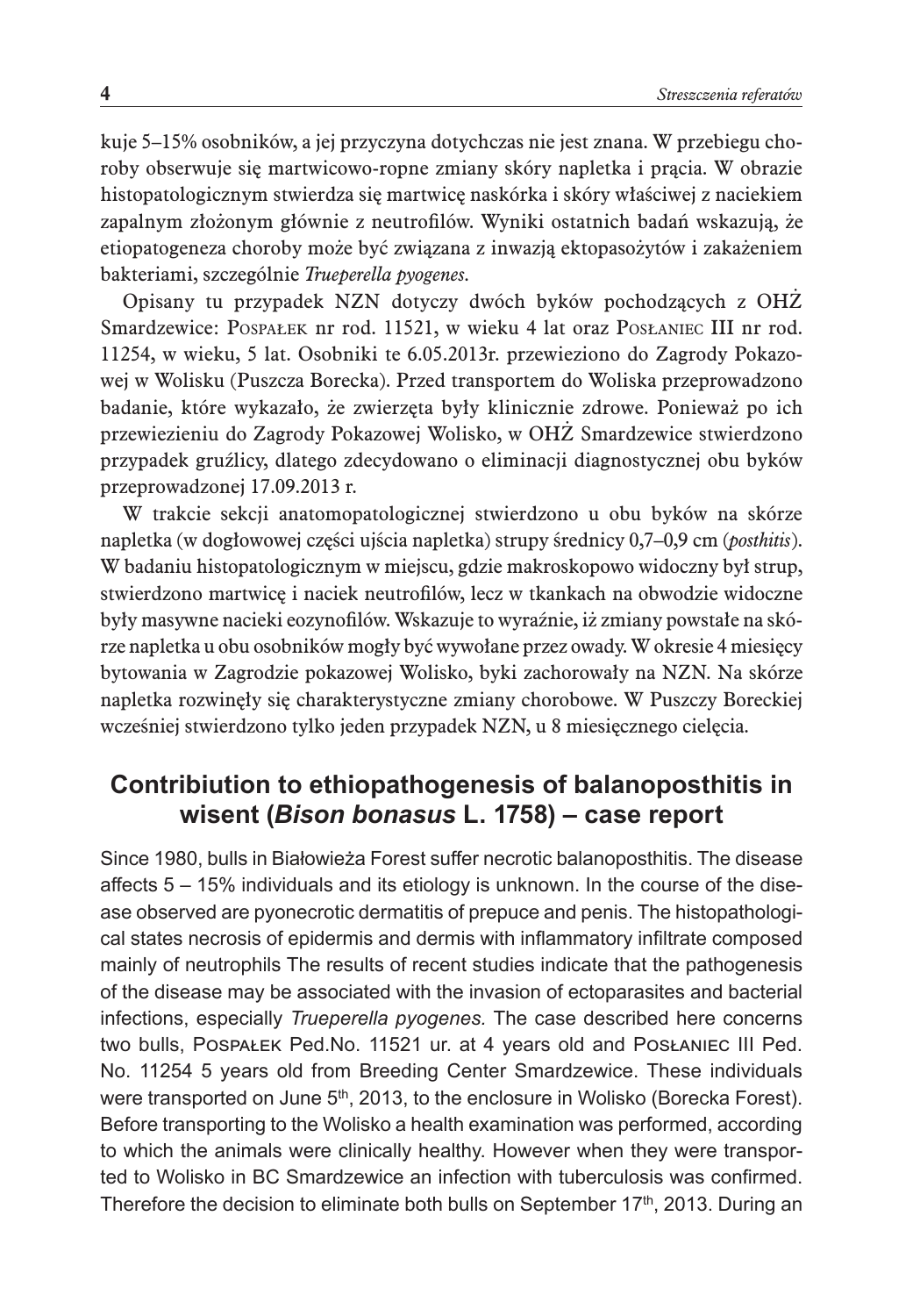autopsy, the pathological sections were found in the two bulls at the skin of the prepuce (the cranial part of the mouth of the prepuce) scabs diameter of 0.7-0.9 cm (*posthitis*). Histopathological examination of macroscopically visible scab,revealed necrosis and neutrophil infiltration, as well at the periphery of tissues a massive infiltration of eosinophils. This was a clear indication that the changes of the skin of the prepuce of two examined bulls could be caused by insects. During four months of their saty at Wolisko both bulls developed *posthitis* Which was proved by characteristic lesions at skin of prepuce. Formerly, in Borecka Forest was found only one case of the *balanoposthitis*, in 8-month calf.

# **The role of Russian protected areas in spatial behavior of European bison**

#### **Maria Chistopolova, Jose A. Hernandez-Blanco, Alexander Minaev, Elena Sitnikova**<sup>2</sup>**, Taras Sipko**

A.N. Severtsov Institute of Ecology and Evolution Rus. Acad. Sci. <sup>1</sup>Bryansky Les Biosphere Reserve

The primary aim of European bison restitution is the formation of free-raging populations. As other endangered species, the European bison has been for centuries endangered by extermination. Cases of poaching this species are still common in Russia. Therefore, the restitution of free-raging European bison populations in Russia is restricted to protected areas. The aim of our study was to analyze European bison´s space use in protected areas. To achieve this, we analyzed long-term data of GPS-collared European bison. Currently free-raging European bison live in three Nature Reserves, two National Parks and four Nature Refuges in Russia. Since 2008, European bison are routinely fitted with GPS-collars for the study of behavior, monitoring and protection. We collared European bison 24 times during 8 years in Kaluzhskie Zaseki Nature Reserve (N=15), in Bryansky Les Biosphere Reserve  $(N=7)$ , in Orlovskoe Polesye National Park  $(N=3)$  and in Klyazminsko-Lukhskiy Nature Refuge  $(N=1)$ . Four individuals were radio-collared immediately after the reintroduction. In two cases transmitted data were representative for the study of space use. Additionally, analyzed were data obtained from 19 resident individuals living in the wild for over one year.

In order to understand how European bison use protected areas, we proposed the UPA index ("the use of the protected area"), calculated as follows: UPA =  $s/HR$ , where  $HR$  – European bison home range,  $s$  – a part of a home range, located inside the protected areas. If parts of a home range are located inside two neighboring protected areas, "s" parameter was the sum of their areas in both protected areas. (Table 1). We used data only from snowless period for calculating the index. In the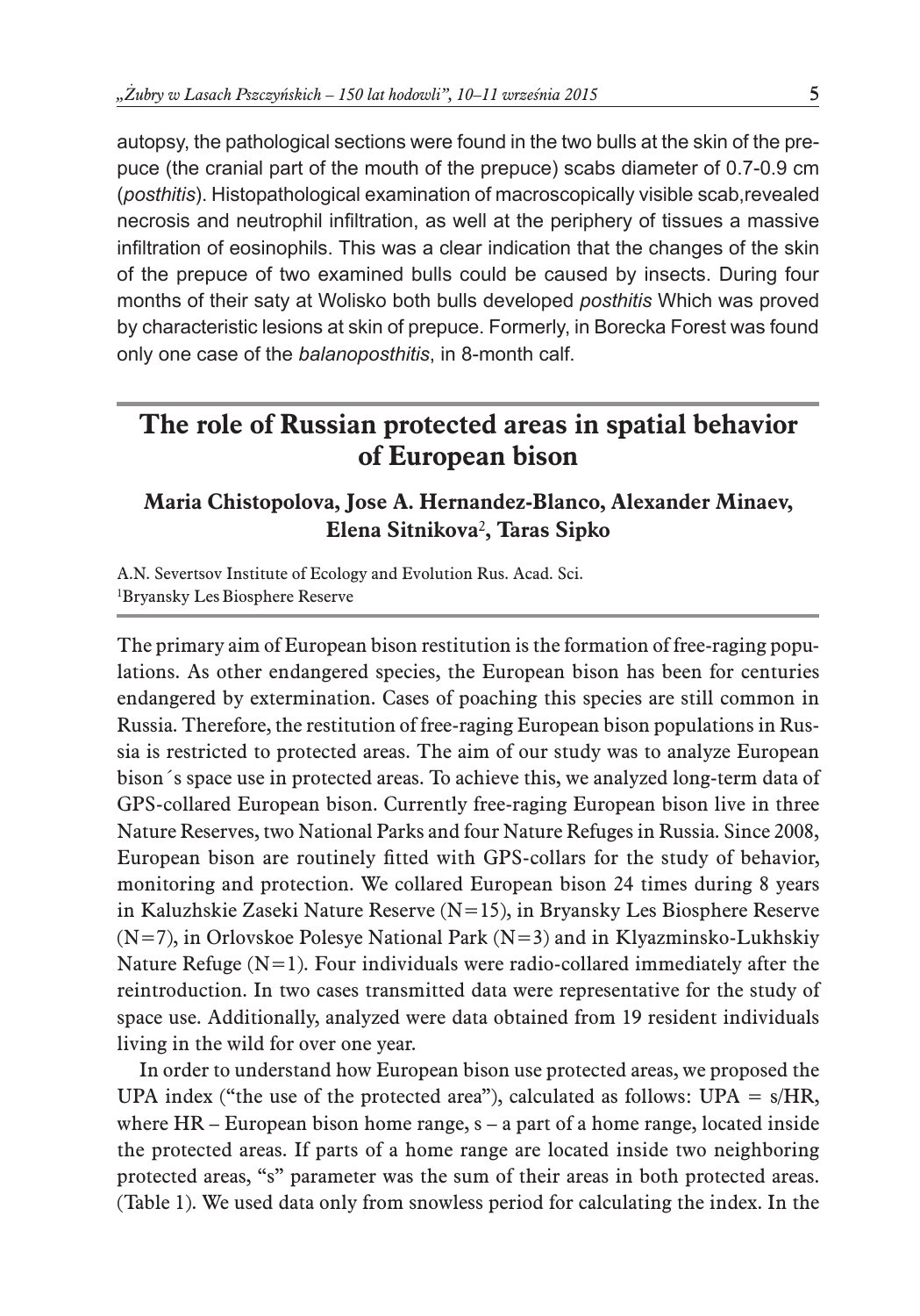| Name / Imie    | Protected area /<br><b>Obszar chroniony</b> | Observation period /<br>okres obserwacji | Home range<br>$[km2]$ / zajmo-<br>wany areał | <b>UPA</b> index /<br>indeks UPA |
|----------------|---------------------------------------------|------------------------------------------|----------------------------------------------|----------------------------------|
| Marta          | $KZ+OP$                                     | spring                                   | 17.57                                        | 0.61                             |
| $Musyanya$ *-1 | <b>KZ</b>                                   | spring-summer                            | 60.14                                        | 1.00                             |
| Kudryavaya     | $KZ+OP$                                     | spring                                   | 67.08                                        | 0.70                             |
| Morena         | <b>KZ</b>                                   | spring-summer                            | 65.85                                        | 0.96                             |
| Mukaltin-1     | $KZ+OP$                                     | spring-summer                            | 111.8                                        | 0.76                             |
| Pesnya         | $OP + K$                                    | spring                                   | 122.1                                        | 1.00                             |
| Dubenka        | $KZ+OP$                                     | spring-summer-fall                       | 130.2                                        | 0.79                             |
| Murkuaza       | BL                                          | spring-summer                            | 26.99                                        | 0.72                             |
| Muzanna-1      | <b>BL</b>                                   | spring                                   | 7.62                                         | 1.00                             |
| Muzavra        | BL                                          | spring-summer                            | 6.556                                        | 1.00                             |
| Podruga        | $OP + K$                                    | spring-summer-fall                       | 183.5                                        | 0.98                             |
| Polushka       | $KZ+OP$                                     | spring-summer-fall                       | 150.7                                        | 0.76                             |
| Polya          | <b>OP</b>                                   | spring-summer-fall                       | 137.2                                        | 0.39                             |
| Prima          | <b>KL</b>                                   | spring-summer-fall                       | 80.67                                        | 0.99                             |
| Mukaltin-3     | $KZ+OP$                                     | spring-summer-fall                       | 152.8                                        | 0.77                             |
| Mukaltin-2     | $KZ+OP$                                     | spring-summer-fall                       | 142.2                                        | 0.78                             |
| Musyanya-2     | $KZ+OP$                                     | spring-summer-fall                       | 150.5                                        | 0.80                             |
| Kina           | $KZ+OP$                                     | spring-summer-fall                       | 151.3                                        | 0.69                             |
| Mesalina       | BL                                          | spring-summer-fall                       | 61.93                                        | 0.81                             |
| Muzanna-2      | BL                                          | spring                                   | 24.36                                        | 0.87                             |
| Tapi           | $KZ+OP$                                     | spring-summer                            | 154.2                                        | 0.74                             |

**Table 1.** The size of home range and UPA index of radio-collared European bison is studied Russian reserves.

*\** pedigree names in italics / imię z Księgi Rodowodowej kursywą

snowy period, European bison fed on feeding sites and space use depends on the location of feeding sites.

Sizes of protected area: Kaluzhskie Zaseki Nature Reserve  $(KZ) - 117.2 \text{ km}^2$ , Orlovskoe Polesye National Park (OP) – 847.2 km<sup>2</sup>, Bryansky Les Biosphere Reserve (BL) – 123.4 km2, Klyazminsko-Lukhskiy Nature Refuge (KL) – 430.1 km2, Karachevskiy Nature Refuge  $(K) - 261.3 \text{ km}^2$ .

The UPA index calculated for two reintroduced individuals (Musyanaya-1 and Muzavra) in the spring and summer was equal to 1. Reintroduced individuals have small home ranges and stay inside the protected areas, where they were released. The lowest UPA index (0.39) was registered during the snowless period for females (Polya) from Orlovskoe Polesye National Park. This individual belonged to the separate Avdeevskaya group. Probably the area of this National Park is not sufficien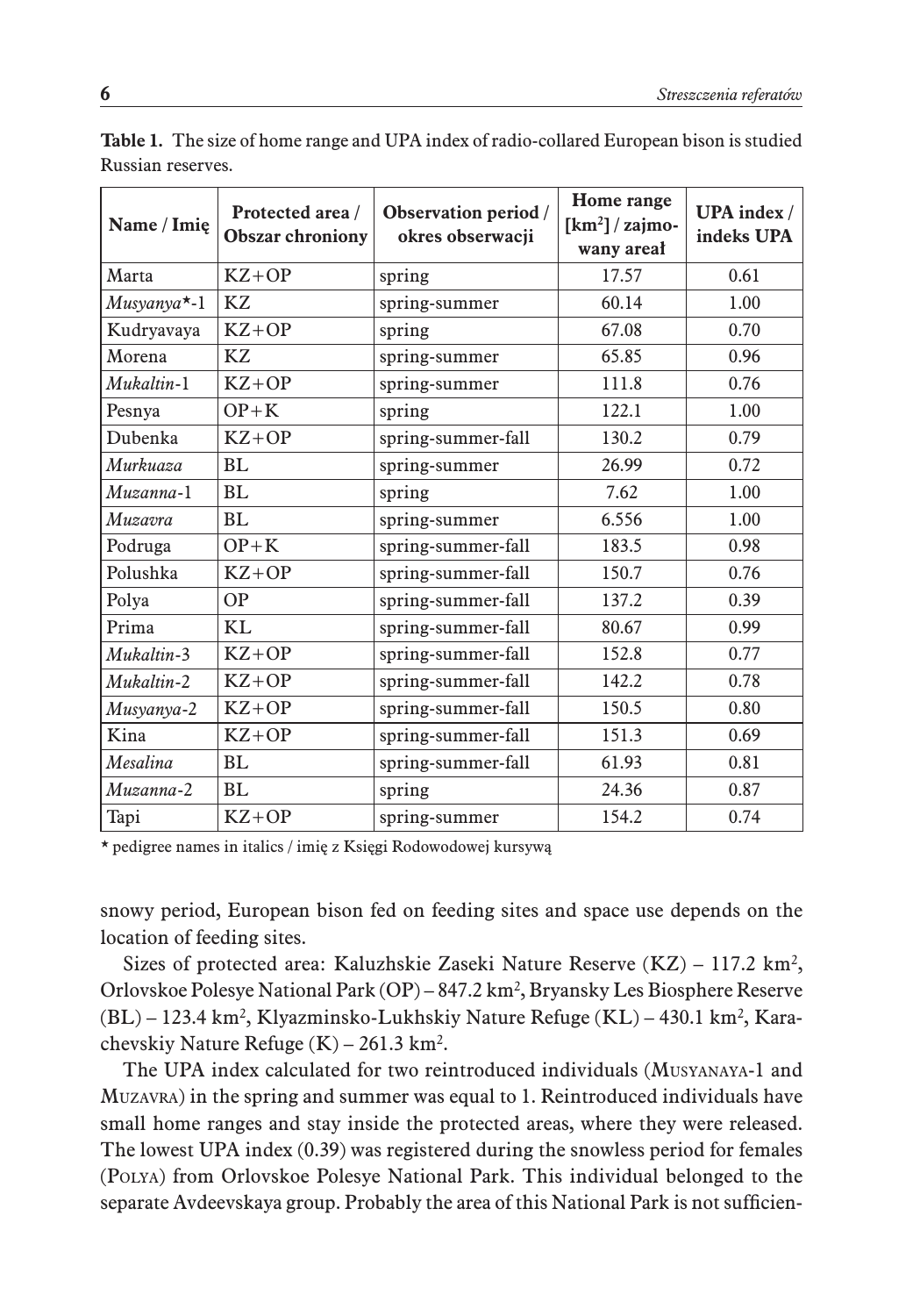tly suitable for E. bison in the snowless period. UPA index for remaining European bison exceed 0.6, which means that the protected areas inhabited by these animals were adequate to their requirements.

The area of Kaluzhskie Zaseki Nature Reserve is smaller than the average female home range estimated in snowless period. However, European bison use the entire area of the Reserve; therefore apparently it is suitable for this species. If European bison move out of the Reserve, they usually reach another protected area (Orlovskoe Polesye National Park). The area of Bryansky Les Biosphere Reserve is also small, but the average home range estimated there for females is much smaller. The value of UPA index in this protected area remains between 0.72 and 1.

## **Znaczenie terenów chronionych w Rosji dla użytkowania przestrzeni przez żubry**

Restytucja żubra jako podstawową potrzebę wskazuje tworzenie i rozwój wolnych populacji. Jak inne zagrożone gatunki przez wieki żubr był zagrożony eksterminacją. W Rosji przypadki kłusownictwa są wciąż częste i z tego względu ochrona żubra związana jest z obszarami chronionymi. Celem była ocena wykorzystania przestrzeni na tych obszarach. Aby uzyskać odpowiedź przeanalizowano dane z długo terminowych obserwacji zaobrożowanych zwierząt. Aktualnie w Rosji populacje żubrów bytują w trzech rezerwatach przyrody, dwóch parkach narodowych i czterech obszarach o innym reżimie ochrony. Od 2008 roku prowadzone jest regularne śledzenie żubrów przy użyciu obroży GPS w celu monitoringu, lepszej ochrony oraz oceny behawioru. W ciągu 8 lat założono 24 obroże w rezerwacie Kaluzhskie Zaseki (N=15), w rezerwacie biosfery Bryansky Les (N=7), w parku Orlovskoe Polesye (N=3) oraz w Klyazminsko-Lukhskiy refugium przyrody (N=1). Czterem zwierzętom założono obroże bezpośrednio przed wypuszczeniem, z których dwie przekazywały dane. Ponadto dane uzyskiwano od 19 zwierząt przebywających w wolnej populacji co najmniej rok.

Aby zrozumieć w jaki sposób żubry użytkują tereny chronione zaproponowano indeks UPA, obliczany według wzoru: UPA = s/HR, gdzie HR – zajmowany areał, s – areał na terenie obszaru chronionego. Jeśli areał występował na dwóch sąsiadujących obszarach chronionych "s" było sumą dwóch obszarów. W innych przypadkach indeks UPA wskazywał na optymalne umiejscowienie obszaru chronionego dla żubra (Tabl.). Obliczenia wykonano tylko dla okresu bez śniegu, gdyż w okresie zimy żubry koncentrują się wokół miejsc dokarmiania.

Wielkość obszarów chronionych to: w rezerwacie Kaluzhskie Zaseki (KZ) – 117.2 km<sup>2</sup>, w parku Orlovskoe Polesye (OP) - 847.2 km<sup>2</sup>, w rezerwacie Biosfery Bryansky Les (BL) – 123.4 km<sup>2</sup>, obszarze Klyazminsko-Lukhskiy (KL) – 430.1 km<sup>2</sup>, Karachevskiy  $(K)$  – 261.3 km<sup>2</sup>.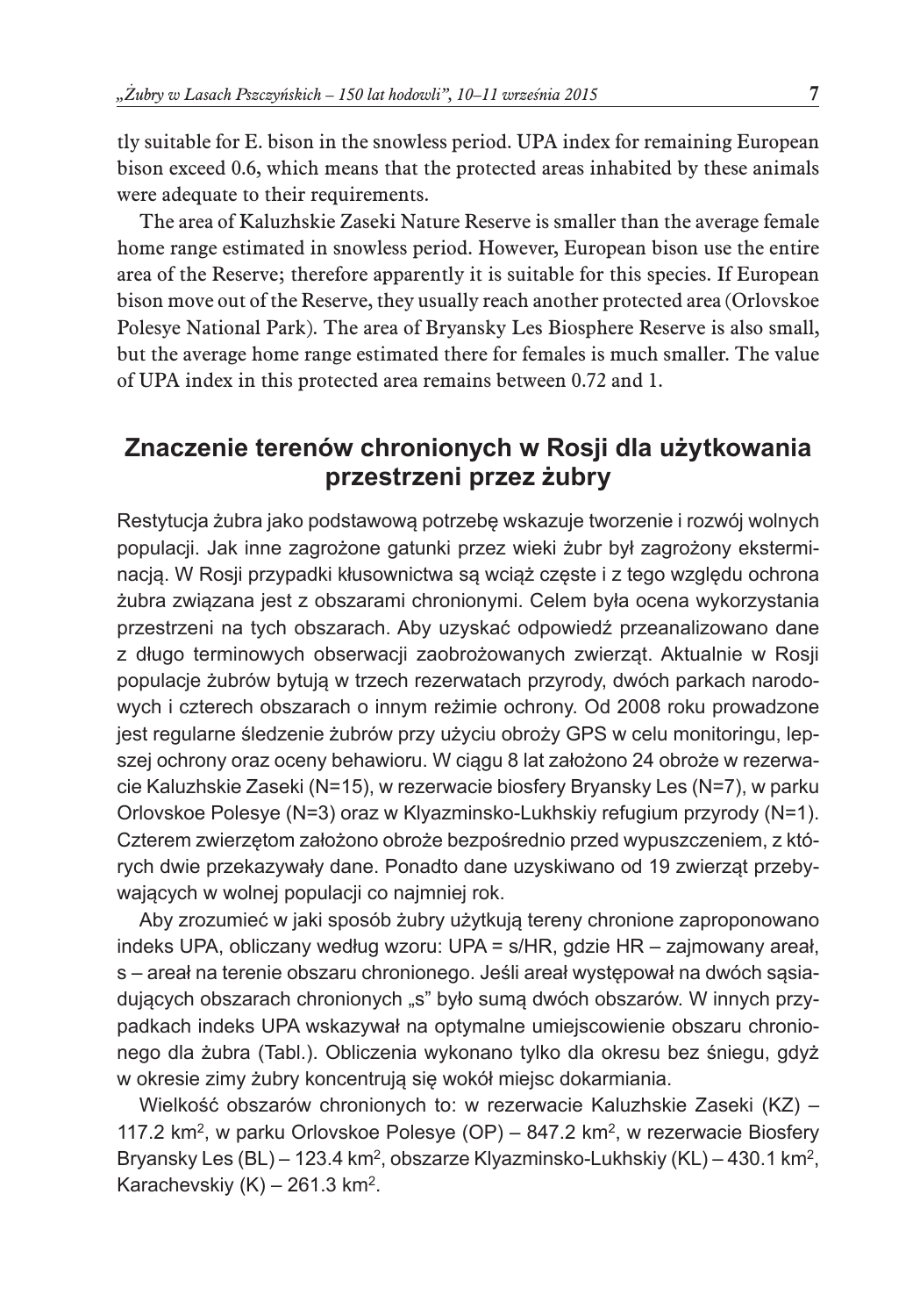W rezultacie indeks UPA dla dwóch wypuszczonych osobników (Musyanaya-1 i Muzavra) wiosną i latem wynosi 1. Zwierzęta zajmują niewielkie areały i pozostają wewnątrz chronionego obszaru, na który były wypuszczone. Najniższy indeks (0,39) stwierdzono dla samicy (Polya) z parku in Orlovskoe Polesye. Ta samica należy do oddzielnej grupy Avdeevskaya. Prawdopodobnie obszar tego parku nie jest wystarczający dla żubrów w sezonie wegetacyjnym. Indeks UPA dla pozostałych osobników przekracza 0,6, co oznacza, że obszar chroniony zapewnia pokrycie potrzeb zwierząt.

Powierzchnia rezerwatu Kaluzhskie Zaseki jest mniejsza niż przeciętny areał zajmowany przez samicę w okresie wegetacyjnym, aczkolwiek żubry wykorzystują cała przestrzeń i jest ona wystarczająca dla populacji. Jeśli wyjdą z terenu rezerwatu zwykle dochodzą do parku Orlovskoe Polesye. Wielkość rezerwatu Bryansky Les jest również niewielka, ale na jego terenie również mniejszy jest areał osobniczy samic. Indeks UPA dla terenów chronionych wynosi pomiędzy 0,72 a 1.

# **Porównanie stężeń estronu w surowicy 2 i 3-letnich samców żubra Bison bonasus z obecnością spermiogenezy i bez obecności spermiogenezy**

#### **Elżbieta Czykier, Katarzyna Góral**<sup>1</sup>

Zakład Histologii i Embriologii Uniwersytetu Medycznego w Białymstoku <sup>1</sup>Katedra Genetyki i Ogólnej Hodowli Zwierząt, Wydział Nauk o Zwierzętach SGGW w Warszawie

Badania prowadzone w drugiej połowie lat dziewięćdziesiątych minionego stulecia wykazały, że estrogeny biorą udział w regulacji spermatogenezy, poza tym odpowiadają za ekspresję zachowań seksualnych, wpływają na jego dymorfizm zachowań seksualnych samców i samic. U niedojrzałych płciowo samców głównym miejscem powstawania estrogenów są komórki Sertoliego, zaś u dojrzałych płciowo zwierząt komórki Sertoliego, komórki Leydiga oraz komórki plemnikotwórcze. Przy czym do estrogenów należą estron (E1), 17β-estradiol (E2) i estriol (E3). Hormony estrogenowe w odróżnieniu od pozostałych hormonów steroidowych mogą powstawać jedynie z androgenów. Głównym estrogenem jest estron powstający z androstendionu. Enzymem odpowiedzialnym za to przekształcenie jest aromataza (P450 AROM) będąca kompleksem składającym się z cytochromowej P450 hemoproteiny oraz flawoproteinowej NADPH-reduktazy cytochromowej P450.

Celem badań było porównanie stężeń estronu w surowicy młodych samców żubra *Bison bonasus* (L.) w wieku 2 i 3 lat ze spermiogenezą w stosunku do młodych samców w tym samym wieku bez spermiogenezy, masy ciała tych zwierząt oraz masy lewego i prawego jądra. Ponadto określono korelację pomiędzy następującymi parami cech: poziomem estronu, a wiekiem badanych zwierząt, masą ciała, masą jądra prawego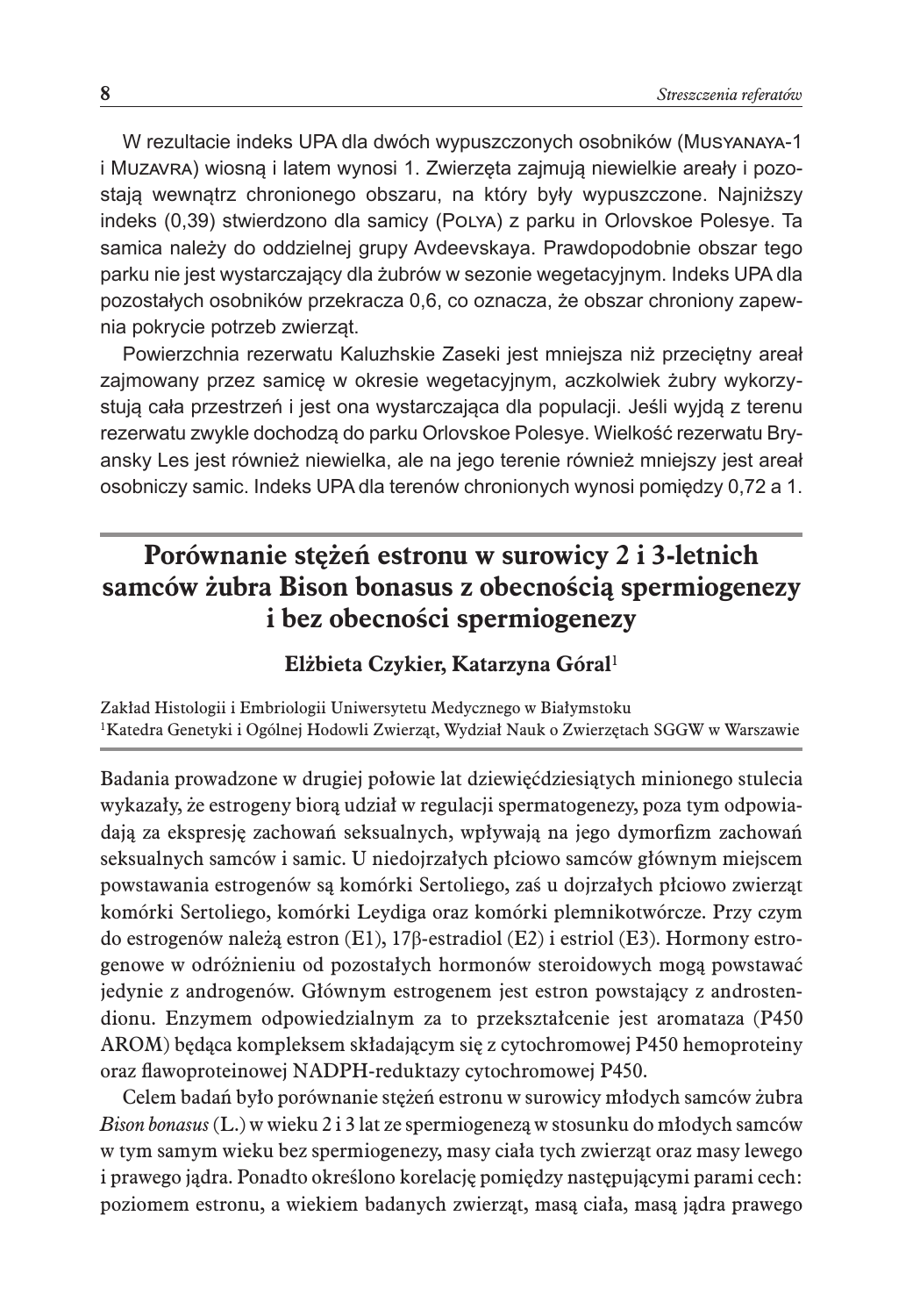i masą jądra lewego. Zwierzęta były odstrzelone w sezonie jesienno-zimowym (po zakończeniu okresu rujowego) w latach 1995–2008 na terenie Puszczy Białowieskiej. Zwierzęta podzielono na 2 klasy wiekowe: klasa I – osobniki w wieku do 2 lat, klasa II – młode samce w wieku do 3 lat, z podziałem w obrębie każdej klasy na zwierzęta z obecnością spermiogenezy i bez obecności spermiogenezy. Pobierano wycinek z lewego i prawego jądra oraz fragment trzonu lewego i prawego najądrza od 37 samców żubrów. Stężenie estronu oznaczono w surowicy 37 samców żubrów metodą immunoenzymatyczną (ELISA) (No KAPD4174) firmy BIOSOURCE (Belgia). Nie stwierdzono istotnych statystycznie różnic w stężeniu estronu w surowicy młodych samców żubra w wieku 2 i 3 lat z obecnością spermiogenezy i bez obecności spermiogenezy. Młode 2-letnie samce żubra miały istotnie statystycznie wyższe masy ciała i masy jąder w porównaniu do 2 letnich samców żubra bez spermiogenezy. Masy ciała i masy jąder żubrów 3-letnich nie różniły się istotnie statystycznie.

## **Comparison of the levels of estrone in blood serum in 2-year-old and 3-year-old European bison males with or without spermiogenesis**

Studies conducted in the second half of the 90s of the previous century, showed the involvement of estrogens in the regulation of spermatogenesis, and in the expression of sexual behaviours, as well as their effect on behavioural dimorphism in males and females. In sexually immature males, estrogens are produced in Sertoli cells, Leydig cells and in spermatogenic cells. Estrogens include estrone (E1), 17β-estradiol (E2) and estriol (E3). Unlike other steroid hormones, estrogen hormones can be derived only from androgens. The major estrogen is estrone arising from androstendion. The enzyme responsible for this transformation is aromatase cytochrome P450 (P450arom), i.e. a complex containing cytochrome P450 hemoprotein and flavoprotein NADPH-cytochrome P450 reductase.

The aim of the present study was to estimate the dynamics of estrone concentrations in the blood serum in 2-year-old and 3-year-old males of European bison *Bison bonasus* (L.) with and without spermiogenesis, and to compare the body mass and testis mass between animals with and without spermiogenesis, as well as to investigate if there is a correlation between estrone levels in the blood serum of animals and their age, body mass and testis mass. The animals were culled during the autumn-winter seasons between 1995–2008 (after rutting period) in the Białowieża Primeval Forest. The animals were divided into 2 age groups: young males up to 2 years and young males up to 3 years old, with further separation into individuals with or without spermiogenesis. Research was performed on sections of testes and epididymes collected from 37 males. Blood serum was collected from 37 individuals. Levels of E1 in the blood serum were determined by the ELISA No KAPD4174 method of BIOSOURCE (Belgium). There was no significant diffe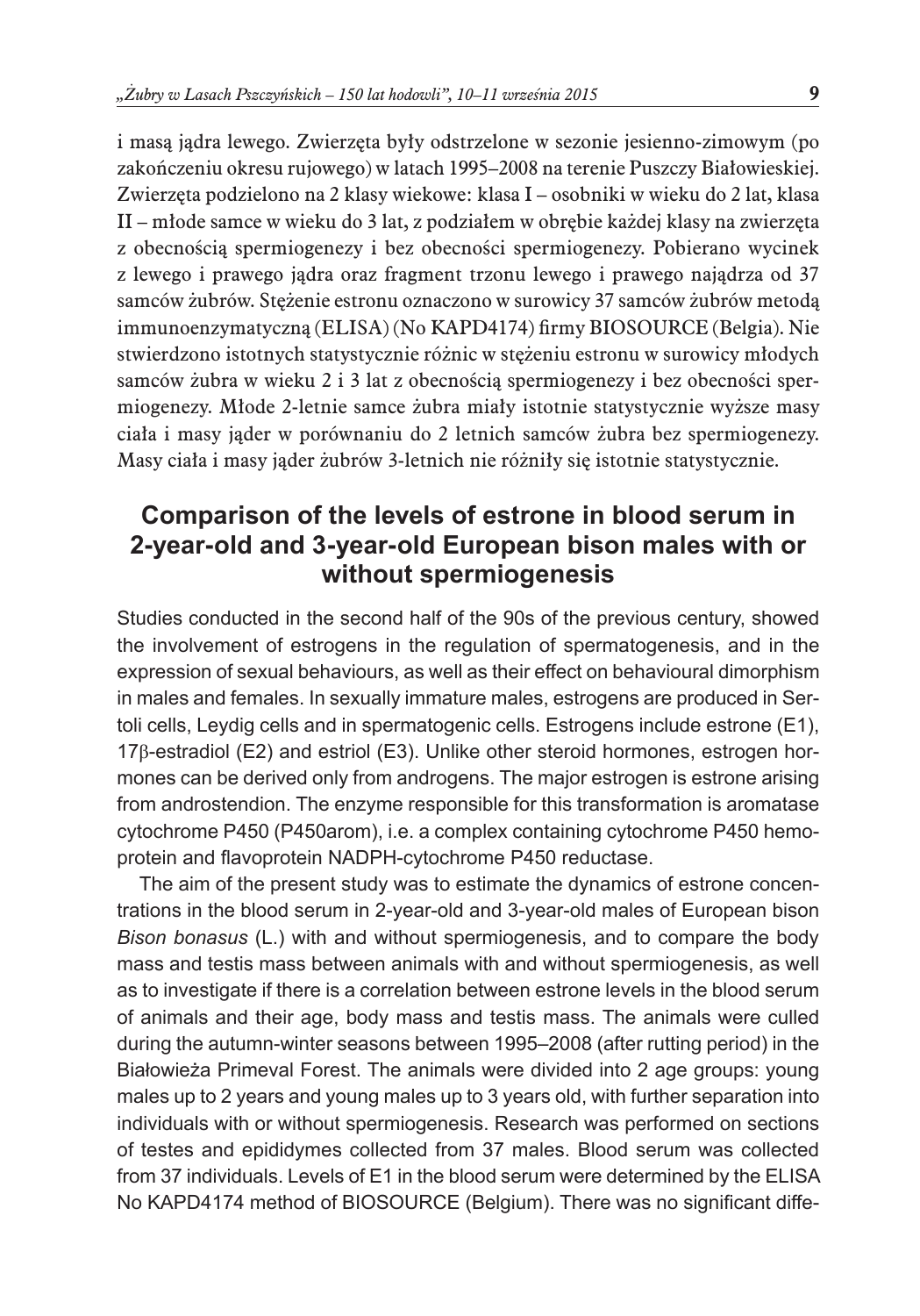rence between mean values of E1 in serum of young male European bison up to 2 and 3 years old with or without spermiogenesis. Young males up to 2 years old with spermiogenesis were characterized by a significantly higher body mass and testis mass than the animals without spermiogenesis. There was no significant differences in the body mass and testis mass between older animals, up to 3 years old, with or without spermiogenesis.

# **Różnice istotne statystycznie między parametrami morfometrycznymi kanalików plemnikotwórczych jąder 2 i 3-letnich samców żubra ze spermiogenezą i bez spermiogenezy**

#### **Elżbieta Czykier, Katarzyna Góral**<sup>1</sup>**, Patryk Gugnacki**<sup>2</sup>

Zakład Histologii i Embriologii Uniwersytetu Medycznego w Białymstoku <sup>1</sup>Katedra Genetyki i Ogólnej Hodowli Zwierząt, Wydział Nauk o Zwierzętach SGGW w Warszawie <sup>2</sup>Studenckie Koło Naukowe przy Zakładzie Histologii i Embriologii Uniwersytetu Medycznego w Białymstoku

W dotychczasowych publikacjach autorzy dokonali oceny morfometrycznej średnicy kanalików plemnikotwórczych jąder żubra *Bison bonasus* (L.) w siedmiu klasach wiekowych, przy czym nie stwierdzono różnic istotnych statystycznie między poszczególnymi klasami. Kontynuując te badania, autorzy dokonali porównania obrazu histologicznego jąder 1, 2 i 3-letnich samców żubra. Stwierdzono różnice istotne statystycznie między wartościami średnicy kanalików plemnikotwórczych w tych trzech badanych klasach wiekowych. Natomiast nie zaobserwowano różnic istotnych statystycznie między średnicami kanalików plemnikotwórczych u 2 i 3-letnich żubrów z obecnością spermiogenezy i bez obecności spermiogenezy.

Celem obecnego badania było 1) porównanie parametrów morfometrycznych (średnicy, pola powierzchni i obwodu) kanalików plemnikotwórczych jąder między 2 i 3-letnimi żubrami z podziałęm w obrębie z każdej z klas na zwierzęta ze spermiogenezą i bez spermiogenezy, 2) sprawdzenie, czy spermiogeneza, grupa wiekowa i interakcja obu tych czynników ma wpływ na wielkość parametrów morfometrycznych (średnicy, pola powierzchni i obwodu), 3) sprawdzenie czy parametry morfometryczne (średnica, pole powierzchni i obwód) kanalików plemnikotwórczych są skorelowane z wiekiem badanych zwierząt, z masą ciała i masą obu jąder. Materiał tkankowy pobrano z jąder 57 samców żubra w wieku od 18 do 36 miesięcy. Wycinki pobierano z górnego pola lewego i prawego jądra. Średnicę, pole powierzchni i obwód kanalików plemnikotwórczych mierzono na preparatach histologicznych. Stwierdzono, że trzy parametry morfometryczne (średnica, pole powierzchni i obwód) kanalików plemnikotwórczych jąder żubra są istotnie sta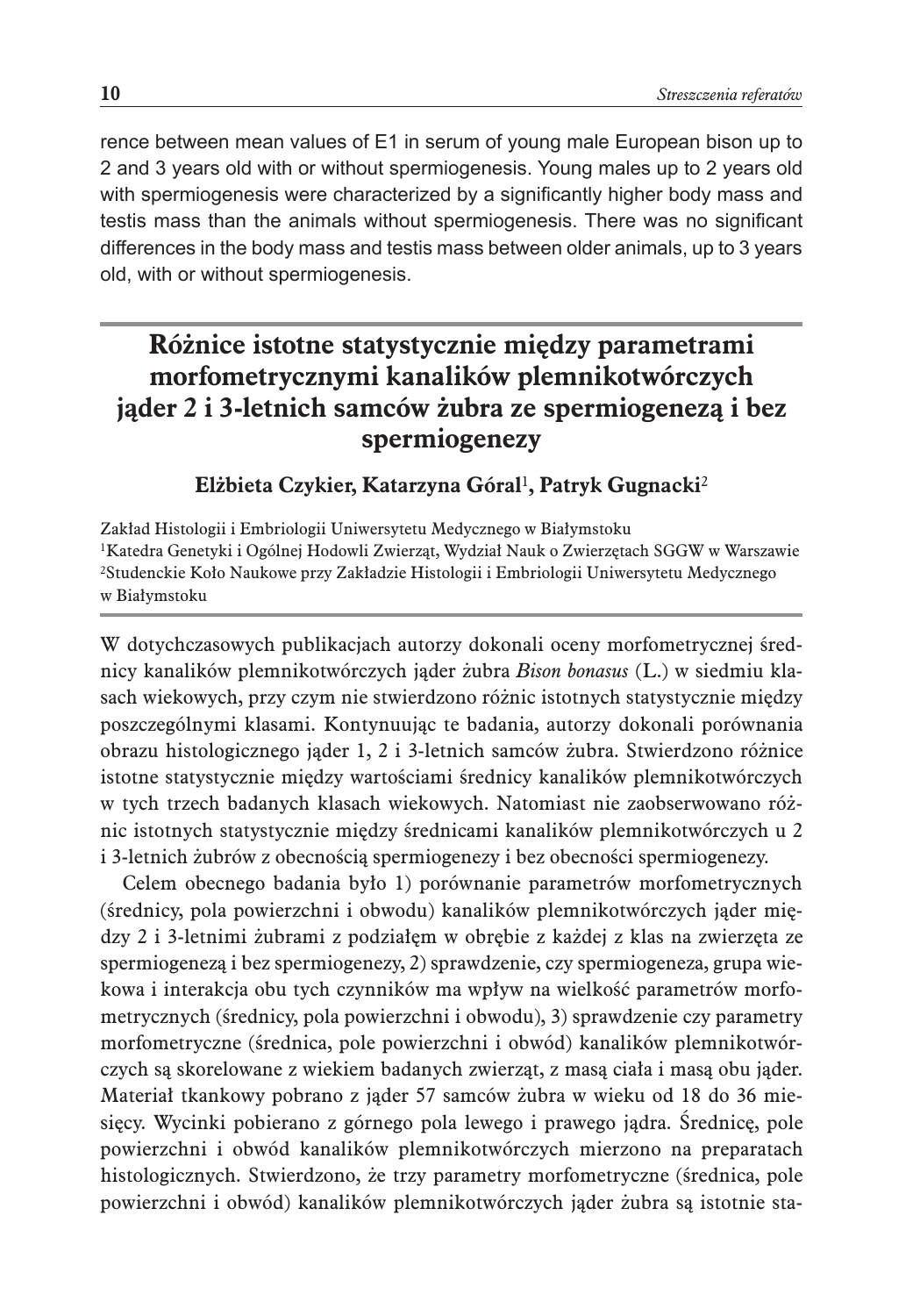tystycznie większe u zwierząt ze spermiogenezą, zarówno wśród 2 jak i 3-letnich osobników (p<0,001), (p<0,001), (p<0,001). Ponadto stwierdzono, że średnica, pole powierzchni i obwód kanalików plemnikotwórczych są istotnie statystycznie większe u 3-letnich żubrów (p<0,001), w porównaniu do zwierząt 2-letnich. Średnica, pole powierzchni i obwód kanalików plemnikotwórczych jąder są skorelowane z wiekiem żubrów (r=0,571, p<0,001), (r=0,555, p<0,001), (r=0,556, p<0,001), z masą ciała (r=0,657, p<0,001), (r=0,649, p<0,001), (r=0,649, p<0,001), z masą lewego jądra (r=0,401, p<0,021), (r=0,428, p<0,013), (r=0,429, p<0,001) oraz z masą prawego jądra (r=0,809, p<0,001), (r=0,782, p<0,001), (r=0,781, p<0,001).

## **Statistically significant differences between morphometric measurements of the seminiferous tubules of the testes in 2-year-old and 3-year-old European bison males with or without spermiogenesis**

In earlier publication, authors analyzed the morphometric assessment of the diameter of the seminiferous tubules in the European bison *Bison bonasus* (L.) (*n*=103) (age 4 months – 17 years) in seven age classes and did not observe any statistically significant differences between the tubule diameters in these classes. Continuing the research, the same authors compared the histological picture of the testes of 1-year-old, 2-year-old and 3-year-old European bison and found statistically significant differences between the diameters of the seminiferous tubules in these three age classes. However, these authors did not observe any statistically significant differences between the diameters in 2-year-old and 3-year-old European bison with and without spermiogenesis.

The study objective was to 1) compare morphometric measurements (diameter, area and perimeter) of the seminiferous tubules of the testes between 2-year-old and 3-year-old European bison males, separately, with or without spermiogenesis, 2) check whether spermiogenesis, age and their interaction may affect morphometric measurements (diameter, area and perimeter), 3) find out if these morphometric measurements (diameter, area and perimeter) are correlated with the age of the animals, their body weight and weight of both testes. The histological material was obtained from the testes of 57 male European bison 18–36 months old. Sections from the upper pole of the left and right testes were used for examination. The diameters, areas and perimeters of the seminiferous tubules were measured in histological preparations. In our study, the three morphometric parameters (area, perimeter and diameter) of the seminiferous tubules of the European bison testes were statistically higher in animals with spermiogenesis, both 2-year-old and 3-year-old (p<0.001), (p<0.001), (p<0.001). Moreover, the area, perimeter and diameter of the seminiferous tubules were statistically higher in 3-year-old (p<0.001) as compared to the 2-year-old animals. These three parameters were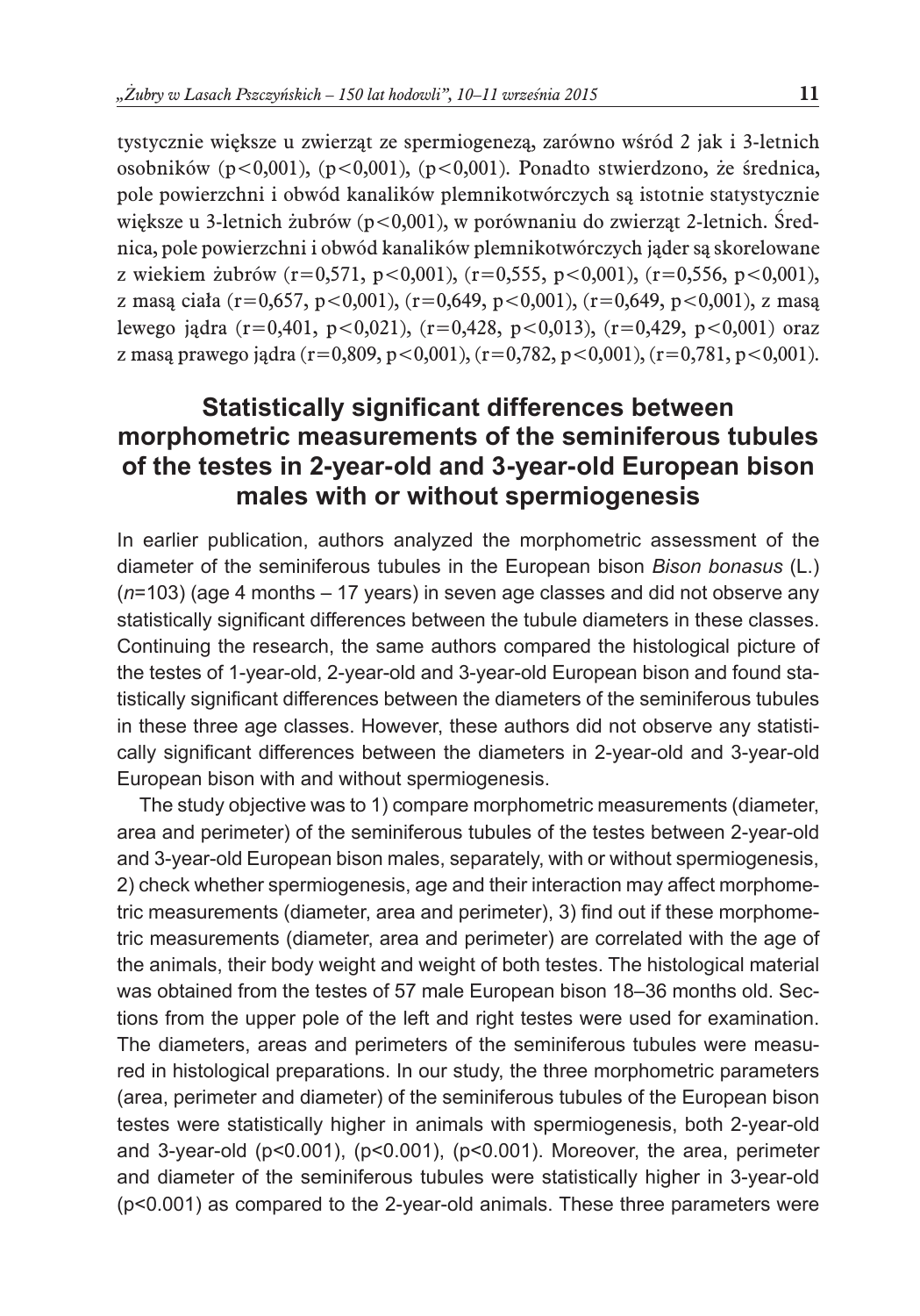found to correlate with the age of European bison ( $r=0.571$ ,  $p<0.001$ ), ( $r=0.555$ , p<0.001), (r=0.556, p<0.001), with body mass (r=0.657, p<0.001), (r=0.649, p<0.001), (r=0.649, p<0.001), as well as with the weight of left testes (r=0.401, p<0.021), (r=0.428, p<0.013), (r=0.429, p<0.001) and right testes (r=0.809, p<0.001), (r=0.782, p<0.001), (r=0.781, p<0.001).

# **Wartość równowagi między stężeniami hormonów płciowych w surowicy 2 i 3-letnich samców żubra z obecnością spermiogenezy i bez obecności spermiogenezy**

**Elżbieta Czykier, Konrad Zuzda**<sup>1</sup>

Zakład Histologii i Embriologii Uniwersytetu Medycznego w Białymstoku <sup>1</sup>Studenckie Koło Naukowe przy Zakładzie Histologii i Embriologii Uniwersytetu Medycznego w Białymstoku

Hormony płciowe jak testosteron całkowity (TT), testosteron wolny (FT), estron (E1), 17β-estradiol (E2) odgrywają kluczową rolę w przebiegu spermatogenezy. Według autorów istotniejszym parametrem biochemicznej oceny spermatogenezy jest równowaga między stężeniami wymienionych hormonów w surowicy, aniżeli stężenie poszczególnych hormonów w surowicy. Celem obecnego badania była ocena wartości równowagi między stężeniami TT:E2, TT:FT, FT:E2, FT:E1, E2:E1, TT:E1 w surowicy samców żubra 2 i 3–letnich z podziałem w każdej klasie wieku na zwierzęta ze spermiogenezą i bez spermiogenezy. Do badań pobrano pełną krew z tętnicy udowej samców żubra odstrzelonych na terenie Puszczy Białowieskiej. Krew odwirowano. Metodą immunoenzymatyczną (ELISA) oznaczono w surowicy stężenie estronu (No KAPD4174) firmy BIOSOURCE (Belgia), stężenie 17β-estradiolu (No RE 52041) firmy IMMUNO-BIOLOGICAL LABORATORIES z Hamburga w Niemczech, stężenie testosteronu całkowitego (No DSL-10-4000) firmy Diagnostic Systems Laboratories z Webster w USA, stężenie testosteronu wolnego (No RE 52171) firmy IMMUNO-BIOLOGICAL LABORATORIES. Zwierzęta podzielono na dwie klasy wiekowe: I klasa – młode samce do 2 roku, II klasa – młode samce do 3 roku z podziałem w każdej klasie na zwierzęta ze spermiogenezą i bez spermiogenezy. Następnie przeprowadzono analizę statystyczną otrzymanych wyników stosując jednoczynnikową analizę wariancji. W I klasie wiekowej u zwierząt ze spermiogenezą uzyskano następujące średnie wartości równowagi między stężeniami hormonów: TT:E2  $0,0645\pm0,0914$ , TT:FT  $0,0106\pm0,0125$ , FT:E2  $0,1704\pm0,154$ , FT:E1 0,057±0,058, E2:E1 0,4008±0,125, TT:E1 0,0161±0,0189, natomiast w tej samej klasie wiekowej osobniki bez spermiogenezy miały TT:E2 0,0747±0,0853, TT:FT 0,0385±0,0819, FT:E2 0,4231±0,7731, FT:E1 0,0506±0,0569, E2:E1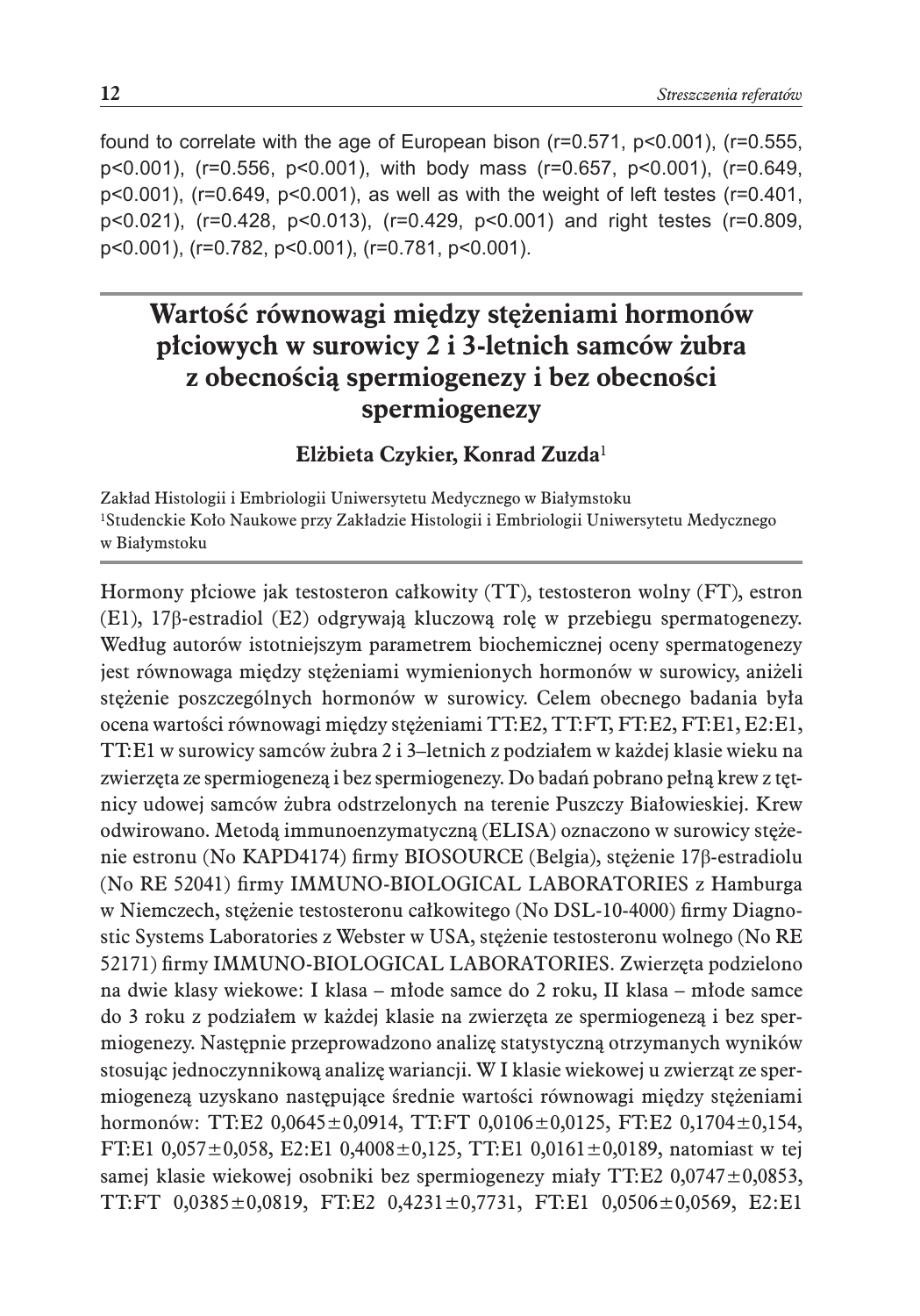$0,3792 \pm 0,639$ , TT:E1  $0,0113 \pm 0,0128$ . W II klasie wiekowej u zwierząt ze spermiogenezą uzyskano następujące średnie wartości równowagi między stężeniami hormonów: TT:E2 0,1371±0,1772, TT:FT 0,0186±0,0147, FT:E2 0,4787±0,8622, FT:E1 0,604±0,0940, E2:E1 0,2186±0,1358, TT:E1 0,0150±0,0147, natomiast w tej samej klasie wiekowej osobniki bez spermiogenezy miały TT:E2  $0,0650\pm0,0656$ , TT:FT 0,0285±0,0513, FT:E2 0,1820±0,1679, FT:E1 0,02016±0,0160, E2:E1  $0,1435\pm0,0537$ , TT:E1  $0,0111\pm0,0093$ . Nie stwierdzono różnic istotnych statystycznie między wartościami równowagi dla wymienionych hormonów zarówno wśród zwierząt klasy I jak II klasy wiekowej z obecnością spermiogenezy jak i bez obecności spermiogenezy.

## **The balance between levels of sex hormones in serum of 2 and 3 year old European bison males with and without spermiogenesis**

Sex hormones such as total testosterone (TT), free testosterone (FT), estrone (E1), 17β-estradiol (E2) play a key role in the process of spermatogenesis. However, the authors believe that more significant factor for the biochemical assessment of spermatogenesis is the balance between the concentrations in serum of the above mentioned hormones rather than the concentration of individual hormones. The aim of this study was the assessment of the value of the balance between levels of TT:E2, TT:FT, FT:E2, E2:E1, TT:E1 in the serum of 2 and 3 year old males European bison *Bison bonasus* (L.) which were divided into classes of animals with and without spermiogenesis. For the purposes of thisstudy, whole blood was collected from the femoral artery of male European bison culled in Białowieża Forest. The blood was centrifuged. Using immunoenzymatic assays (ELISA) from BIOSOURCE in Belgium (No KAPD4174) for estrone, from IMMUNOBIOLOGICAL LABORATORIES located in Hamburg, Germany (No RE 52041) for 17β-estradiol, from Diagnostic Systems Laboratories based in Webster, TX in the United States (No DSL-10-4000) for total testosterone, and again from IMMUNO-BIOLOGICAL LABORATORIES (No RE 52171) for free testosterone, the levels in serum of hormones listed above were determined. The animals were divided into two age groups: class I consisted of young males up to 2 years old, while class II consisted of young males up to the age of 3 years. Additionally every class was also divided into animals with and without spermiogenesis. Subsequently, statistical analysis of the results was conducted with one-way analysis of variance. In animals with spermiogenesis within age class I, the following average values of balance between levels of hormones were obtained: TT:E2 0.0645±0.0914, TT:FT 0.0106±0.0125, FT:E2 0.1704±0.154, FT:E1 0.057±0.058, E2:E1 0.4008±0.125, TT:E1 0.0161±0.0189, while for individuals without spermiogenesis in this class these values were: TT:E2 0.0747±0.0853,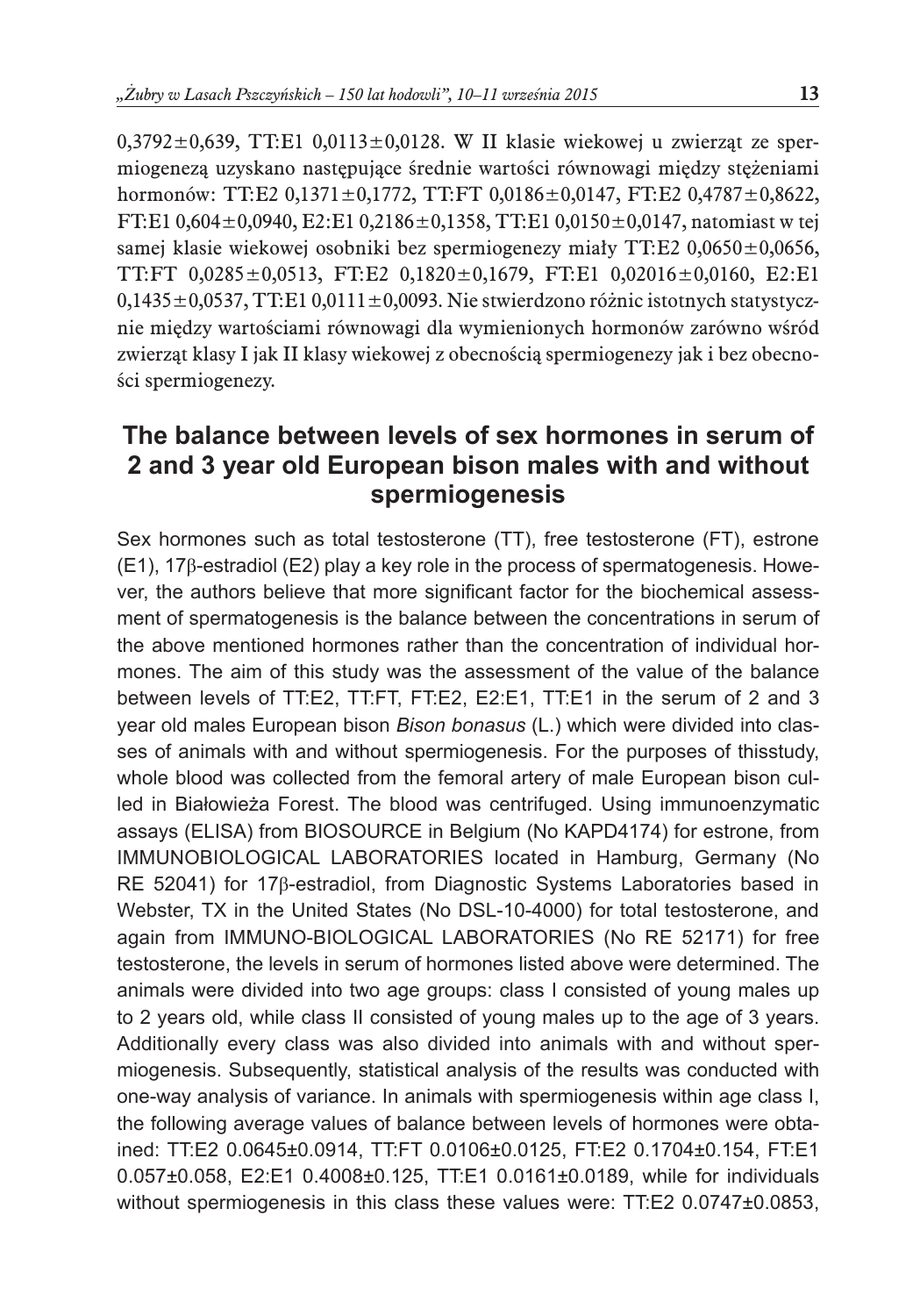TT:FT 0.0385±0.0819, FT:E2 0.4231±0.7731, FT:E1 0.0506±0.0569, E2:E1 0.3792±0.639, TT:E1 0.0113±0.0128. Within age class II, animals with spermiogenesis displayed following average values of balance in hormone concentrations: TT:E2 0.1371±0.1772, TT:FT 0.0186±0.0147, FT:E2 0.4787±0.8622, FT:E1 0.604±0.0940, E2:E1 0.2186±0.1358, TT:E1 0.0150±0.0147, while for those without spermiogenesis the results were: TT:E2 0.0650±0.0656, TT:FT 0.0285±0.0513, FT:E2 0.1820±0.1679, FT:E1 0.02016±0.0160, E2:E1 0.1435±0.0537, TT:E1 0.0111±0.0093. No statistically significant difference was obtained between the balance values for hormones listed above, both in animals of age class I as well as age class II, regardless whether they had spermiogenesis or not.

# **Jaką tendencję wykazuje częstość pojawiania się wnętrostwa u samców żubra** *Bison bonasus*

**Elżbieta Czykier, Jerzy Dackiewicz**<sup>1</sup>**, Michał Krzysiak**<sup>1</sup>**, Mateusz Cholewski**<sup>2</sup>

Zakład Histologii i Embriologii Uniwersytetu Medycznego w Białymstoku <sup>1</sup>Białowieski Park Narodowy, Białowieża <sup>2</sup>Studenckie Koło Naukowe przy Zakładzie Histologii i Embriologii Uniwersytetu Medycznego w Białymstoku

Celem obecnego badania jest odpowiedź na pytanie, jaką tendencję wykazuje częstość pojawiania się wnętrostwa w białowieskiej linii żubrów *Bison bonasus bonasus*, czy utrzymuje się na stałym poziomie, czy ma charakter wzrostowy. W związku z tym poddano analizie protokoły eliminacji zwierząt od 1971 roku do 2014 roku, ze szczególnym zwróceniem uwagi na przypadki jednostronnego i obustronnego wnętrostwa u samców żubra. W okresie od 1971 roku do 2000 roku u samców żubra odnotowano 6 przypadków wnętrostwa. Natomiast w okresie od 2001 do 2014 zaobserwowano 12 przypadków wnętrostwa. Przeprowadzona przez nas analiza wykazała, że w ostatnich 13 latach częściej występowały przypadki wnętrostwa u eliminowanych żubrów na terenie Puszczy Białowieskiej.

## **The tendency observed in the incidence of cryptorchidism in male European bison** *Bison bonasus*

The aim of the present study is to find the answer to the question: what tendency can be observed in the incidence of cryptorchidism in the Białowieża line of the European bison *Bison bonasus* (L.) – whether it remains at a constant level or it tends to rise. Thus, the protocols of animals' elimination from 1971 to 2014 were analysed, taking into special consideration cases of unilateral and bilateral cryp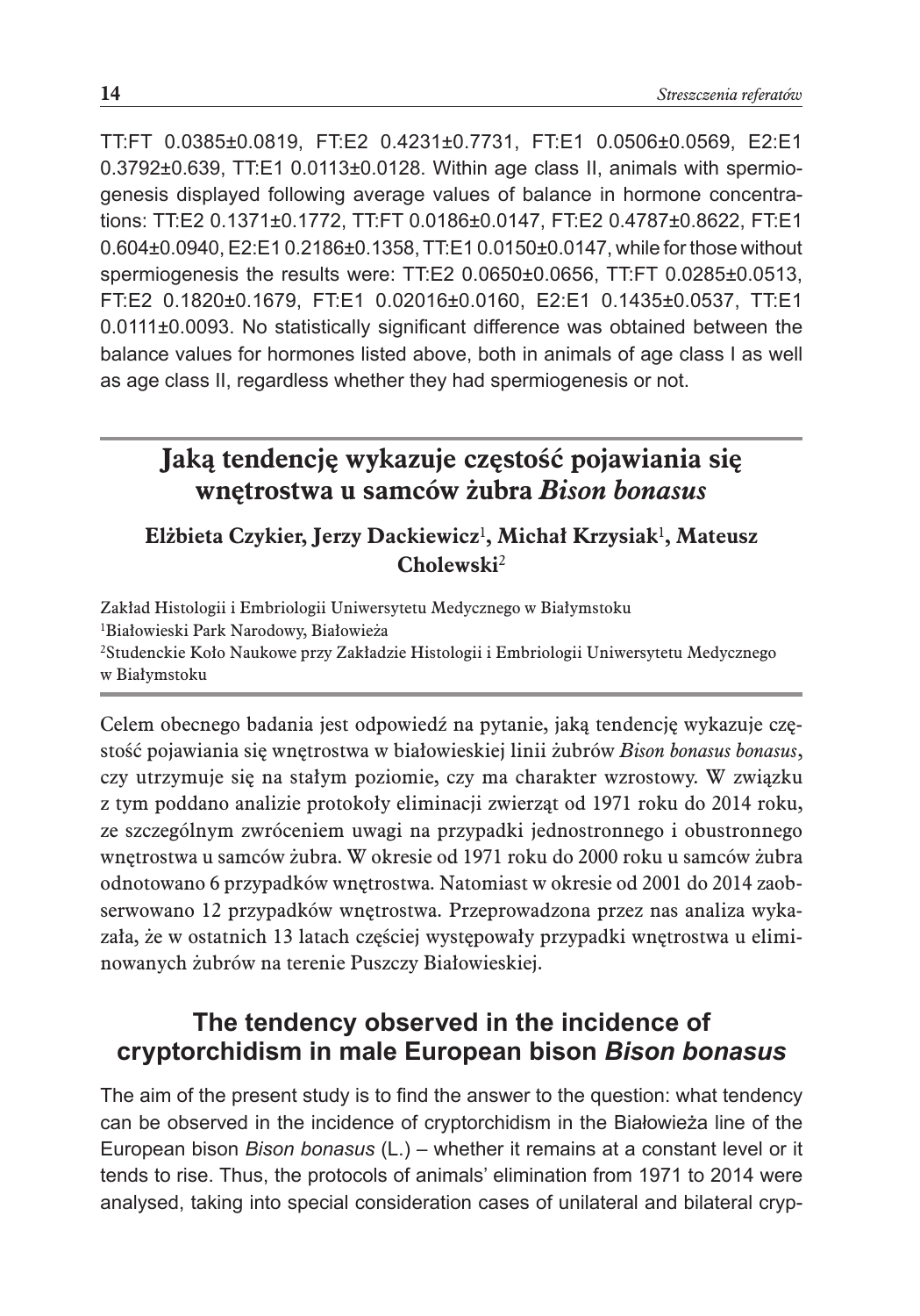torchidism in the male European bison. In the period of 1971 to 2000, six cases of cryptorchidism. were reported in the male European bison, while between 2001 and 2014, 12 cases of cryptorchidism. were observed. The analysis proved that cases of cryptorchidism became more frequent in European bison eliminated in Bialowieża Forest in the last 13 years.

# **Zarażenie pasożytami żubrów w Bieszczadach w badaniach koproskopowych**

#### **Aleksander W. Demiaszkiewicz, Anna M. Pyziel, Izabela Kuligowska, Jacek Lachowicz**

Instytut Parazytologii im. W. Stefańskiego, Polska Akademia Nauk, Warszawa

W roku 2014 wykonano badania koproskopowe łącznie 225 prób kału żubrów żyjących w Bieszczadach metodami flotacji, dekantacji i metodą Baermanna. Intensywność zarażenia określano liczbą form dyspersyjnych pasożytów w 3 g kału. Żubry pochodziły z Nadleśnictw: Baligród, Komańcza i Lutowiska. 119 prób zbadano wiosną (marzec-kwiecień), a 108 prób jesienią (październik-listopad). Większość badanych prób pochodziła od żubrów żyjących na wolności, a 10 prób w okresie wiosennym i 11 w okresie jesiennym od żubrów utrzymywanych w zagrodzie o powierzchni 7 ha położonej w Leśnictwie Muczne w Nadleśnictwie Stuposiany. Stwierdzono jaja nicieni żołądkowo-jelitowych z rodziny Trichostrongylidae i z rodzajów *Aonchotheca, Nematodirus* oraz *Trichuris,* jaja tasiemców z rodzaju *Moniezia* a także oocysty czterech gatunków kokcydiów z rodzaju *Eimeria: E. bovis, E. pellita, E. zuernii* i *E. bukidnonensis.* W okresie wiosennym obserwowano najwyższą ekstensywność inwazji najczęściej występujących pasożytów: nicieni z rodziny Trichostrongylidae (93,5%), z rodzaju *Trichuris* (7,3%) oraz kokcydiów *E. bovis* (30,2%). W okresie jesiennym ekstensywność inwazji tych pasożytów uległa obniżeniu, odpowiednio, do 88,6%, 3% i 11,3%, natomiast wzrosła intensywność zarażenia, co mogło być spowodowane sukcesywnym zarażaniem się zwierząt w ciągu okresu wegetacyjnego. U żubrów żyjących na wolności intensywność zarażenia nicieniami żołądkowo-jelitowymi z rodziny Trichostrongylidae wyrażona liczbą jaj tych pasożytów była niska, typowa dla pory roku. W pojedynczych przypadkach oocysty kokcydiów były liczne. Pozostałe pasożyty występowały sporadycznie. Najwyższa ekstensywność inwazji i intensywność zarażenia nicieniami z rodziny Trichostrongylidae i kokcydiami *E. bovis* wystąpiła u żubrów utrzymywanych w zagrodzie w Mucznem, jesienią. Nie zarejestrowano u żubrów w Bieszczadach nicieni płucnych *Dictyocaulus viviparus* i motylicy wątrobowej *Fasciola hepatica.* Obserwowany poziom zarażenia żubrów pasożytami nie wskazuje na możliwość wywołania przez nie objawów klinicznych inwazji.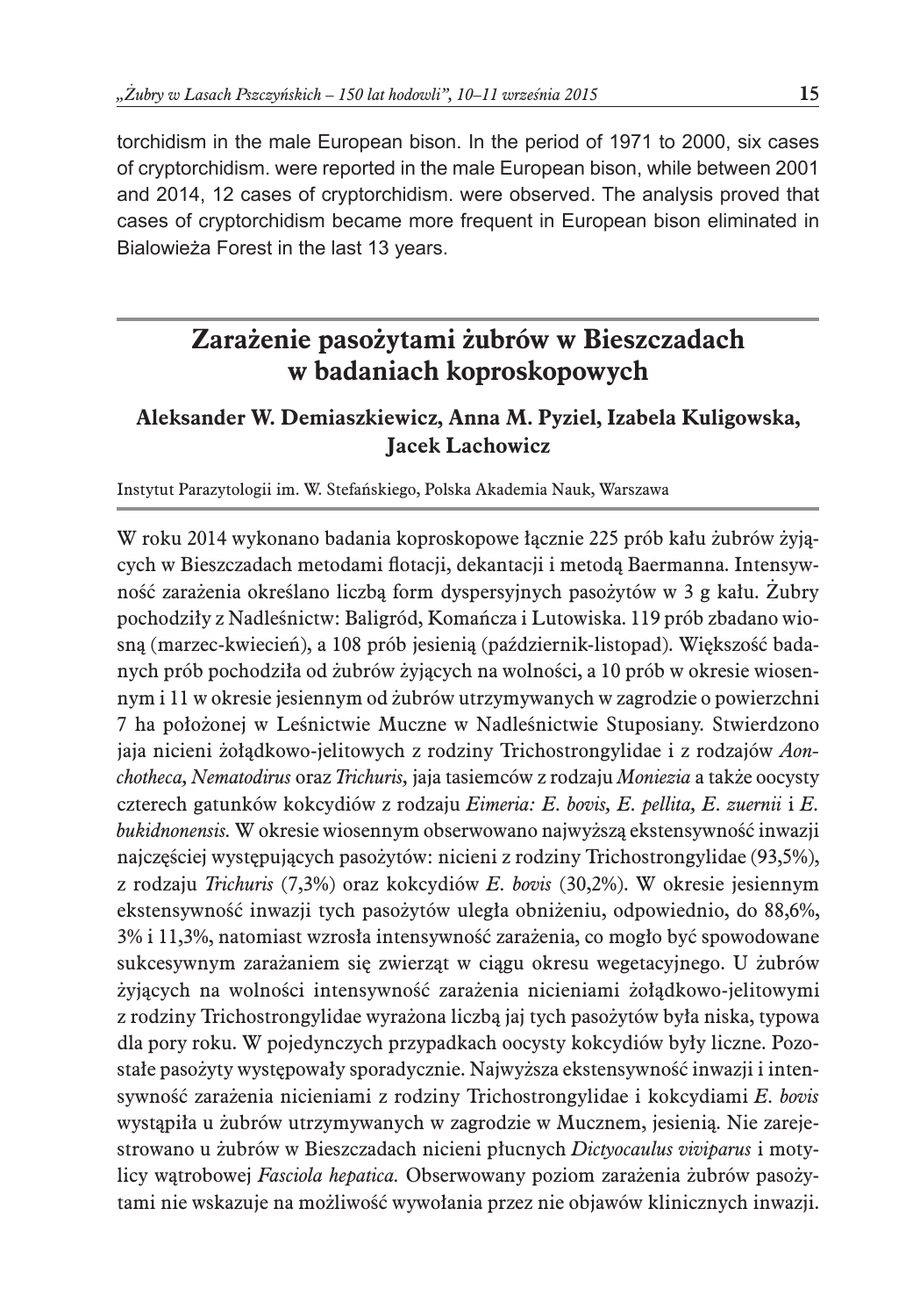## **Infection with parasites of European bison in the Bieszczady Mountains based on coprological investigation**

In 2014, coprological investigation of 225 faecal samples of European bison inhabiting the Bieszczady Mountains was done with the use of direct flotation, decantation and Baermann methods. Intensity of infection was defined as a number of dispersive forms of parasites per 3 g of faeces. Examined E. bison inhabited following Forest Inspectorates: Baligród, Komańcza and Lutowiska. 119 samples were collected and examined in spring (March-April), whereas 108 samples were examined in autumn (October-November). Majority of samples was derived from free-roaming individuals, except of 10 spring and 11 autumn samples, that were derived from captive bison from 7 hectares large enclosure located at Muczne Forestry, Stuposiany Forest Inspectorate. Eggs of gastro-intestinal nematodes from the family Trichostrongylidae, genus *Aonchotheca, Nematodirus* and *Trichuris* were identified*,* as well as eggs of tapeworms from the genus *Moniezia* and four *Eimeria* spp., namely: *E. bovis, E. pellita, E. zuernii* and *E. bukidnonensis.*  The highest prevalence of the most commonly observed parasites was noticed in spring, reaching 93.5% for nematodes from the family Trichostrongylidae, 7.3% for nematodes from the genus *Trichuris* and 30.2% for *E. bovis*, whereas lower prevalence of these was observed in autmn (88.6%, 3%, 11.3%, respectively). The intensity of infection was higher in autumn than in spring, probably due to successive infestation of animals during the vegetation period. Intensity of infection of gastro-intestinal nematodes from the family Trichostrongylidae was low, typical for the season. In few samples, numerous oocysts of *Eimeria* spp. occurred, however remaining parasites were noticed sporadically. In autumn, the highest prevalence and intensity of infection of gastro-intestinal nematodes from the family Trichostrongylidae, and of protozoan *E. bovis*, were seen among captive E. bison kept in the enclosure at Muczne. Neither the occurrence of lungworms *Dictyocaulus viviparus* nor liver fluke *Fasciola hepatica* were recorded in examined individuals from the Bieszczady Mountains. Revealed level of parasitic infection in European bison did not cause the clinical signs of parasitosis.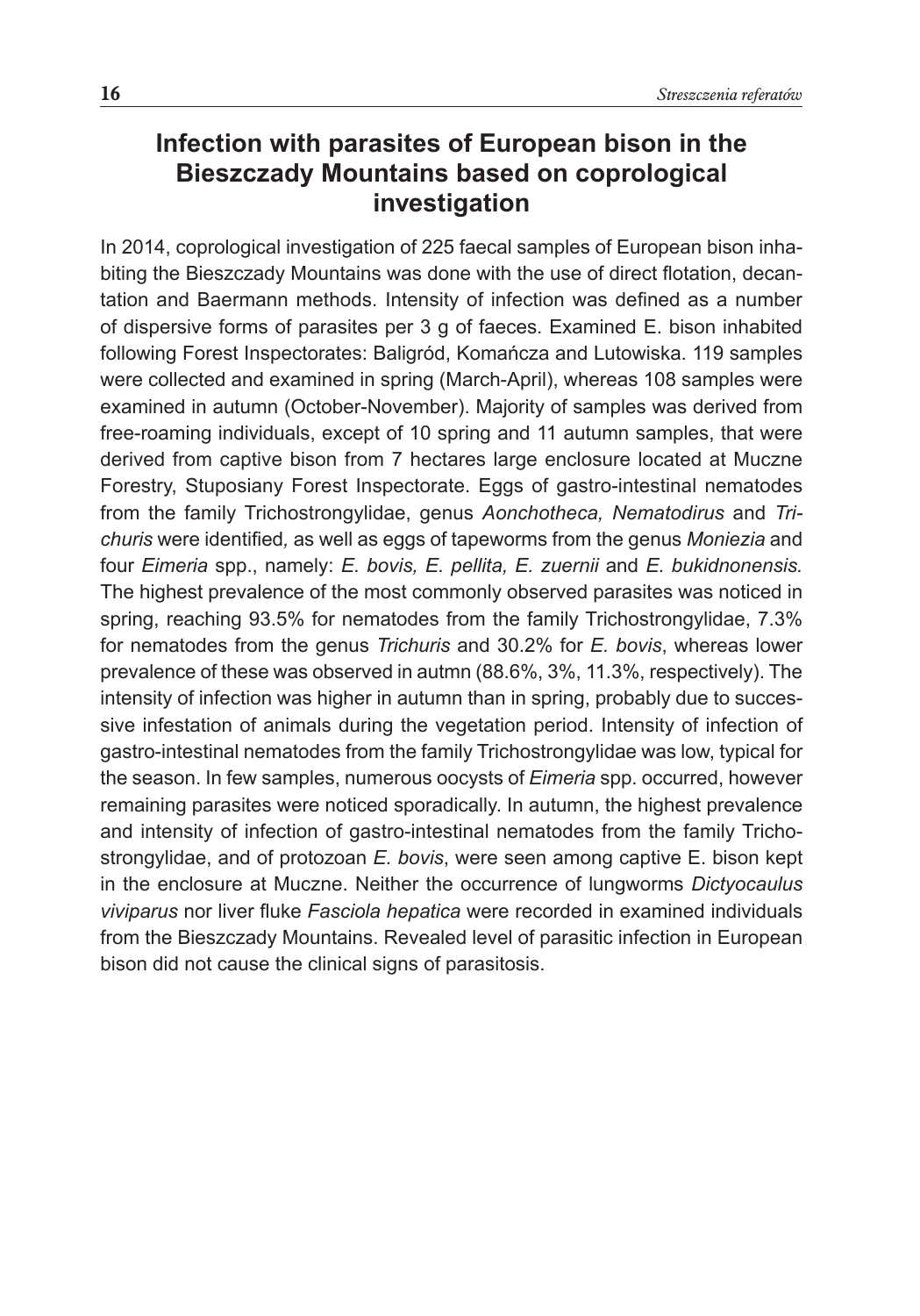# **Planta i Plebejer – dziedzictwo przyrodnicze i muzealne pszczyńskich żubrów**

#### **Roland Dobosz, Jerzy B. Parusel**<sup>2</sup>

Muzeum Górnośląskie w Bytomiu <sup>2</sup>Centrum Dziedzictwa Przyrody Górnego Śląska

Wśród 744 żubrów hodowanych na ziemi pszczyńskiej w latach 1865–2014 szczególne znaczenie mają F42 Planta (Fricka) i M45 Plebejer (Wodan). Żubry te są założycielami linii pszczyńskiej (Olech 1989) oraz jednymi z 12 założycieli całego stada światowego (Slatis 1960). Znaczenie tej pary uwidacznia się w strukturze genetycznej populacji na świecie. W roku 1924 udział tej pary w puli genowej wynosił w sumie 5,6%, w roku 1954 – 45,2%, a w roku 2000 wzrósł już do 83,9% w linii nizinnej (białowieskiej) (Planta – 29,4%, Plebejer – 54,5%) i do 41,2% w linii białowiesko- -kaukaskiej (18,3% i 22,9%) dla populacji zamkniętych i odpowiednio dla populacji wolnych: 81,1% (36,3% i 44,8%) i 56,1% (24,5% i 31,6%) (Slatis 1960, Pucek i in. 2004, Olech 2009). Dominujący jest udział tej pary także w stadach wolnych linii nizinnej: Puszczy Białowieskiej (32,99% i 41,00%), Puszczy Boreckiej (29,78% i 43,02%), Puszczy Knyszyńskiej (30,07% i 41,66%) Lasach Pilskich (32,99% i 41,00%) (Grzegrzółka i in. 2004) i w białoruskiej części Puszczy Białowieskiej (33,60% i 48,20%). Również w wolnej populacji linii białowiesko-kaukaskiej w Bieszczadach udział omawianej pary żubrów był najwyższy (27,4% i 55,6%) a wśród męskich potomków w linii nizinnej aktualnie istnieje tylko kopia chromosomu Y Plebejera (Pucek i in. 2004).

PLANTA urodziła się około 1904 roku, PLEBEJER w roku 1917, a ich rodzice nie są znani (Groeben 1932). Planta została odstrzelona 13 lutego 1931 roku (Szafer 1931) i stała się eksponatem Muzeum Śląskiego w Katowicach (Cenkier 1948). PLEBEJER został odstrzelony w dniu 14 września 1937 roku (Gieysztor 1938), a jego zwłoki przekazano do Muzeum Śląskiego i Uniwersytetu Jagiellońskiego (Anonim 1937).

W zbiorach zoologicznych Muzeum Górnośląskiego w Bytomiu przechowywanych jest 5 żubrów, w tym pochodzących z byłego Muzeum Śląskiego w Katowicach. Są to żubry pszczyńskie: PLANTA, M158 PLATEN (Tyr), M206 PLECOTUS (Hagen), M700 PLAD i cielak (?), brak natomiast okazów mokrych F681 PLAX i F682 PLAY – bliźniaków, F219 Planarie z 1945 roku, o których pisał (Cenkier 1948). Brak również eksponatu Plebejera, który został zabrany przez Niemców podczas zawieruchy 1945 roku (Cenkier 1948). Żubr ten nie był więc eksponowany w Muzeum Górnośląskim i wszelkie dotychczasowe informacje o nim są nieprawdziwe. Pomylono go z M47 PLATONEM i PLATENEM. Konieczne jest pilne odnalezienie tego okazu oraz poznanie losu Plebejera po jego odstrzeleniu.

Okazy muzealne żubrów pszczyńskich mają kapitalne znaczenie jako wzorzec genetyczny żubrów tej linii i całego stada światowego żubrów nizinnych (Parusel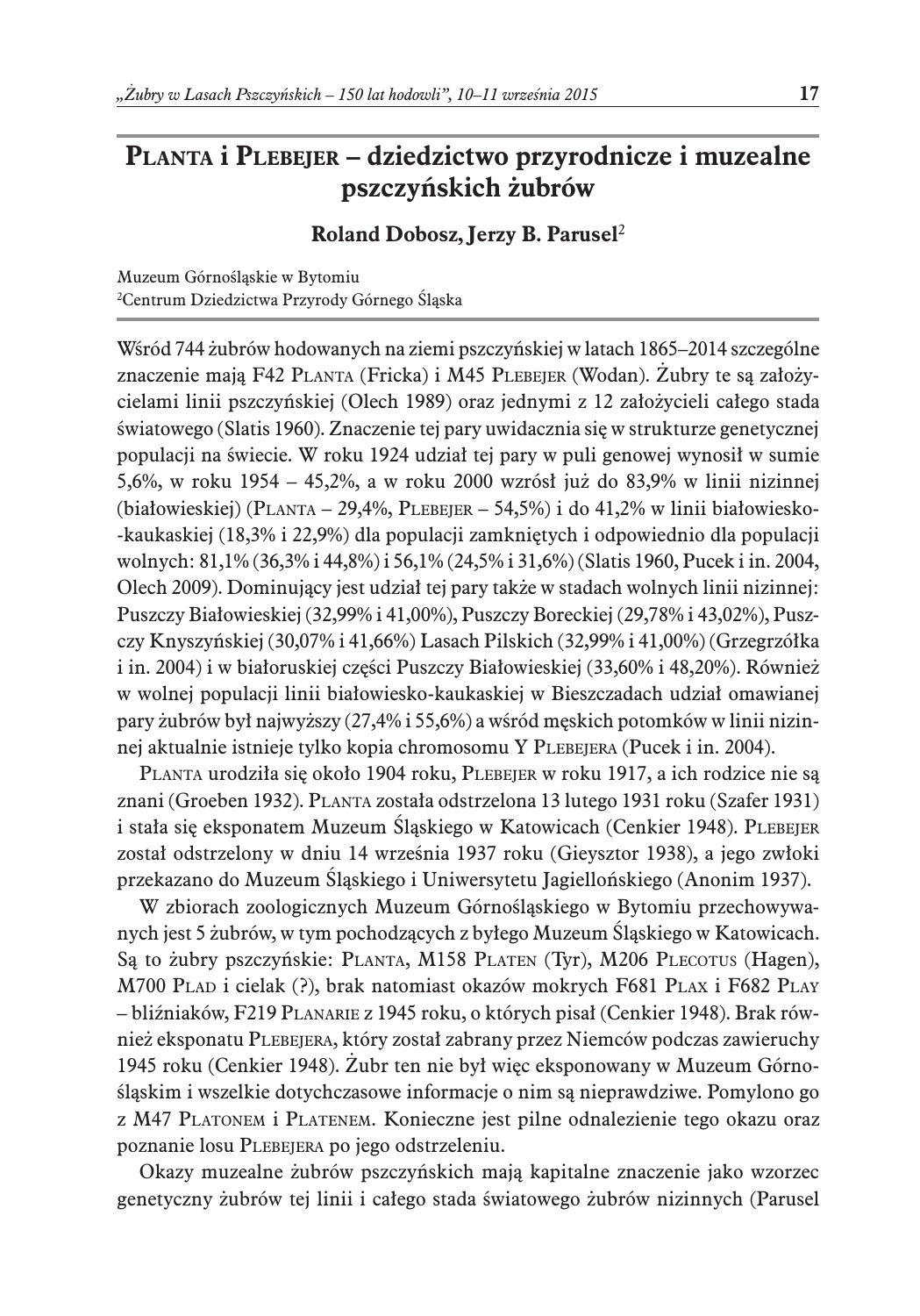2004). Pod względem muzeologicznym okazy te są unikalnym dobrem kultury europejskiej, dokumentującym historię restytucji i uratowania żubra przed zagładą, wymagającym szczególnej troski.

W roku 2011 eksponaty Planty i Platena zostały starannie odnowione i umieszczone na stałej wystawie przyrodniczej "Przyroda Górnego Śląska". Do tej pary w bieżącym roku dołączy jedno z cieląt.

#### **Piśmiennictwo:**

Anonim 1937. Odstrzał starego żubra w Pszczynie. Łowiec Polski Nr. 30 (878): 598.

Cenkier S. 1948. Żubry w lasach pszczyńskich. Łowiec Polski, nr 2 (951): 16–17.

Gieysztor J. 1938. Żubr padł. Łowiec polski, 5: 86–87.

- Groeben v. d. G. 1932. Das Zuchtbuch. Berichte der Internationalen Gesellschaft zur Erhaltung des Wisents, 5, 1: 7–50.
- Grzegrzółka B., Olech W., Krasiński Z. A. 2004. Struktura genetyczna wolnych stad żubrów nizinnych w Polsce. Parki nar. Rez. przyr. 23, 4: 665–677.
- Olech W. 1989. The participation of ancestral genes in the existing population of European bison. Acta theriol. 34, 29: 397–407.
- Olech W. 2009. The changes of founders' number and their contribution to the European bison population during 80 years of species' restitution. European Bison Conservation Newsletter, 2: 54–60.
- Slatis H. M. 1960. An analysis of inbreeding in the European bison. Genetics, 45: 275–287.
- Pucek Z. (Ed.), Belousova I. P., Krasińska M., Krasiński Z. A., Olech W. 2004. European bison. Status survey and conservation action plan. IUCN/SSC Bison Specialist Group. IUCN, Gland, Switzerland and Cambridge, UK, pp. 54.
- Szafer W. S. 1931. Zabicie dwóch żubrów w Pszczynie. Ochrona Przyrody, 11: 220–221.

### **Planta and Plebejer – the natural and museum heritage of the Pszczyna bison**

Among the 744 bison bred at the land of Pszczyna in the years 1865–2014, F42 PLANTA (Fricka) and M45 PLEBEJER (Wodan) are particularly important. Those animals are the founders of the Pszczyna line (Olech 1989), and are among 12 founders of the world population of this species (Slatis 1960). The importance of this pair is visible in the genetic structure of the world population. In 1924, their share in the total gene pool amounted to 5.6%, in 1954 – to 45.2%, and in 2000 it increased to 83.9% in the Lowland line (the Białowieża line) (PLANTA – 29.4%, PLEBEJER – 54.5%), and to 41.2% in the Lowland-Caucasian line (18.3% and 22.9%) among animals bred in captivity, and, respectively 81.1% (36.3% and 44.8%) and 56.1% (24.5% and 31.6%) within free-ranging populations (Slatis 1960 Pucek et al. 2004, Olech 2009). The share of their genes is also dominant in free-ranging herds of the Lowland line: in the Białowieża Primeval Forest (32.99% and 41.00%), in the Borecka Primeval Forest (29.78% and 43.02%), in the Knyszyńska Primeval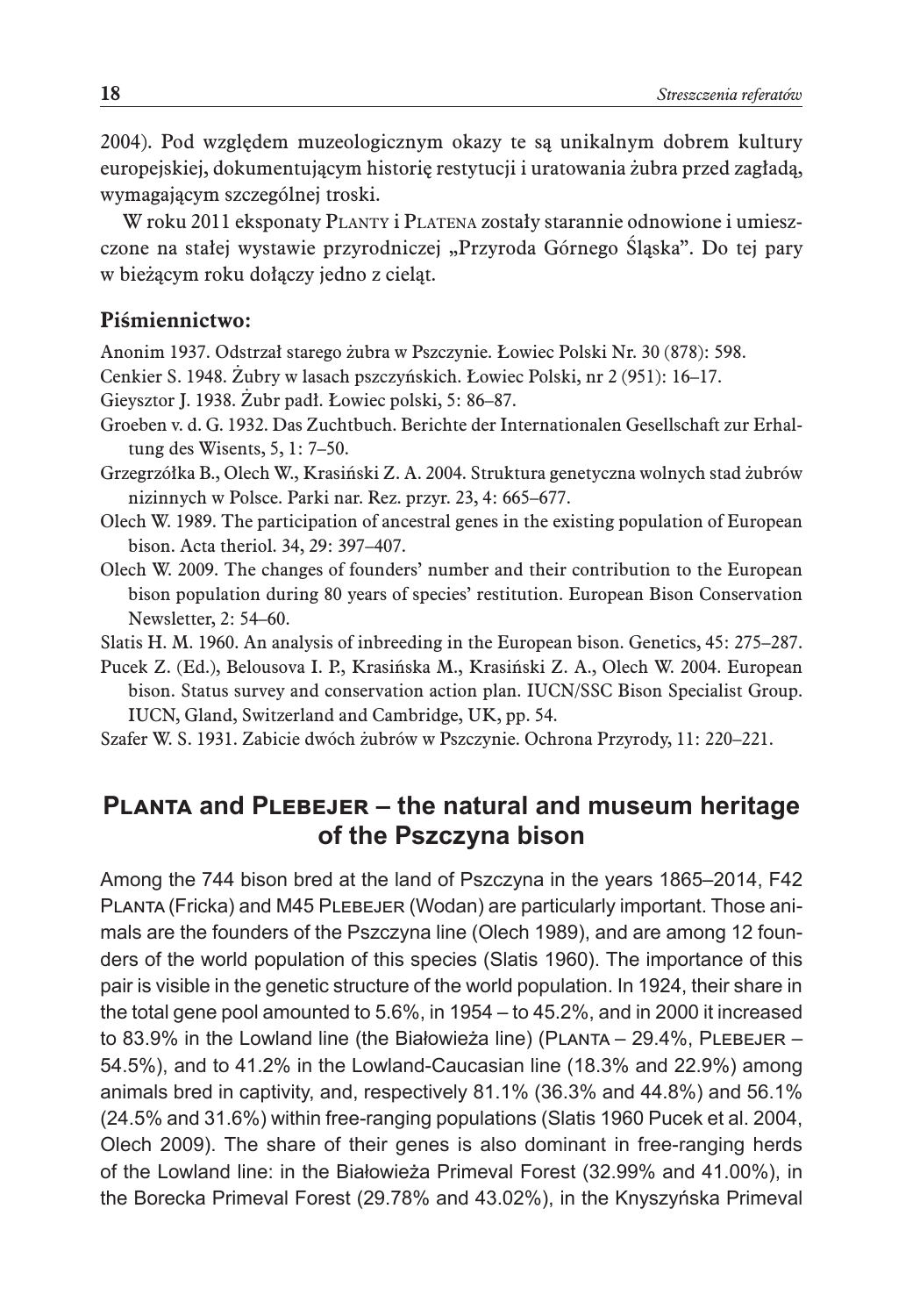Forest (30.07% and 41. 66%), in the Pilskie Forests (32.99% and 41.00%) (Grzegrzółka et al. 2004), and in the Belarusian part of the Białowieża Primeval Forest (33.60% and 48.20%). Their genesdominated also in the free-ranging population of the Lowland-Caucasian line in the Bieszczady Mountains (27.4% and 55.6%) and among the male descendants of the Lowland line there is currently only a copy of PLEBEJER's chromosome Y (Pucek et al. 2004).

PLANTA was born around 1904, PLEBEJER – in 1917, and their parents are not known (Groeben 1932). PLANTA was culled on the  $13<sup>th</sup>$  February of 1931 (Szafer 1931), and was made a museum piece at the Silesian Museum in Katowice (Cenkier 1948). PLEBEJER was culled on the  $14<sup>th</sup>$  September of 1937 (Gieysztor 1938), and its body was given to the Museum of Silesia and Jagiellonian University (Anonim 1937).

The zoological collection of the Upper Silesian Museum in Bytom houses 5 E. bison, including those from the former Silesian Museum in Katowice. These are animals of Pszczyna line: PLANTA, M158 PLATEN (Tyr), M206 PLECOTUS (Hagen), M700 PLAD and a calf (?). Nevertheless, there are no wet specimens PLAX and F682 Play – the F219 Planarie twins from 1945, reported by Cenkier (1948). There is also no Plebejer exhibit which was taken by the Germans during the turmoil of 1945 (Cenkier 1948). Thus, PLEBEJER was not exhibited at the Upper Silesian Museum, and all existing information about it is untrue. PLEBEJER was mistaken for M47 PLETON and PLATEN. It is urgently needed to find this specimen and to get to know PLEBEJER's story after it was culled.

Museum specimens of Pszczyna E. bison are of prime importance as the genetic pattern of this line's and of the entire world population of Lowland E. bison (Parusel 2004). In terms of museology, these exhibits are a unique asset of the European culture, documenting the history of restitution and saving E. bison from extinction. As such, they require special care.

In 2011, PLANTA and PLATEN exhibits were carefully renovated and exhibited at the permanent exposition entitled "The Nature of the Upper Silesia". The pair will be joined by one calf this year.

# **Pszczyńskie żubry w Muzeum Górnośląskim w Bytomiu – rewitalizacja**

#### **Roland Dobosz**

Muzeum Górnośląskie w Bytomiu Katedra Zoologii, Wydział Biologii i Ochrony Środowiska, Uniwersytet Śląski, Katowice

Dziko żyjące żubry w Puszczy Białowieskiej wyginęły w 1919 roku i jedyną szansą ich restytucji było stado pszczyńskie. Żubry tu hodowane były potomkami czterech osobników wywiezionych w 1865 roku z Białowieży. O tym, jak wielki udział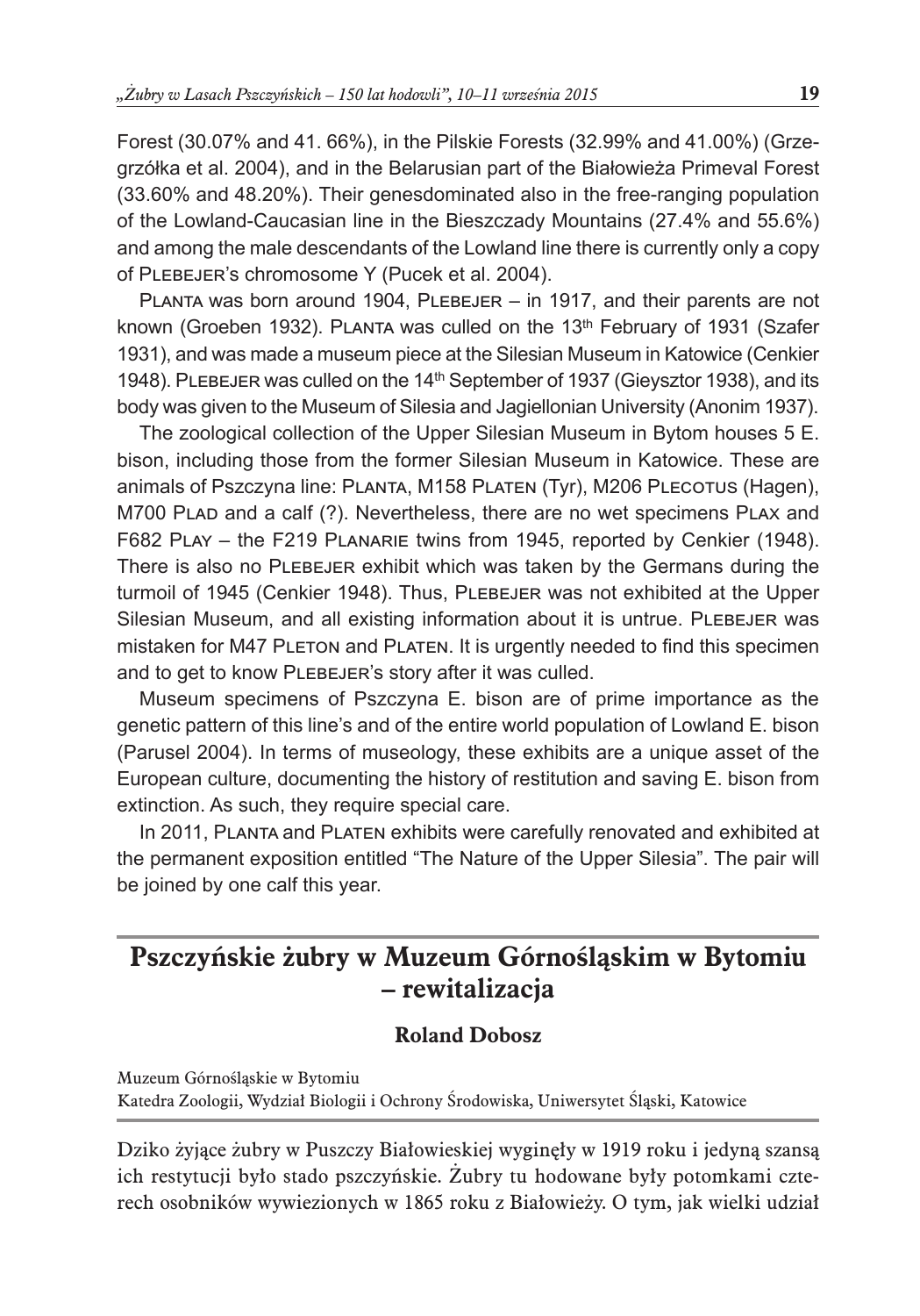w odrodzeniu się tego największego ssaka Europy miała linia pszczyńska świadczą liczby. W 1984 roku udział genotypów pszczyńskich w stadzie światowym żubra wynosił 58,5%, a w roku 2000 ponad 85%.

Tragiczną i niebezpieczną sytuację, w jakiej znalazły się żubry na świecie, podkreśla stan populacji po I wojnie światowej. W hodowli pszczyńskiej pozostały trzy osobniki – jedna samica Planta i dwa samce Plebejer oraz Platon, który został okaleczony w czasie powstań śląskich i nie nadawał się do rozpłodu. To właśnie dzięki potomstwu Planty i Plebejera nastąpiło odrodzenie hodowli żubra w Polsce i na świecie.

Ze względu na ich znaczenie dla całego gatunku, oba osobniki po śmierci zostały spreparowane w pracowni preparatorskiej Franciszka Kalkusa w Muzeum Przyrodniczego im. Dzieduszyckich we Lwowie, jednej z najsłynniejszych w okresie przedwojennym. Jej dziełem są między innymi zachowane do dzisiaj w Krakowie i we Lwowie unikatowe preparaty nosorożca włochatego i mamuta z okresu późnego plejstocenu znalezione w Staruni.

Eksponowane przez wiele lat na wystawie stałej Muzeum Górnośląskiego w Bytomiu żubry, od ponad 20 lat niedostępne były dla zwiedzających. Liczne uszkodzenia, jeszcze z czasów wojny i te powstałe w latach późniejszych, zmusiły nas do ich zabezpieczenia w magazynach. Te najsłynniejsze zwierzęta w dziejach polskiej przyrody i polskiego muzealnictwa zasłużyły po latach na "odpoczynek" i renowację. Żmudny i po raz pierwszy w Polsce przeprowadzony na taką skalę proces konserwacji, a fragmentami nawet repreparacji, został przeprowadzony przez Pracownię Preparacji Zwierząt Muzeum Górnośląskiego w Bytomiu. Setki, większych i mniejszych uszkodzeń zostały staranie usunięte i naprawione, tak aby żubry, nic nie straciły ze swej naukowej i historycznej wartości.

Renowacji zostały poddane w pierwszej kolejności PLANTA i PLATEN. W najbliższym czasie do eksponowanej w Muzeum Górnośląskim w Bytomiu pary dołączy Plamka.

#### **Wisents from Pszczyna in the Upper Silesian Museum in Bytom – the revitalization**

Wild wisents (*Bison bonasus*; European bison) in the Białowieża Primeval Forest perished in 1919 and the only hope for their restitution was a herd of Pszczyna (Pless). The European bison raised there, were descendants of four specimens exported in 1865 from Bialowieża. How important part in the restitution of this largest mammal of Europe had a lineage from Pszczyna the figures prove. In 1984, Pszczyna's genotype participated in 58.5% of the herd of European bison worldwide, and in the year 2000, more than 85%.

The tragic and dangerous situation in which wisents were in the world, has been pointed by the state of their population after the World War I. In Pszczyna, the remains of the herd were three individuals: one female named Planta and two males: PLEBEJER and PLATON, the last crippled during the Silesian Uprisings and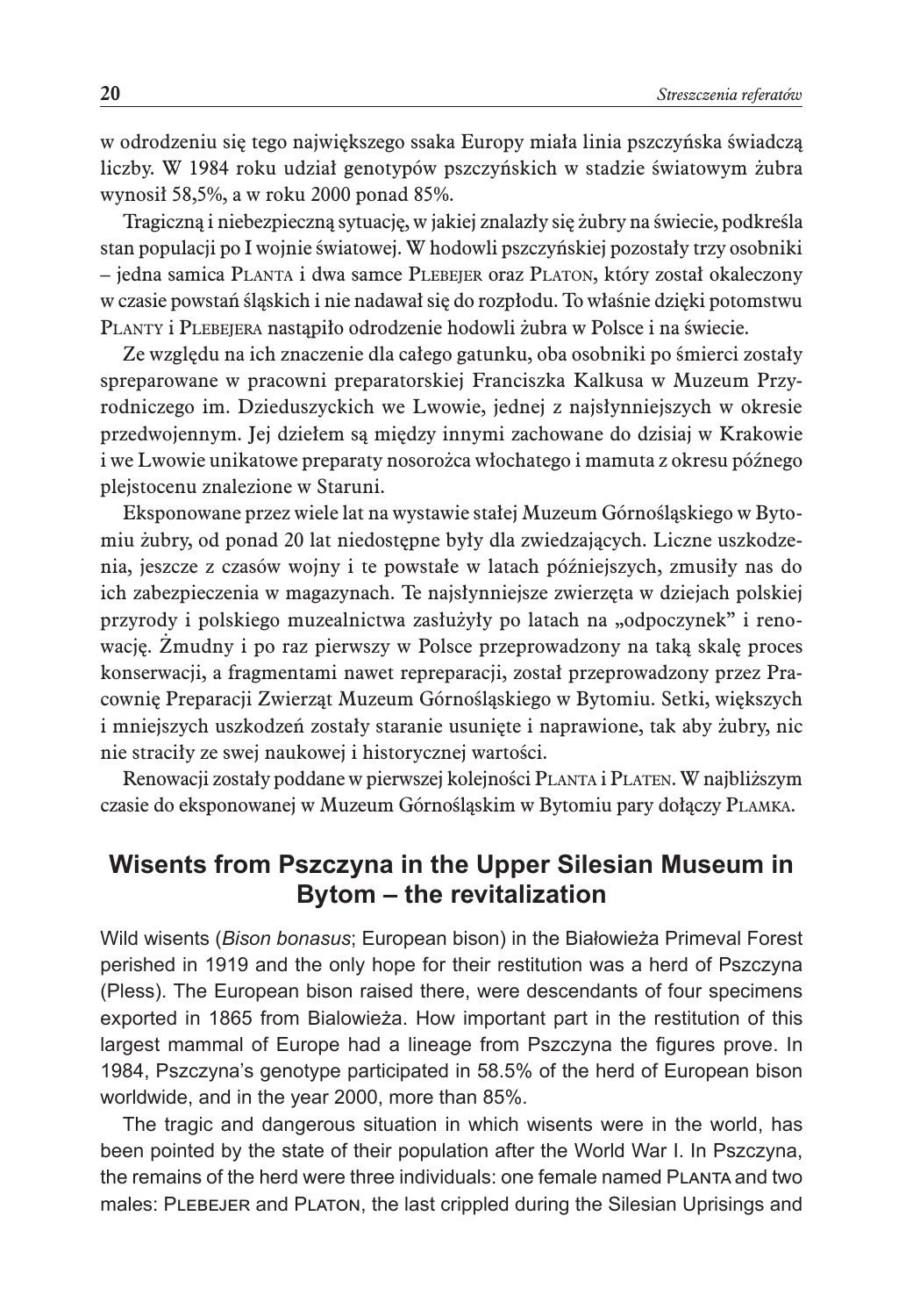unfit for proliferation. It was thanks to descendants of PLANTA and PLEBEJER there has been a revival of European bison breeding in Poland and all over the world.

Due to their importance for the entire species, both animals after death have been crafted in the Taxidermy Studio of Franciszek Kalkus at the Dzieduszycki's Family Natural History Museum in Lviv, one of the most famous in the pre-war period. Their works are preserved today in Kraków and Lviv, as unique specimens of woolly rhinoceros (*Coelodonta antiquitatis*) and mammoth (*Mammuthus primigenius*) from Starunia Late Pleistocene deposits.

The wisents from Pszczyna had been displayed for many years at an exhibition of the Upper Silesian Museum in Bytom, but for more than 20 past years these specimens were not available to the public. Numerous damages, even from the World War II period and those arising in later years, have forced us to secure the in storage area. These most famous animals in the history of the Polish natural history and the Polish museology, deserved after years the "rest" and renovation. Tedious, and for the first time in Poland carried out on such a scale maintenance, even re-creation taxidermy of parts, was carried out by Laboratory of Taxidermy at the Upper Silesian Museum in Bytom. Hundreds of larger and smaller defects have been carefully removed and repaired, so nothing to be loss of these wisents historical and scientific values.

The renovation of PLANTA and PLATEN specimens has been treated in the first order. In the near future, the pair displayed in the Upper Silesian Museum in Bytom, will be joined by Plamka.

## **Morfologia porównawcza ciałka żółtego żubra i łosia.**

#### **Katarzyna Filip, Katarzyna Olbrych, Justyna Sokołowska, Karolina Barszcz, Bartłomiej Jan Bartyzel**

#### Katedra Nauk Morfologicznych, Wydział Medycyny Weterynaryjnej SGGW w Warszawie

Celem niniejszej pracy było dokonanie opisu budowy mikroskopowej ciałka żółtego żubra nizinnego, oraz przeprowadzenie analizy porównawczej z odpowiednimi strukturami łosia europejskiego.

Grupę badawczą stanowiło 7 samic żubra nizinnego, w wieku od 5 do 20 lat, pochodzących z terenu Puszczy Białowieskiej. Ciałka żółte żubrów porównano z grupą 7 samic łosia europejskiego, w wieku od 4 do 12 lat pochodzących z terenu północno-wschodniej Polski. Wszystkie pozyskane zwierzęta znajdowały się we wczesnym etapie ciąży. Pobrane gonady zostały zważone i zmierzone za pomocą suwmiarki. Oględzinom poddano powierzchnię zewnętrzną jajników, pod kątem występowania ciałek żółtych. Następnie gonady zatopiono w formalinie, pokrojono na mikrotomie rotacyjnym i zabarwiono metodą hematoksylina-eozyna.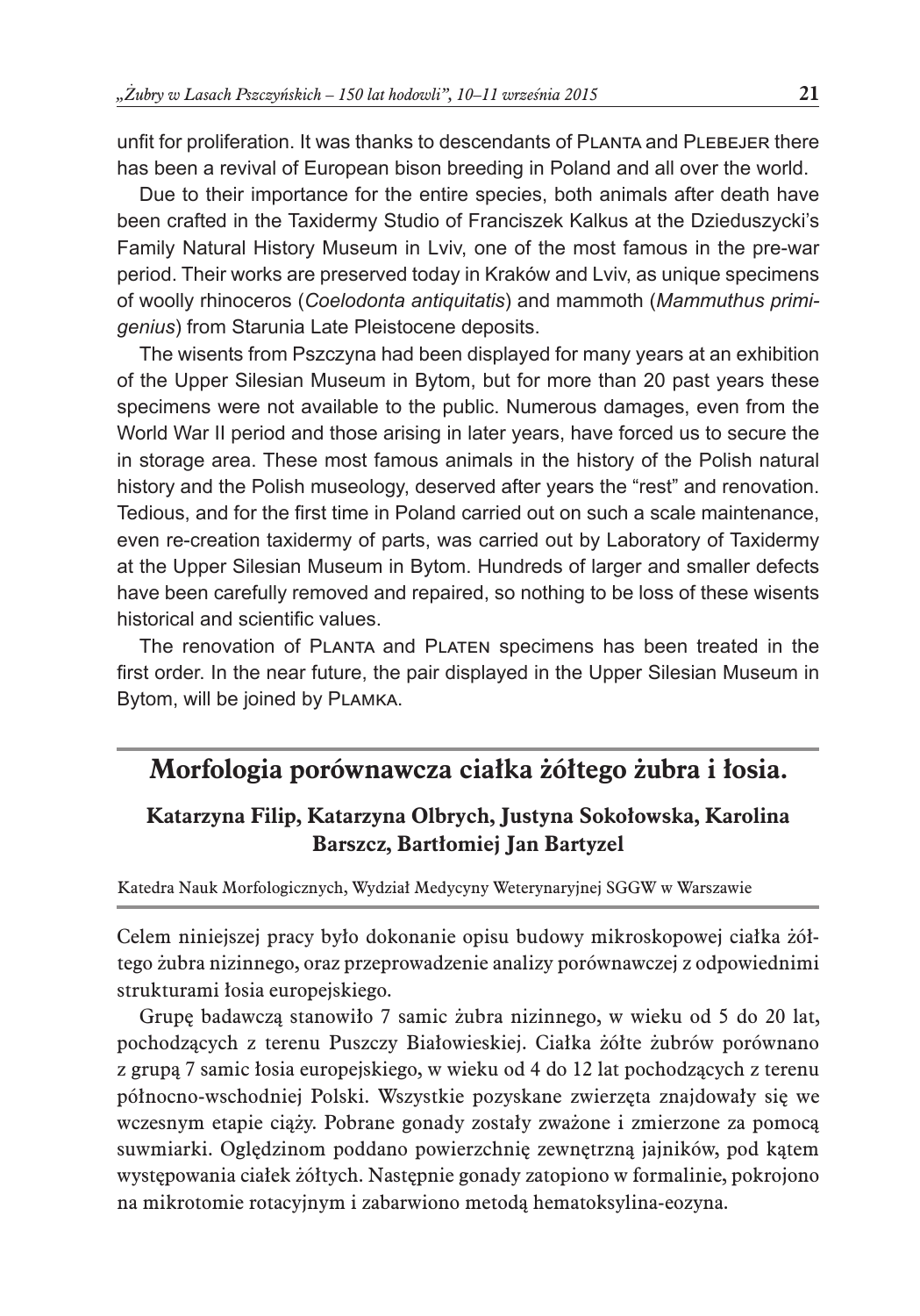Histologiczna analiza struktur ciałka żółtego wykazała znaczne różnice między gatunkami. Komórki luteinowe i paraluteinowe w ciałku żółtym żubra wykazują mniejszą aktywność metaboliczną niż u łosia. Struktura ciałka żółtego żubra jest bardziej uporządkowana i przerośnięta tkanką łączną. W celu wyciągnięcia dokładnych wniosków konieczna jest jednak analiza ciałek żółtych żubrów na wszystkich etapach ciąży, i wymaga to dalszych badań.

## **Comparative morphology of** *corpus luteum* **in European bison and European moose**

The aim of this study was histological characteristic of *corpus luteum* in lowland European bison (*Bison bonasus bonasus*) and its comparison with histological structure of *corpus luteum* in European moose (*Alces alces*).

The study group consisted of 7 females of European bison 5–20 years old living in Białowieża Forest. Histology of European bison *corpora lutea* were compared with group of 7 females of European moose 4–12 years old living in north-eastern Poland. All animals included in this study were in early pregnancy. The weight and size of each ovary was measured. The surface of each gonad was examined for presence of *corpora lutea*. Then, the ovaries were fixed in 10% neutral buffered formalin, processed by common paraffin technique and stained with haematoxylin and eosin. Microscopic analysis has shown significant interspecies differences in corpus luteum histology. The *corpus luteum* in E. bison has more organized structure and more abundant connective tissue compared to that of moose. Large lutein cells and small lutein cells of E. bison *corpus luteum* have lower metabolic activity than in moose. However, detailed analysis of histological structure of E. bison *corpus luteus* at all stages of pregnancy are necessary to draw more definitive conclusions and further studies are needed.

## **Wisent Cowboys**

#### **Rainer Glunz**

Wisentgehege Hardehausen, Germany

A German TV station filmed a documentary about the Wisent Breeding Center Hardehausen – with the unusual title "Wisent Cowboys". At all: the emergency operation of a wisent cow, loading of a wisent for a transport to Austria, or the everyday work, the camera crew was there.

The screenplay of the movie Wisent Cowboys:

An emergency in the enclosure. Rainer Glunz prepares the anesthesia. Without anesthesia, he does not come close to the wisent cow. She would fiercely defend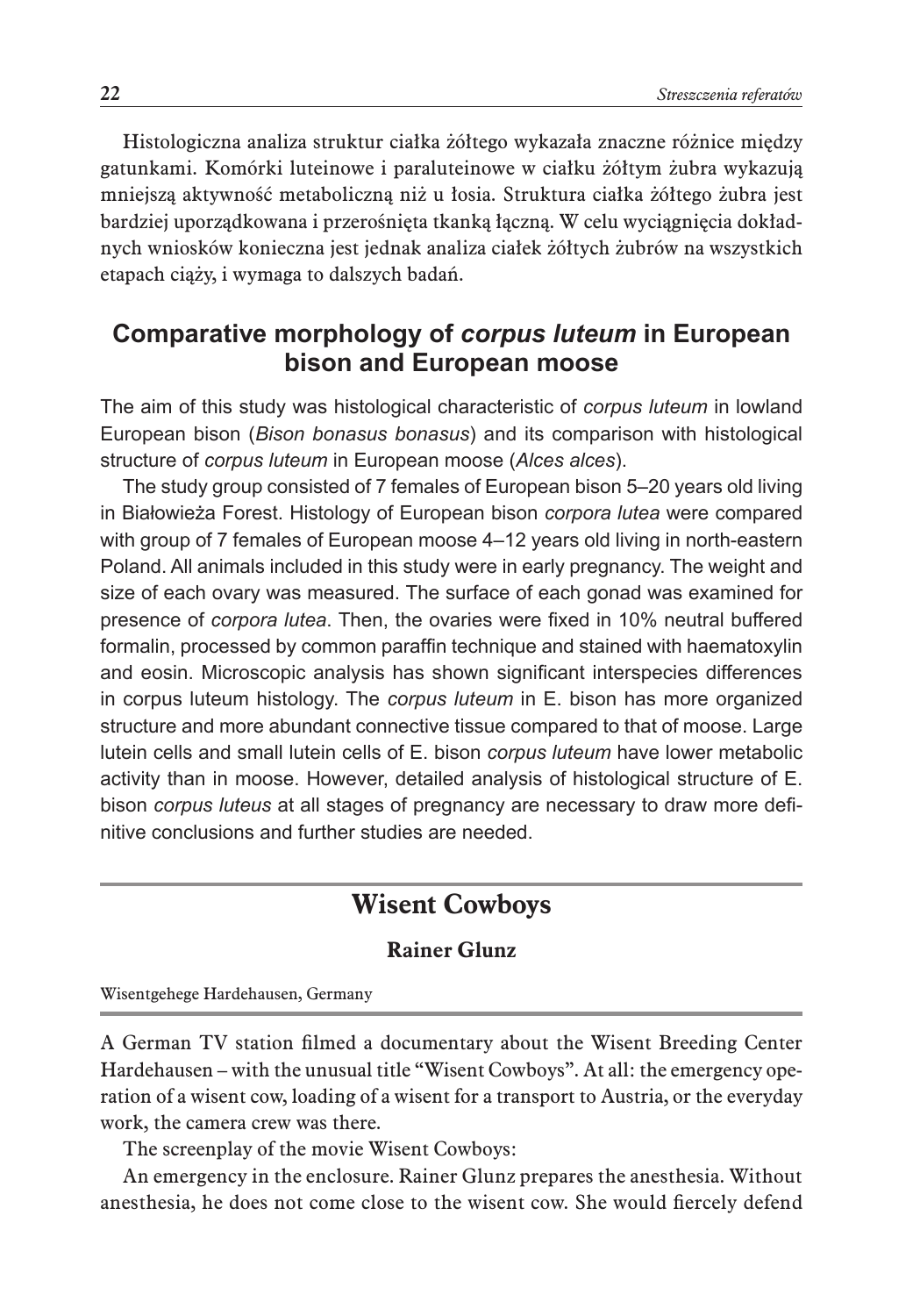her three-day-old calf. But the vet must absolutely treat her. A dangerous mission of leader of the enclosure Rainer Glunz, and the wisent keeper Hans-Josef Böning.

*"We will now see that we can immobilize the cow. The calf lies right at the fence so that the cow will not likely run away"*

The other animals must be kept in a distance in order not to endanger the mission. But that's no problem. Wisent love apples over everything. Rainer Glunz is also a hunter and is a good shoot.

*"Shot sits. Leave her alone! "*

After a few minutes, the anesthetic shows its effects. Now the vet can come to remove the afterbirth that did not went off at birth. Without treatment, this case can even be fatal. Also for the vet it`s no harmless mission, because no one knows exactly how long the anaesthetization lasts for wisent.

*"Stay there, not follow me, I'm not the father, there is your mother. Now I've got you on the heel, what's the matter? There you have to go! There's the mom! Oh, kiddies! "*

Love at first sight.

*"Maybe he has recognized me as a herd member, as a human not yet; he's only three days old. It was conspicuous as soon as I left, he follows me. But that will be right back when the mother wakes up and starts to communicate with the calf. And then he is quite fast to his mom at the milk bar. – I have to go now. The cow got the antidote. – Safety first!!! "*

Wisent may jump two meters high and are incredibly fast.

*"So you cannot say: the wisent stay 100 meters away and I risk to go there. A wisent can reach 60 kilometer per hour. And this within seconds, nobody is so fast. Our staff not, me too. In a race I would not really want to get involved. "*

Eisblume probably wakes up with a headache and a hangover, quips the vet. The wisent cow is one of 32 animals there. Does your heart beat a bit higher when you see this now?

*"Yes, it is an incentive, when this little one looks so across. Today noon, he wanted to adopt me, but I believe at his mother passes better than me."*

*"No, everything was great. We want to hope that the cow survives and that there will be no complications."*

*"By the injection of antibiotics and long-term medicine should this matter be over."*

Except in a reintroduction project in Sauerland, Germany has no free-roaming wisents. In the 20s, there were only 54 of these animals worldwide. To save the wisent from extinction, this breeding enclosure was founded by the Land of North Rhine-Westphalia. Rainer Glunz leads it for 24 years.

*"Now, let us watch the wisent country in the autumn sunset. On my left, to the south, this 60 hectare terrain, consisting of mixed beech and oak forest where our Lowland Caucasian wisents have found their home – for 56 years. And then this beech and oak forest, which shines in autumnal leaves, the Lowland wisents are at home at 80 hectare. "*

Do the wisents adapt to East Westphalia?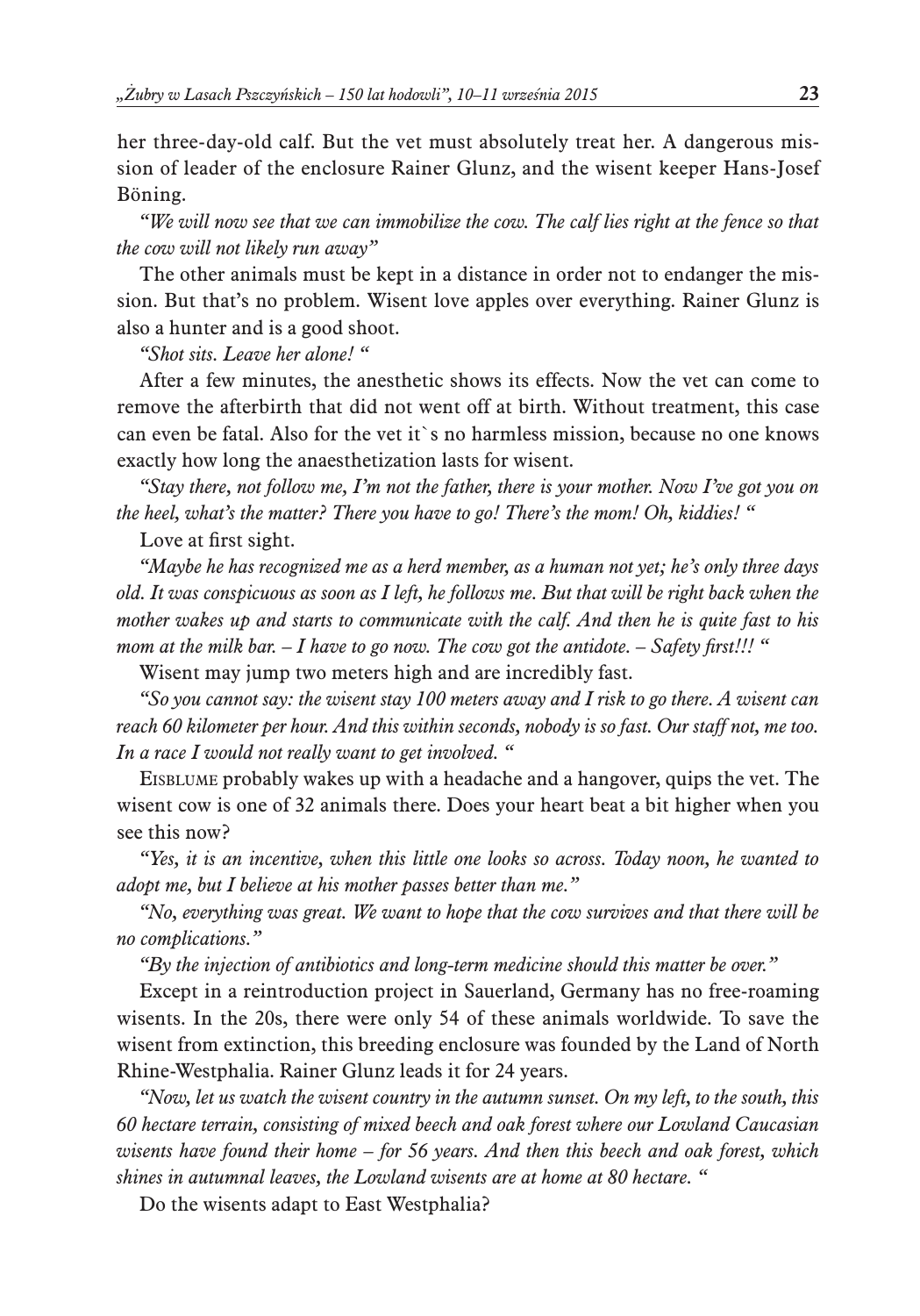*"Yes, I'd say they fit. They lived here long time before, what bone finds prove. By nature they are just as stubborn as the East Westphalia. So they all perfectly fit into the landscape."*

Rainer Glunz lives with his wife, three sons and dog Bee close to the enclosure. In a forester's house in the woods. He grew up in the Ruhrgebiet.

*"A wonderful autumn weather. If we wait a bit, our bats will circle back around here. Then they go on the hunt tonight. "*

The 12-year-old Tristan is his youngest.

Do you also think about the wisent at home?

*"Inevitably. I try to hide, of course. But if births are pending or transports, the nights are not so quiet. During normal business days you can sleep well."*

*"How can you not think about it – with a Wisent mug?"*

The next morning. Wisent keeper Hans-Josef Böning calls the wisent for daily monitoring feeding. Although they get enough to eat of grass and herbs in nature, but sugar beet pulp and oats they cannot refuse. With this baiting, Böning is able to count the animals and to control their health. An 800 kilo bull eats around 45 kg of green stuff a day and even for the treats there is still some room left.

*"At the eyes of the animals, you can see so much. What is the state of health? If the animals do not feel comfortable, the view becomes dull and the eyes become glassy. This is exactly like us, if we do not feel good; you also can see it in the eyes. If you have to deal with the animals for years, you have a view of how the animals feel. Whether they are full of expectation and they see something new or even if they are sick. – This is reflected in the eyes."*

Also, do not fondling?

*"No!"*

Never?

*"For God's sake!"*

In winter, he provides the animals with hay and silage. And now with willow branches. These willows contain active ingredients that are important for digestion, says Böning. He learned this from his father, because he was one of the first wisent keepers.

*"Yes, I already in the holiday and at the weekend was helping here my father and that was always impressive for me to see these large, powerful animals. That did not let me go again.*

*Always something different, always a lot of variety and above all always be out in nature. That's right for me! "*

The bull goes to flirt course.

*"He just comes in the rut. The next three or four days he would not leave the cow out of his sight. He will always stays with her. He will pursue her, until she is ready to mate."*

Suddenly situation gets too precarious.

*"We have to get out now! It is too dangerous. The bull is now in a rage, we need to get out! "*

Wisents are not aggressive animals, but if you beset them too much, it can be dangerous.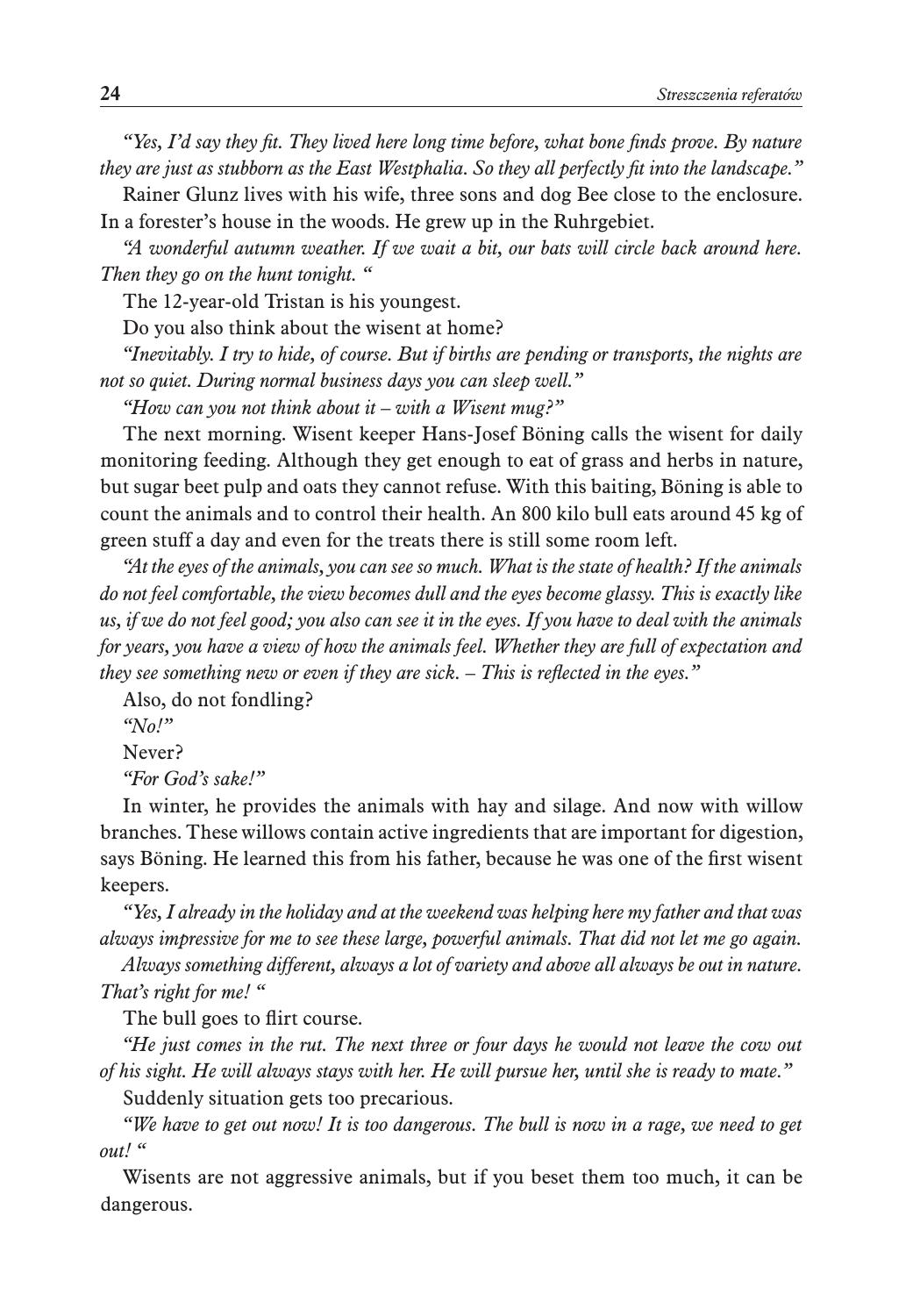Inventory. Rainer Glunz has created a photo database and it must be constantly adjusted.

*"The horns of this cow are standing in a certain angle, so that they are above. In the course of growing older, it may be that the horns further reduce. Here we can really compare the original and the photo. POWOJNA, born in 1999, is the matriarch. She is the oldest and most experienced cow; she takes on the management of the wisent herd. She determines when going into the forest, when lying down for rumination and when walking to the water. "*

The calf was named EIGELSTEIN, free according the old defense towers at the river Rhine.

In his office, the name is given to the data center to Warsaw. From there, the genetic animal exchange among European enclosures is controlled.

*"This is the birth notification to the European Bison Pedigree Book."*

Are there people who say you are a little bit wisent crazy?

*"Yes, I think you have to be to do this job. You have to love the animals, you have to like them. And this is of course over the daily work, because even at the weekend something may happen."*

This is Egonia. Their genetic breeding line is urgently needed in Austria.

*"Will you come here from the side, Mr. Glunz?"*

The young wisent cow should go into an enclosure in the Almtal.

*"Well, she received the shot at 8:36 am. The syringe has tripped. The drug is inside the animal. Now we have to leave her alone, about a quarter of an hour, 20 minutes and then the loading can begin. "*

*"I think we need to start. We will now begin to load the animal. First pull out the syringe."*

The EBAC in Warsaw evaluates the data from Europe and has recommended Egonia for the Austrians. For the one year old cow they get about 750 euros. The Austrians also have to pay for the transport and veterinary costs. Still anesthetized open eyes are protected against insects or dust. And the microchip under the skin is used for recognition.

*"Transponder number – matches!"*

Rainer Glunz is quite happy about the transport. If EGONIA would have stayed here, there will bean inbred in Hardehausen. It is not a business, says Glunz, but solely serves to the protection of the species. Many animals are brought to Eastern Europe, where most of the wisents live. Egonia should bring fresh genes in the Alpine country.

*"She has fire! Then the Austrians receive a little bit East Westphalia fire into their enclosure. Perhaps this does quite well."*

Not quite as loosely as his chief affects the wisent keeper.

A little bit of pain of parting?

*"Yes, of course. I have seen the animal grow up. Now I hope that the animal arrives in a healthy shape. That the transport goes well and I hope that she will be well accepted in the new herd."*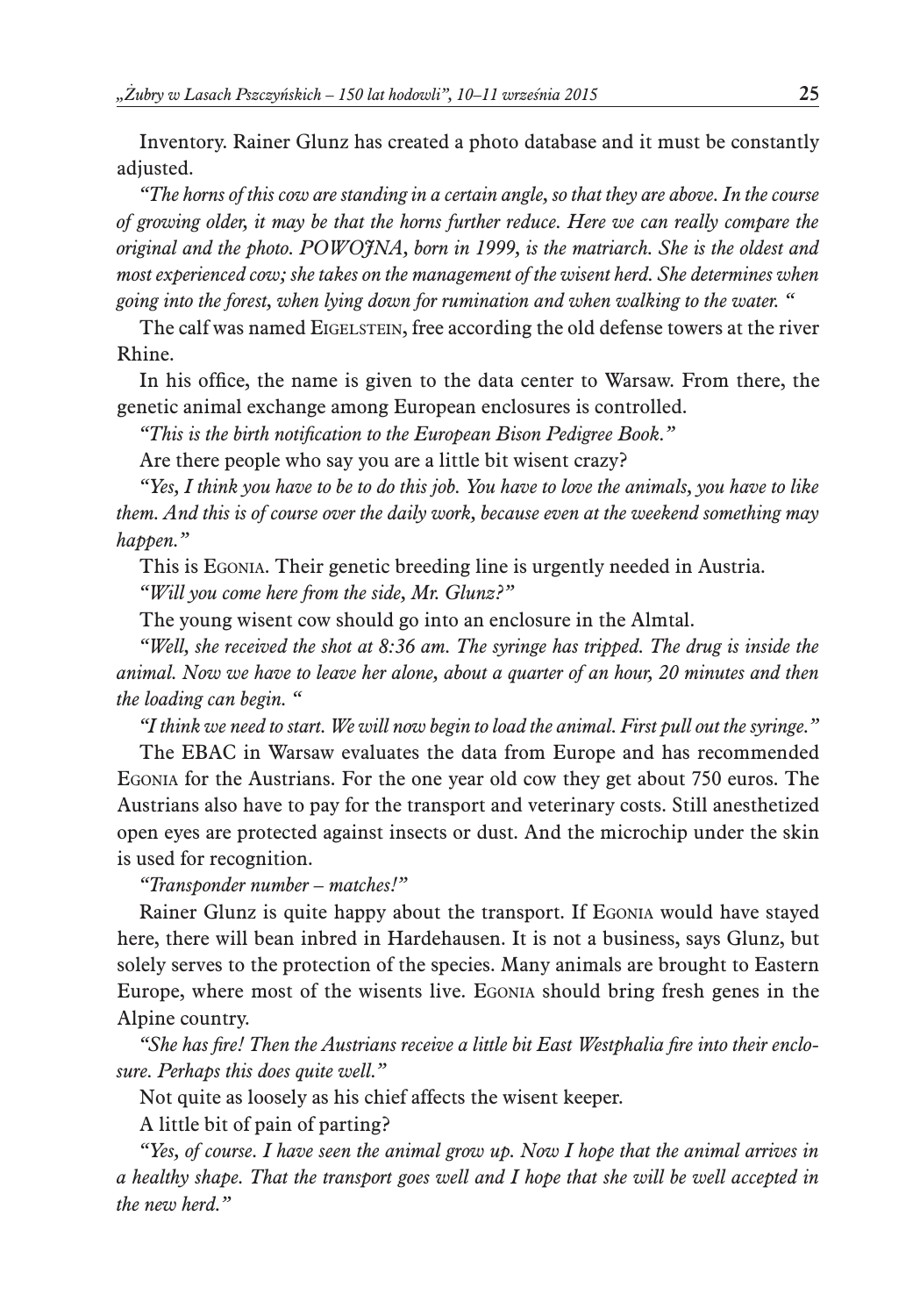# **Żubrowy cowboy**

Prezentowany będzie dokumentalny film tworzony przez niemiecką stację telewizyjną na temat Ośrodka Hodowli żubrów w Hardehausen po takim właśnie tytułem. W filmie pokazano wyjątkowa sytuacje immobilizacji i przygotowania do transportu samicy wyjeżdżającej do hodowli w Austrii oraz kamera towarzyszyła codziennym czynnościom w ośrodku. Powyżej przestawiono scenariusz filmu.

# **Movements of reintroduced European bison at Vanatori Neamt Natural Park, Romania**

**Duncan J. Halley, Sebastian Cataniou**<sup>1</sup>**, Razvan Deju**<sup>1</sup>**, Marius Irimia**<sup>1</sup>**, Âyvind Hamre**<sup>1</sup>

Norwegian Institute for Nature Research, Trondheim, Norway <sup>1</sup>Fundatia Ecosilvex, Piatra Neamt, Romania

Twenty bison were released into the wild in Vanatori Neamt Natural Park in north east Romania, in 2014 and 2015, from and semi-captive population in the park and from a zoo in England. The area lies on the eastern edge of the Carpathian Mountains and consists of mixed hill woodland types, harvested for timber, creating open areas within the forest; and smaller areas of pasture with domestic livestock grazed seasonally. There are several active monasteries and hermitages within the park and some farmland in lower valleys. Brown bears and wolves are present and are potential predators. The European bison are provided with forage at several feeding stations.

Two female and two male bison were fitted with Lotek GPS 4000 satellite collars. Locations were recorded every two hours and stored in an ArcGis Geographical Information System. In this presentation we describe the initial movements and habitat use of the animals as they explored their new environment.

The E.bison range in two distinct groups, fourteen animals released from the semi-captive park herd, and six (all female) from a zoo in England. Ranges in part overlapped. Three of the collared animals (both males and one female) belonged to the larger herd and were usually found together, though one of the males wandered more, and for a short period visited the other herd. Artificial food points were visited mainly in the winter half of the year; and higher ground (c.1000m asl) in later summer. Habitat composition of the home ranges (95% kernels) varied over the year, but a longer data set will be necessary to determine if this is a seasonal effect.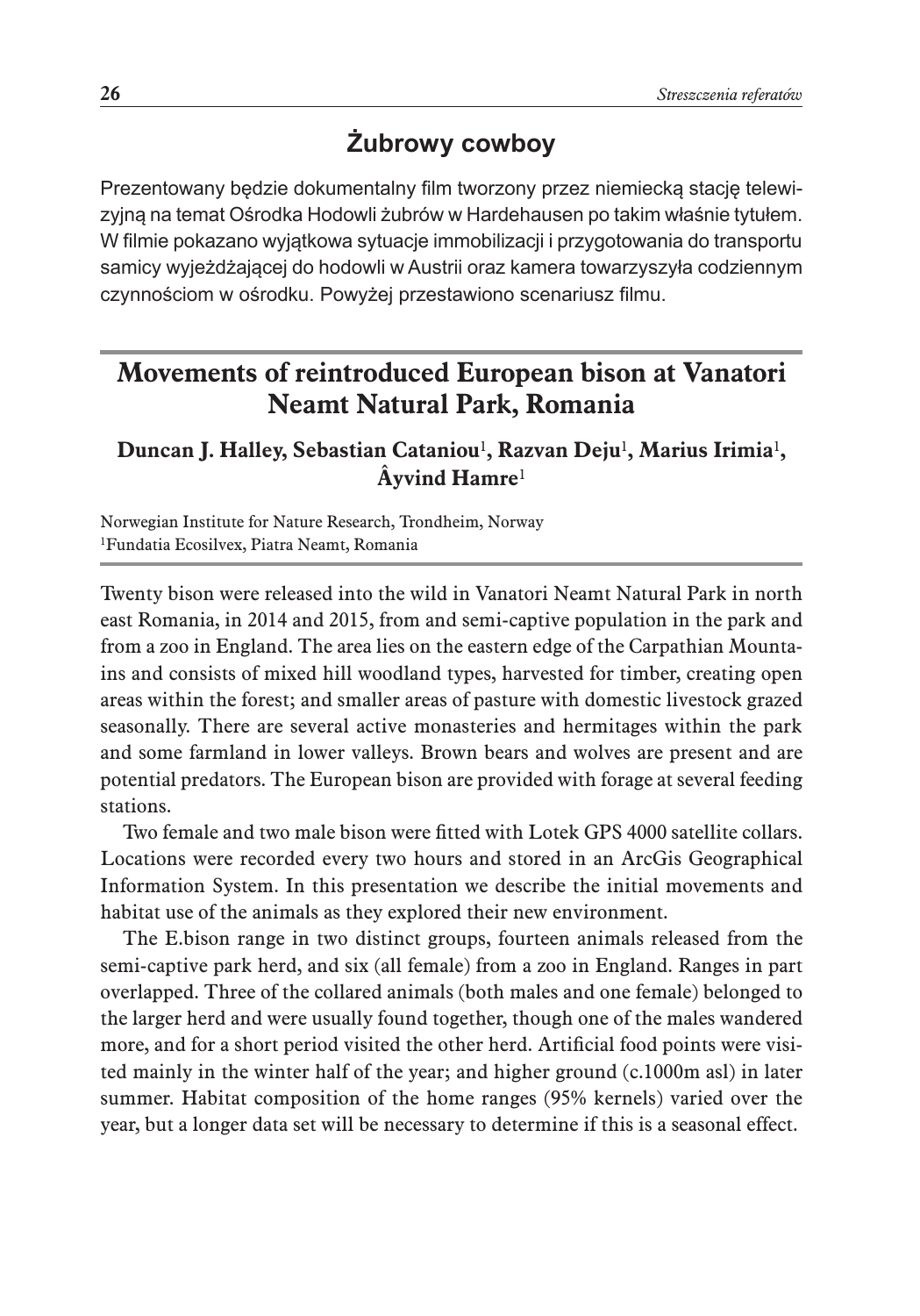# **Przemieszczanie się reintrodukowanych żubów w Parku Natury Vanatori, Rumunia**

Dwadzieścia żubrów wypuszczono na wolność w Parku Vanatori Neamt w 2014 i 2015 roku w dwóch grupach, jedna pochodziła z zagrody aklimatyzacyjnej, drugą przywieziono z zoo w Anglii. Teren badań to wschodnia strona Karpat, na zboczach których jest mozaika użytkowanych lasów i połoniny sezonowo spasane zwierzętami gospodarskimi. W terenie jest kilka czynnych klasztorów oraz tereny rolnicze w niższych partiach zboczy. Niedźwiedzie i wielki są tam obecne. W kilku lokalizacjach żubry są dokarmiane.

Dwie samice i dwa samce zaopatrzono w obroże satelitarne Lotek GPS 4000. Lokalizacje notowano co dwie godziny i przechowywane w ArcGis. Opisano początkowe przemieszczanie się żubrów oraz wykorzystanie przestrzeni na etapie poznawania terenu przez stada.

Żubry przebywały w dwóch odrębnych ugrupowaniach, czternaście wypuszczonych w zagrody aklimatyzacyjnej oraz sześć samic z zoo. Areały tych grup częściowo zachodziły na siebie. Trzy zaobrożowane osobniki z dużej grupy poruszały się razem, a jeden samiec wędrował dalej i okazjonalnie odwiedzał druga grupę. Punkty dokarmiania były odwiedzane zimą, a tereny powyżej 1000 m n.p.m. raczej późnym latem. Areały zmieniały się w kolejnych latach, ale jakiekolwiek wnioski wymagają większej ilości danych.

# **European Bison in the Rothaargebirge, Germany – 2 years after releasing**

#### **Coralie Herbst, Jörg E. Tillmann**<sup>2</sup>

Institute for Terrestrial and Aquatic Wildlife Research, University of Veterinary Medicine Hannover Foundation, Hannover, Germany <sup>1</sup>DBU Natural Heritage GmbH, Osnabrück, Germany

The European bison (*Bison bonasus)* was historically distributed almost throughout Europe. Overharvesting and increasing habitat loss due to the development of human settlements led to a continuous population decline and extinction in the wild by early 20<sup>th</sup> century. After 10 years of preparations, the reintroduction of a small population of European bison in the mountain range "Rothaargebirge" in Germany took place in 2013. It is at this stage unique for Western Europe and aims on the one hand to contribute to the conservation of this highly endangered species and on the other hand to fill again its abandoned ecological niche in a central European forest landscape. A state-of-the-art environmental impact statement was prepared and additionally a broadly structured and well-integrated program of social assessment,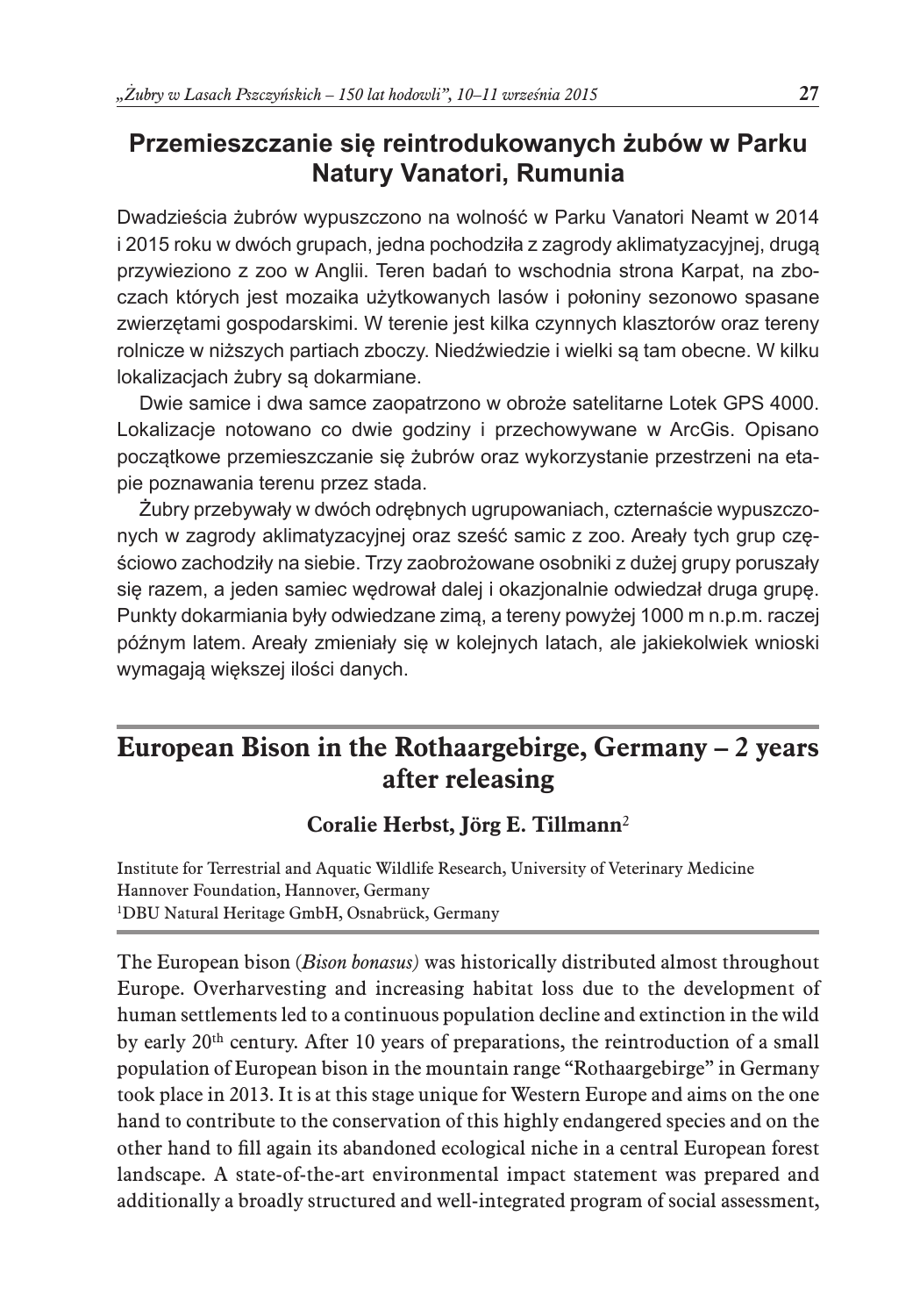stakeholder participation, and conflict management was established to overcome political and social obstacles and thereby enable this reintroduction. The goal of this project is to sustainably reintroduce E. bison into the cultural landscape. An area of more than 5000 ha in the "Rothaargebirge" in North Rhine-Westphalia, Germany, was found suitable for a free-ranging herd of ca. 20–25 European bison. During a 3 year captivity phase, European bison were observed and several surveys on possible effects of their presence upon the environment and economy were done. Implemented was also a basic strategy for their management. Subsequently the permission to release an initial population of 8 E. bison was given in October 2012. On 11 April 2013, animals were released from the enclosure. Ever since the free ranging E. bison are continuously radio-tracked (GPS). The analysis of the spatio-temporal behaviour is an important base to adapt the management strategy.

Since the release of the E. bison the management has to adapt to new requirements that appear especially considering conflicts with land use in the region. Surveys of the effects of their presence upon the environment and spatial use of the herd are carried on.

## **Żubry w górach Rothagebirge (Niemcy) – dwa lata po wypuszczeniu**

Żubr historycznie był rozprzestrzeniony niemal w całej Europie. Utrata siedlisk i nadmierna eksploatacja spowodowała ciągły spadek wielkości populacji naturalnych i ich całkowite wyginiecie na początku XX wieku. Po 10-letnich przygotowaniach reintrodukowano w 2013 roku niewielką grupę żubrów w górach Rothagebirge, co było jedynym takim projektem w zachodniej Europie. Celem z jednej strony był udział w ochronie gatunku jak i wypełnienie luki w opuszczonej niszy ekologicznej środkowej Europy. Przygotowane wszechstronną analizę projektu biorąc pod uwagę różne aspekty oraz przygotowano szeroki program badań i monitoringu oraz rozwiązywania konfliktów. Celem projektu było zrównoważone wprowadzenia żubra do przekształconego przez człowieka krajobrazu. Teren 5000 ha w górach Rothagebirge w Północnej Nadrenii-Westfalii był właściwy dla grupy 20–25 zwierząt. Podczas trzech latach przetrzymywania w zagrodzie obserwowano zwierzęta i prowadzono badania dotyczące potencjalnego wpływu żubra na środowisko i badano aspekty ekonomiczne, które były podstawą strategii zarządzania. W końcu w październiku 2012 roku uzyskano zezwolenie na wypuszczenie pierwszej grupy 8 żubrów. 11 kwietnia 2013 roku żubry zostały wypuszczone i od tej chwili są konsekwentnie śledzone przy pomocy radiotelemetrii. Analiza wykorzystania przestrzeni i zachowań jest istotną podstawą strategii prowadzenia populacji.

Od momentu wypuszczenia sposób postępowania ulegał modyfikacji na podstawie wyników obserwacji, szczególnie z powodu konfliktów z użytkownikami terenu w regionie. Kontynuowane są badania wykorzystania środowiska przez stado.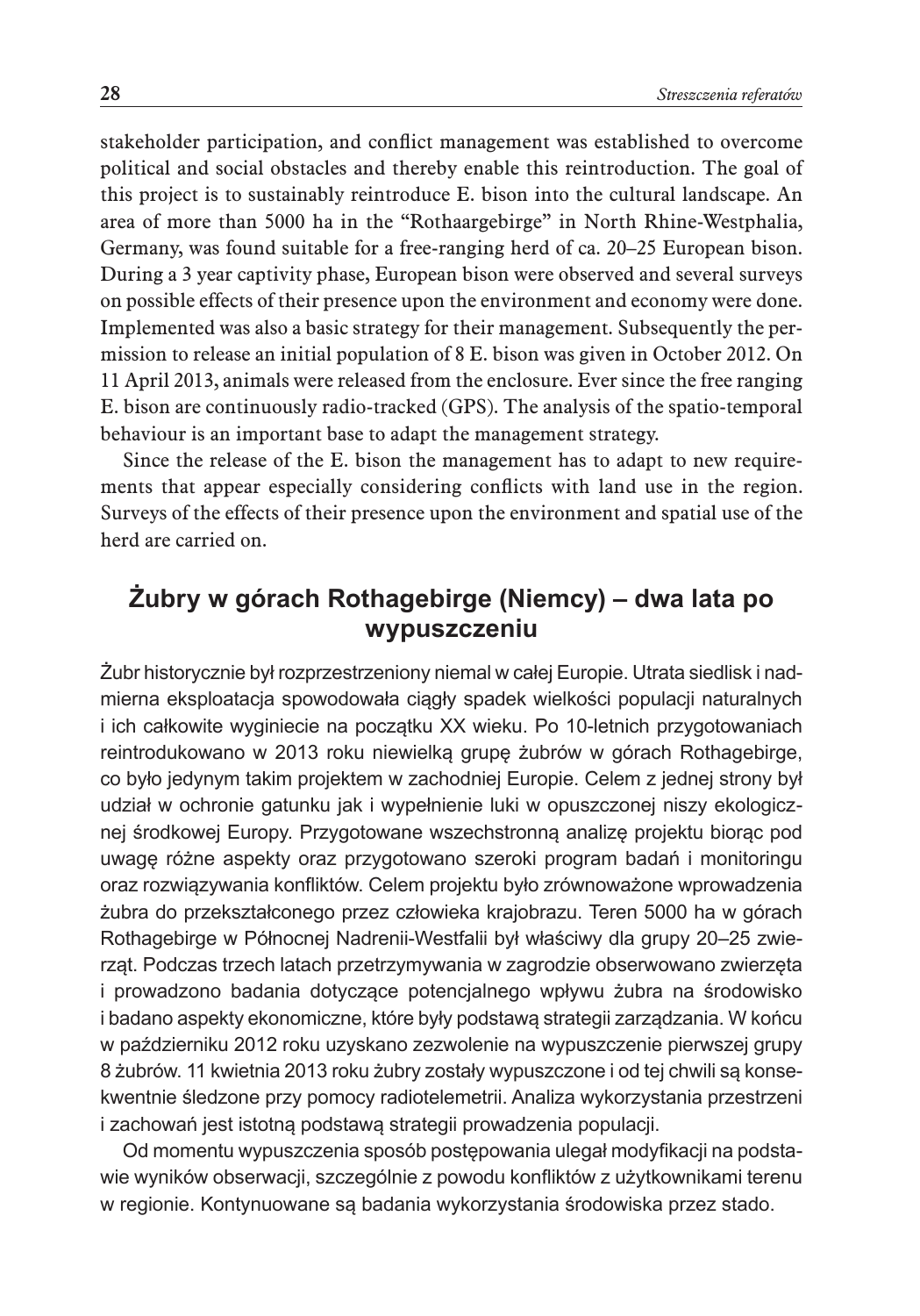## **Codzienna praca lekarza weterynarii**

#### **Mieczysław Hławiczka**

Gabinet Weterynaryjny, Pszczyna

Prezentowana jest codzienna praca doświadczonego lekarza weterynarii z żubrami w ciągu 40 lat oraz analiza i wykorzystanie zdobywanego doświadczenia w pracy terenowej. Prezentacja obejmuje zagadnienia:

(1) Profilaktyki przeciw epizootycznej, odrobaczania, wykonywania sekcji oraz podejmowanych rozwiązań wybranych przypadków losowych.

(2) Wykonywanie immobilizacji żubrów, w tym używany sprzęt, stosowanie kombinacji środków farmakologicznych jak i ich dawkowanie (ketamina, xylazyna, etorphina), metody wybudzania z narkozy, oraz upadki żubrów z wyjaśnieniem przyczyn. Prezentacja oparta jest na doświadczeniu immobilizacji 118 żubrów w ciągu 2014 roku.

(3) Stosowane sposoby tuberkulinizacji (śródskórna, dopowiekowa) przy użyciu tuberkuliny ptasiej i bydlęcej, sposób odczytu i interpretacji próby jak i ocena, czyli wady i zalety wynikające z własnych doświadczeń przeprowadzenia tuberkulinizacji u 75 żubrów w 2014 roku.

#### **Every day work of a veterinary doctor**

Presented is every day work of an experienced vet with wisents during 40 years, as well as the analysis and use of obtained experience in field work. The presentation includes:

1. Prevention against epizootic diseases, deworming, autopsy, and solving of selected unpredictable cases.

2. Immobilisation of wisents, including description of the equipment, combination of drugs and their dosage (Ketamine, Xylazine, etorphine), methods for waking up from anethesia, and description of mortality cases inclusing an explanation of their reasons. This presentation is based upon experiences with immobilisation of 118 wisents during year 2014.

3. Methods of tuberculinisation (intraskin, intra eylid) with avian and bovine tuberculine, methods for reading the results and interpretation of the sample, i.e. pros and cons according to own experiences on tuberculinisation of 75 wisents during year 2014.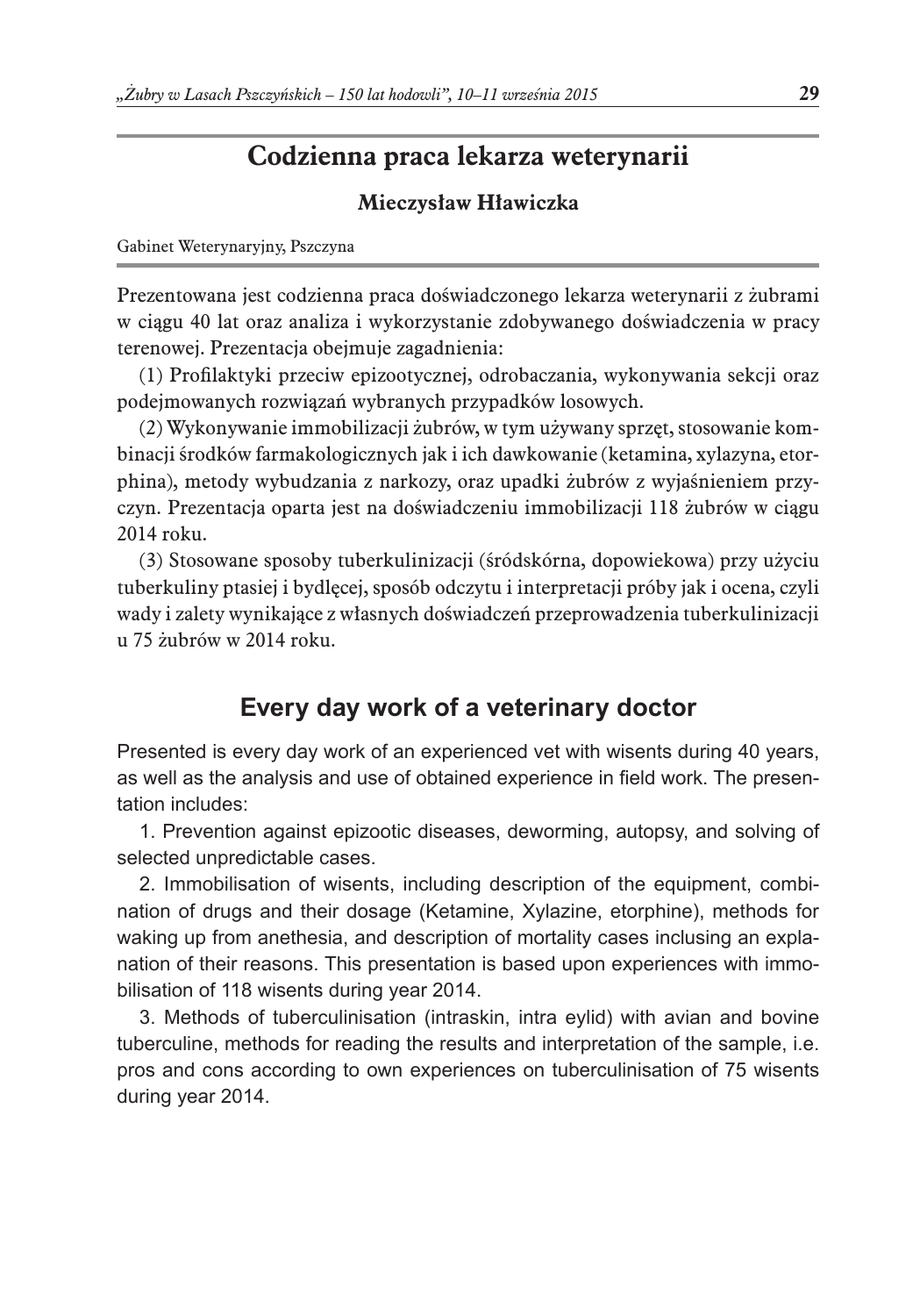# **Enigmatic diarrhoea-associated mortalities: a widespread & neglected wisent-specific phenomenon, or just an apparent similarity of unrelated cases?**

**Miloslav Jirků** 1,2

<sup>1</sup>Biology Centre of the Academy of Sciences of the Czech Republic, České Budějovice <sup>2</sup>Faculty of Science, University of South Bohemia, České Budějovice, Czech Republic

The aim of this presentation is to rise an awareness towards enigmatic diarrhea-associated wisent mortalities, among breeders, managers and veterinarians. General symptoms observed in several clinical cases, as well as results of corresponding veterinary examinations are provided, based on experience from a Czech breeding facility. All documented (Czech) cases were characterized by a sudden onset of perennial exhausting diarrhea accompanied by severe and very fast decrease of physical condition in previously healthy animals. In all cases, affected animals died within 1–2 weeks after the first appearance of symptoms. Thorough post-mortem examinations did not reveal any veterinary problems which could reliably explain the symptoms and mortalities. Indications of possibly analogical cases in other European breeding facilities imply, that the described phenomenon might be more widespread, but neglected by the wisent breeders community due to its unclear veterinary significance, rather rare and/or time-restricted emergence, and possibly reluctance of breeders to publish negatively perceived information.

## **Enigmatyczna biegunka prowadząca do upadków: rozpowszechnione a lekceważone schorzenie czy tylko przypadkowe podobieństwo niezwiązanych przypadków**

Celem prezentacji jest zwrócenie uwagi lekarzy weterynarii i hodowców na enigmatyczne przypadki biegunki powodującej śmierć żubrów. Przedstawione są podstawowe objawy kilku przypadków oraz wyniki badań diagnostycznych. Wszytskie przypadki charakteryzowały się szybkim zejściem i intensywną biegunką połączoną z poważnym wycieńczeniem zdrowych wcześniej zwierząt. We wszystkich przypadkach zwierzęta padły w ciągu 1–2 tygodni po pojawieniu się pierwszych symptomów. Późniejsza sekcja nie potrafiła wyjaśnić przyczyn występujących objawów. Przeprowadzenie wywiadu z innymi hodowcami sugeruje, że problem ten występuje dość powszechnie ale jest lekceważony przez hodowców, gdyż objawy są niejasne i nie jednakowe oraz problem pojawia się dość rzadko. Przypadki nie są też opisywane i publikowane.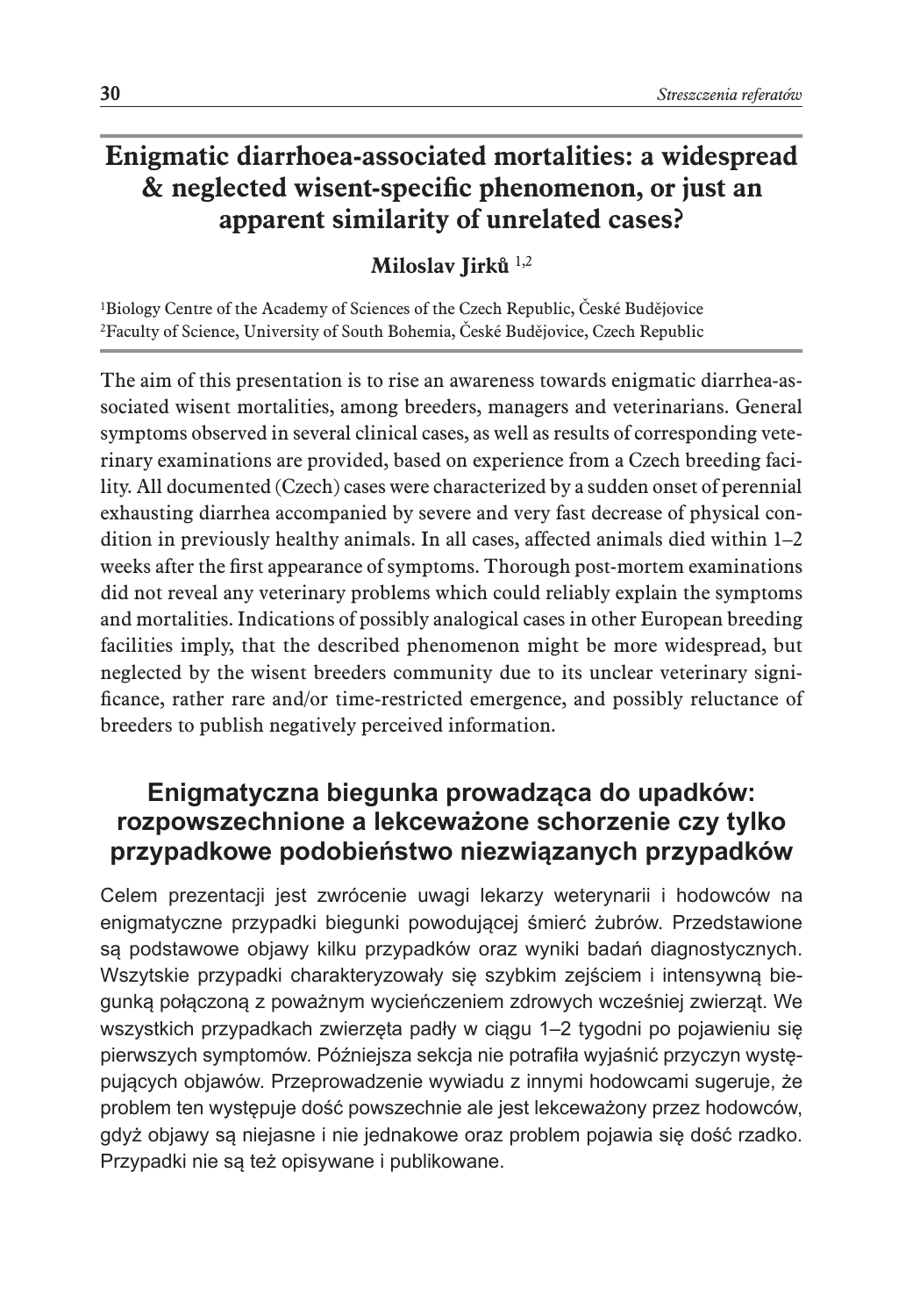# **Habitat use of European bison in coastal dune system Kraansvlak, The Netherlands**

#### **Yvonne Kemp**

#### ARK Nature & PWN, The Netherlands

Although European bison numbers are showing a positive trend and several reintroductions of the species took place in the past decade, still more efforts are needed to safeguard the species for the future. In order to increase population numbers considerably, more space available for European bison is desired. Until now, not many areas are considered to be suitable for the species. Coming from a historical perspective, predominantly forested areas are thought to be the best suitable habitat for European bison. In the IUCN publication concerning European bison (Pucek *et al.* 2004), the need to study the ecology of the species when not supplementary fed [in winter], as well as the habitat utilisation in different ecosystems in which European bison is present are specifically indicated.

In 2007, the first E. bison project in the Netherlands has been started in a dune area known as Kraansvlak. The project site is a part of National Park Zuid-Kennemerland, located along the Dutch coastline. From the start of this project, individuals have been equipped with GPS-GSM collars to monitor the animals' movements. Since 2008, the E. bison group ( $n=6$ ) roam a heterogeneous area of circa 220 hectares. Besides several types of grasslands, also scrub, dwarf shrub, deciduous as well as coniferous stands are present. In addition the landscape consists of sandy patches with pioneer vegetation, a dune lake and several ponds. During the past years this area has been enlarged to 330 hectares with plans for further increase in the near future. Currently, 23 E. bison are roaming the area, together with Konik horses. Also fallow deer, roe deer and rabbits inhabit Kraansvlak. E. bison do not receive supplemental feeding, also not during winter time. This gives an unique opportunity to study their diet, impact on the vegetation, and habitat use year-round.

Presented are the preliminary results of the first years of our study on the habitat use of European bison in the heterogeneous landscape of Kraansvlak. Detailed vegetation data was reclassified into main habitat types covering the entire area, and GPS positions were plotted on the spatial distribution map of identified habitat types. With habitat availability taken into account, habitat selection was calculated. In general, no clear overall preference of E. bison towards forest habitat types could be detected. The results of this study as well as other knowledge obtained at Kraansvlak such as year-round diet composition give valuable implications for future efforts dedicated to the preservation of the European bison regarding management (supplemental feeding necessity) and suitable areas. An increase of natural habitats considered to be suitable for E. bison reintroductions may give a chance to significantly increase current numbers of the species.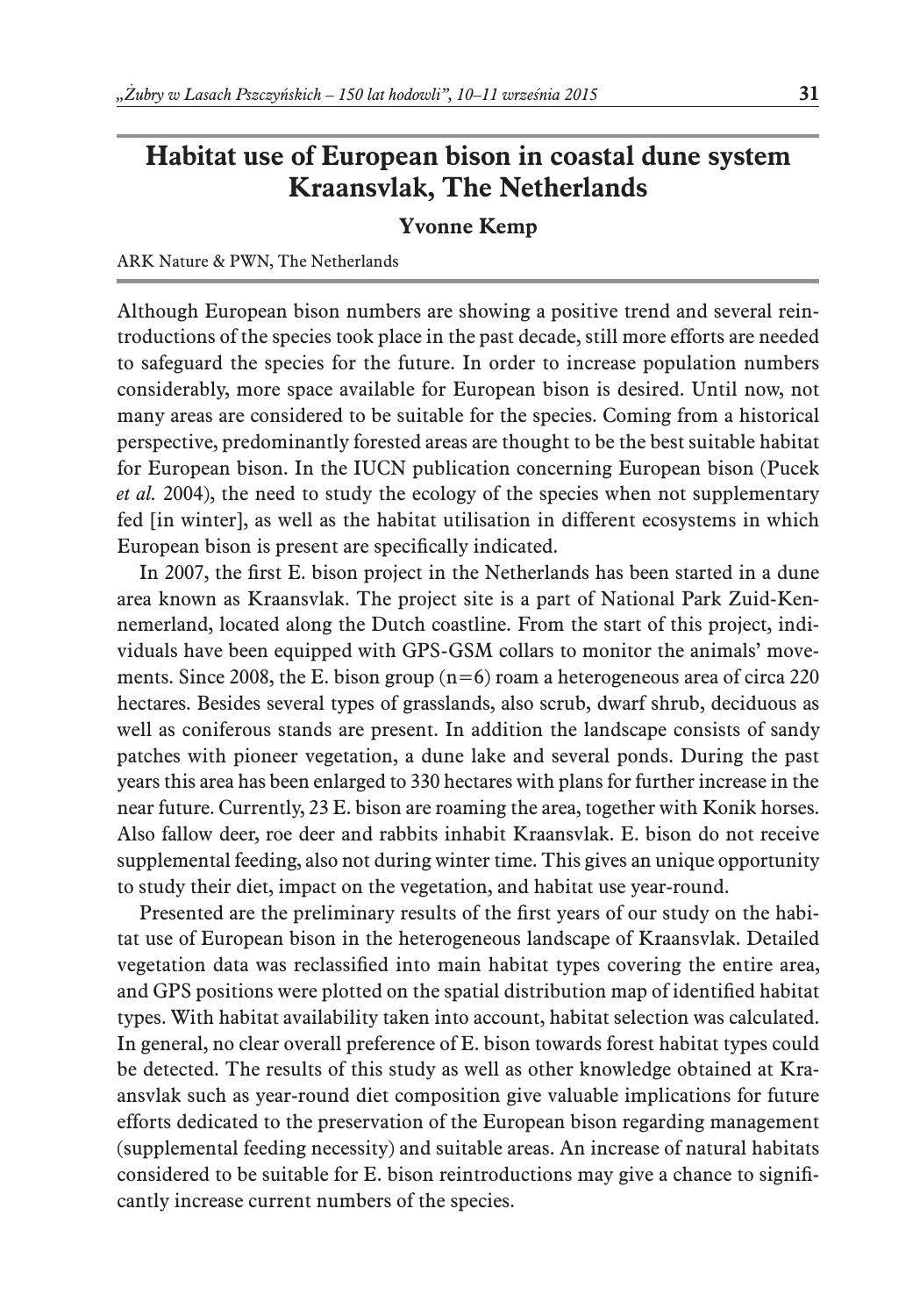## **Wykorzystanie siedliska przybrzeżnych wydm w Kraansvlak, Holandia**

Choć liczebność populacji żubra wykazuje wzrost cały czas potrzebne są wysiłki zmierzające do jej powiększenia i zapewnienia bezpieczeństwa gatunkowi. Aby tworzyć nowe populacje potrzebne są tereny przeznaczone dla żubra. Do tej pory nie było wielu uznawanych za dobra dla gatunku obszarów. Uznaje się optymalnym terenem są obszary powiązane w lasem. W Action Plan dla gatunku wskkazuje się potrzebę prowadzenia badań wykorzystania różnych siedlisk przez stada żubrów.

Projekt w Holandii rozpoczął sie w 2007 roku w parku narodowym Zuid-Kennemerland, zlokalizowanym na wydmach nadmorskich. Od początku osobniki żubra wyposażono w obroże satelitarne w celu monitorowania poruszania. Od 2008 roku grupa składająca się z ok. 6 zwierząt penetrowała zagrodę o powierzchni 220 ha, Teren jest urozmaicony, znajdują się na nim zakrzaczenia, liściaste i iglaste drzewa, płaty piaszczyste porastające roślinnością, wydmy oraz oczka wodne. Teren zagrody został powiększony do 330 ha i planuje się dalsze powiększanie. Aktualnie 23 żubry razem w konikami, danielami, sarnami i królikami zamieszkują w zagrodzie Kraansvlak. Żubry nie są dokarmiane ani latem ani zimą. Warunki te pozwalają na prowadzenie badań nad dietą żubra, wpływem na roślinność oraz użytkowaniem środowiska.

Przedstawione są wyniki wstępne pierwszych lat przebywania żubrów i wykorzystanie przez nie siedliska. Wyniki prezentowane są na mapach numerycznych. Obliczany jest współczynnik preferencji siedliska i nie stwierdzono wysokiej preferencji dla siedlisk leśnych, Wyniki badań i uzyskana wiedza jest cennym przyczynkiem do wiedzy na temat gatunku i przydatnych dla niego obszarów. Powiększenie powierzchni potencjalnych obszarów zwiększa szanse ochrony gatunku.

# **Opening borders for largest European land animal**

#### **Yvonne Kemp**

#### PWN & ARK Nature, The Netherlands

In 2007, a pilot project on European bison was initiated in a part of the coastal dune area of National Park Zuid-Kennemerland, the Netherlands. Here, E. bison and other herbivorous species roam year-round without receiving any supplemental feeding. Besides, it is a heterogeneous area with patches of forest, shrubberies and open grasslands. Since the start of the project, these aspects have given the unique opportunity to study a broad spectrum of European bison ecology in detail. Also, public perception is studied. The poster provides a concise overview about the project and the experiences gained for over eight years so far.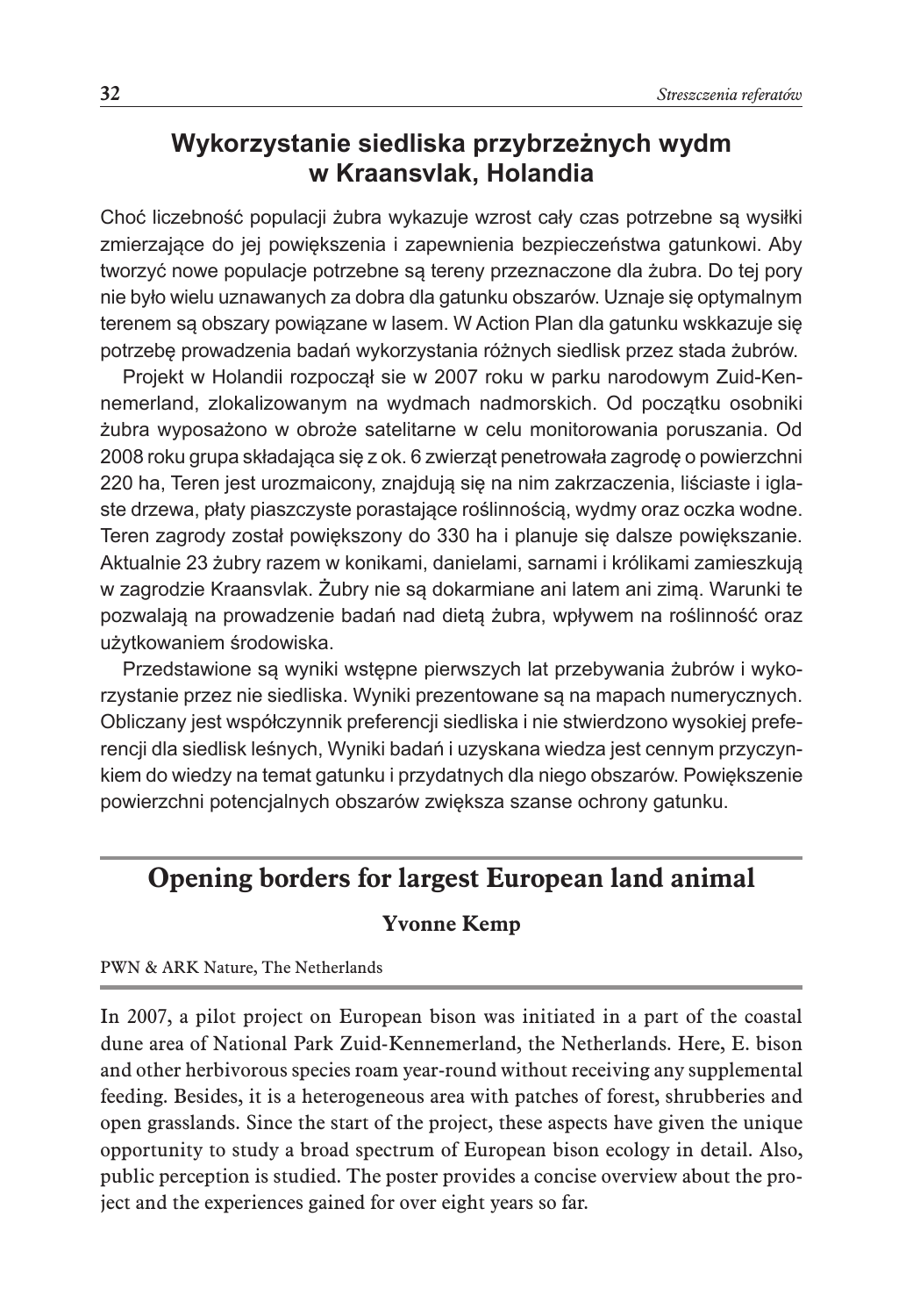## **Otwarcie granic dla największego europejskiego zwierzęcia lądowego**

W 2007 roku rozpoczął się projekt wprowadzenia żubrów do wydmowych terenów parku narodowego Zuid-Kennemerland w Holandii. Tutaj żubry i inne roślinożerne gatunki wędrują cały rok bez wspomagania dokarmianiem. Obszar jest bardzo urozmaicony z płatami lasu, zakrzaczeń i pastwisk. Od samego początku projektu powstała unikalna możliwość badania behawioru żubrów w warunkach dla nich nieznanych. Plakat przedstawia uzyskane doświadczenia podczas realizacji projektu.

# **Oporność na czynniki antybakteryjne szczepów Pasteurella multocida wyizolowanych od żubrów**

#### **Agnieszka Kędrak-Jabłońska, Sylwia Budniak, Artur Jabłoński**<sup>1</sup>**, Anna Szczawińska, Monika Reksa, Marek Krupa, Michał Krzysiak**<sup>2</sup>**, Krzysztof Szulowski**

Zakład Mikrobiologii, Państwowy Instytut Weterynaryjny, Puławy <sup>1</sup>Zakład Chorób Świń, Państwowy Instytut Weterynaryjny, Puławy <sup>2</sup>Białowieski Park Narodowy, Białowieża

*Pasteurella multocida* jest ważnym patogenem wielu gatunków ssaków i ptaków. Drobnoustrój ten jest różnorodny i złożony pod względem odmian antygenowych, predylekcji do gospodarza oraz patogenezy. Pewne serotypy są etiologicznymi czynnikami ciężkich pastereloz, takich jak cholera drobiu, posocznica krwotoczna bydła i zakaźne zanikowe zapalenie nosa u świń. *P. multocida* bierze również udział w polietiologicznych schorzeniach układu oddechowego cieląt.

Do badań użyto siedem izolatów *P. multocida*, które wyosobniono z narządów wewnętrznych padłych oraz eliminowanych żubrów. Właściwości fizjologiczne i biochemiczne badano testem API 20E firmy bioMérieux oraz metodami tradycyjnymi według ogólnie przyjętych zasad. Przeprowadzono również test multiplex PCR (OIE Terrestrial Manual 2012) pozwalający na równoczesną identyfikację gatunku oraz określenie typów otoczkowych A, B, D lub F. Badanie oporności szczepów *P. multocida* na antybiotyki i sulfonamidy wykonano przy użyciu metody minimalnych stężeń hamujących (MIC) oraz płytki POL050 (Trek). Ocenę wyników MIC przeprowadzono na podstawie kryteriów klinicznych CLSI dla amoksycyliny z kwasem klawulanowym, ceftiofuru, doksycykliny, enrofloksacyny, florfenikolu, spektynomycyny, tetracykliny, tulatromycyny, sulfametoksazolu potencjowanego trimetoprimem, a także kryteriów epidemiologicznych EUCAST dla gentamycyny, penicyliny i ampicyliny.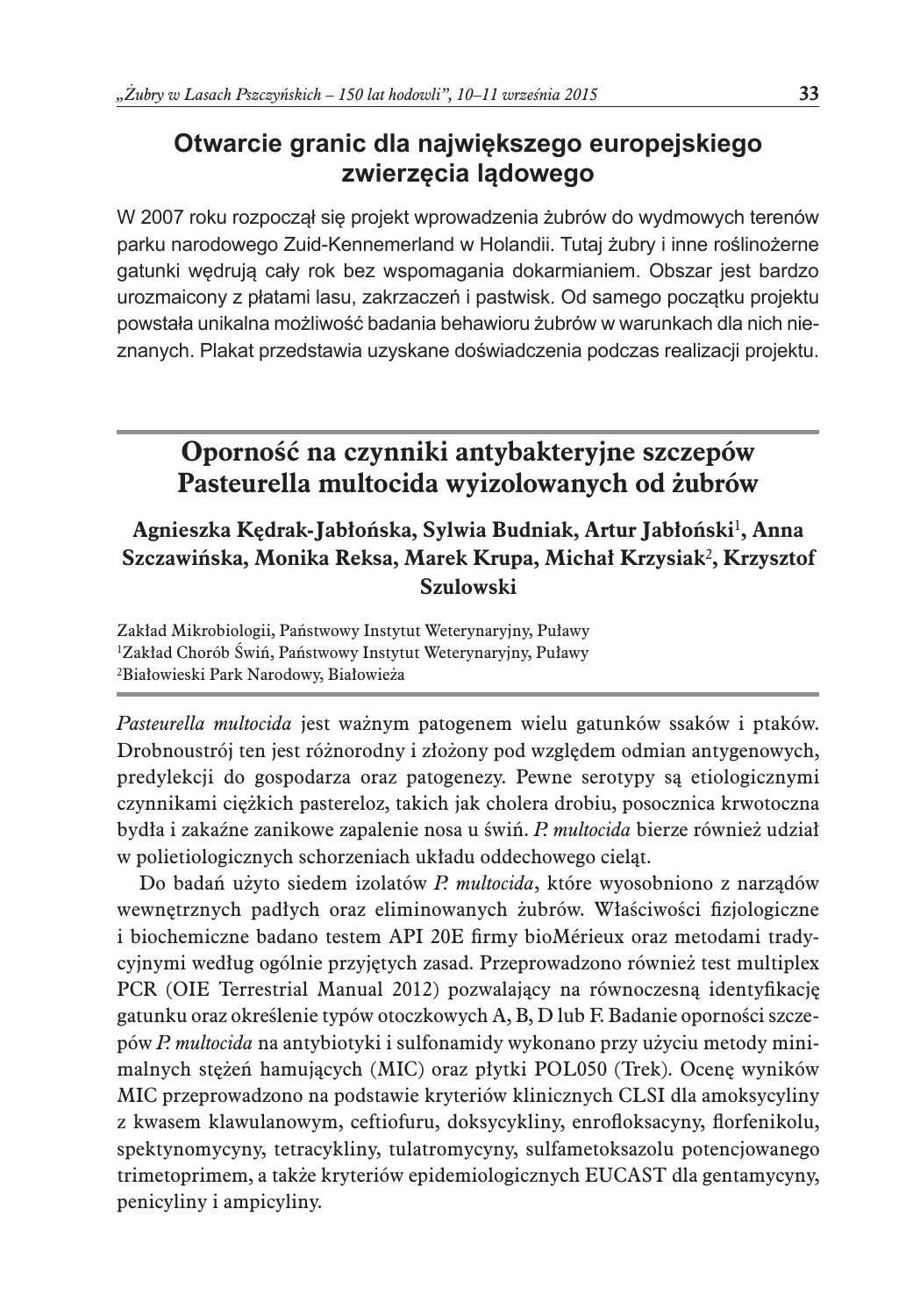Na podstawie przeprowadzonych badań, zgodnie z kryteriami Muttersa i wsp. oraz Bisgaarda i wsp., wszystkie badane izolaty zostały zakwalifikowanie do podgatunku *P. multocida* subsp. *multocida*. W reakcji multiplex PCR w przypadku wszystkich szczepów stwierdzono obecność fragmentu o wielkości 460 pz swoistego dla gatunku *P. multocida* oraz fragmentu 1044 pz świadczącego o obecności otoczki typu A. Wszystkie badane izolaty okazały się wrażliwe na użyte substancje antybakteryjne z wyjątkiem penicyliny. Jeden z siedmiu izolatów miał wyższą wartość MIC – 1  $\mu$ g/ mL dla tego antybiotyku. Pozwala to zakwalifikować go jako tzw. szczep nie-dziki (none-wild) na podstawie epidemiologicznych kryteriów MIC, co jest jednoznaczne ze wzrostem oporności.

#### **Antimicrobial resistance of** *Pasteurella multocida* **strains isolated from European bison**

*Pasteurella multocida* is a dangerous pathogen for numerous mammal and bird species. This microorganism is diverse and complex in terms of antigenic variants, host predilection and pathogenesis. Some of the serotypes are the etiological agents of severe pasteurellosis, such as fowl cholera, bovine haemorrhagic septicaemia and porcine atrophic rhinitis. *P. multocida* is also involved in the polyethiological diseases of the respiratory system in calves.

Seven strains of *P. multocida* isolated from internal organs of dead or eliminated European bison were used in the study. The API 20E test (bioMérieux) and commonly used methods were applied for physiological and biochemical examinations. Multiplex PCR (OIE Terrestrial Manual 2012) allowing for simultaneous identification of species and determination of capsular type A, B, D or F, was also performed. MICs for all isolates were determined using broth microdilution method by means of prepared microtitre plate – POL050 (Trek). The interpretation criteria were carried out as per CLSI standards – clinical breakpoints for amoxicillin with clavulanic acid, ceftiofur, doxycycline, enrofloxacin, florfenicol, spectinomycin, tetracycline, tulatromycine, trimethoprim with sulphametoxazole as well as EUCAST – epidemiological cut off, for gentamicin, penicillin and ampicillin.

On the basis of conducted examinations, according to Mutters *et al*. and Bisgaard *et al*., all examined strains were classified to *P. multocida* subsp. *multocida*. In multiplex PCR the fragment of 460 bp specific for *P. multocida* species and the fragment of 1044 bp proving the presence of capsule type A were also found in all strains. All isolates were fully susceptible to used antibacterial agents with exception of penicillin. One of seven isolates of *P. multocida* had higher MIC values – 1 µg/mL for this antibiotic. It allows to classify this strain as the none-wild-type based on EUCAST epidemiological criteria.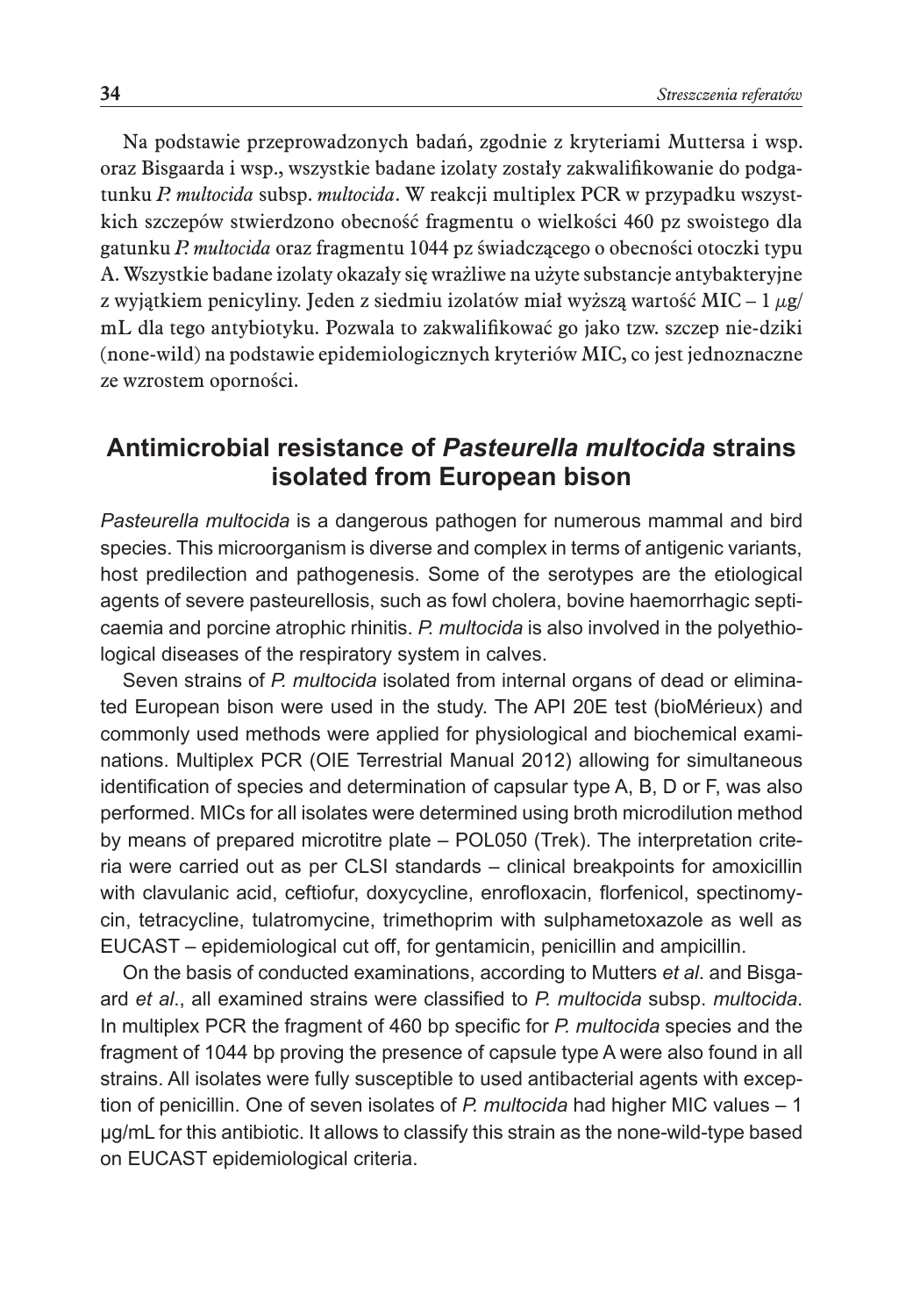# **Rozprzestrzenienie wybranych zakażeń wirusowych układu oddechowego u żubrów w Polsce**

#### **Julia Kęsik-Maliszewska, Michał K. Krzysiak**<sup>1</sup>**, Magdalena Larska**

Zakład Wirusologii, Państwowy Instytut Weterynaryjny – Państwowy Instytut Badawczy, Puławy, Polska <sup>1</sup>Ośrodek Hodowli Żubrów, Białowieski Park Narodowy, Białowieża, Polska

Zmiany patologiczne w obrębie układu oddechowego są najczęściej stwierdzanymi pośmiertnie zmianami występującymi u żubrów, szczególnie osobników eliminowanych z powodu stanu zdrowia. Patogeny wirusowe tj. adenowirus bydlęcy (BAV), wirus parainfluenzy typu trzeciego (PIV-3) oraz wirus syncytialny bydła (BRSV) wywołują zakażenia układu oddechowego. Powszechnie występują u przeżuwaczy domowych, jak również były stwierdzane u jeleniowatych. Celem badań było określenie za pomocą badań serologicznych, rozprzestrzenienia zakażeń PIV-3, BAV oraz BRSV u żubrów w Polsce. Za pomocą analizy statystycznej ustalono zależności pomiędzy statusem immunologicznym a miejscem pochodzenia zwierzęcia, jego wiekiem, płcią, sposobem chowu (wolno żyjące, zagrodowe) oraz statusem zdrowotnym (zwierzęta immobilizowane uznane za potencjalnie zdrowe, padłe oraz eliminowane), jak również rokiem próbkobrania. Przebadano próbki surowicy lub osocza od 243 żubrów pochodzących z terenu: Puszczy Białowieskiej (PB) (n= 116), Pszczyny (n= 46), Niepołomic (n= 26), Smardzewic (n= 20), Bieszczad (n= 14), Puszczy Boreckiej (n= 10), Gołuchowa (n= 5), warszawskiego ZOO (n= 4), Wałcza  $(n= 1)$  oraz Strzelinka (n= 1). Zwierzęta pochodziły z hodowli zamkniętej (n= 151) oraz od żubrów wolno żyjących (n= 92). W celach porównawczych przebadano próbki od zwierząt jeleniowatych pochodzących z PB tj.: jelenia szlachetnego (n= 31), łosia (n= 5) oraz sarny (n= 3). Dwadzieścia osiem próbek pobrano od jeleniowatych wolo żyjących a 10 od utrzymywanych w niewoli. Materiał był pobierany przez lekarzy weterynarii lub certyfikowanych myśliwych w okresie od lutego 2011 r. do maja 2015 r., podczas odstrzałów, immobilizacji farmakologicznej przeprowadzanej w celach diagnostycznych, badania sekcyjnego zwierząt padłych lub eliminowanych z przyczyn zdrowotnych. Badanie serologiczne przeprowadzono za pomocą komercyjnego testu ELISA (IDEXX Trivalent Antibody Test) w celu wykrycia swoistych przeciwciał dla wirusa parainfluenzy typu 3, adenowirusa bydlęcego oraz wirusa syncytialnego bydła. Test wykonano, a wyniki interpretowano wg. instrukcji producenta. U żubrów najwyższy odsetek zwierząt serododatnich stwierdzono dla adenowirusa bydlęcego, wynosił 60,1%. Przeciwciała dla PIV-3 stwierdzono u 30% żubrów, a dla BRSV u 10,3%.

Obecność przeciwciał dla wszystkich badanych patogenów była związana z rokiem, kiedy próbki były pobrane. Stwierdzono silną dodatnią korelację pomię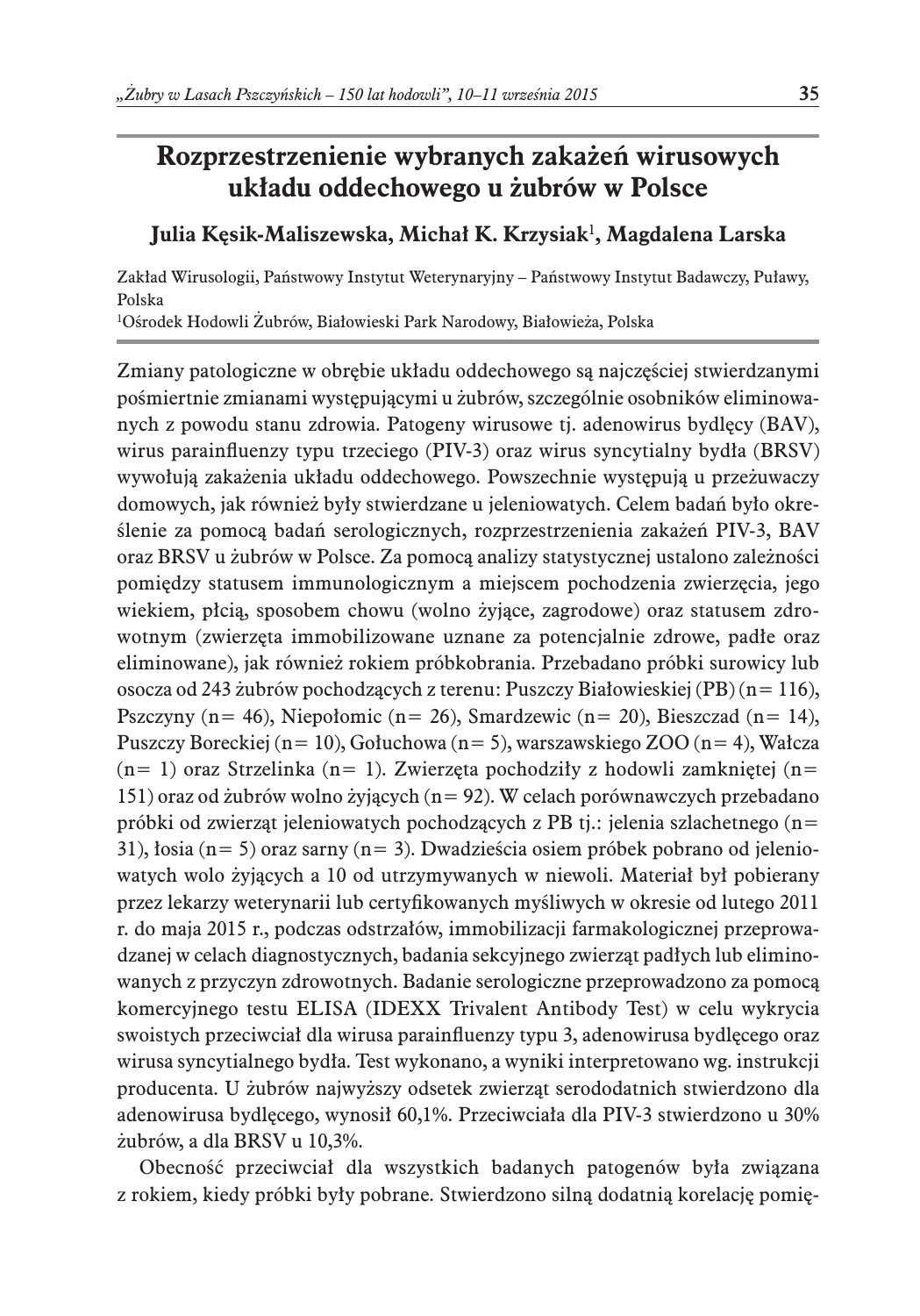dzy wiekiem a obecnością przeciwciał dla PIV-3 i BAV-u zwierząt dorosłych przeciwciała stwierdzano częściej. Pochodzenie zwierząt było statystycznie istotne tylko w przypadku PIV-3 (najwyższy odsetek wynoszący 53,4% stwierdzono w PB). Niemniej jednak porównując populację żubrów białowieskich do sumy pozostałych populacji widać wyraźnie iż odsetek seroreagentów dodatnich dla wszystkich badanych wirusów jest zdecydowanie wyższy w PB. Częściej stwierdzano przeciwciała dla wszystkich badanych wirusów u zwierząt padłych lub eliminowanych w porównaniu do immobilizowanych. Jednakże statystycznie istotne różnice wystąpiły tylko w przypadku PIV-3, gdzie wyniki dodatnie były sześciokrotnie częstsze w grupie zwierząt padłych i eliminowanych. W przypadku BAV oraz BRSV stwierdzono, iż zwierzęta serododatnie częściej występują wśród samic niż samców. Warty zauważenia jest fakt, iż przeciwciała dla badanych patogenów częściej występowały u zwierząt z populacji wolno żyjącej w porównaniu do zagrodowej, nawet czterokrotnie częściej w przypadku PIV-3.

Porównując wyniki uzyskane dla zwierzyny płowej z Puszczy Białowieskiej można zauważyć, iż poziom przeciwciał dla BAV jest niższy u jeleniowatych (41%) w stosunku do żubrów (70,7%). Sytuacja ta jest jeszcze bardziej wyraźna dla PIV-3 i BRSV: 2,6% dla obu wirusów u jeleniowatych oraz odpowiednio 53,4% i 15,5% dla żubrów. U jeleniowatych, odwrotnie niż u żubrów, poziom przeciwciał jest wyższy u zwierząt zagrodowych w porównaniu do wolno żyjących. Jednakże trudno tu wyciągać jednoznaczne wnioski ze względu na małą liczebność próby.

Na podstawie uzyskanych danych trudno jest określić czy źródłem badanych patogenów dla żubrów są inne zwierzęta wolno żyjące czy też zwierzęta domowe. W celu weryfikacji konieczna jest izolacja wirusa oraz badania filogenetyczne. Pomimo podejmowanych prób nie udało wykryć wirusa BRSV w wymazach z nosa pobranych od żubrów. Możemy podejrzewać, że szczepy krążące u żubrów są wirusami typowymi dla tego gatunku zwierząt, szczególnie w Puszczy Białowieskiej, gdzie do kontaktu z bydłem domowym praktycznie nie dochodzi. Wpływ badanych wirusów na zdrowotność populacji zwierząt wolno żyjących pozostaje nieznany, jednak potencjalne zagrożenie ich zdrowia istnieje, szczególnie w przypadku zakażeń wtórnych i koinfekcji.

#### **The spread of selected respiratory viral infections in European bison in Poland**

Most of anatomopathological findings in European bison are lesions in respiratory track system, particularly in individuals culled due to health condition. Viral pathogens such as Parainflueza Virus type 3 (PIV-3), Bovine Adenovirus (BAV) and Bovine Respiratory Syncytial Virus (BRSV) are respiratory pathogens commonly occurring in livestock, as well as in cervids. The aim of the study was to determine the level of antibodies in E. bison for selected viruses, and their relationship with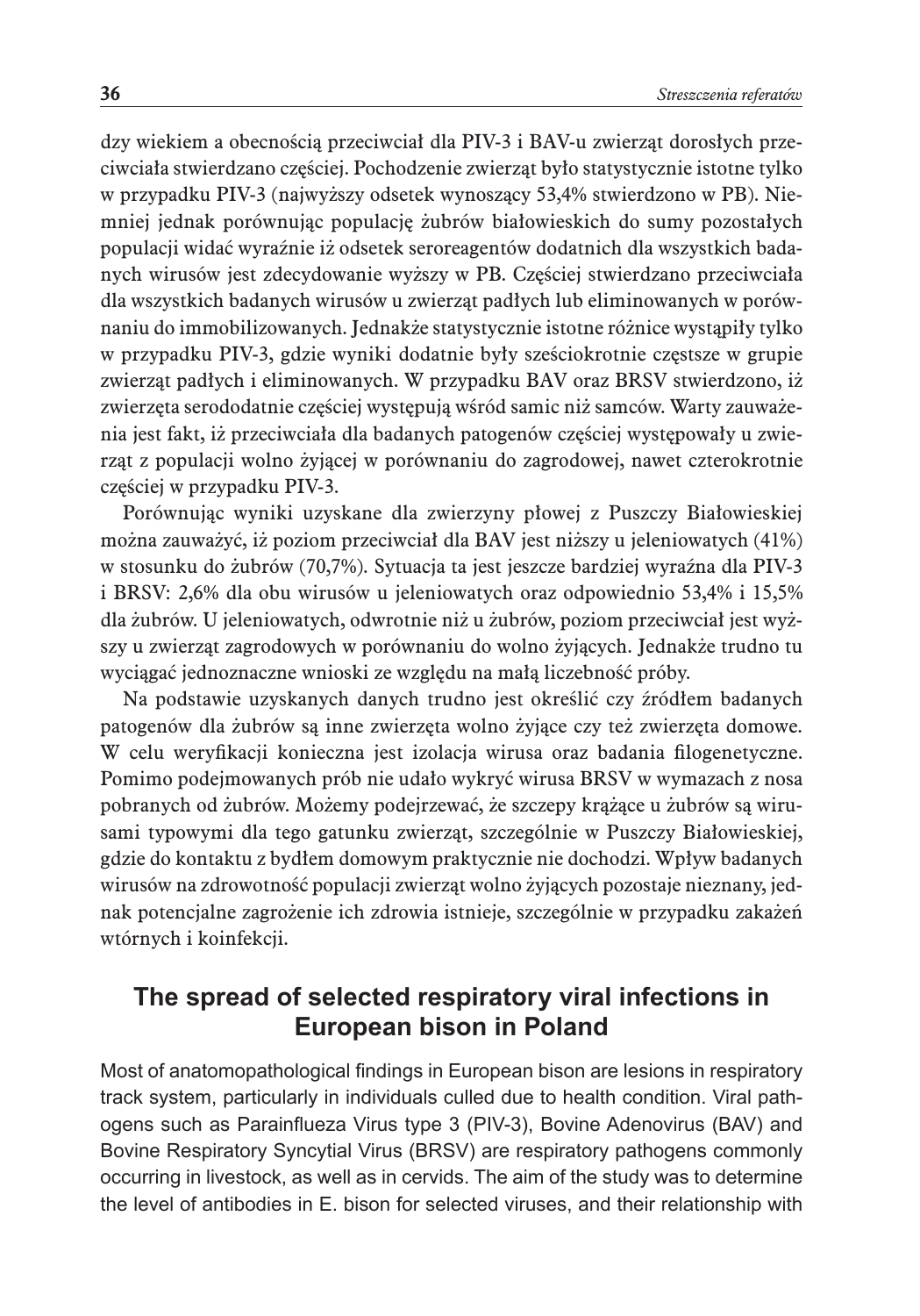the geographical origin and animal age, gender, farming method (free-living/ farmed) and health status (immobilized considered as potentially healthy, dead and eliminated) as well as the year of sampling. Samples of serum or plasma from 243 E. bison were tested. Samples originated from: the Białowieża Primeval Forest (BPF) (n = 116), Pszczyna (n = 46), Niepołomice (n = 26), Smardzewice (n = 20), Bieszczady Mountains (n = 14), Borecka Primeval Forest (n = 10), Goluchow (n = 5), the Warsaw Zoo ( $n = 4$ ), Walcz ( $n = 1$ ) and Strzelinko ( $n = 1$ ). One hundred fifty one and 92 samples respectively came from captive and the free-living E. bison. For comparative purpose, samples from cervids from the BPF were tested: red deer, elk and roe deer respectively 31, 5 and 3 individuals. Twenty-eight of them were collected from free living animals and 10 of reared in captivity. Material was collected by veterinarians or certified hunters in the period from February 2011 to May 2015, during hunting, pharmacological immobilization for diagnostic purposes or post mortem examination of fallen or selectively culled animals. The study was conducted using a commercial ELISA (IDEXX Trivalent Antibody Test) for the detection of antibodies specific for PIV-3, BAV, BRSV. The test was performed and calculated according to the manufacturer's instructions.

In E. bison the highest percentage of antibodies was found for BAV and reached 60,1% of tested samples. Antibodies for PIV-3 and BRSV were found respectively in 30% and 10,3% of E. bison. The presence of antibodies for all tested pathogens were correlated with the year of sampling. A strong positive correlation between age and the presence of antibodies to PIV-3 and BAV was found.In adult animals antibodies were reported more frequently. The origin of animals was statistically significant only in the case of PIV-3 (the highest percentage was found in BPF – 53,4%). Nevertheless, it can be clearly seen that determined percentage of seropositive animals for all tested viruses is much higher in BPF E. bison population comparing to the sum of other populations. In fallen or culled animals in comparison to immobilized ones, antibodies were detected more frequently for all tested viruses. However, the differences were statistically significant only in the case of PIV-3, where positive results were six times more frequent in the group of fallen and eliminated E. bison. In the case of BAV and BRSV it was found, that seropositive animals are more common in females than males. Notable is the fact that antibodies to the tested pathogens were detected more often in populations of free living animals compared to reared in captivity – up to four times more frequently in the case of PIV-3.

Comparing the results obtained for the Białowieża Primeval Forest it can be seen, that the level of antibodies to BAV is lower in cervids (41%) compared to E. bison (70,7%). This situation is even more evident for PI-3 and BRSV – 2,6% for both viruses in cervids, and respectively 53,4% and 15,5% for the E. bison. In cervids, unlike in E. bison, higher antibody levels were found in reared animals comparing to free-living, however, it is difficult to implicate firm conclusions due to the small sample size.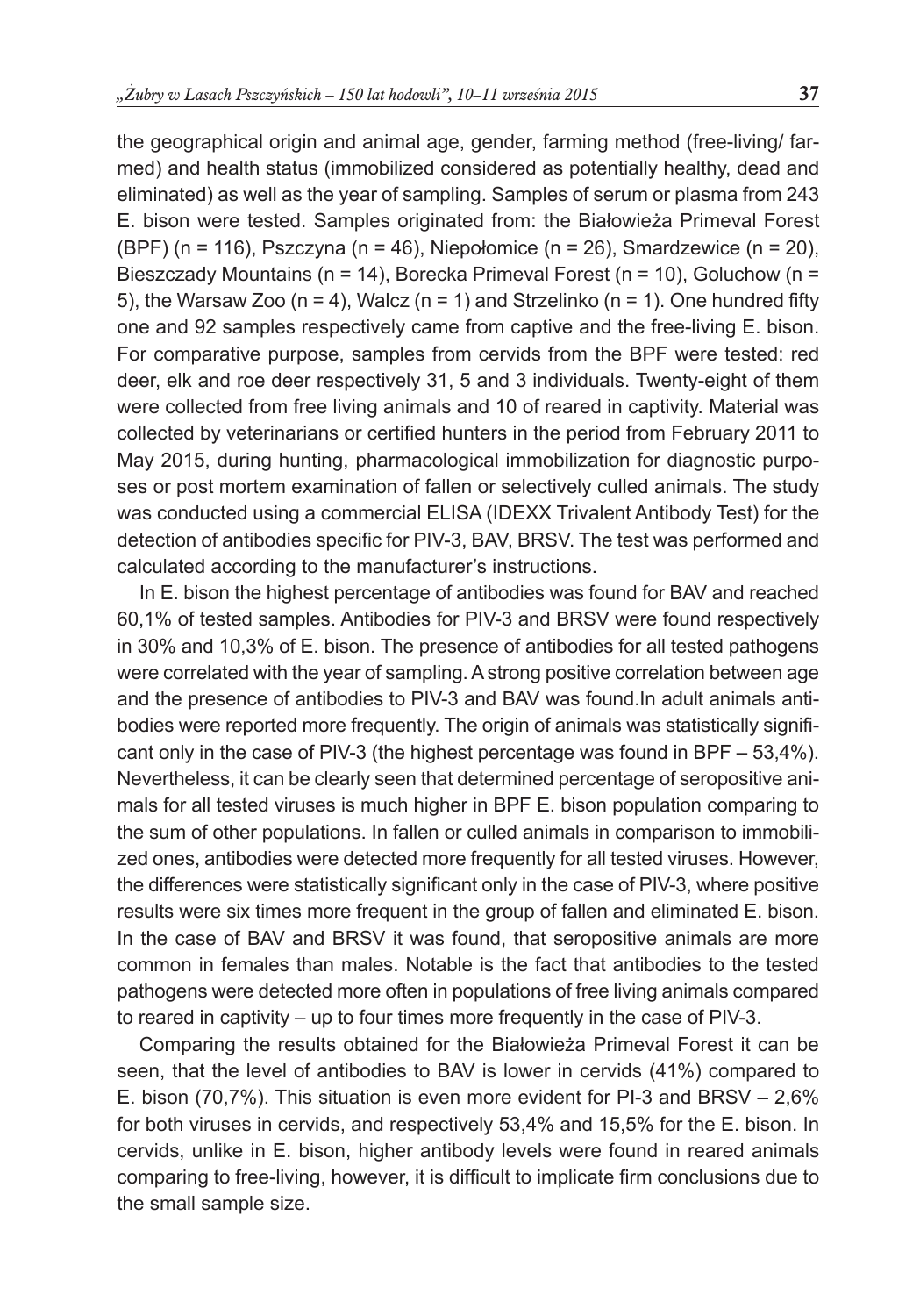Based on obtained data it is difficult to determine if the source of the tested pathogens for E. bison are cervids or livestock. To verify the strain of the virus isolation and phylogenetic study are necessary. Despite numerous attempts, detection of BRSV virus in nasal swabs taken from the E. bison failed. We suspect that circulating viruses strains are typical for E. bison species, especially in the BPF, where there is practically no contact with domestic cattle. The effect of tested viruses on the health of free living animal populations remains unknown, but a potential threat to their health exists, especially in the case of secondary and co-infections.

# **Monitoring entomologiczny jako element nadzoru epizootycznego cyrkulacji wirusa Schmallenberg na terenie rezerwatów hodowlanych Białowieskiego Parku Narodowego**

### **Julia Kęsik-Maliszewska, Michał K. Krzysiak**<sup>1</sup>**, Magdalena Larska, Maria Grochowska**<sup>2</sup>**, Lech Lechowski**<sup>2</sup>

Zakład Wirusologii, Państwowy Instytut Weterynaryjny – Państwowy Instytut Badawczy, Puławy, Polska <sup>1</sup>Ośrodek Hodowli Żubrów, Białowieski Park Narodowy, Białowieża, Polska <sup>2</sup>Zakład Zoologii, Uniwersytet Marii Curie-Skłodowskiej, Lublin, Polska

Nowe choroby wirusowe przenoszone przez stawonogi stanową poważne zagrożenie dla zdrowia przeżuwaczy domowych oraz wolno żyjących. Na jesieni 2012 r. stwierdzono transmisję zakażeń wirusem Schmallenberg (SBV) i wirusem choroby niebieskiego języka (BTV) u żubrów i jeleniowatych z Puszczy Białowieskiej. Wektorami obu wirusów są kuczmany z rodzaju *Culicoides* spp. W celu poznania dostępnych wektorów na terenie Puszczy Białowieskiej, jak i monitorowania sytuacji epizootycznej w dwóch rezerwatach Białowieskiego Parku Narodowego (BNP), bezpośrednio w miejscach spoczynku żubrów zainstalowano pułapki na owady. W okresie od maja do października 2014 roku prowadzono w odstępach tygodniowych, od zmroku do świtu odłów kuczmanów za pomocą pułapek świetlnych UV (Model CDC 1212 John W. Hock Company, USA)

Odłowiono 363.844 osobniki z rodzaju *Culicoides* spp. należące do 16 gatunków. Najwyższą liczebność *Culicoides* spp. odnotowano od końca czerwca do końca sierpnia. Stwierdzono większą różnorodność gatunkową, jak również inny skład ilościowy poszczególnych gatunków kuczmanów odławianych w BPN w porównaniu do odłowów prowadzonych w pobliżu obór (odłów ten jest prowadzony w Polsce od 2009 r., w ramach monitoringu BTV). Niemalże ośmiokrotnie więcej owadów odłowiono w Rezerwacie Hodowlanym nr 3 w porównaniu do Rezerwatu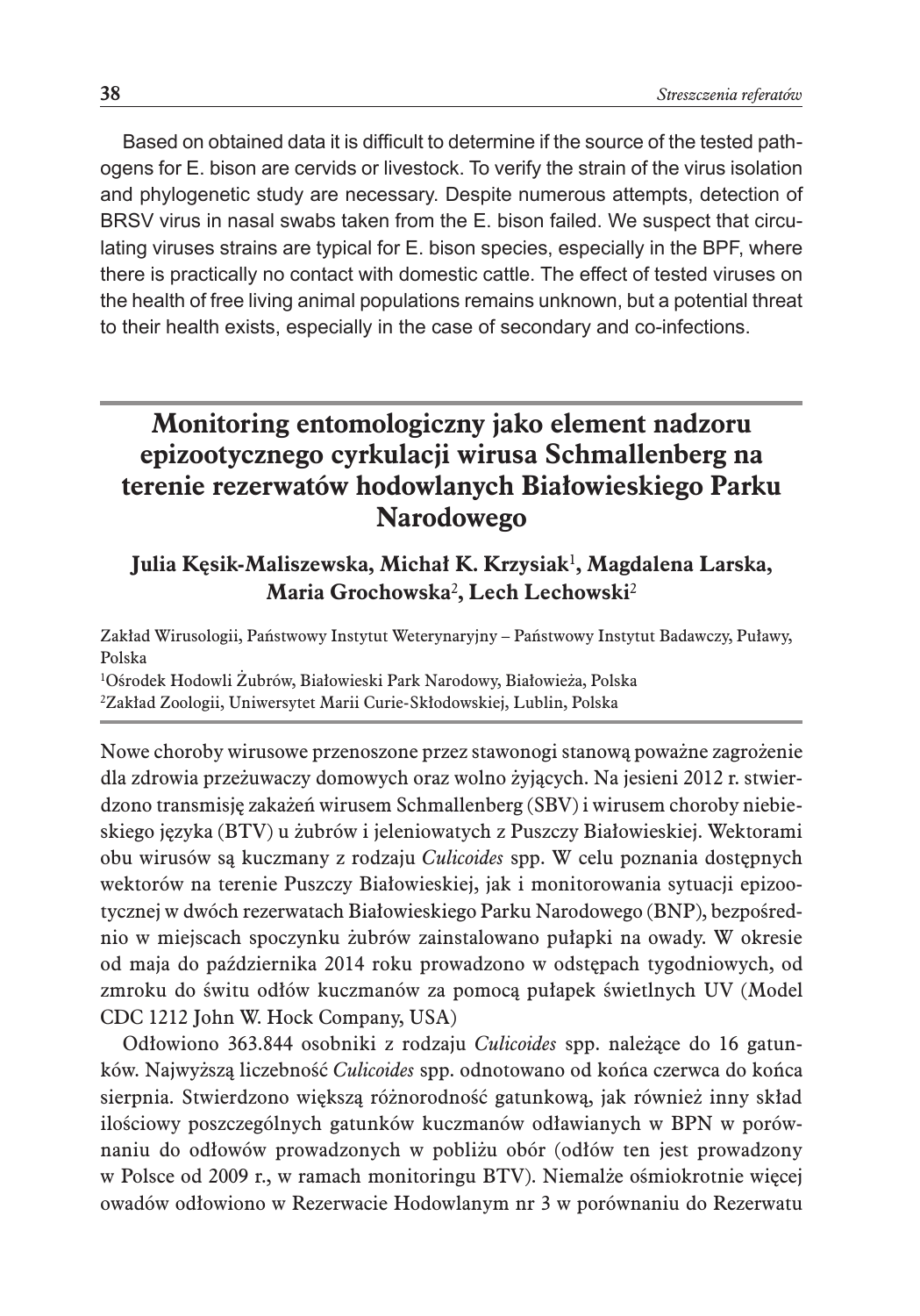nr 2. Można podejrzewać, że jest to związane z większym zagęszczeniem żubrów w Rezerwacie 3. Zwierzęta przywabiają owady wydalając m.in. większe ilości  $CO<sub>2</sub>$ (jest on atraktantem dla owadów), co skutkuje bardziej licznymi odłowami. Ponadto na stanowiskach umieszczonych w Rezerwacie 2 odnotowano niemalże 3 razy więcej, a w Rezerwacie 3 ok 22 razy więcej odłowionych owadów (w przeliczeniu na jeden odłów), w porównaniu do średniej liczby owadów odławianych na stanowiskach w oborach zwierząt gospodarskich w woj. podlaskim ramach monitoringu ogólnokrajowego BTV w 2014 roku. Wynik ten może być związany z preferencjami kuczmanów do żerowania na żubrach lub też z różnic środowiskowych, szczególnie związanych z obecnością terenów podmokłych, w których owady mogą się rozmnażać, czym charakteryzuje się Puszcza Białowieska.

Odłowione owady poddano segregacji oraz pulowaniu pod względem gatunku, płci (większość to samice), oraz cyklu gonotroficznego (w zależności od tego czy owady żerowały na żywicielu lub/i składały jaja). Do badań obecności RNA SBV wytypowano 135 pul stawonogów należących do gatunków: *Culicoides obsoletus/ scoticus* complex (n=61), *C. punctatus* (n=40), *C. archayi* (n=29), *C. cubitalis* (n=5). Pierwsze dwa gatunki są potwierdzonymi wektorami SBV i BTV. Pule zawierające średnio 24 owady poddano homogenizacji w rybolizerze przy użyciu probówek Lysing Matrix D Tubes (MP Biomedicals) z ceramicznymi kulkami o średnicy 1,4 mm, a następnie ekstrakcji całkowitego RNA przy użyciu zestawu RNEasy Mini Kit (Qiagen) w automatycznym urządzeniu QIAcube (Qiagen). Wyizolowany materiał genetyczny poddano reakcji odwrotnej transkrypcji i łańcuchowej polimerazy w czasie rzeczywistym (RT-PCR) przy użyciu jednoetapowego zestawu AgPath-ID One-Step RT-PCR Reagents (Ambion, Applied Biosystem) w termocyklerze StepOne Real-Time PCR system (Life Technologies) oraz zaprojektowanych starterów i sond dla fragment genu SBV-S wirusa oraz 18S specyficznego genu kuczmanów jako kontroli amplifikacji.

W żadnej z badanych pul nie wykryto materiału genetycznego wirusa Schmallenberg. Wynik ten wskazuje na niski poziom krążącego wirusa w wektorze, co potwierdzają wyniki wcześniejszych badań z terenu Polski, gdzie w 2014 roku stwierdzono jedynie 5 dodatnich na 915 pul badanych (0,6%). Dodatkowo liczba serokonwersji dla SBV u przeżuwaczy domowych jak i wolno żyjących znacznie się zmniejszyła w porównaniu z latami poprzednimi. Ognisko SBV i BTV na terenie Puszczy Białowieskiej prawdopodobnie wygasa, ponieważ seroprewalencja u żubrów osiągnęła 100% i większość zwierząt urodzonych w 2014 i 2015 r. nie posiadała przeciwciał dla SBV. Nie mniej jednak nie można wykluczyć nowych zakażeń SBV u żubrów w innych hodowlach ponieważ w 2014 r. wykryto serokonwersję u jednego z żubrów pochodzących z Kampinoskiego Parku Narodowego. Był to osobnik, który w lutym w badaniu na obecność przeciwciał dla SBV dawał wynik ujemny, podczas gdy we wrześniu 2014 roku uzyskano wynik silnie dodatni.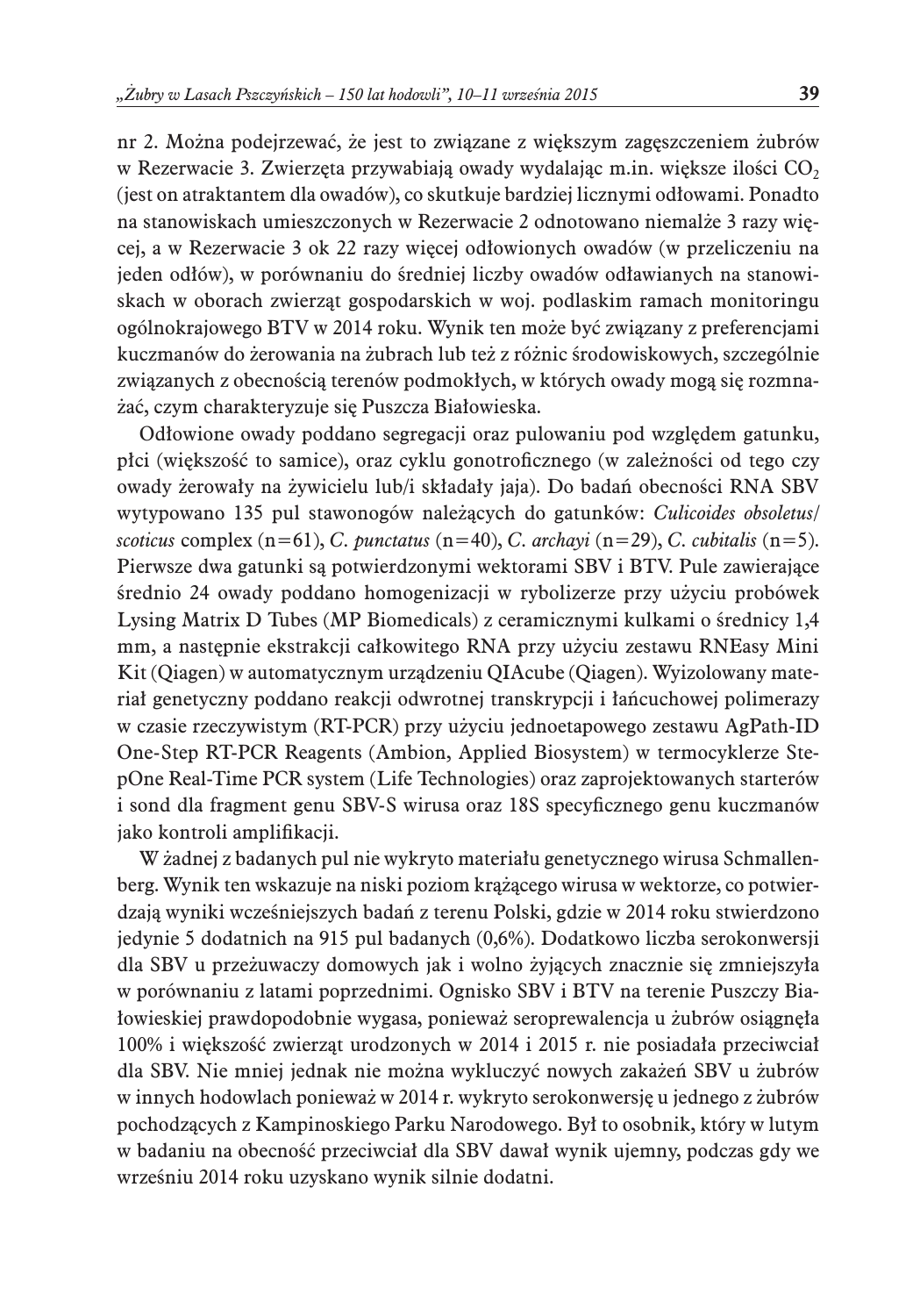## **Entomological monitoring as a part of epizootic surveillance of Schmallenberg virus circulation in breeding reserves of Białowieża National Park**

The vector-borne emerging diseases cause serious threat to farm and wild ruminants in Europe. In autumn 2012, Schmallenberg virus (SBV) and Bluetongue disease virus (BTV) transmission was reported in European bison and cervids in Białowieża National Park (BNP). Biting midges of *Culicoides* genus are considered as vectors for both viruses. To gain an insight in vector availability in Białowieża Primeval Forest (BPF) as well as to monitor epidemiological situation two insect traps were located directly at the resting places of E. bison in two breeding reserves of BNP. UV light traps (CDC 1212, John W. Hock Company, USA) were turned on in weakly intervals from May to October 2014 during *Culicoides* vector activity season.

A total of 363.844 *Culicoides* spp. individuals were trapped, out of which 16 species were identified. The peak of *Culicoides* spp. activity was found from the end of June up to end of August. A higher species diversity and different species composition were found in comparison to traps located near livestock barns during BTV monitoring carried out countrywide since 2009. Almost eight times more insects were caught in the Breeding Reserve No. 3 in comparison to the Reserve No. 2. It was probably associated with a higher animal density in Reserve No. 3 producing higher  $CO<sub>2</sub>$  concentration, which is an attractant for those insects, finally resulting in higher culicoids numbers trapped. In addition, almost 3 and 22 times more culicoids (per catch) were collected in light traps located in Reserve No. 2 and Reserve No. 3, respectively in relation to the average catch in the traps located at livestock barns in Podlaskie province in 2014, during BTV monitoring. This result may be related to a preference for biting midges feed on European bison or to differences in environment. BPV presence is associated with wetlands in which insects can breed in.

Collected insects were segregated and pulled according to their species, gender (majority were females) and parity status (depending on feeding and ovipostion). *Culicoides obsoletus/scoticus* complex *(*n = 61), *C. punctatus* (n = 40), *C. archayi* (n = 29) and *C. cubitalis* (n = 5) pulls were prepared. The first two species are confirmed vectors of SBV and BTV. The 135 poolls of approx. 24 individuals were homogenized using Lysing Matrix D Tubes with ceramic beads of 1.4 mm diameter, then total RNA was extracted with RNEasy Mini Kit (Qiagen) in the automated station QIAcube (Qiagen). The isolated genetic material was subjected to real-time reverse transcriptase and polymerase chain reaction (RT-PCR) using AgPath-ID One-Step RT-PCR Reagents (Ambion, Applied Biosystem) in one-tube Step One Real-Time PCR system (Life Technologies). Designed primers for the virus SBV-S gene fragment and the 18-S specific for biting midges gene were used.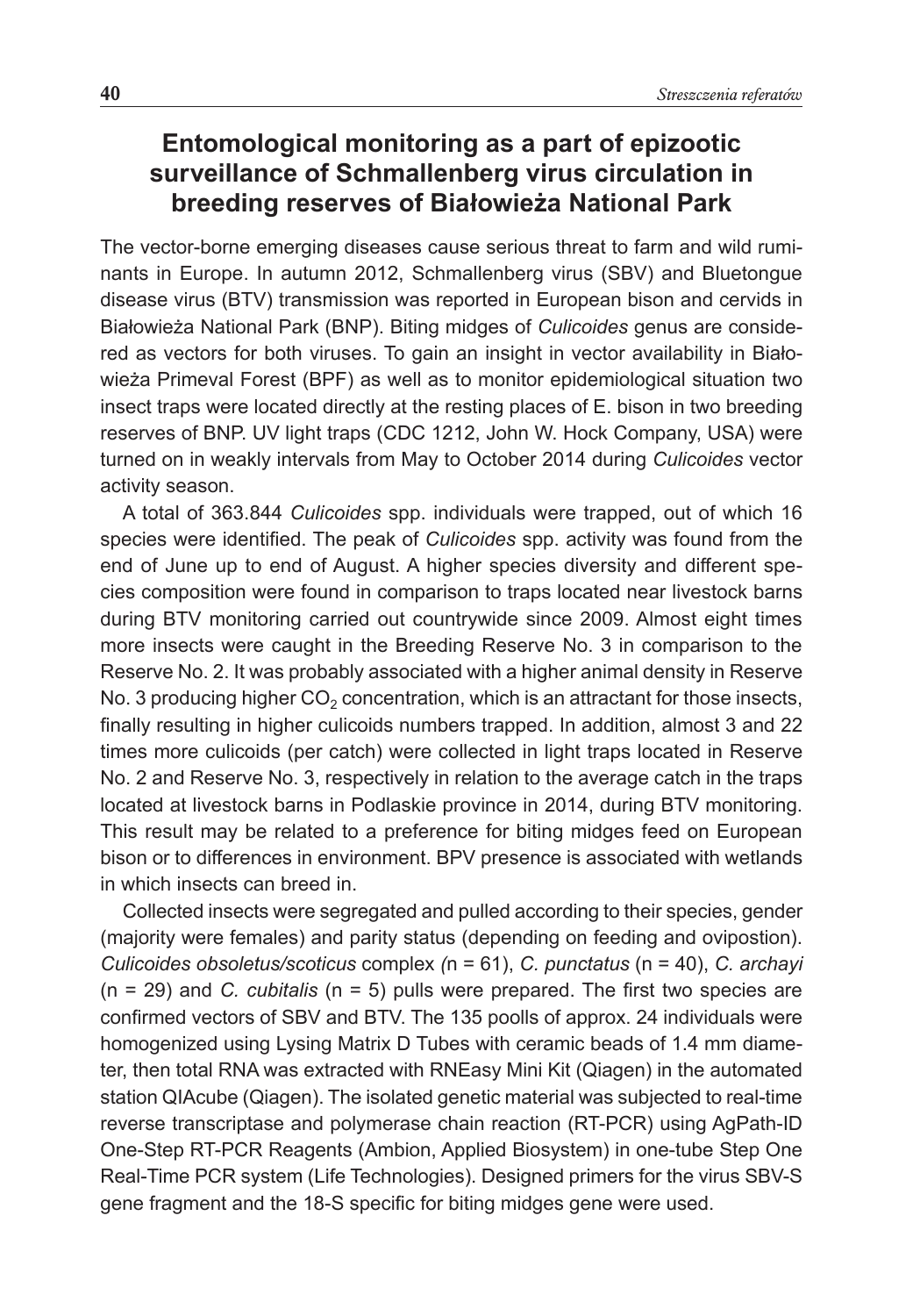In none of the tested poolls Schmallenberg virus genetic material was detected. This result indicates a low level of virus circulation in the vector, and is consistent with results of previous research (in 2014, 0,6% of *Culicoides* poolls collected in Poland territory tested positive). In addition, the number of seroconversion of SBV in domestic ruminants and free-living significantly decreased comparing to previous years. SBV as well as BTV outbreak in BNP probably has expired since E. bison seroprevalence reached 100% and the majority of animals born in 2014 and 2015 were found seronegative. Nevertheless, new SBV infections in E. bison cannot be excluded in other locations, since new infection in a E. bison from Kampinoski National Park at time of research sampling was detected. This animal seroconverted between February and September 2014 giving strong positive result in ELISA test.

# **Podobieństwa w schemacie żerowanie żubra, jelenia i koni ras prymitywnych**

#### **Daniel Klich**

Katolicki Uniwersytet Lubelski im. Jana Pawła II, Lublin

Trend wzrostowy populacji żubra oraz występowanie rozległych potencjalnych siedlisk dla tego gatunku, wskazują na duże możliwości dalszego jego rozwoju w najbliższym czasie w Europie. Wraz z rozwojem populacji żubra mogą wystąpić konflikty z innymi gatunkami kopytnych jak jeleń, który jest uważany za jego głównego konkurenta oraz końmi ras prymitywnych, których hodowla w obecnym czasie w Europie notuje wyraźny wzrost. Celem pracy była próba analizy podobieństw w schematach żerowania oraz możliwej konkurencji między wskazanymi gatunków, które zajmują zbliżone siedliska w Europie. Żubr posiada wiele podobieństw do jelenia oraz koni odnośnie parametrów żerowania i wykorzystania pokarmu. Główne podobieństwa z jeleniem są związane z budową układu trawiennego, aktywnością żerowania, wymaganiami dotyczącymi jakości pokarmu oraz wybiorczością siedliskową, ale również ogólnym składem diety oraz niektórymi gatunkami spałowanych drzew. Konie ras prymitywnych wykazują podobieństwa z żubrem odnośnie składu diety, typu odżywiania się oraz aktywnością związaną ze spałowaniem. Mniejsza masa ciała jelenia oraz konia oraz specyficzna morfologia i fizjologia układu trawiennego konia dają tym gatunkom przewagę w sytuacji konkurencji pokarmowej z żubrem. Jeleń potrzebuje mniej czasu oraz mniejszych płatów roślinności aby napełnić żwacz, konie mogą z sukcesem pobierać pokarm o niższej jakości oraz są bardziej elastyczne w aktywności żerowania, obydwa gatunki mogą żerować na niższej runi. Możliwe jest zatem wyparcie żubra z części żerowisk przez te gatunki.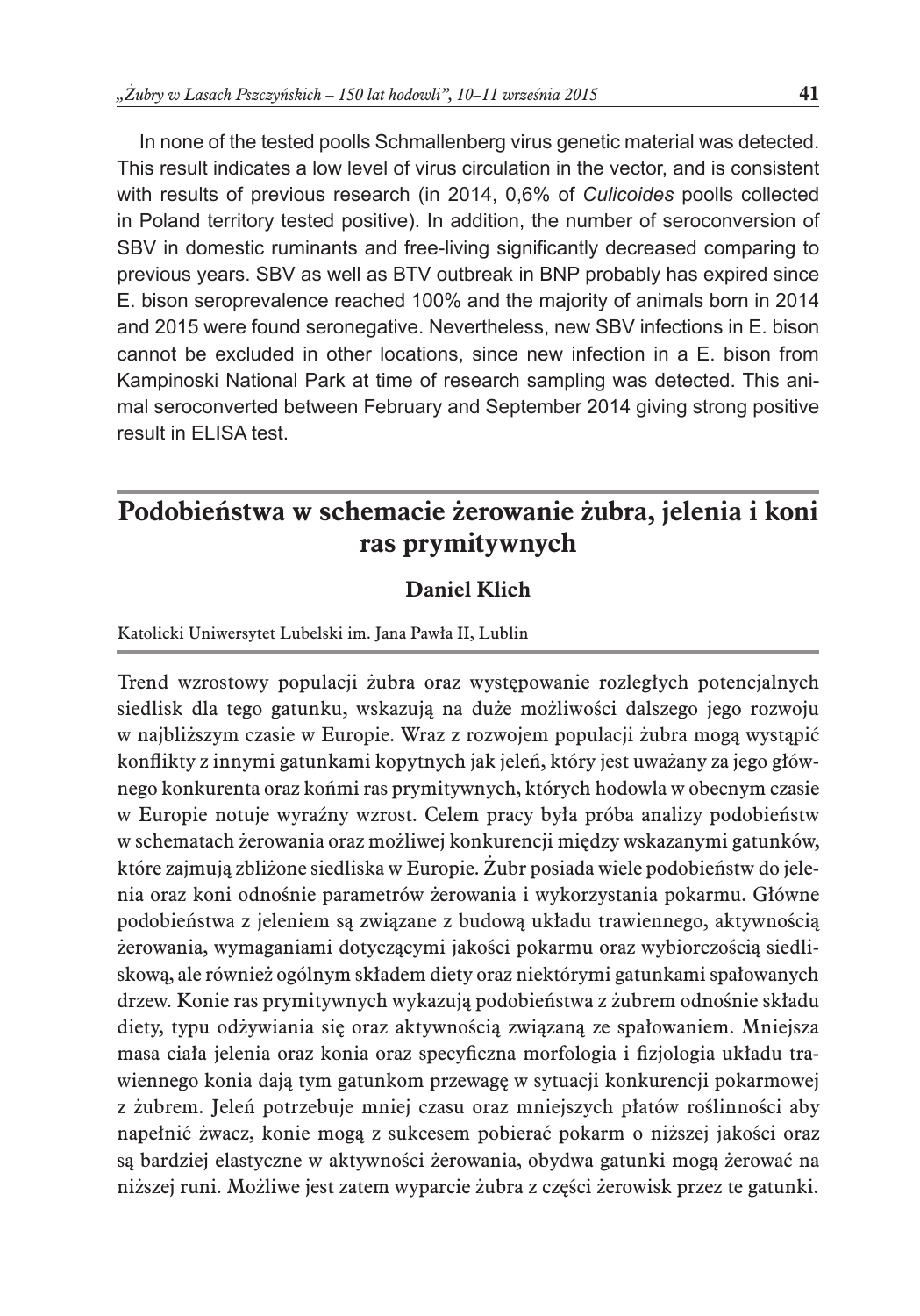# **Similarities in foraging patterns of wisent, red deer and various breeds of European primitive horses**

The aim of this paper was an attempt to analyse similarities in foraging patterns of three herbivorous species: wisent, red deer and primitive horse, occupying similar habitats in Europe. Regarding foraging patterns, the wisent presents many similarities to both compared species. Main similarities with the red deer are related to the structure and physiology of alimentary tract, foraging activity, requirements regarding food quality (better digestible), and habitat selection, as well as in diet composition (woody plants content and plant species composition in the diet) and debarking patterns. Primitive horses on the other side present similar feeding type, diet contents and debarking activity. Possibilities of wisent's population development are high however potential conflicts over the use of food resources may occur, involving other species, such as the red deer and primitive horses. Lower body mass of red deer and horses and specific features of digestive tract of horses give them some advantages in the competition between them and the wisent.

# **Współczesne metody ochrony dzikich i udomowionych gatunków bydła**

### **Martyna Kowalska, Daniel Lipiński, Joanna Zeyland, Marlena Szalata, Jan Śmiełowski, Ryszard Słomski**

Katedra Biochemii i Biotechnologii, Uniwersytet Przyrodniczy w Poznaniu

Wiele współcześnie występujących gatunków bydła jest zagrożonych wyginięciem. Zasadniczymi przyczynami stopniowego spadku liczebności populacji dzikich gatunków bydła jest utrata naturalnych środowisk bytowania oraz niekontrolowane kłusownictwo. Bydło narażone jest na utratę bioróżnorodności biologicznej z powodu stosowania nowoczesnych metod agrotechnicznych, które negatywnie wpływają na zróżnicowanie genetyczne. Wydaje się być zatem konieczne opracowanie metod ochrony tych gospodarczo-istotnych zwierząt, polegających na utrzymaniu lub zwiększeniu ich różnorodności biologicznej. Niektóre z nowoczesnych technik wspomaganego rozrodu zrewolucjonizował hodowlę bydła domowego. Metody takie, jak klonowanie poprzez somatyczną międzygatunkową transplantację jąder komórkowych mogą być w przyszłości wykorzystywane z powodzeniem w programach ochrony zwierząt zagrożonych wyginięciem.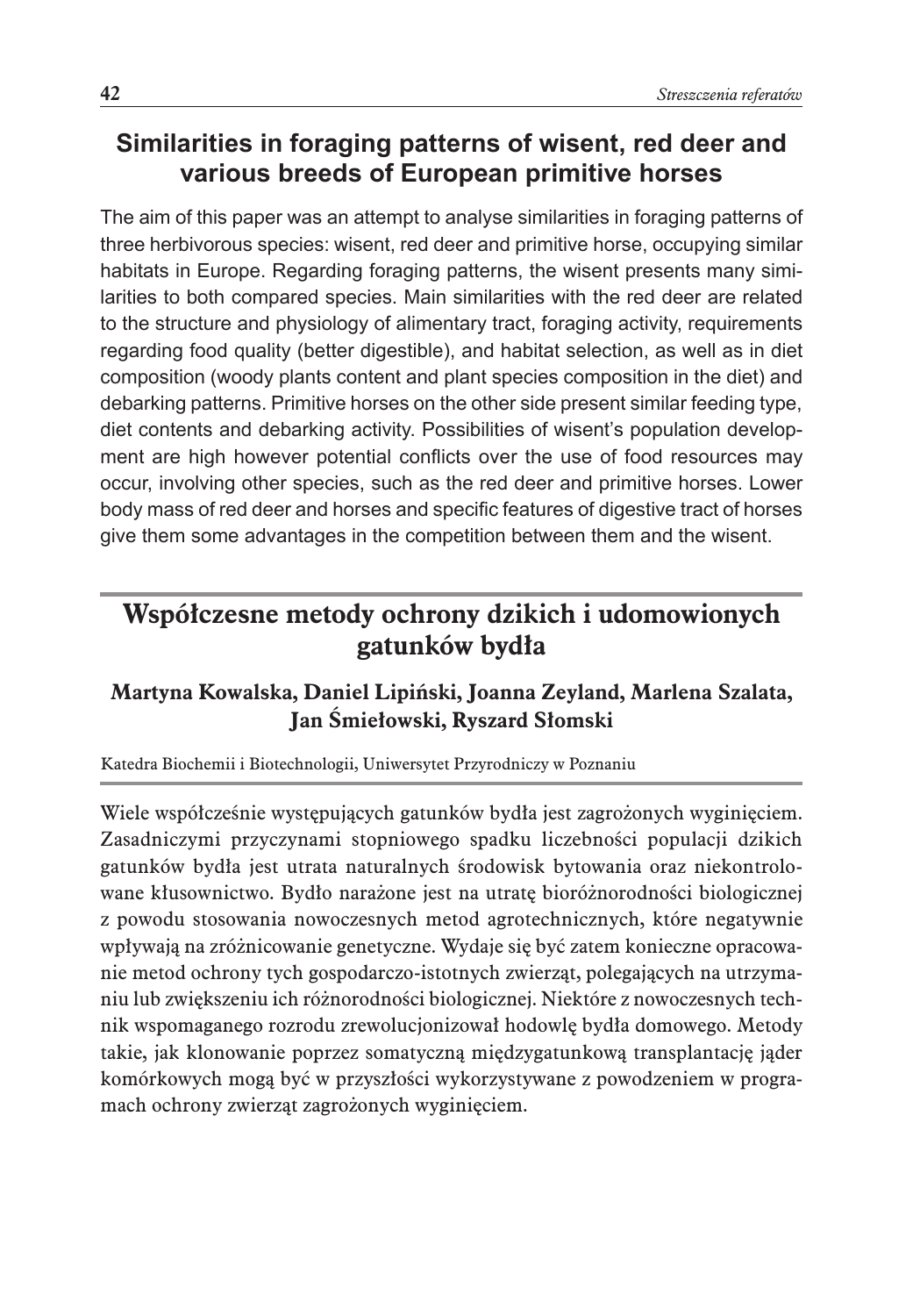# **Contemporary methods for the protection of wild and domesticated cattle species**

Many of the contemporary occurring cattle species are threatened with the extinction. The main reasons of a gradual decline of the wild cattle species' populations are: the loss of natural habitats and the uncontrolled poaching. Cattle suffer because of modern agro-technological methods that do not pay enough attention to protect their diversity. It seems to be essential to develop methods for protection of such economically important animals, understood by maintaining or increasing their biodiversity. Some of the modern assisted reproduction techniques revolutionized the breeding industry of farm cattle. The methods, such as cloning with the assistance of the interspecific somatic cell nuclei transplantation could be in the future used in the programs for the protection of the extinction threatened animal species.

# **Transmisja gruźlicy w stadzie smardzewickich żubrów**

### **Monika Krajewska, Monika Kozińska**<sup>1</sup>**, Blanka Orłowska**<sup>2</sup>**, Ewa Augustynowicz – Kopeć**<sup>1</sup>**, Krzysztof Anusz**<sup>2</sup>**, Wojciech Bielecki**<sup>3</sup>**, Katarzyna Mierzwa**<sup>4</sup>**, Mieczysław Hławiczka**<sup>5</sup>**, Krzysztof Szulowski**

Zakład Mikrobiologii, Państwowy Instytut Weterynaryjny – Państwowy Instytut Badawczy w Puławach <sup>1</sup>Zakład Mikrobiologii, Instytut Gruźlicy i Chorób Płuc w Warszawie <sup>2</sup>Katedra Higieny Żywności i Ochrony Zdrowia Publicznego i Katedra Nauk Klinicznych, Wydział Medycyny Weterynaryjnej, SGGW w Warszawie 3Zakład Patologii Zwierząt Egzotycznych, Laboratoryjnych, Nieudomowionych i Ryb, Wydział Medycyny Weterynaryjnej, SGGW w Warszawie 4Ośrodek Hodowli Żubrów w Smardzewicach <sup>5</sup>Gabinet Weterynaryjny w Pszczynie

Pierwszy przypadek gruźlicy w smardzewickim stadzie żubrów miał miejsce w 2013 r. Dotyczył sześcioletniego byka o imieniu Pondar, którego sekcja zwłok wykazała ogólne wyniszczenie organizmu oraz powiększenie i zmiany w węzłach chłonnych. Po wyizolowaniu szczepu prątka bydlęcego, stado objęto wyjątkową opieką zootechniczno-weterynaryjną. Po przeprowadzonej próbie tuberkulinowej na początku 2014 r. podjęto decyzję o eliminacji 6 osobników. U 3 żubrów potwierdzono mikrobiologicznie gruźlicę. We wrześniu 2014 r. powtórzono w stadzie przyżyciowe badania w kierunku gruźlicy. Dwa osobniki wykazywały wynik dodatni zarówno w próbie tuberkulinowej dopowiekowej, jak i w teście gamma interferonowym. Dwa osobniki reagowały dodatnio tylko w próbie tuberkulinowej i dwie sztuki wykazywały wynik dodatni tylko w teście gamma interferonowym.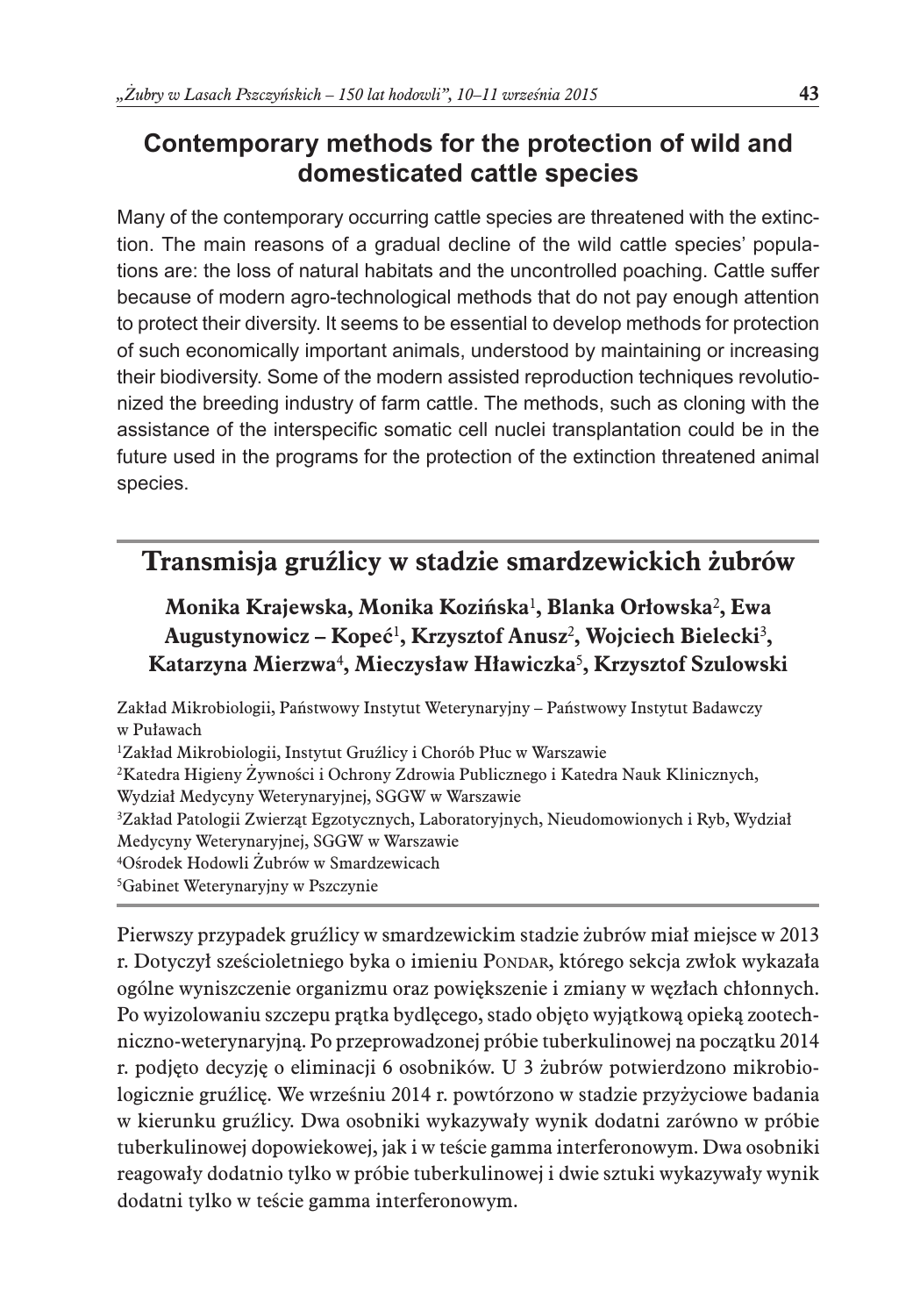Po otrzymaniu wyników z PIWet-PIB w Puławach, Dyrektor Kampinoskiego Parku Narodowego wystąpił 3 grudnia 2014 r. z wnioskiem do Ministra Środowiska o pozwolenie na odstrzał wszystkich żubrów (16 sztuk) przebywających w tym czasie w OHŻ Smardzewice. Zgodnie z decyzją Ministra Środowiska z dnia 22 grudnia 2014 r. (DLP-III-4102-121/11622/14/ZK) uzyskano pozwolenie na odstrzał tylko 6 osobników, które reagowały dodatnio w przyżyciowych testach diagnostycznych w kierunku gruźlicy bydlęcej. Eliminacja 6 osobników podejrzanych o gruźlicę bydlęcą nastąpiła 21 stycznia 2015 r.

Łącznie przebadano 10 szczepów prątka bydlęcego wyizolowanych z materiału tkankowego pochodzącego od 10 żubrów z OHŻ w Smardzewicach (1 szczep wyizolowano od żubra w 2013 r., 3 szczepy w 2014 r. i 6 szczepów w 2015 r.). Identyfikację gatunkową wykonano testem GenoType MTBC® (Hain, Niemcy), wykorzystującym metodę DNA-STRIP. Wzory hybrydyzacyjne uzyskane metodą spoligotyping przedstawiono w zapisie binarnym i oktagonalnym i porównano z wzorami umieszczonymi w międzynarodowej bazie. Do typowania metodą spoligotyping użyto komercyjnego zestawu firmy Isogen®.

Wszystkie szczepy sklasyfikowano jako *Mycobacterium caprae* o identycznym spoligotypie, należącym do rodziny molekularnej CAP. Spoligotyp szczepów wyizolowanych z materiału tkankowego żubrów wg międzynarodowej bazy opisano jako CAP 1600. W Polsce do tej pory szczep o spoligotypie CAP 1600 wyizolowano od dwóch tapirów anta (Augustynowicz-Kopeć i in. 2011). Tapiry urodziły w ogrodzie zoologicznym we Wrocławiu i zostały przekazane do Śląskiego Ogrodu Zoologicznego w Chorzowie, gdzie padły z powodu gruźlicy. Do zbadania transmisji gruźlicy między osobnikami z zoo a smardzewickimi żubrami niezbędne jest wykonanie wysoce różnicującej metody MIRU/VNTR.

#### **Piśmiennictwo:**

Augustynowicz-Kopeć E., Krajewska M., Zabost A., Napiórkowska A., Zwolska Z.: Characterisation of *Mycobacterium bovis* strains isolated from farm and wild animals from Poland. Bull Vet Inst Pulawy 2011, Vol. 55, 381–383

### **Transmission of tuberculosis in European bison herd of Smardzewice**

The first case of tuberculosis in Smardzewice herd of European bison was reported in 2013. The case involved a six-year-old bull named Pondar, whose necropsy revealed general emaciation and lesions within enlarged lymph nodes. After the isolation of bovine tuberculosis mycobacterium, the herd became the subject of special veterinary care. Tuberculin tests carried out at the beginning of 2014 provided basis for the decision on the elimination of 6 individuals. Of these, in three animals, tuberculosis was confirmed microbiologically. In September 2014 the herd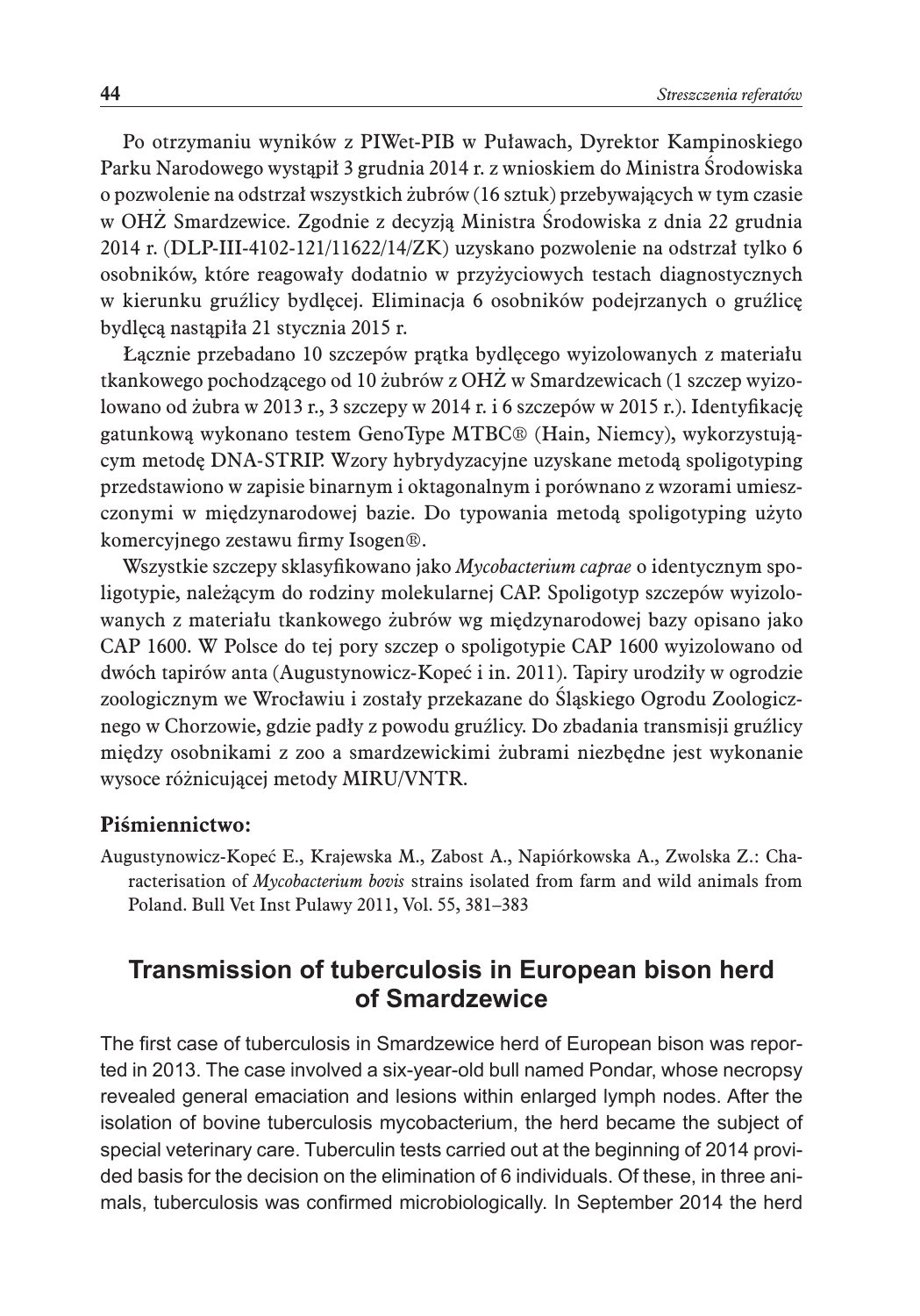underwent another intravital testing for tuberculosis. Two individuals appeared tuberculosis-positive according to both tuberculin eyelid skin test and interferon- -gamma assay, two animals reacted positively only in TB test while other two had been proved TB-positive only during interferon-gamma assay.

On December 3rd, 2014, having received the results of PIWet-PIB Puławy, the Director of Kampinos National Park petitioned to the Ministry of the Environment to eliminate the European bison herd of Smardzewice Breeding Center comprising 16 animals.

The decision issued by the Ministry of the Environment on December 22<sup>nd</sup>, 2014 (DLP-III-4102-121/11622/14/ZK) stipulated that the only animals qualified to be culled were the six individuals that had positively reacted to intravital testing for bovine tuberculosis. Following the decision these animals were eliminated on January 21st, 2015.

The study comprised the total number of 10 bovine TB strains isolated from tissue material sampled from 10 European bison living in the Breeding Center in Smardzewice (one strain was isolated in 2013, 3 strains in 2014 and 6 strains in 2015). Species identification was performed with GenoType MTBC® test (Hain, Germany) basing on DNA-STRIP. Hybridization patterns obtained by spoligotyping were expressed in form of binary and octagonal signatures and then compared with representative probes stored in an international spoligotyping database. Spoligotyping was carried out by using a commercial kit Isogen®. All studied strains had been classified as *Mycobacterium caprae* showing identical, CAP family- -specific spoligotype.

Spoligotype of the strains isolated from European bison tissues had been described accordingly to the international spoligotyping database as CAP 1600. Until now in Poland, the strain of such spoligotype has been isolated from two tapirs (*Tapirus terrestris*) (Augustynowicz-Kopeć *et al.* 2011). These animals were captive born in Wrocław Zoological Garden and then transferred to the Silesian Zoological Garden in Chorzow where they died of tuberculosis.

To investigate the transmission of tuberculosis between individuals from zoological gardens and European bison of Smardzewice it is necessary to perform MIRU/VNTR, a highly discriminative method.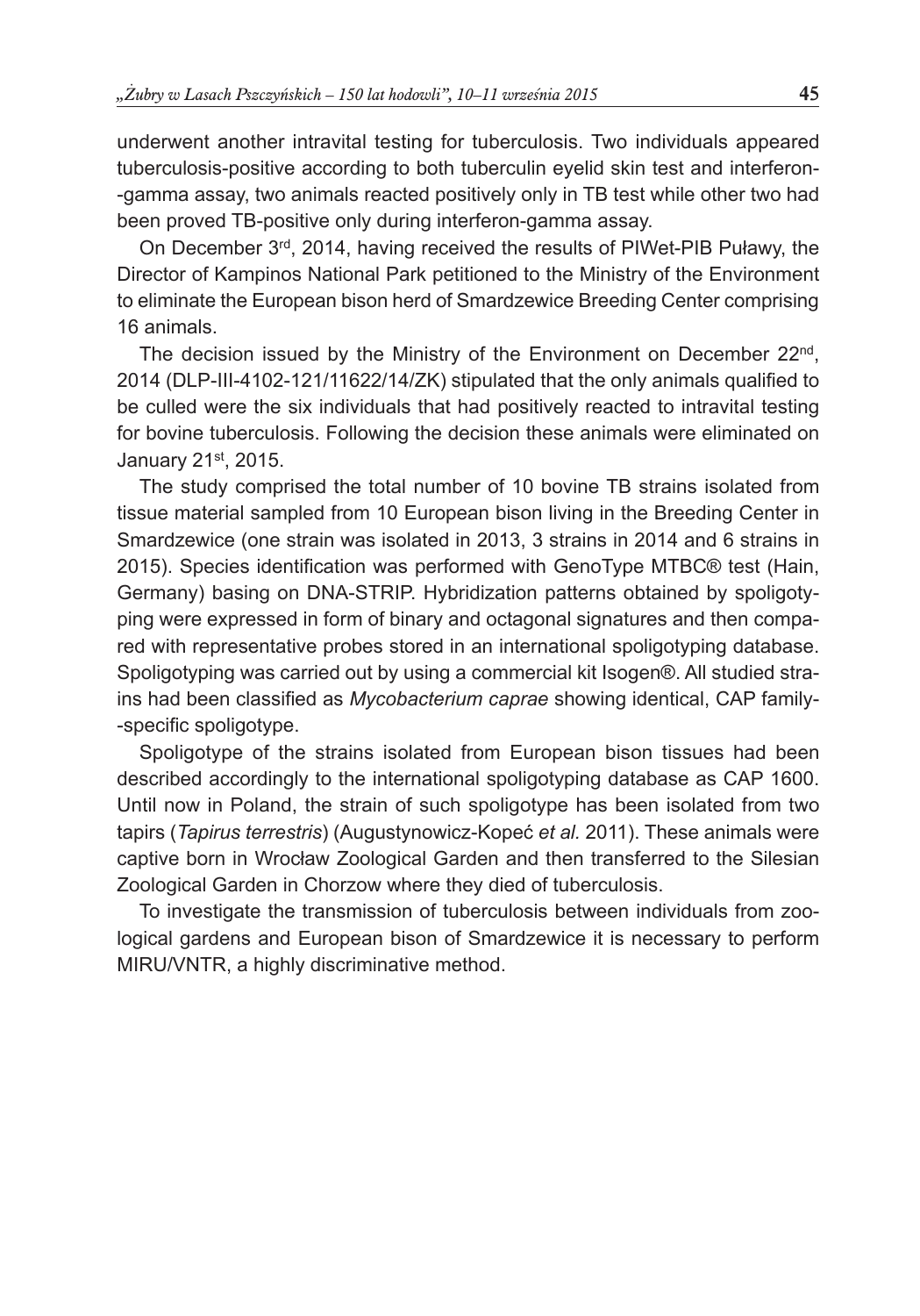# **Analiza molekularna szczepów prątka bydlęcego izolowanych od żubrów w Polsce**

**Monika Krajewska, Monika Kozińska**<sup>1</sup>**, Blanka Orłowska**<sup>2</sup>**, Ewa Augustynowicz – Kopeć**<sup>1</sup>**, Krzysztof Anusz**<sup>2</sup>**, Krzysztof Szulowski**

Zakład Mikrobiologii, Państwowy Instytut Weterynaryjny – Państwowy Instytut Badawczy w Puławach <sup>1</sup>Zakład Mikrobiologii, Instytut Gruźlicy i Chorób Płuc w Warszawie <sup>2</sup>Katedra Higieny Żywności i Ochrony Zdrowia Publicznego i Katedra Nauk Klinicznych, Wydział Medycyny Weterynaryjnej, SGGW w Warszawie

Gruźlica bydlęca jest chorobą wysoce zaraźliwą, źródłem zakażenia prątkiem jest najczęściej chore zwierzę. Choroba może być transmitowana drogą aerogenną lub pokarmową. W przypadku infekcji drogą alimentarną, prątki mają zdolność przechodzenia przez błonę śluzową jelit, wówczas – ognisko pierwotne powstaje wtedy w węzłach chłonnych krezkowych, które obrzmiewają, tworząc tzw. pakiety.

Do maja 2015 r. gruźlicę bydlęcą u żubrów w Polsce stwierdzono w nieistniejącym już stadzie "Górny San" bytującym na terenie Bieszczad, w OHŻ w Smardzewicach, zagrodzie żubrów w Puszczy Boreckiej oraz w ogrodzie zoologicznym w Warszawie. Na przestrzeni ostatnich 5 lat zbadano łącznie *post mortem* 71 żubrów, z czego u 35 osobników potwierdzono gruźlicę metodami mikrobiologicznymi.

Analizie poddano 30 szczepów z archiwizowanych w latach 2010-2015 w Zakładzie Mikrobiologii PIWet – PIB w Puławach. Najliczniejsza grupa przebadanych żubrów (n=18) pochodziła z Bieszczad. Wszystkie "bieszczadzkie szczepy" sklasyfikowano jako *Mycobacterium caprae* o identycznym spoligotypie 200037777377400, nie zarejestrowanym do tej pory w międzynarodowej bazie prątków. Uzyskane w metodzie MIRU/VNTR unikalne kody potwierdziły transmisję w tym stadzie.

Druga co do wielkości grupa przebadanych zwierząt  $(n=10)$  pochodziła ze Smardzewic. Szczepy wyizolowane od tych żubrów zidentyfikowano również jako *caprae* o identycznym spoligotypie CAP 1600.

Szczep wyizolowany od żubra z Puszczy Boreckiej, który urodził się w Smardzewicach sklasyfikowano jako *M. caprae* o spoligotypie CAP 1600.

Ostatni szczep poddany analizie wyhodowano z tkanek 29 letniej krowy pochodzącej z Ogrodu Zoologicznego w Warszawie. Szczep ten również zidentyfikowano jako *caprae* o identycznym spoligotypie (CAP 1600) co wyżej opisywane szczepy. Do potwierdzenia transmisji gruźlicy między poszczególnymi osobnikami w stadzie jak i stwierdzenia transmisji między różnymi stadami niezbędne jest wykonanie wysoce różnicującej metody MIRU/VNTR.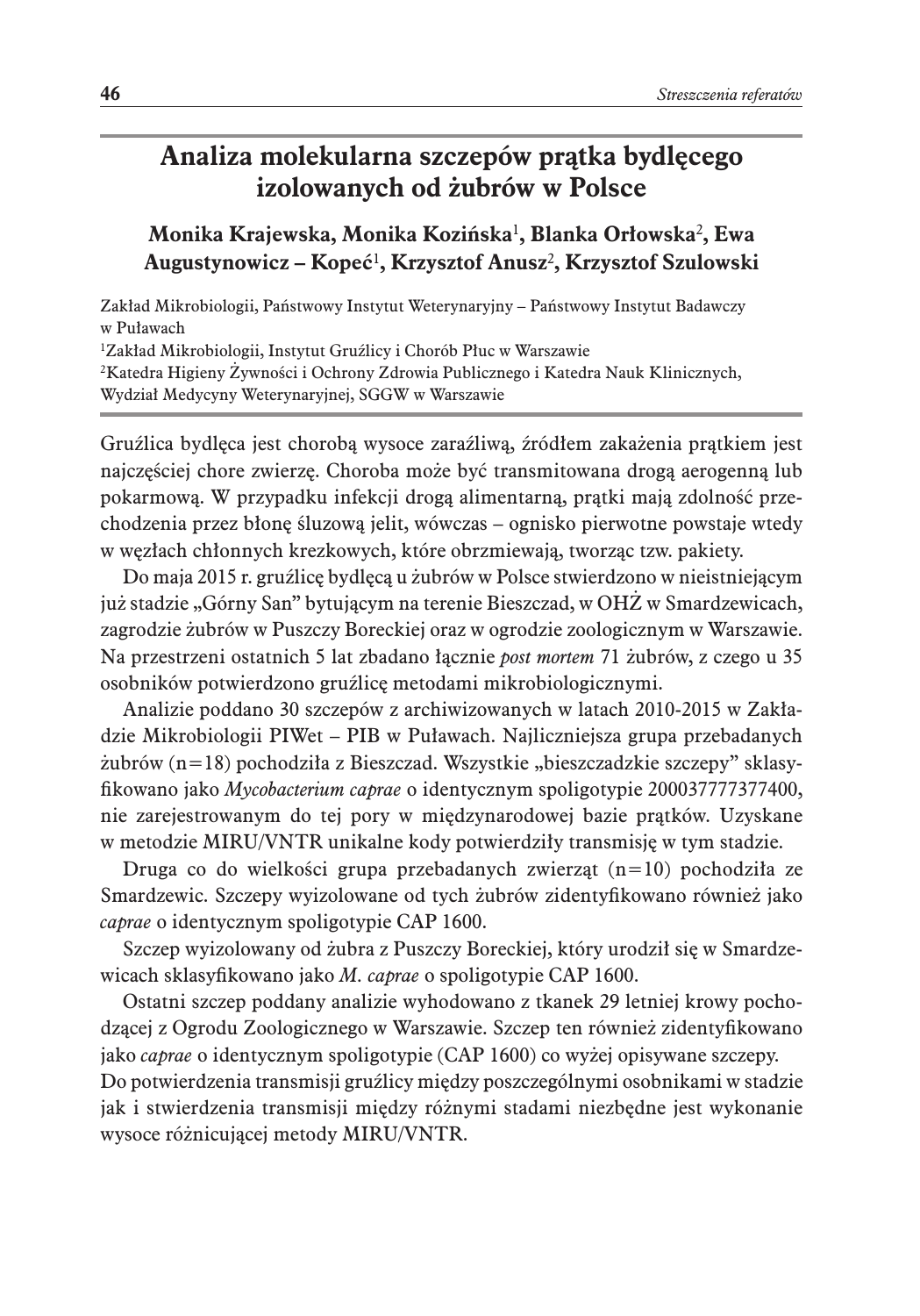## **Molecular analysis of bovine tuberculosis strains isolated from European bison in Poland**

Bovine tuberculosis is a highly contagious disease and the source of mycobacterium is usually an infected animal. The disease can be transmitted either by air or food. In the case of alimentary infection, mycobacteria are capable to penetrate the intestinal mucosa and therefore produce the original infection focus in the mesenteric lymph nodes that swell and form so-called packages. Until May 2015, bovine tuberculosis has been reported in already non-existing herd Górny San from Bieszczady, Smardzewice European bison Breeding Centre, European bison pen in Borecka Primeval Forest and Warsaw Zoological Garden. Over last five years a total number of 71 European bison have been post mortem examined, of which 35 individuals have been proved TB-positive, using microbiological assays.

The analysis involved 30 strains archived during 2010–2015 by the Department of Microbiology, National Veterinary Research Institute, Puławy. The most numerous group of the studied European bison came from Bieszczady (n=18). All the strains coming from Bieszczady had been classified as *Mycobacterium caprae* and shared identical spoligotype 200037777377400 – a yet-unrecorded in an international spoligotyping database. Unique codes obtained during MIRU/ VNTR method corroborated the transmission of the disease within the herd. The second abundant group of study animals (n=10) came from Smardzewice and the strains derived thereof had been also identified as *M*. *caprae* showing identical spoligotype CAP 1600. The strain isolated from the European bison coming from Borecka Primeval Forest, but born in Smardzewice, had been also classified as *M. caprae* with spoligotype CAP 1600.

The last analyzed strain had been cultivated on tissues from a 29-year-old cow from Warsaw Zoological Garden. The strain too had been identified as *M. capre* with spoligotype CAP 1600 identical to the strains above-mentioned.

To confirm the transmission of bovine tuberculosis between different individuals within a herd and between herds a highly discriminating method MIRU/VNTR should be involved in further studies.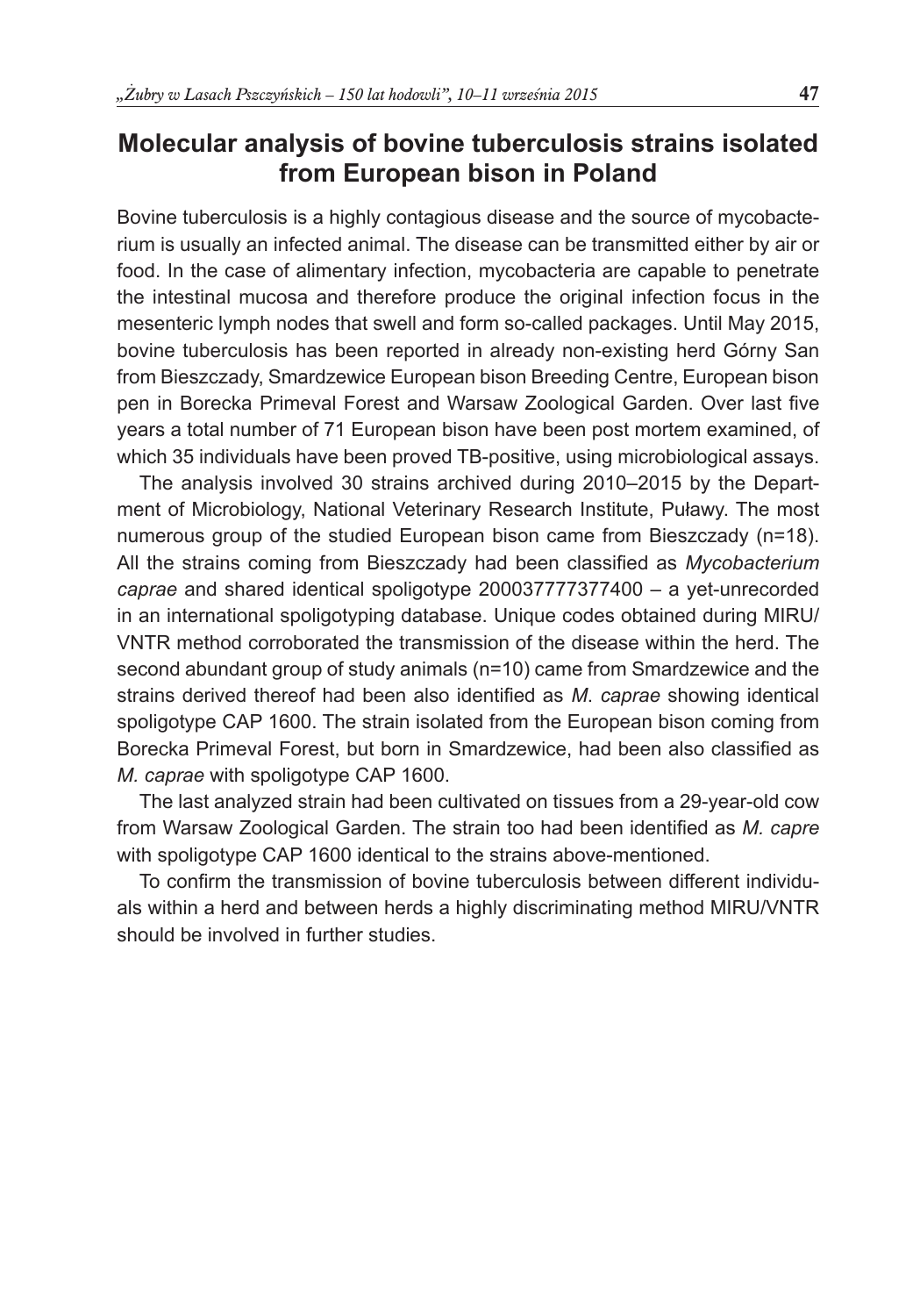# **Monitoring parazytologiczny żubrów (***Bison bonasus***) w rezerwatach hodowlanych Białowieskiego Parku Narodowego**

### **Michał K. Krzysiak, Aleksander W. Demiaszkiewicz**<sup>1</sup> **Anna M. Pyziel**<sup>1</sup>**, Magdalena Larska**<sup>2</sup>**,**

Ośrodek Hodowli Żubrów, Białowieski Park Narodowy, Białowieża <sup>1</sup>Pracownia Parazytoz Zwierząt Dzikich, Instytut Parazytologii PAN im. W. Stefańskiego, Warszawa <sup>2</sup>Zakład Wirusologii, Państwowy Instytut Weterynaryjny – Państwowy Instytut Badawczy Puławy

Inwazje pasożytnicze są jednymi z głównych patologii stwierdzanych u żubrów (*Bison bonasus*). W zależności od pory roku zmienia się nasilenie inwazji i skład gatunkowy pasożytów, dlatego w hodowli tego gatunku ważne jest prowadzenie monitoringu parazytologicznego, odpowiednie odrobaczanie, a także ocena jego skuteczności. W tym celu przeprowadzono zarówno przyżyciową ocenę parazytologiczną żubrów opartą na metodach koproskopowych, jak również pośmiertnie pełne sekcje parazytologiczne przewodu pokarmowego. Dane uzyskane z analiz umożliwiły dobranie odpowiednich preparatów do odrobaczania. W wyniku prowadzonych badań ustalono, że skład gatunkowy pasożytów żubrów z hodowli zamkniętej przedstawiał się podobnie do tego, stwierdzanego u żubrów z hodowli wolnej. Po raz pierwszy, w hodowli rezerwatowej stwierdzono inwazję krwiopijnym nicieniem *Ashworthius sidemi*. U żadnego z badanych żubrów nie wystąpiły objawy kliniczne spowodowane bezpośrednio czynnikami pasożytniczymi. W wyniku prowadzonych doświadczeń udowodniono, że z punktu widzenia klinicznego ważniejsze jest odrobaczanie prowadzone wiosną, ze względu na zwiększoną intensywność i ekstensywność inwazji w tym okresie oraz możliwość stosowania chemioterapeutyków o szerszym spektrum działania.

# **Parasitological monitoring in European bison (***Bison bonasus***) Breeding Center of Białowieża National Park**

Parasite invasions are one of the main diagnosed pathologies of European bison. As the severity of invasion and the parasite species composition varies during the whole season, parasitological monitoring, designed for the purpose of deworming and evaluation of its effectiveness are important for European bison breeding. Therefore, parasitological evaluation based on coproscopical methods of live animals, as well as postmortem full parasitological examination of digestive system together with necropsies were performed. The obtained data enabled selection of a suitable deworming treatment. The results showed that the parasite species composition in the fenced European bison breeding center was similar to the situation observed in free range herd. The invasion of a blood sucking nematode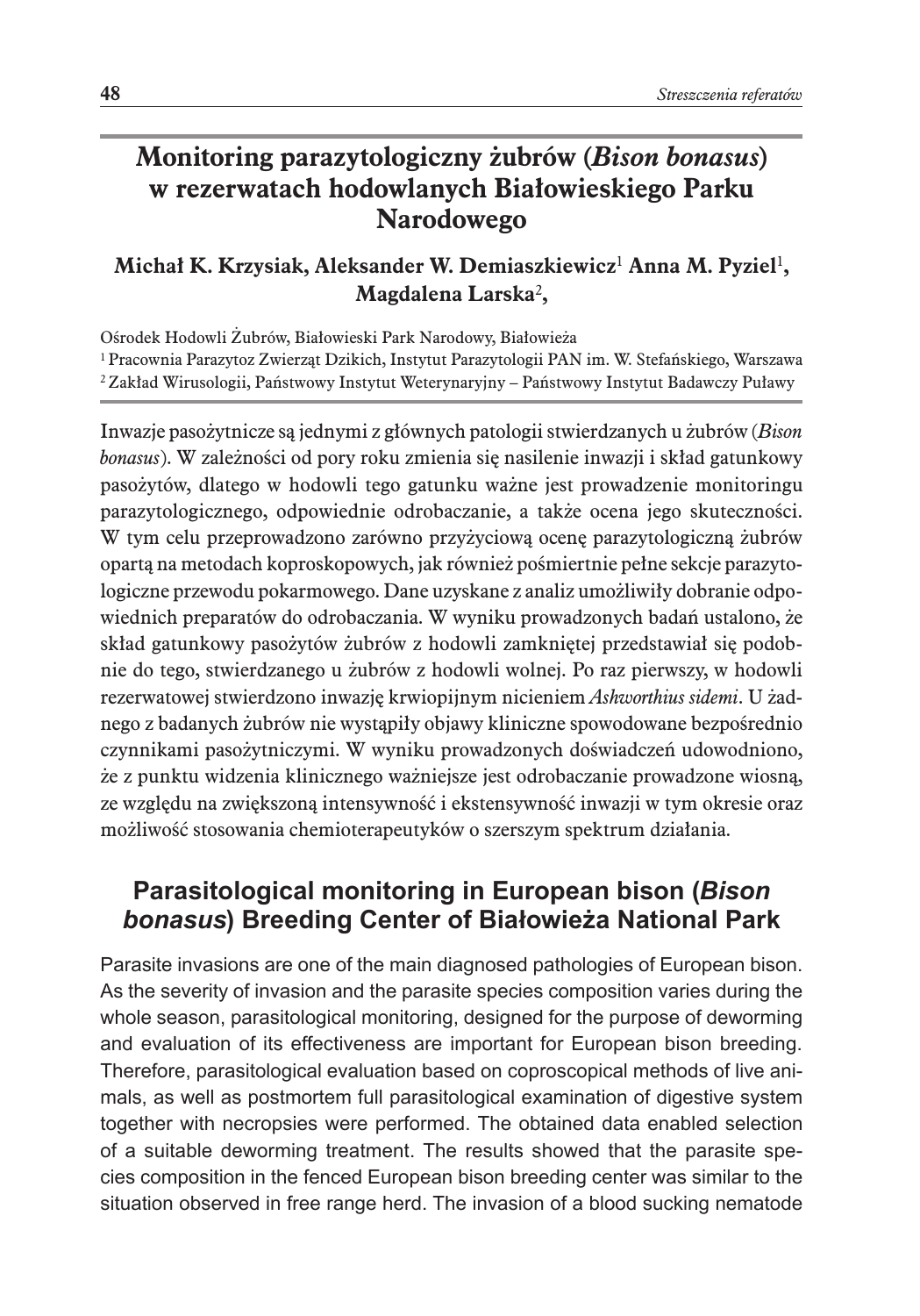*Ashworthius sidemi* was confirmed in European bison from closed breeding for the first time. None of the European bison showed any clinical symptoms caused directly by parasitic factors. The research proved that, from the clinical point of view, the deworming process is more crucial in spring, because of increased intensity and extensiveness of invasions during this time, and the possibility for using chemotherapeutic with a broader spectrum of treatment.

# **Badania serologiczne ekspozycji na cztery patogeny przenoszone przez stawonogi u żubrów (***Bison bonasus***) w Polsce**

### **Magdalena Larska, Michał K. Krzysiak**<sup>1</sup>**, Julia Kęsik-Maliszewska, Wojciech Iwaniak**<sup>2</sup>

Zakład Wirusologii, Państwowy Instytut Weterynaryjny – Państwowy Instytut Badawczy, Puławy <sup>1</sup> Ośrodek Hodowli Żubrów, Białowieski Park Narodowy, Białowieża <sup>2</sup>Zakład Mikrobiologii, Państwowy Instytut Weterynaryjny – Państwowy Instytut Badawczy, Puławy

Pierwsze opisy chorób zakaźnych żubrów sięgają czasów przed Pierwszą Wojną Światową i były to prawdopodobnie zaraza płucna bydła i dziczyzny oraz posocznica krwotoczna. Na początku lat 50. XX w. w polskich ośrodkach hodowli żubrów wystąpiła epizootia pryszczycy. Przełom XX i XXI w. to problemy zdrowotne żubrów powodowane głównie prątkiem gruźlicy.

Zmiany klimatyczne, globalizacja, intensyfikacja produkcji zwierzęcej oraz rozwój transkontynentalnego handlu zwierzętami i produktami zwierzęcymi powodują powstawanie nowych zagrożeń dla zdrowia zwierząt. Rośnie ryzyko transmisji zupełnie nowych (z ang. emerging) lub niecharakterystycznych dla naszej szerokości geograficznej (re-emerging) patogenów takich jak wirus Schmallenberg (SBV), wirus choroby niebieskiego języka (BTV), czy wirus krwotocznej gorączki zwierzyny płowej (EHDV), które są przenoszone przez krwiopijne stawonogi. Również stawonogi mogą być wektorami *Francisiella tulariensis* powodująca groźną również dla ludzi tularemię. Żubry nigdy nie były badane na obecność zakażeń tą bakterią, jednak wrażliwych jest na nią wiele gatunków zwierząt wolno żyjących.

Do oceny rozprzestrzenienia zakażeń SBV, BTV, EHDV i *F. tulariensis* za pomocą testów serologicznych wykorzystano 251 próbek surowic pobranych od żubrów z różnych ośrodków hodowli z terytorium Polski (Puszcza Białowieska, Bieszczady, Gołuchów, Niepołomice, Pszczyna, Puszcza Borecka, Smardzewice, ZOO Warszawa). Ponadto w celach porównawczych przebadano serologicznie 65 surowic pochodzących od jeleniowatych z rejonu Puszczy Białowieskiej.

Z 251 badanych żubrów 191 (76.1%) miało przeciwciała dla SBV. Pierwsze serododatnie zwierzęta w Puszczy Białowieskiej wykryto w październiku 2012 r. Ogólna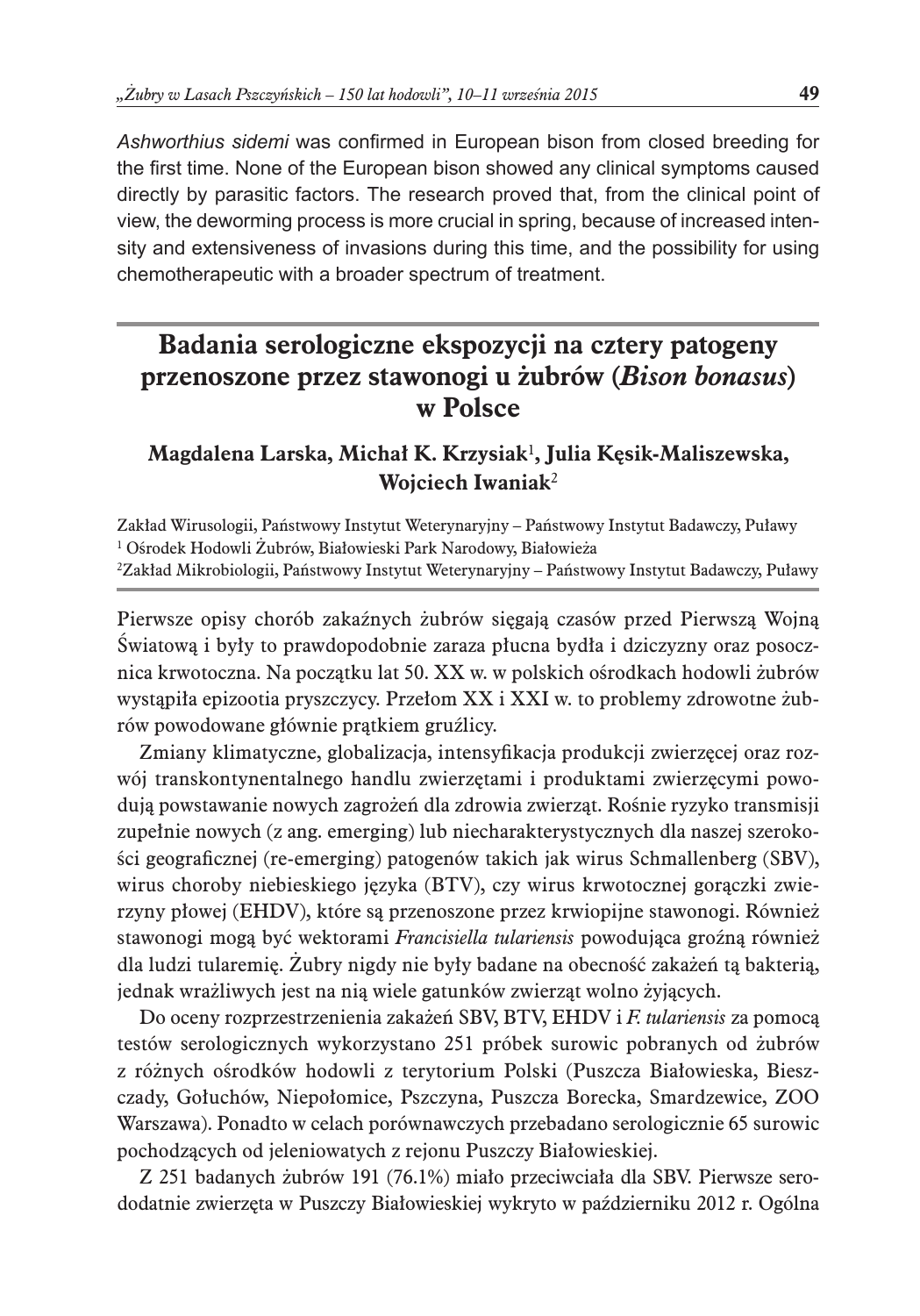seroprewalencja SBV wzrastała szybko z 0% w czerwcu 2012 r. do 50% i 100% stwierdzonych w październiku i grudniu 2012 r. Interesujący był fakt spadku prewalencji SBV z 80% w 2013 r. do 30% w 2014 r. u najmłodszych żubrów poniżej 1 roku życia w Puszczy Białowieskiej, co może wskazywać na wygasanie ogniska. Płeć i wiek żubrów były związane z seroprewalencją SBV, z najwyższymi odsetkami stwierdzanymi u samic i zwierząt powyżej 1 roku życia, podczas gdy typ populacji (zagrodowa/ wolna) i stan zdrowia (zdrowe immobilizowane do celów diagnostycznych/ eliminowane z powodu słabej kondycji lub padłe) nie były związane z seroprewalencja SBV. Przeciwciała dla BTV wykryto u 62 (24.7%) żubrów. Serododatnie żubry pochodziły z Puszczy Białowieskiej, Bieszczad i Puszczy Boreckiej. Wykrycie przeciwciał dla BTV u żubrów było skorelowane z pojawieniem się przeciwciał dla SBV w październiku 2012 r. W odróżnieniu od SBV, ogólna seroprewalencja dla BTV rosła tylko do końca 2012 r., a następnie spadała do końca badań. Podobnie do SBV, seroprewalencja BTV była związana z wiekiem żubrów z najniższym odsetkiem u cieląt poniżej 1 roku życia. Interesujące wydaję się, że przeciwciała dla BTV najrzadziej stwierdzano u zdrowych, immobilizowanych żubrów, a najczęściej u tych przeznaczonych do eliminacji ze względu na zły stan zdrowia, co może sugerować, że zakażenia BTV mogą mieć wpływ na stan zdrowia żubrów. Dodatkowo stwierdzono, że seroprewalencja SBV i BTV były skorelowane. W trzech populacjach, gdzie stwierdzono jednocześnie zakażenie SBV i BTV, 42.9% żubrów posiadało przeciwciała dla obu wirusów. Przy użyciu regresji logarytmicznej stwierdzono, że obecność przeciwciał dla jednego patogenu powodowała wzrost ryzyka posiadania przeciwciał dla drugiego o 17,5 razy (*P*<0.0001).

U żadnego z żubrów nie stwierdzono przeciwciał dla EHDV lub *F. tularensis*.

Z 65 jeleniowatych z Puszczy Białowieskiej u odpowiednio 35.4% i 21.5% stwierdzono przeciwciała dla SBV i BTV. Podobnie jak u żubrów, u jeleniowatych nie stwierdzano przeciwciał dla EHDV i *F. tularensis*.

W Europie istnieje realne zagrożenie rozprzestrzeniania się chorób zakaźnych przenoszonych przez stawonogi i groźnych dla przeżuwaczy (SBV, BTV, EHDV). Prowadzenie monitoringu serologicznego ma znaczenie dla przeżuwaczy wolno żyjących, które mogą być na nie narażone, a także stanowić rezerwuar patogenów dla zwierząt domowych. Taki monitoring jest bardzo ważny w przypadku ochrony gatunków zagrożonych jakim jest żubr, który dzięki wysiłkowi m. in. lekarzy weterynarii został ocalony przed wyginięciem.

## **Serological study of exposure to four arthropod-borne pathogens in European bison (***Bison bonasus***) in Poland**

First descriptions of infectious diseases in European bison date back to the period before the World War First and there were probably the bovine pasteurellosis and haemorrhagic septicemia. In 50s of twentieth century, the epidemic of foot-and- -mouth disease occurred in Polish bison breeding centers. The turn of the twen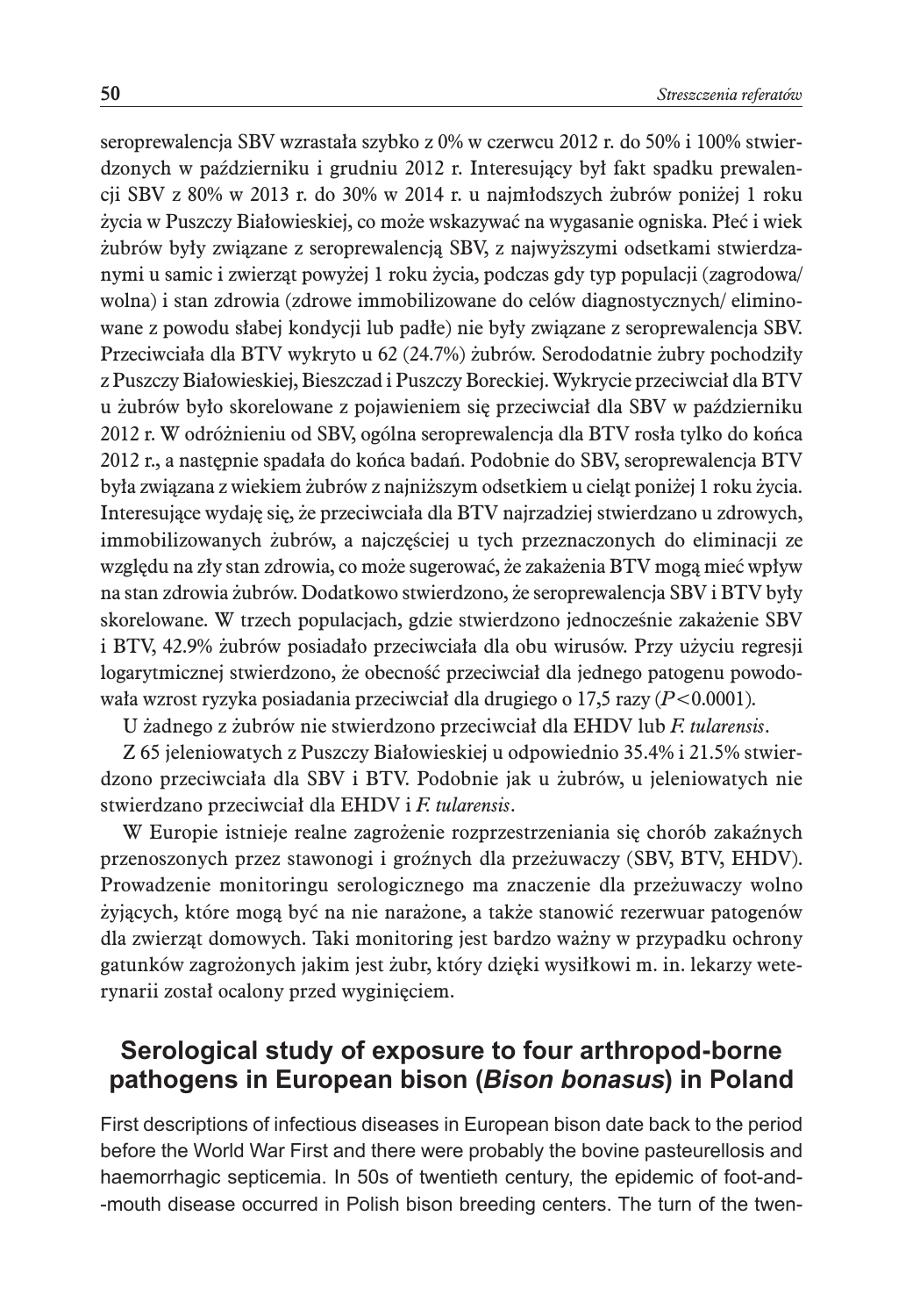tieth and twenty-first century are connected mainly to the health problems caused by *Mycobacterium tuberculosis*.

Climate change, globalization, the intensification of animal production and transcontinental trade of animals and animal products, generate new threats to animal health. There is a growing risk of transmission of emerging or re-emerging (atypical for our latitude) arthropod-borne pathogens such as Schmallenberg virus (SBV), Bluetongue virus (BTV), or e Epizootic hemorrhagic disease virus (EHDV). Also arthropods may be a vector of zoonotic *Francisiella tulariensis* causing tularemia. The European bison have never been tested for the presence of infection with this bacteria, however the presence of such infection has been described in many free-living species.

To assess the spread of SBV infection, BTV, EHDV and *F. tulariensis* using serological tests, a total of 251 sera samples from E. bison from various Polish breeding centers (Białowieża Primeval Forest, Bieszczady, Gołuchów, Niepołomice, Pszczyna, Borecka, Smardzewice, Zoo Warsaw) were used. Furthermore, 65 cervid sera from Białowieża were tested for comparative purposes.

Hundred ninety one out of 251 (76.1%) E. bison were found positive in SBV antibody ELISA. First seropositive animals were detected on October 2012 in E. bison from Białowieża Primeval Forest. The overall seroprevalence of SBV increased rapidly from 0% found until June 2012 to 50% and 100% found in October and December 2012. Interestingly in Białowieża population, SBV seroprevalence in the youngest animals below 1 year of age decreased from 80% in 2013 to 30% in 2014, which may suggest clearance of the virus. Gender and age of E. bison were associated with SBV seroprevalence, with the highest percentages in the females and in animals older than 1 year, while the type of population (captive/ free-ranging), and so called health status (describing whether the animal was potentially healthy immobilized for diagnostic purposes, selectively eliminated due to their poor condition or found dead) were not connected to SBV seroprevalence. BTV antibodies were found in 62 out of 251 (24.7%) animals. Seropositive E. bison originated only from Białowieża Forest, Bieszczady Mountains and Borecka Forest. The detection of BTV antibodies in E. bison from Białowieża coincided with detection of SBV antibodies in October 2012. In contrast to SBV, the overall BTV prevalence increased only at the end of 2012 and begun to decrease in the course of the study. Similarily to SBV, BTV seropositivity was associated with age of E. bison with the lowest seroprevalences found in the youngest animals below 1 year of age. Interestingly, BTV seropositivity was connected to the health status with the lowest rate of infection in healthy animals and highest in individuals selected for culling due to their poor condition, which may suggest association of BTV infection and worsen health condition. Additionally, BTV and SBV seropositivities were interrelated. In the three populations where the infection with both viruses was detected, 42.9% had antibodies against both pathogens. The presence of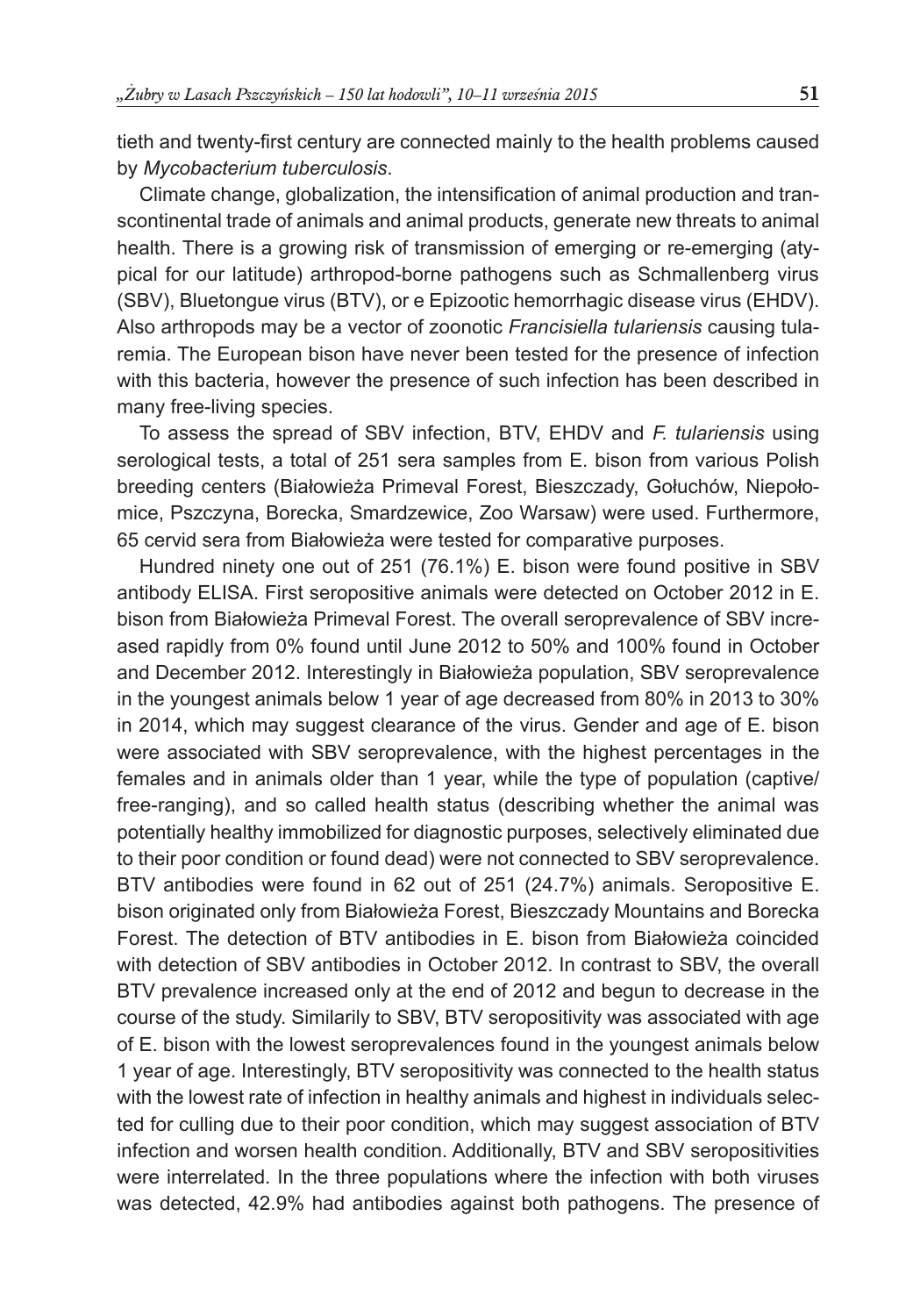antibodies against one pathogen increased 17.5 times (*P*<0.0001) the risk of finding antibodies to the second pathogen when tested by logistic regression.

None of tested animals had antibodies against EHDV or *F. tularensis*.

Out of 65 cervids from Białowieża, 35.4% and 21.5% animals were seropositive against SBV and BTV, respectively. Similarly to European bison, none had antibodies against EHDV or *F. tularensis*.

In Europe, a real danger of arthropod-borne bovine pathogen such as SBV, BTV and EHDV transmission exists. Serological monitoring is important not only regarding wild ruminants which are exposed to the pathogens, but also may allow to monitor the reservoir of the disease for domestic animals. This monitoring is especially important for endangered species such as European bison which among other thanks to veterinarian care has been saved from extinction.

## **Porównanie wartości odżywczej i dietetycznej mięsa wołowego, żubrów i żubroni w badaniach na szczurach**

### **Andrzej Łozicki, Maria Dymnicka, Wanda Olech**<sup>1</sup>**, Ewa Arkuszewska, Tomasz Niemiec, Justyna Więcek**<sup>2</sup>**, Wojciech Bielecki**<sup>3</sup>

Katedra Biotechnologii i Żywienia Zwierząt, Wydział Nauk o Zwierzętach, SGGW w Warszawie <sup>1</sup>Katedra Genetyki i Ogólnej Hodowli Zwierząt, Wydział Nauk o Zwierzętach, SGGW w Warszawie <sup>2</sup>Katedra Szczegółowej Hodowli Zwierząt, Wydział Nauk o Zwierzętach, SGGW w Warszawie 3Katedra Patologii i Diagnostyki Weterynaryjnej, Wydział Medycyny Weterynaryjnej, SGGW w Warszawie

Celem badań było porównanie wartości odżywczej i dietetycznej mięsa wołowego, żubrów i żubroni. Mięso wołowe pochodziło z krzyżowania krów HF x limousine. Opasy żywiono kiszonką z kukurydzy, sianem i paszą treściwą. Żubronie uzyskano w wyniku inseminacji krów HF nasieniem żubrów. W pierwszym okresie opasu żubroni stosowano zielonkę pastwiskową, natomiast ostatnich miesiącach opasu żywienie kiszonką z kukurydzy, sianem i paszą treściwą. Mięso żubrów pozyskano od zwierząt z odstrzału selekcyjnego. Żubry korzystały z naturalnej bazy pokarmowej – zielonek, liści, pędów drzew.

W mięsie oznaczono zawartość tłuszczu oraz skład kwasów tłuszczowych. Badane mięso zastosowano następnie w dietach dla zwierząt modelowych –szczurów. Celem tej części badań była ocena wpływu badanego mięsa na wskaźniki przemian energetycznych, białkowych oraz lipidowych. Określano również wskaźniki stanu antyoksydacyjnego szczurów. Badania prowadzono przez 6 tygodni na 30 dorosłych szczurach samcach Wistar. Szczury otrzymywały diety półsyntetyczne z mięsem wołowym, z mięsem żubra, z mięsem żubronia. W każdej grupie mięso w postaci liofilizatu stanowiło 20% diety. Mięso było jedynym źródłem białka w dietach. Tłuszcz w dietach pochodził z mięsa oraz dodatku 4% oleju rzepakowego. W suro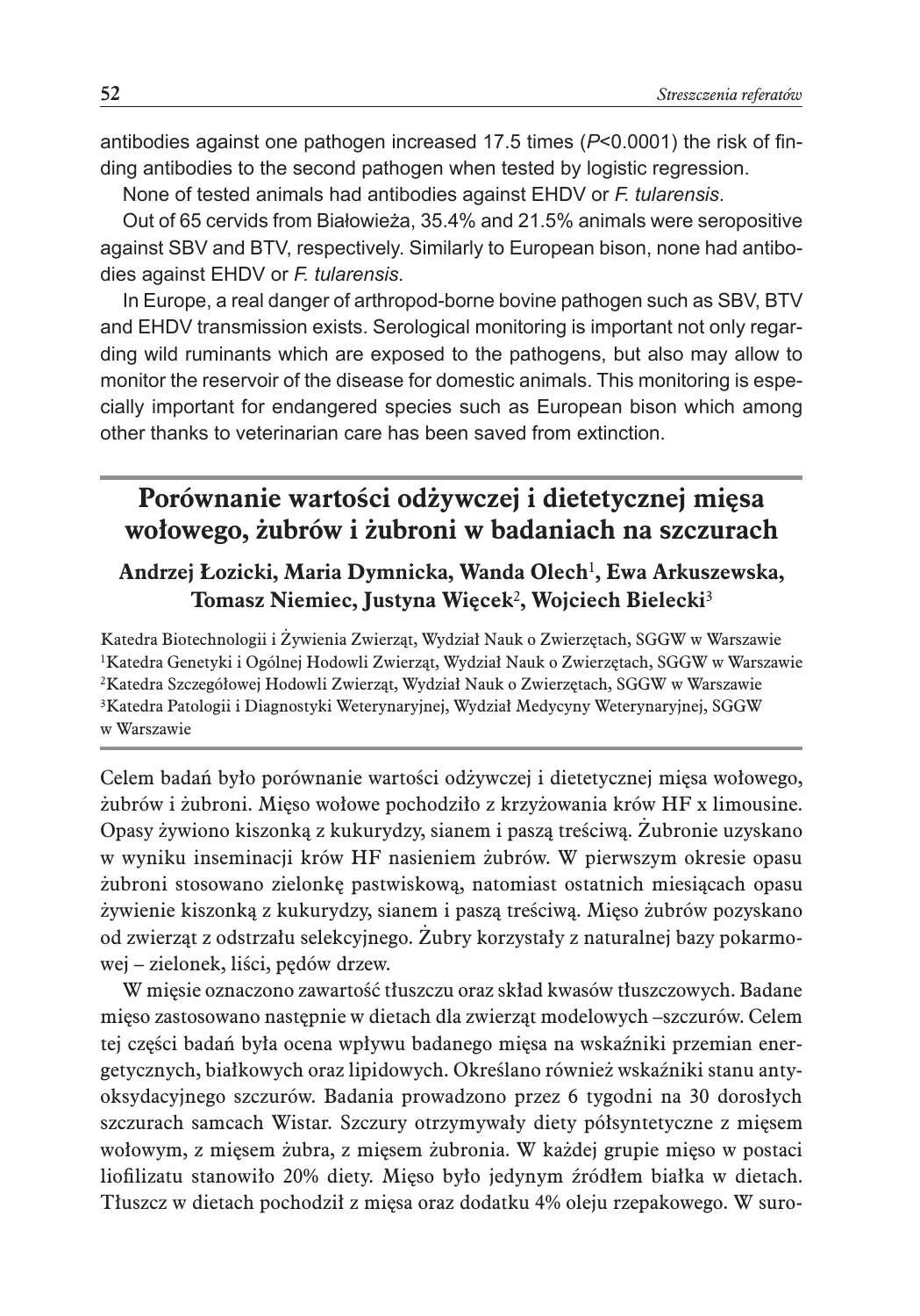wicy szczurów oznaczono glukozę, białko całkowite, albuminy, mocznik, poziom trójglicerydów (TAG), cholesterolu całkowitego (CHOL), VLDL cholesterolu, HDL cholesterolu, TAS, TBARS.

W wyniku badań wykazano, że mięso żubrów oraz żubroni charakteryzowało się istotnie niższą zawartością tłuszczu oraz kwasów nasyconych w porównaniu do mięsa wołowego. Wyższa w mięsie żubrów i żubroni była natomiast zawartość kwasów wielonienasyconych. Zawartość kwasów jednonienasyconych była w wołowinie podobna do mięsa żubroni, ale większa w porównaniu do mięsa żubrów. Mięso wołowe w porównaniu do mięsa żubrów i żubroni charakteryzowało się wyższym indeksem aterogenicznym (IA). W badaniach na szczurach istotnie wyższy poziom trójglicerydów oraz VLDL stwierdzono w grupie żywionej mięsem wołowym w porównaniu do grupy żywionej mięsem żubroni, a także najwyższe stężenie związków reagujących z kwasem tibarbiturowym (TBARS).

Uzyskane wyniki wskazują na lepszy z punku widzenia konsumenta skład kwasów tłuszczowych w mięsie żubrów i żubroni w porównaniu do wołowiny. Spożywanie mięsa żubroni w mniejszym stopniu niż wołowina powinno sprzyjać występowaniu chorób układu krążenia.

*Badania dofinansowane przez Ministerstwo Nauki i Szkolnictwa Wyższego w ramach grantu 2516/B/P01/2009/37*

## **Comparison of nutritive and dietetic value of beef meat and meat of the European bison and zubrons in the studies performed on rats**

The aim of the study was to compare the nutritive and dietetic value of the meat, coming from beef cattle, the European bison and zubrons. Beef meat originated from crossbreeding of HF cows X Limousine. The fattened animals were fed the maize silage, hay and concentrates. The zubrons were obtained as a result of insemination of HF cows with the semen of the European bison. During the first period of fattening the zubrons, the pasture green forage was used whereas during the final months of fattening, they were fedwith maize silage, hay and concentrates. The meat of European bison was obtained from animals selectively culled. The European bison were feeding upon natural foodstuffs – green plants, leaves and plant sprouts.

In the meat, fat content and fatty acid composition were determined. The examined meat was then included in the diets for model animals – rats. The aim of this part of the study was to evaluate the effect of consumption of the examined meat on indicators of energy, protein and lipid metabolism. Also, the parameters of antioxidation state of the rats were determined. The studies were conducted for 6 weeks, with 30 Wistar adult male rats. The animals received semi-synthetic diets; the diets with beef meat, with European bison meat, and with the meat of zubrons. In each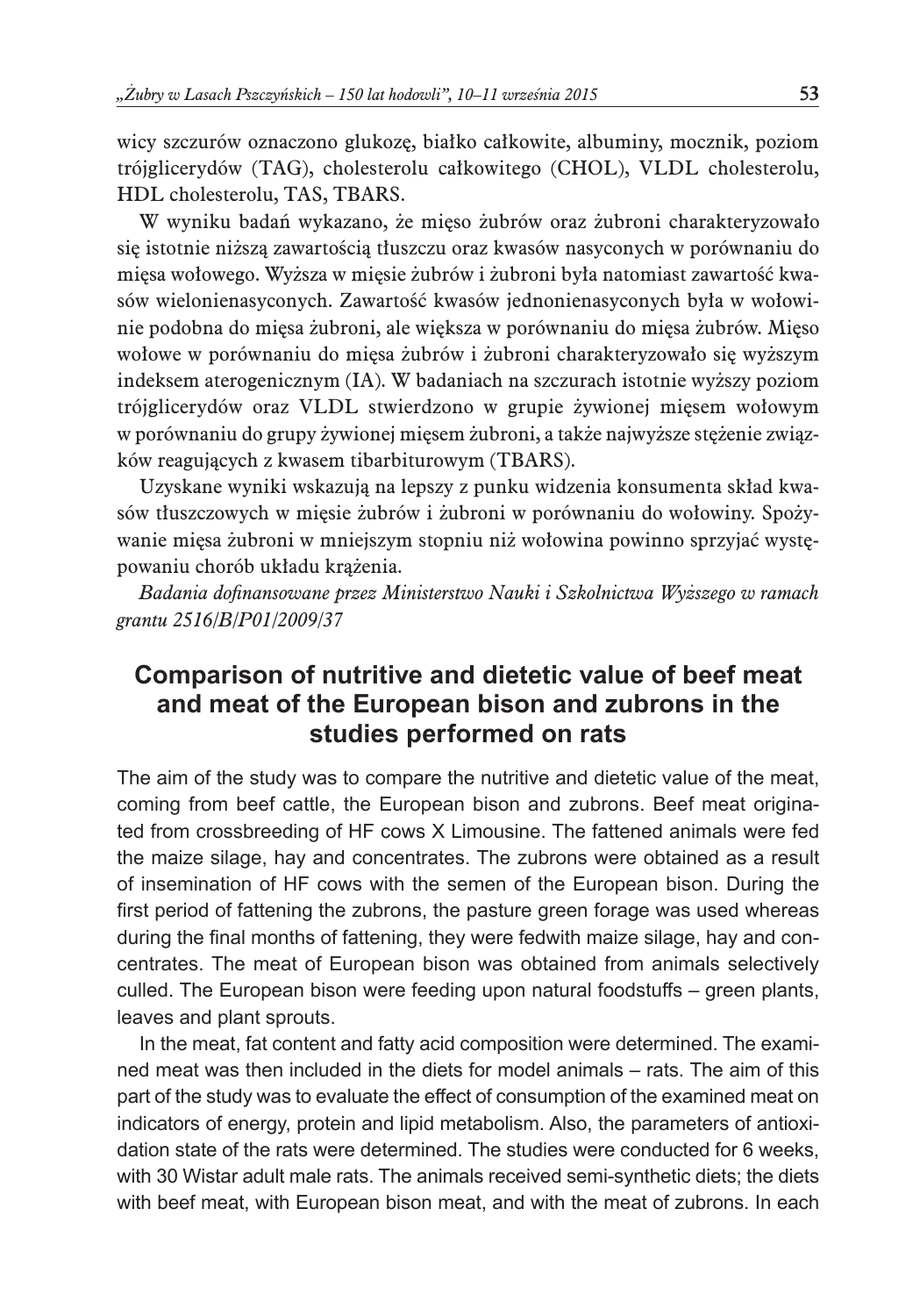group, the meat in a form of lyophilisate constituted 20% of the diet. The meat was the only source of protein in the diets. Fat in the diets originated from meat and additionally in 4% from rape oil. In the serum of the rats, the following components were determined: glucose, total protein, albumins, urea, level of triglycerides (TAG), total cholesterol (CHOL), and cholesterol VLDL, HDL, TAS and TBARS.

According to obtained data, the meat of the European bison and of zubrons was characterized by significantly lower content of fat and saturated acids in comparison to beef meat. On the other hand, the content of polyunsaturated fatty acids was higher in the meat of the European bison and the zubrons. The level of monounsaturated fatty acids in the beef meat was similar to that in the meat of zubrons, but it was higher comparing to the meat of the European bison. The beef meat, vs. the meat of the European bison and the zubrons, was characterized by higher aterogenic index (IA). Instudied rats, a significantly higher level of triglycerides and VLDL was found in a group fed with beef meat comparing to a group fed with zubrons meat. In animals from group fed with beef, the highest concentration of thiobarbituric acid-reactive substances (TBARS) was recorded.

The obtained results indicate the better  $-$  from the consumer's viewpoint  $$ composition of fatty acids in the meat of the European bison and the zubrons as compared to beef meat. Consumption of zubrons' meat should be less favourable for incidence of circulatory system diseases as compared to beef meat.

*The study was undertaken with funding from the Polish Ministry of Science and Higher Education – grant No 2516/B/P01/2009/37*

# **The return after 5 centuries of the Wisent in the western part of Switzerland, as a semi-free herd within an UICN Concervation cell? From hope to reality**

#### **Alain R Maibach**

#### Association *Bisons d'Europe Suchy*, Switzerland

The European bison has disappeared from Switzerland during the last 15th Century due to hunt and deforestation, especially in the lowland and the Jura mountains. The Association *Bisons d'Europe Suchy*, leaded by a non-governmental committee, aims, in collaboration with national and cantonal authorities as well as with the European Bison Specialist Group SSC/IUCN, to delocalized wisents, as a semi-free herd as a new conservation aim. It will be located in the western part of Switzerland nearby Suchy in the canton de Vaud. Due to strong forest laws in Switzerland since 1874, special authorizations are required to have livestock within forest and therefore to put enclosures and fences. The aim of our presentation is to make a historic and a description of this project, which needs now your support.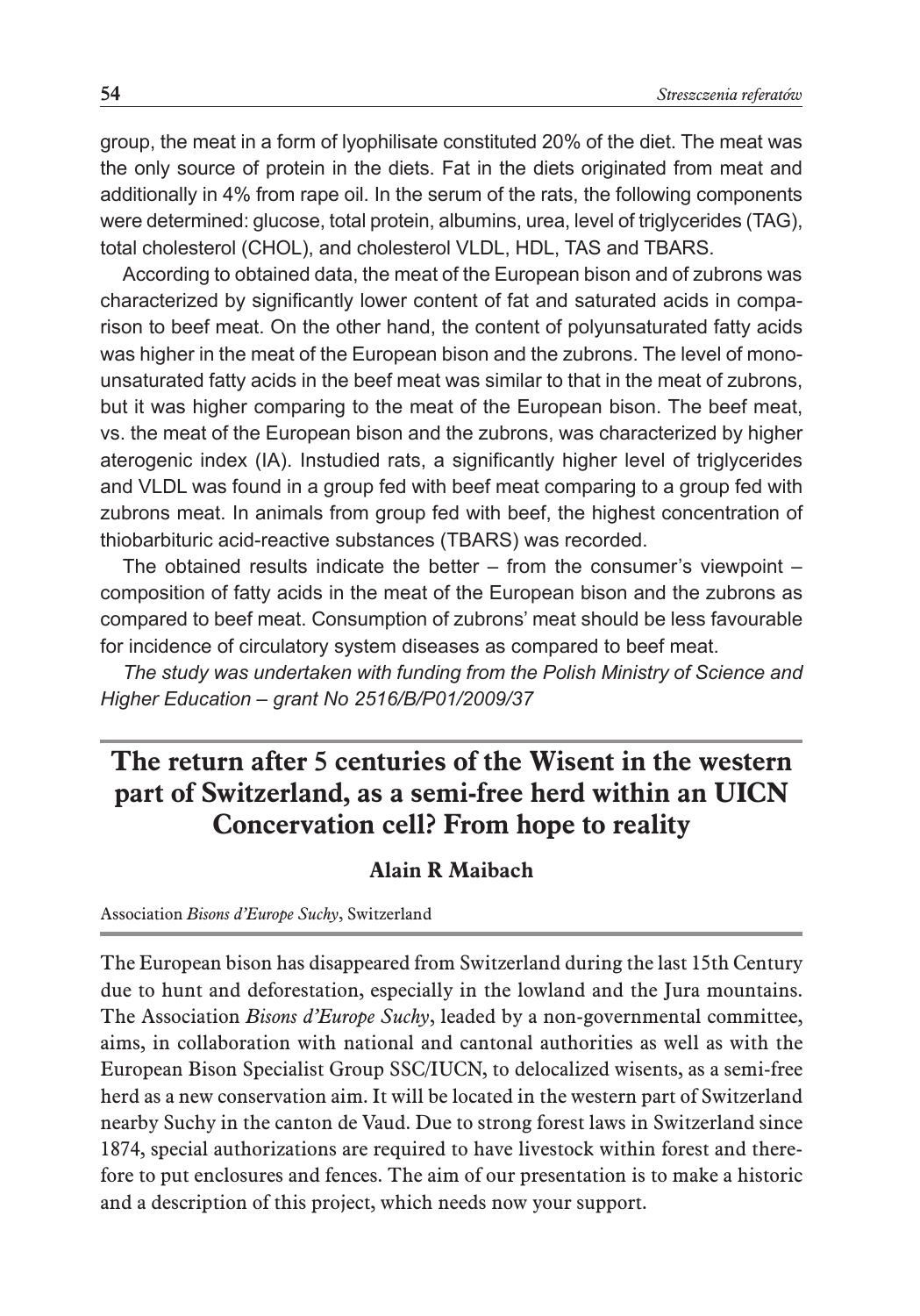# **Projekt reintrodukcji żubra w Szwajcarii**

 Żubr wyginął na terenie Szwajcarii w XV wieku z powodu zmian siedliskowych i eksploatacji populacji. Stowarzyszenie *Bisons d'Europe Suchy* pozarządowa organizacja dąży we współpracy z krajowymi i regionalnymi władzami oraz grupą specjalistów ds. żubra IUCN do utworzenia półwolnej hodowli żubra. Hodowla będzie zlokalizowana w zachodniej części Szwajcarii niedaleko miejscowości Suchy w kantonie de Vaud. Z powodu jednoznacznych zapisów prawa dotyczącego lasów obowiązującego od 1874 roku konieczne są specjalne zezwolenia na utrzymywanie zwierząt w zagrodach leśnych, czy na ich budowę. Celem prezentacji jest opis historii i postępów realizowanego od kilku lat projektu.

# **Assessment of the genetic structure of European bison (***Bison bonasus* **L.) from Białowieża by single nucleotide substitutions of DRB3 and DQB genes of major histocompatibility complex**

### **Mariya Mikhailova, Yulia Voytyukhovskaya, Alla Kireyeva**

Institute of Genetics and Cytology, National Academy of Sciences of Belarus, Minsk, Republic of Belarus

Differences in SNP-substitutions of the major histocompatibility comple**x** (MHC) *DRB3* and *DQB* genes involved in the immune response, were shown in the genetic structure of the Belarusian and Polish populations of European bison. Unique and rare alleles, which are valuable for the population, and will contribute to an increase in genetic diversity and the viability of the species, were identified.

# **Ocena struktury genetycznej żubrów z Puszczy Białowieskiej przy pomocy pojedynczych substytucji w genach DRB3 i DQB głównego kompleksu zgodności tkankowej**

Strukturę i frekwencje różnic w pojedynczych substytucjach w obszarze głównego kompleksu zgodności tkankowej (MHC) genach DRB3 oraz DQB uczestniczących w procesie odpowiedzi immunologicznej organizmu pokazano w obrębie dwóch populacji, białoruskiej i polskiej, bytujących na terenie Puszczy Białowieskiej. Określono obecność i udział unikatowych i rzadkich alleli, które stanowią wartość dla zmienności populacji i żywotności gatunku.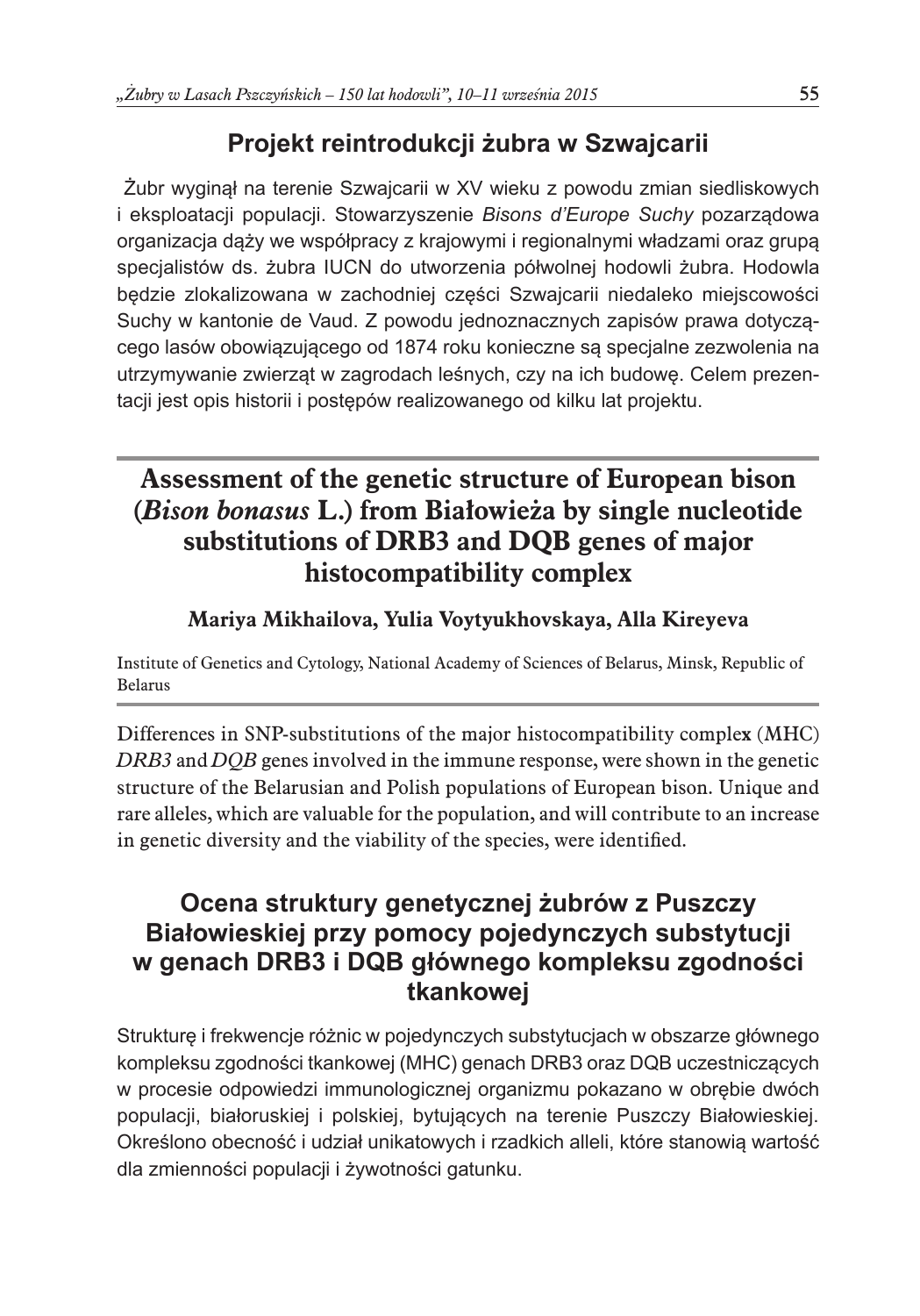# **Identyfikacja flory bakteryjnej żubra (***Bison bonasus***) z wykorzystaniem spektroskopii mas typu MALDI-TOF**

**Renata Miltko, Andrea Lauková**<sup>1</sup>**, Monika Pogány Simonová**<sup>1</sup>**, Viola Strompfová**<sup>1</sup>**, Grzegorz Bełżecki**

Instytut Fizjologii i Żywienia Zwierząt im. J. Kielanowskiego PAN, Jabłonna, Polska <sup>1</sup>Institute of Animal Physiology, Slovak Academy of Sciences, Košice, Slovakia

Mikroflora przewodu pokarmowego przeżuwaczy jest przedmiotem badań prowadzonych w wielu ośrodkach na całym świecie. Uwaga badaczy skupia się głównie na identyfikacji i charakterystyce mikrobiomu domowych przeżuwaczy, podczas gdy mikroflora dziko-żyjących jest przedmiotem nielicznych badań. W ostatnich latach obserwuje się wyraźny rozwój technik służących do identyfikacji mikroorganizmów. Celem podjętych badań było zastosowanie spektroskopii mas typu MAL-DI-TOF (Spektrometria masowa z użyciem desorpcji/jonizacji laserowej wspomaganej matrycą z analizatorem czasu przelotu) do identyfikacji mikroflory przewodu pokarmowego żubra. Materiał badawczy stanowiła treść żwacza i jelita ślepego oraz kał pozyskany od sześciu zwierząt. Żubry były eliminowane w sezonie zimowym 2012/2013 w Puszczy Białowieskiej. Hodowlę i izolację bakterii dokonano zgodnie ze standardowymi metodami mikrobiologicznymi (ISO).

Główną grupą bakterii wykrytych we wszystkich analizowanych próbach były bakterie należące do typu Fermicutes. Prawdopodobieństwo poprawnej identyfikacji (wskażnik punktowy) wykazało wiarygodną identyfikację bakterii do poziomu gatunku (2,300–3,000) i/ lub na wiarygodną identyfikację drobnoustrojów do poziomu rodzaju oraz prawdopodobny wynik identyfikacji do poziomu gatunku (2,000–2,299). Zidentyfikowane bakterie należały do gatunków: *Enterococcus casseliflavus, E. faecalis, E. faecium*, *Staphylococcus aureus*, *S. warneri, S. simulans, S. hominis, S. equorum, Bacillus pumilus, B. megaterium, Acinetobacter lwoffii*, *A. pittii*, *Corynebacterium callunae* i *Providencia rustigianii.*

# **Identification of the microbiota of European bison (***Bison bonasus***) by MALDI-TOF identification system**

Microflora of ruminants has been studied for years. Usually the main interest is focused on domestic ruminants. However, there is still place for studies on wild ruminants in the context of their microflora. Recently, new identification techniques are incorporated in microbiota detection.

The goal of our study was use of the MALDI-TOF identification system (Matrix Assisted Laser Desorption Ionization Time-of-Flight) to assay the selected micro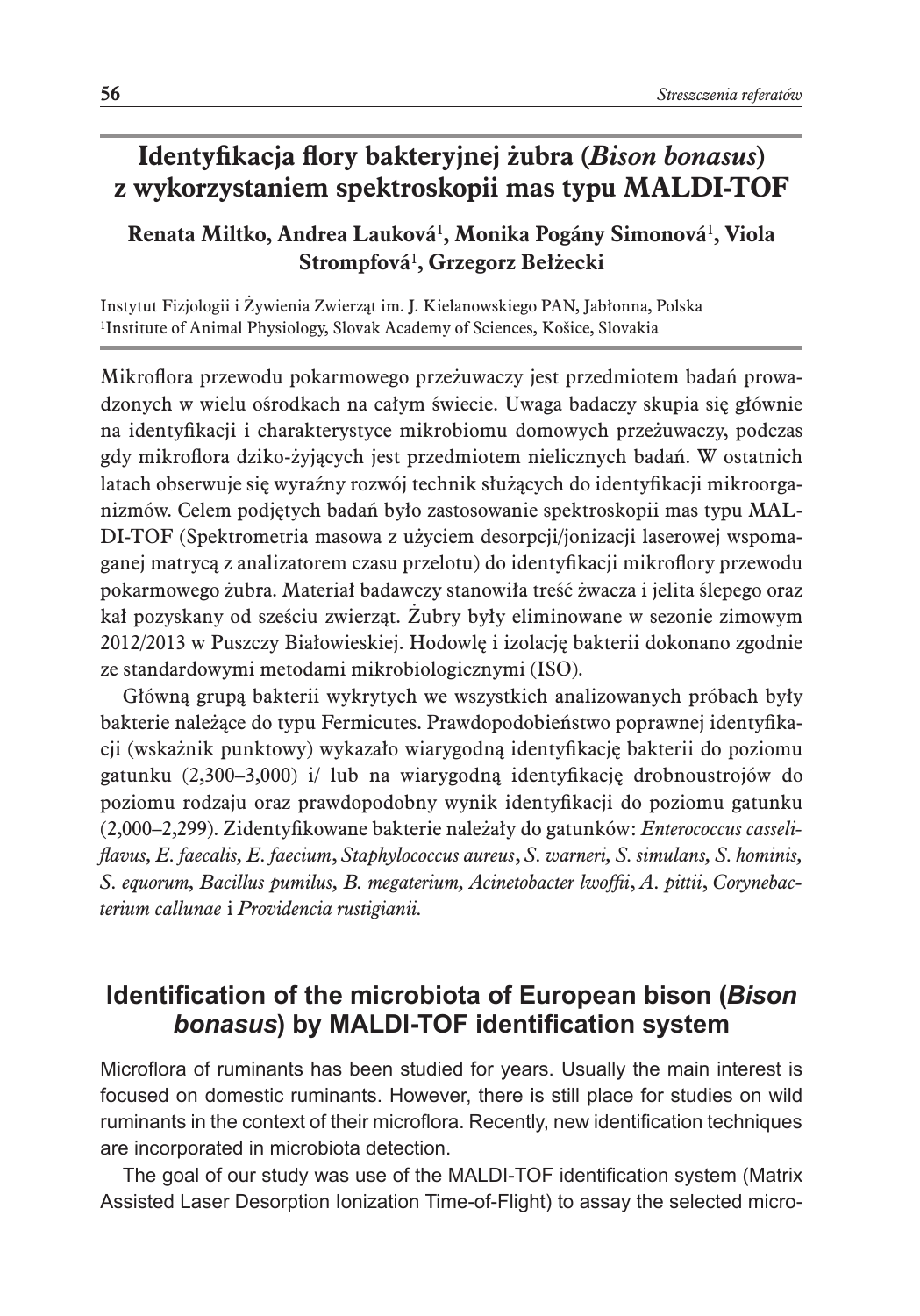biota from European bison. The research material were the samples of rumen and caecum content as well as feaces obtained from 6 animals. These wisents were eliminated from the herd during the winter season of 2012/2013 in the Białowieża Forest. Samples were treated by the standard microbial method (ISO).

The main group of bacteria detected in the rumen, caecum and feaces of European bison belonged to Firmicutes. The identification score for bacteria was in accordance with high probable species identification (2.300–3.000) and/or with secure genus identification/probable species identification (2.000–2.299). Following species: *Enterococcus casseliflavus, E. faecalis, E. faecium*, *Staphylococcus aureus*, *S. warneri, S. simulans, S. hominis, S. equorum, Bacillus pumilus, B. megaterium, Acinetobacter lwoffii*, *A. pittii*, *Corynebacterium callunae* and *Providencia rustigianii* were detected in the samples*.* Bacterial samples are now analysed in order to check their metabolic properties.

## **European bison status in Spain – 2nd Step.**

#### **Fernando Moran**

EBCC of Spain

First step in European bison conservation in Spain was to find a legal framework for the maintenance of European bison as endangered species, develop several exemplary enterprises and initiate breeding of the species.

These goals were achieved between 2010 and 2012 with San Cebrián de Mudá breeding center and both Asturia's breeding centers at Les Folgueres and Zapurrel. After a failure of the most important project at Zapurrel, a large property at Asturia, EBCC of Spain had to recover and find new projects to propagate E. bison presence in the country.

Six new projects were launched during 3 years: Teverga in Asturia, Valderrodezno in León (turned into Wild Fauna Museum project within one year), Atapuerca at Burgos, Valdeserrillas at Valencia and Campillito at Extremadura. Except Teverga, all represent over 200 hectare estates, some of them even up to 1.000.

 In the second step of the project, during 2015, up to 42 European bison are planned to be transported to new projects. That raised a lot of interest from the side of Spanish media Spanish National Government has called EBCC of Spain and asked for a report to allow European bison to be included in the national "extinct species to be recovered" catalogue. Apparently in 2014 and 2015 there were many requests to Ministry about the European bison and possibilities for its release. A number of rural areas require landscape management and tourist development, having thousands of acres completely abandoned.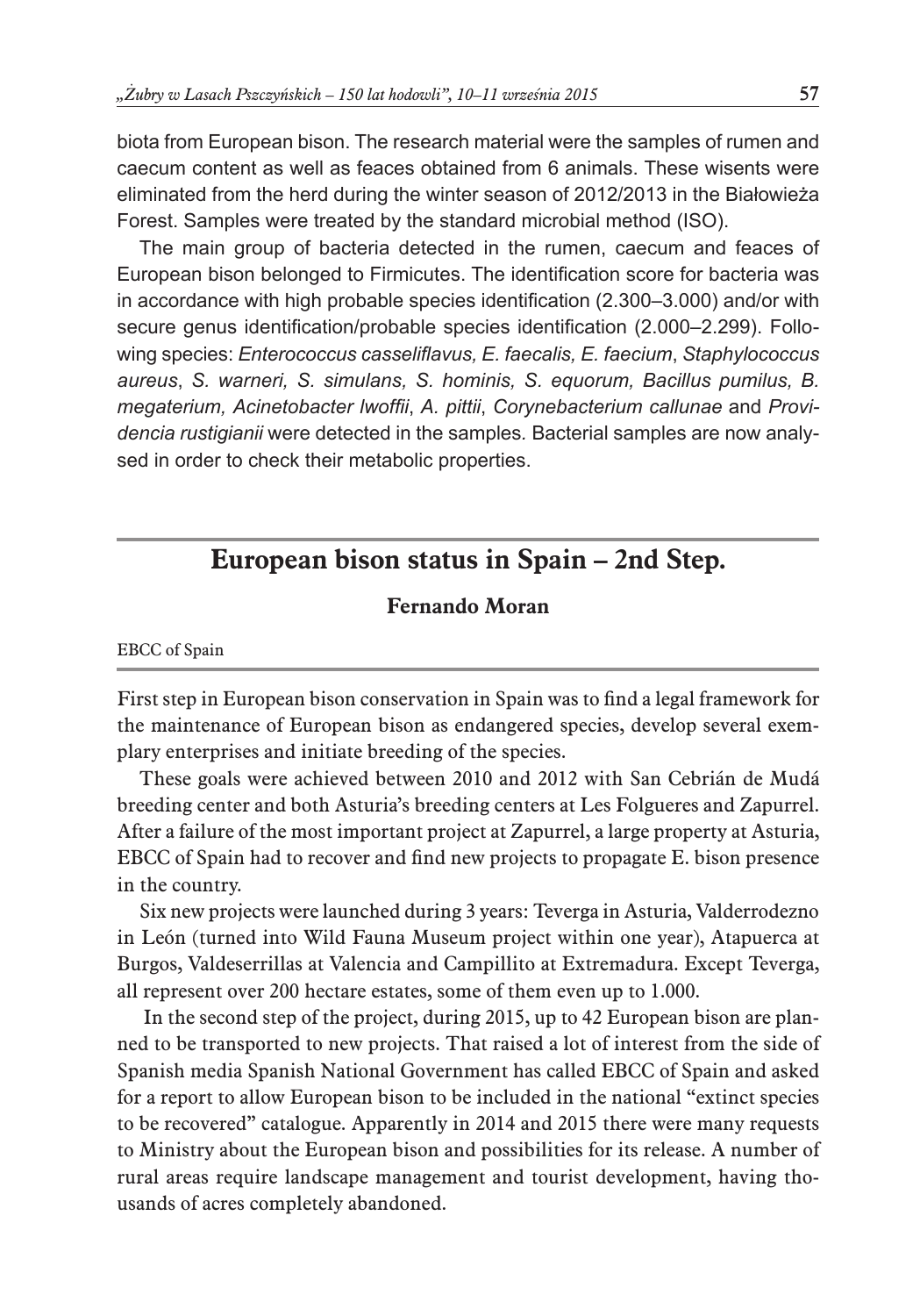Teverga project in Asturias with small breeding center and Valdeserrillas with its 900 hectare in Valencia are so important, as both are directly promoted by Regional Governments. Seven years back when the project has been started, Spanish administration was not concerned at all about European bison. In many cases probably they could not even make any difference between European and American bison.

Atapuerca project is located in a huge prehistoric park of Atapuerca. It is international recognized and now its main attraction is the European bison. The project plans to encompass 10.000 ha of wilderness, but at the moment its area covers1.500 ha, and first 5 E. bison were released there after 3 years negotiation with Regional Administration.

Wild Fauna Museum project, raised by International Safari Club president in Spain plans 1.000 ha range for initial development.. This project has strong ties with hunting organizations, so important in Spain and owning many large properties and contributing to wildlife management. There are more than 2 million ha dedicated exclusively to hunting in Spain and many areas are already fenced within properties ranging from 500 to even 16.000 ha. This may make very promising partnership for European bison restitution in Spain.

Campillito in Extremadura is a nice property, formerly producing animals for bullfighting. It size is 100 ha, but its owners also own another 1.000 ha property situated within a huge wilderness area managed by a number of big properties and being close to one of the best natural parks in Spain, Monfragüe. This park urgently needs an introduction of big browsers since traditional extensive cattle breeding is abandoned, and due to bush encroachment, biodiversity of the area is decreasing while risk of wild fires is growing e.g. a case of neighboring Sierra de Gata that in August of this year suffered 7.000 hectare uncontrolled bushfire, which could be mitigated with developed population of free ranging grazers.

A number of Spanish breeding centers namely: Santillana del Mar, Lacuniacha, Basondo, Jerez and Estepona is cooperating with EBCC of Spain.. There are only 3 European bison breeding centers which do not cooperate with EBCC of Spain: Barcelona Zoo, Cabárceno Zoo and El Jou breeding Center… but luckily they report to EBCC in Warsaw so these herds are under control, unfortunately only regarding their registration in EBPB, as the management Of E. bison in both zoos is not proper.

### **Stan populacji żubra w Hiszpanii – drugi krok**

Pierwszym krokiem ochrony żubra w Hiszpanii było znalezienie legalnego sposobu utrzymywania stad zagrożonego gatunku oraz utworzenie kilku przykładowych hodowli. Te cele osiągnięto w latach 2010–2012 tworząc ośrodek hodowli w San Cebrián de Mudá oraz dwa inne w regionie Asturia: Les Folgueres i Zapur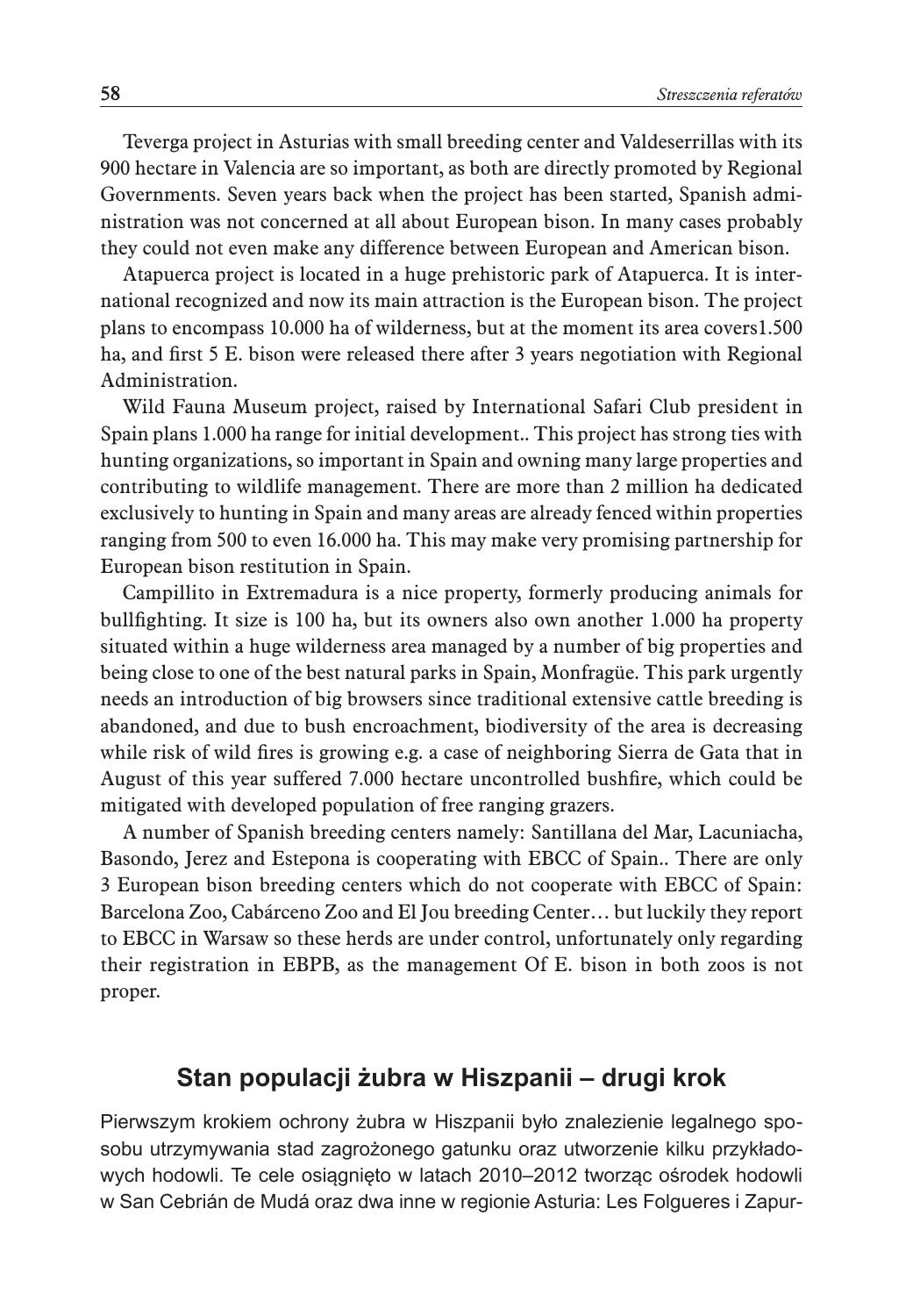rel. Po upadku całego stada w dużej zagrodzie Zapurrel, konieczne było znalezienie innych możliwości i intensywne propagowanie potrzeby ochrony żubra w kraju.

W kolejnych 3 latach powstało sześć nowych projektów: Teverga w regionie Asturia, Valderrodezno w León (przekształcone w projekt Muzeum Dzikiej Fauny), Atapuerca w Burgos, Valdeserrillas w regionie Valencia oraz Campillito w Extremadura. Oprócz pierwszego wszystkie to zagrody o powierzchni powyżej 200 ha. W kolejnym etapie w 2015 roku planuje się transport do 42 zwierząt. Ten wzrost zainteresowania mediów hiszpańskich jak i jednostek rządowych spowodował konieczność częstego wyjaśnia i prezentacji. W efekcie umożliwiło to zaliczenie żubra jako "gatunku wymarłego wymagającego restytucji" w krajowym katalogu gatunków. W ciągu 2014 i 2015 roku było bardzo dużo zapytań ze strony ministerstwa o możliwości i potrzeby reintrodukcji i ochrony. Wiele regionów, w których są tysiące hektarów nie wykorzystywanych obszarów wymaga wskazania dalszego kierunku rozwoju turystyki, a żubr może być elementem rozwiązania.

Zagroda w Taverga w Asturii jest bardzo ważna i bezpośrednio promowana przez władze regionu. Siedem lat wcześniej te same władze nie wykazywały żadnego zainteresowania. W wielu przypadkach nie istniała dla nich różnica między amerykańskim bizonem i żubrem.

Atapuerca to projekt zlokalizowany w dużym prehistorycznym parku. Jest on znany a obecnie żubry stanowią ważną atrakcję. Projekt zakłada przeznaczenie 10 tysięcy hektarów na park, a obecnie to 1,5 tys. ha z pięcioma żubrami wypuszczonymi po trzech latach negocjacji z lokalną administracją.

Muzeum Dzikiej Fauny prowadzone przez Safari Klub uzyskało 1 tys. ha od prezydenta kraju. Ten projekt jest mocno związany z organizacją łowiecką, grupą o wysokiej pozycji w kraju, dla której ważne jest posiadanie zagród przeznaczonych do polowania. W Hiszpanii jest 2 mln. myśliwych i takie powiązanie może być cenne dla ochrony i hodowli żubra.

Campillito w Extremadura to piękna posiadłość, wcześniej zajmująca się hodowlą bydła do walki na arenie. Ma powierzchnię 100 ha, ale właściciele dysponują również 1000 ha. Zagroda wymaga wprowadzenia roślinożerców, gdyż z braku bydła sukcesja jest zbyt intensywna i spada bioróżnorodność.

Kilka hodowli jak Santillana del Mar, Lacuniacha, Basondo, Jerez i Estepona wsppółpracują z EBCC. Tylko trzy ośrodki: zoo w Barcelonie, Cabárceno zoo oraz El Jou nie są zainteresowane współpracą. Ale szczęśliwie przesyłają informacje do KRŻ, czyli hodowla w nich prowadzona jest pod kontrolą w kontekście rejestracji, ale dobrostan zwierząt nie jest zapewniony.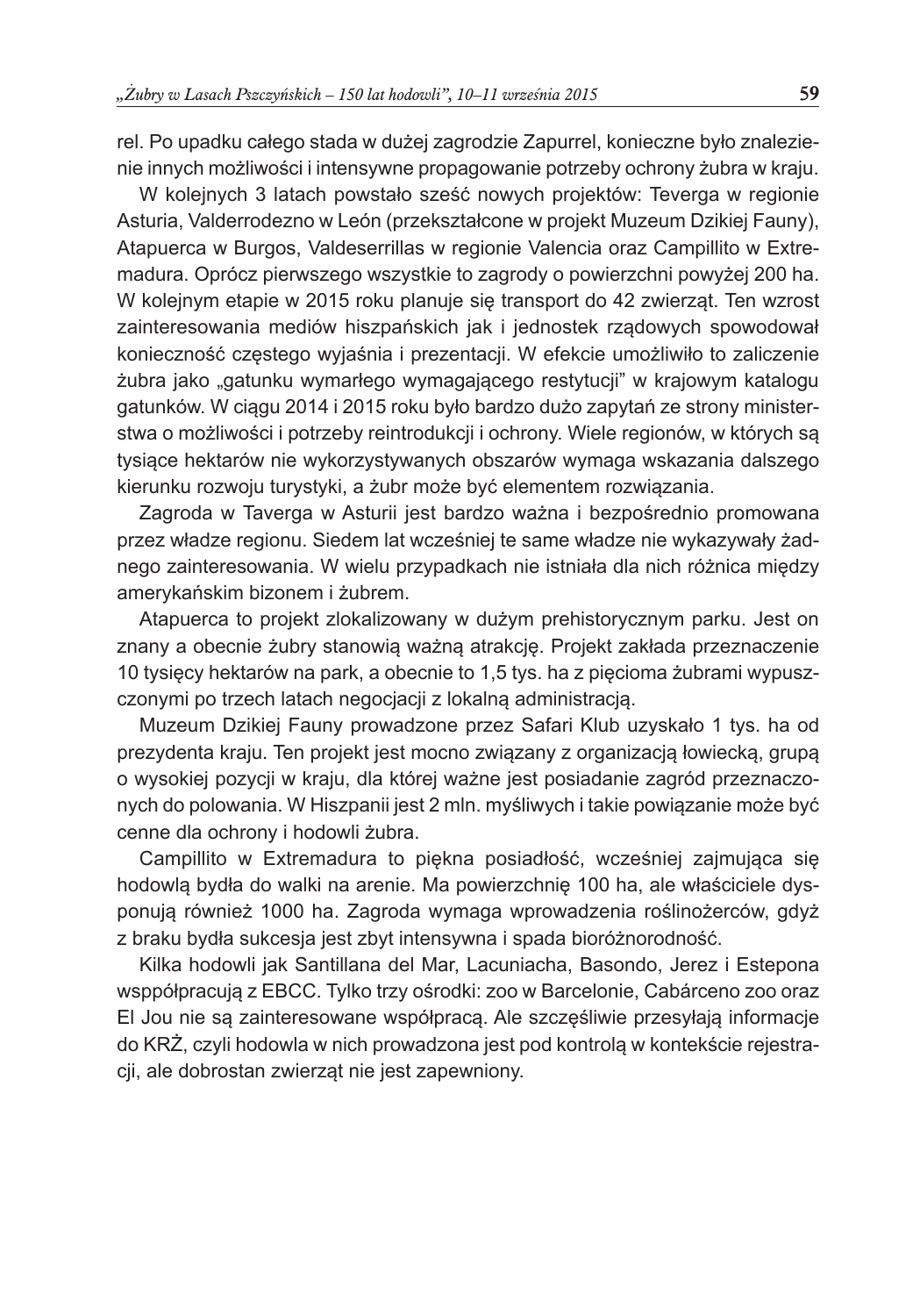# **Jednoznaczne rozróżnienie wybranych gatunków z rodzaju**  *Bison* **i** *Bos* **oraz ich krzyżówek**

Zuzanna Nowak, Katarzyna Lipka, Natalia Spaska<sup>1</sup>, Wanda Olech

Katedra Genetyki i Ogólnej Hodowli Zwierząt, Wydział Nauk o Zwierzętach, SGGW w Warszawie <sup>1</sup>Muzeum Przyrodnicze, Moskwa

Celem przeprowadzonych badań było znalezienie szybkiego i jednoznacznego testu pozwalającego na określenie przynależności gatunkowej wybranych gatunków z rodzaju *Bison* (*Bison bonasus* oraz *Bison Bison*), z rodzaju *Bos* (*Bos taurus* z uwzględnieniem *Bos primigenius*), a także wybranych typów krzyżówek. Materiałem badawczym były zeskrobiny możdżeni, substancja gąbczasta prawych kości udowych oraz tkanki miękkie lub krew obwodowa. Zróżnicowanie materiału umożliwiło porównanie DNA pochodzącego od osobników żyjących z początku restytucji i współczesnych. Dodatkowe informacje pochodziły z międzynarodowej bazy (Banku Genów – NCBI). Wynikiem badań jest wytypowanie sekwencji długości 350pz w konserwatywnym regionie mitochondrialnego DNA, w której zostały utrwalone zmiany pomiędzy wymienionymi gatunkami. Dodatkowo sprawdzono, że test wykrywa mieszańce w obrębie gatunków *Bison bonasus* i *Bison bison*, natomiast osobniki oznaczone jako mieszańce między podgatunkowe nie wykazują różnic.

# **A clear distinction of selected species of the genus** *Bos* **and** *Bison* **and their cross-breeds**

The aim of the study was to find a quick and definitive test allowwing for identification of selected species belonging to the genus *Bison* (*Bison bonasus* and *Bison bison*), the genus *Bos* (*Bos taurus*, taking into account *Bos primigenius*), as well as some types of crossbreeds. The research material was sculls scrapings, (spongy substance of right thigh bone) and the soft tissues or peripheral blood. The diversity of materials allowed for the comparison of DNA derived from individuals living at the beginning of restitution or before, and contemporaries. Additional information came from international databases (Gene Bank – NCBI). The result of the study is the sequence length 350bp in a conservative region of mitochondrial DNA in which they were fixed changes between these species. In addition we verified that the test detects hybrids between genus *Bison* (*Bison bison* x *Bison bonasus*), while individuals designated as inter subspecies hybrids (*Bison bonasus bonasus* x *Bison bonasus caucasicus*) do not differ.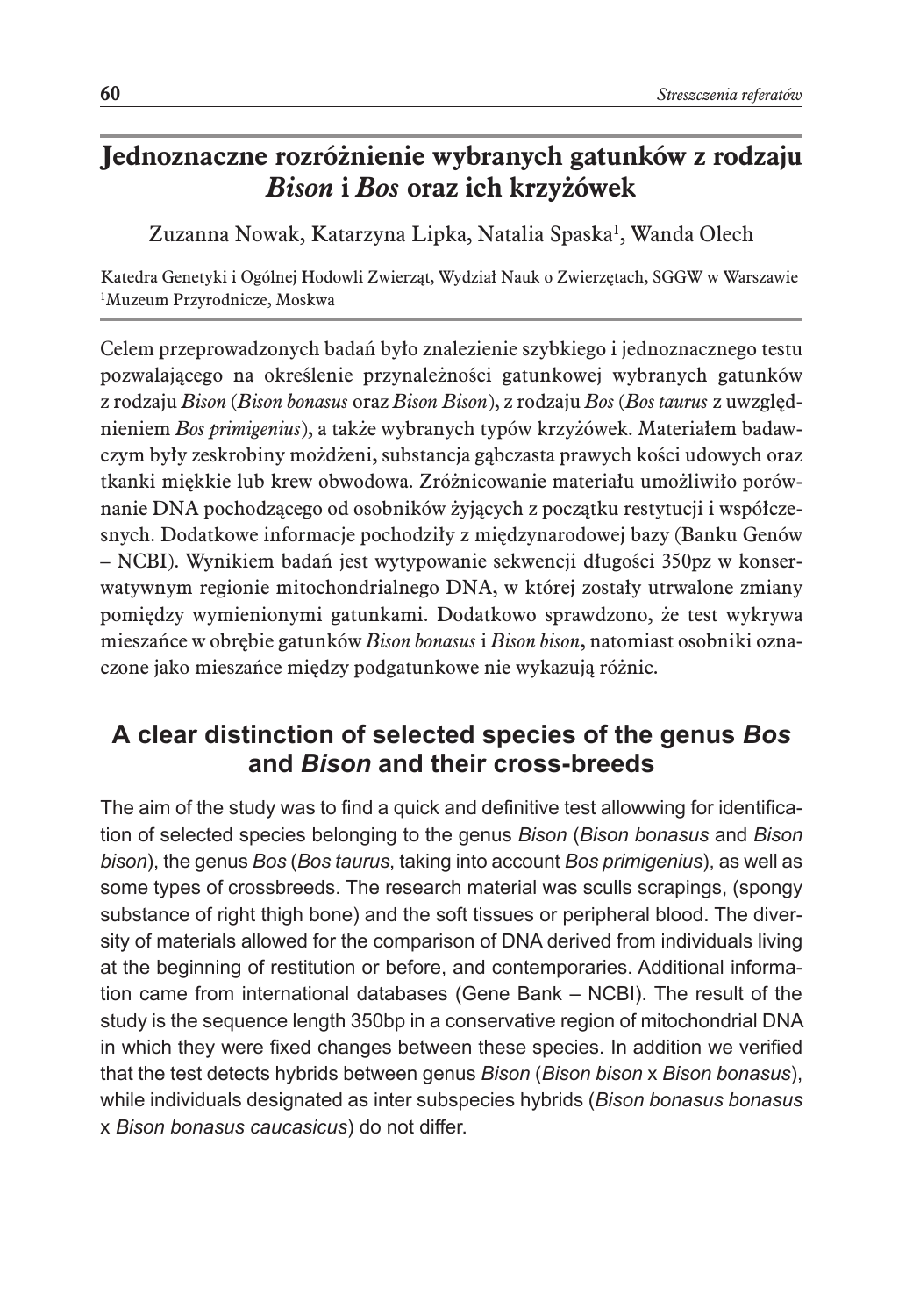# **Ecological survey of helminth fauna in European bison living in freedom under the Vologda region conditions**

### **Tatyana Valentinovna Novikova, Tatyana Pavlovna Ryzhakina**<sup>21</sup> **Svetlana Viktorovna Shestakova**

Epizootiology and Microbiology Chair, Vereshchagin Vologda State Dairy Farming Academy, Vologda, Russia <sup>1</sup>Anatomy and Physiology Chair, Vereshchagin Vologda State Dairy Farming Academy, Vologda, Russia

Coproscopic studies of European bison feces revealed that animals were infected with *Fasciola hepatica*, *Monezia expansa*, Strongylata in gastrointestinal tract as well as by *Dictyocaulus viviparus*, and some of intestine protozoa. To determine conditions facilitating E. bison infection by helminthes, and to establish the possibility of mutual infections between E. bison and other wild and farm animals living at the same territory, ecological conditions within the home range of E. bison at this area were analyzed.

# **Ocena ekologiczna parazytofauny żubrów bytujących w wolnym stadzie w rejonie Wołogdy**

Na podstawie badań koproskopowych przeprowadzonych w stadzie żubrów bytujących w rejonie Wołogdy stwierdzono obecność *Fasciola hepatica*, *Monezia expansa*, Strongylata w przewodzie pokarmowym jak również *Dictyocaulus viviparus* i jelitowe pierwotniaki. W celu określenia warunków w jakich przebywają żubry oraz ustalenia szans dwukierunkowej infekcji pomiędzy żubrem a innymi dzikimi i gospodarskimi kopytnymi żyjącymi na tym samym terenie przeanalizowano środowisko areału występowania żubrów w tym rejonie.

# **Ocena pośmiertna analizy składu chemicznego płynu cieczy wodnistej gałki ocznej u żubra – wyniki wstępne**

### **Katarzyna Olbrych, Jan Marczuk**<sup>1</sup>**, Justyna Sokołowska, Karolina Barszcz, Bartłomiej Jan Bartyzel**

Katedra Nauk Morfologicznych, Wydział Medycyny Weterynaryjnej, SGGW w Warszawie <sup>1</sup>Zakład Chorób Wewnętrznych Zwierząt Gospodarskich i Koni, Wydział Medycyny Weterynaryjnej, Uniwersytet Przyrodniczy w Lublinie

Celem pracy było przeprowadzenie oceny przydatności diagnostycznej analizy cieczy wodnistej oka po śmierci zwierzęcia. Próbki płynu zebrano, w ciągu 24 godzin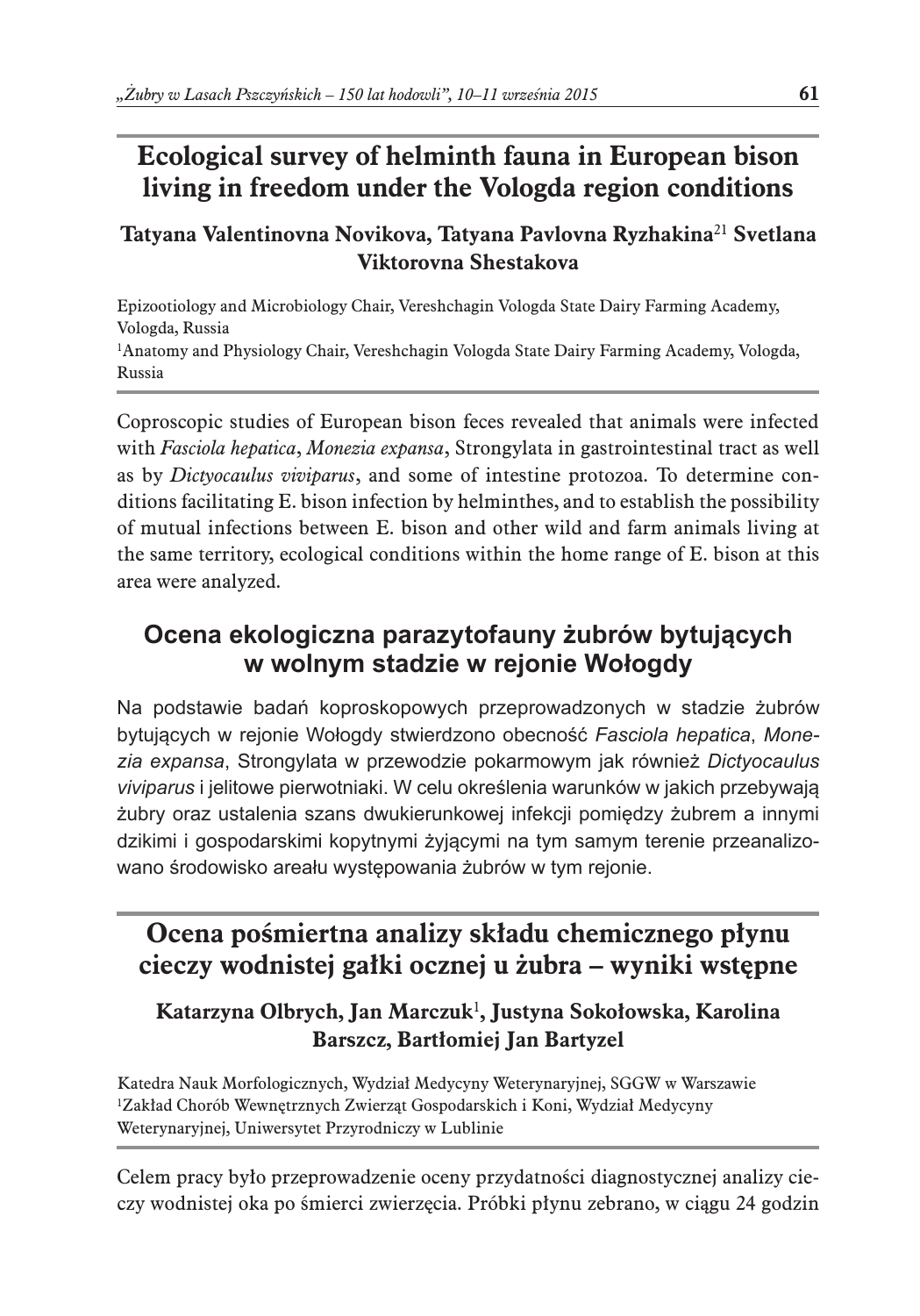po śmierci, od 12 samców żubrów zamieszkujących tereny Puszczy Białowieskiej. Badane osobniki poddano szczegółowej sekcji zwłok. Zwierzęta podzielono na dwie grupy: pierwsza licząca sześć sztuk to osobniki młode od 3 miesięcy do 4 lat, druga to zwierzęta dorosłe w wieku od 4 do 16 lat. W ciągu 48 godzin od pobrania wykonano pomiary, metodą kolorymetryczną. Dokonano badań stężenia wapnia całkowitego i zjonizowanego, fosforanu, magnezu, sodu i potasu. Stężenia wapnia całkowitego i zjonizowanego oraz stosunek Ca/P i Na/K w grupie niedojrzałych samców były wyższe niż w grupie samców dorosłych. Natomiast stężenie fosforu było odwrotnie proporcjonalnie i w grupie drugiej dorosłych żubrów i wykazało wartości dwukrotnie wyższe niż w grupie żubrów młodych. Stężenia magnezu, sodu i potasu były niższe w grupie I niż w grupie II. Oznaczanie biochemicznych nieprawidłowości składu cieczy wodnistej oka może być przydatną metodą diagnostyczną do ustalenia przyczyny śmierci lub racjonalnej oceny znaczenia wielu zmian chorobowych stwierdzonych podczas sekcji zwłok. Jednak aby powyższe badania były miarodajne należy ustalić wartości prawidłowe poszczególnych składników płynów ocznych u żubra.

# **Postmortem analysis of the chemical compounds of aqueous humour obtained from eye of European bison – preliminary results**

The aim of this study was the assessment of diagnostic utility of postmortem analysis of aqueous humour in lowland European bison. Samples of aqueous humour were collected from 12 male bison from Białowieża Forest during 24 hours after death. All animals were carefully sectioned and divided into two groups. The first group consisted of young animals from 3 months to 4 years old. Mature individuals 4–16 years old were included in the second group. During 48 hours after collection, all samples were analyzed with colorimetric method. The following parameters were determined: total calcium, ionized calcium, phosphorus, magnesium, sodium and potassium. The concentration of total calcium and ionized calcium as well as calcium/phosphorus and sodium/potassium ratios were higher in group of immature males comparing to fully mature individuals. In contrast, mature males had twofold higher phosphorus level than young animals. Similarly, concentration of magnesium, sodium and potassium were lower in animals belonging to the first group. Biochemical analysis of aqueous humour composition can be an useful diagnostic tool in cause of death determination, and appropriate interpretation of causes of pathological lesions found during necropsy. However, to make the results reliable, first reference values of various chemical compounds of aqueous humour in European bison should be established.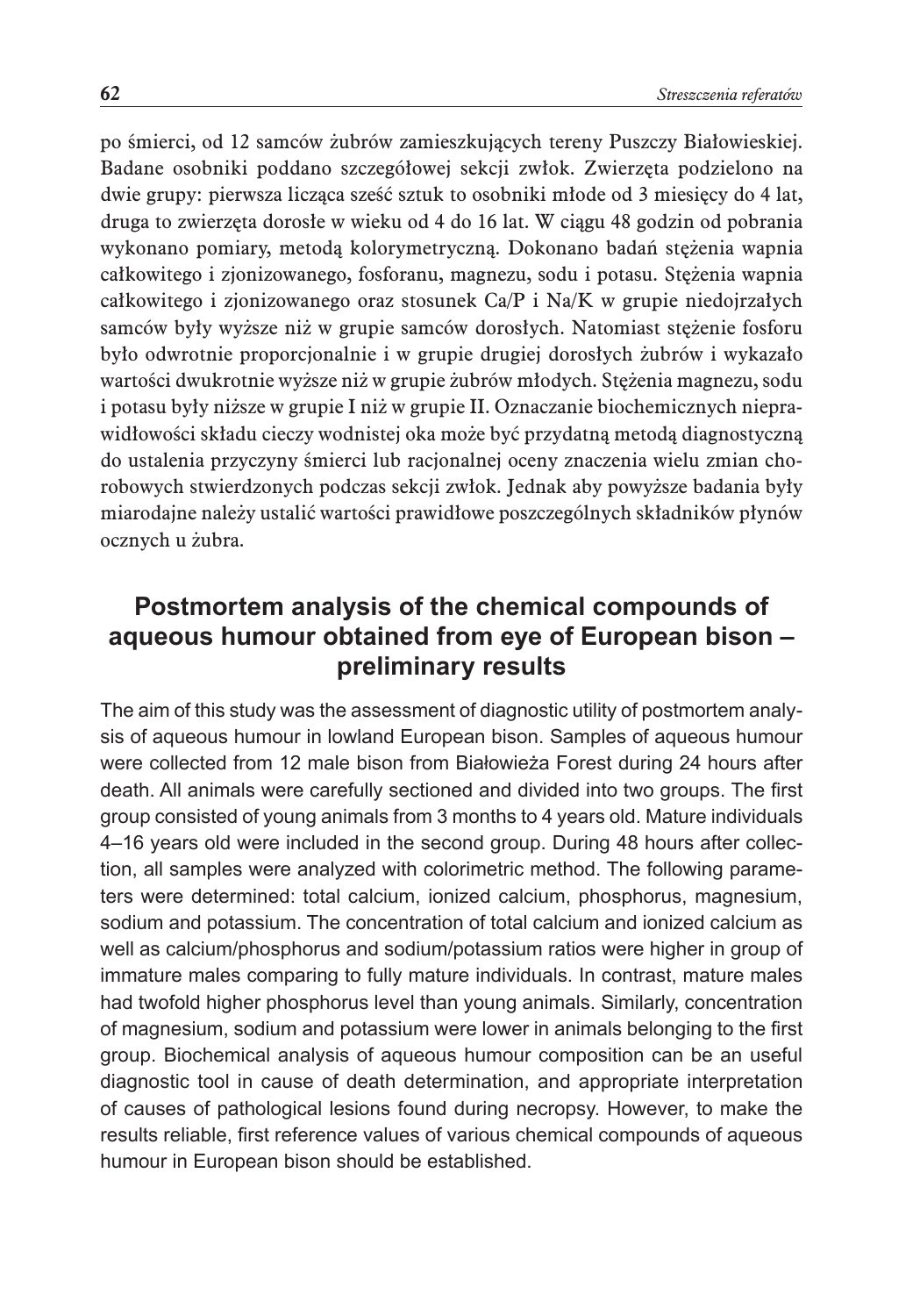# **Badania korelacji wymazów bakteriologicznych i cytologicznych z pochwy u żubra**

### **Katarzyna Olbrych, Mala Yan-Kalińska, Kaja Urbańska, Magdalena Rzewuska**<sup>1</sup>**, Justyna Sokołowska, Karolina Barszcz, Agnieszka Romańska**

Katedra Nauk Morfologicznych, Wydział Medycyny Weterynaryjnej, SGGW w Warszawie <sup>1</sup>Katedra Nauk Przedklinicznych, Wydział Medycyny Weterynaryjnej, SGGW w Warszawie

U żubra coraz częściej pojawiają się problemy związane z rozrodem (Olech 2009, Krasińska, Krasiński 2010.), co może prowadzić do zagrożenia istnienia tego dzikiego gatunku. Dlatego ważnym zagadnieniem wydają się badania bakteriologiczne wymazów pochwowych. Jednak w przypadku żubra pierwsze badania w tym zakresie zostały przeprowadzone dopiero w roku 2006, a uzyskane wyniki nie są pełne (Speck et al. 2006). W związku z tym postanowiono przeprowadzić dalsze badania cytologiczne poszerzone o analizę bakteriologiczną oraz korelację uzyskanych wyników.

Część żubrów pochodziła ze stada wolno żyjącego, a część z zagród pokazowych. Żubrzyce zostały podzielone na trzy grupy. Grupa pierwsza to samice bez stwierdzonych podczas sekcji zmian anatomopatologicznych w obrębie narządów płciowych. Grupa druga to samice z stwierdzonymi zmianami w obrębie układu rozrodczego. Ostatnia grupa trzecia składała się z samic ciężarnych. Sterylną wymazówką pobrano wymazy z pochwy do badań cytologicznych i bakteriologicznych.

Wymazy bakteriologiczne pochodzące od badanych samic w porównaniu z wymazami cytologicznymi okazały się dużo mniej specyficzne. Większość bakterii występowała z taką samą częstotliwością we wszystkich trzech badanych grupach. Natomiast w wymazach cytologicznych, u samic z zaobserwowanymi podczas sekcji zmianami makroskopowymi, stwierdzono charakterystyczne zmiany obrazu mikroskopowego, potwierdzające wyniki badań anatomopatologicznych.

# **The correlation between vaginal microflora and vaginal cytology in European bison**

European bison increasingly face a number of reproduction disorders (Olech 2009, Krasińska, Krasiński 2010.). It may increase the risk of species extinction. Thus, microbiological analysis of vaginal swabs seems to be an important diagnostic method in monitoring of European bison reproductive tract infections. However, the first study related to this subject was carried out only in 2006, and its results are incomplete (Speck et al. 2006). Thus, the aim of this study was the continuation of of the study on E. bison vaginal cytology extended by microbiological examination and an attempt to correlate obtained results.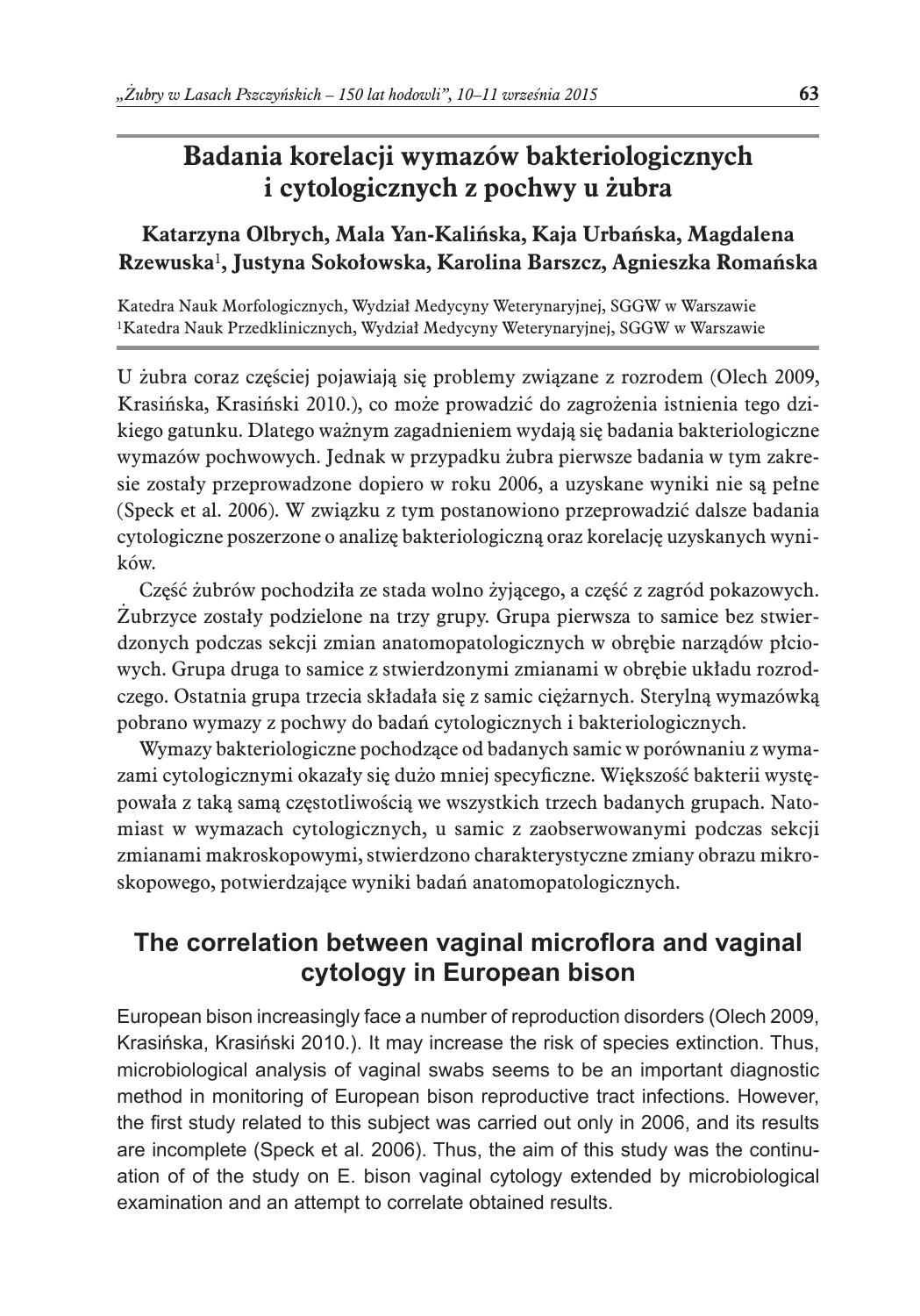The female E. bison included in our study came from either free ranging herd or show pens. They were divided into three groups. The first group consisted of animals without any lesions in reproductive tract. Animals from the second group had pathological lesions in genital organs. The third group included pregnant females. Cytological and microbiological samples were collected from vaginal mucosa with a sterile swab from all individuals.

Microbiological analysis of vaginal swabs was less specific compared to vaginal cytology, as most of isolated bacteria species were found in all examined groups of E. bison females with equal frequency. However, in animals with gross pathological lesions, the characteristic changes in vaginal cytology confirming necropsy were observed.

# **Poziom inbredu i jego wpływ na parametry przeżywalności i rozrodczości żubrów sublinii pszczyńskiej**

#### **Wanda Olech**

Katedra Genetyki i Ogólnej Hodowli Zwierząt, Wydział Nauk o Zwierzętach, SGGW w Warszawie

Wiadomo, że poziom zmienności genetycznej żubra jest bardzo niski, gdyż wszystkie żyjące osobniki wywodzą się od 12 założycieli, przy czym żubry linii nizinnej jedynie od 7 z nich. W obrębie tej linii wyróżnia się sublinię pszczyńską wyprowadzoną od pary założycieli 42 Planta i 45 Plebejer. Hodowla tej linii prowadzono była w OHŻ Pszczyna od początku restytucji do 1953 roku – do utraty wszystkich żubrów z powodu epidemii pryszczycy. Potem po kilku latach przerwy odtworzono linią bazując na zwierzętach sprowadzonych z Białowieży, wnuków pszczyńskich żubrów. Łącznie do 2014 roku włącznie urodziło się 301 żubrów należących do tej linii. Z powodu pochodzenia tylko od dwóch założycieli żubry sublinii pszczyńskiej są wysoko zinbredowane, a poziom homozygotyczności u osobników urodzonych w ostatnich latach przekracza 70%. W pracy przedstawiono tempo wzrostu inbredu oraz jego wpływ na przeżywalność w porównaniu do całej nizinnej linii żubrów. Stwierdzono, że u żubrów nizinnych w tym należących do sublinii pszczyńskiej nie ma negatywnych skutków inbredu i ten parametr nie wpływa na poziom śmiertelności i rozrodczości osobników.

# **Inbred level and its influence upon parameters of survival and reproduction in wisents from sub-line of Pszczyna**

It is well known that genetic variability in wisents is very low because all contemporary individuals can be derived from 12 founders, and wisents belonging to the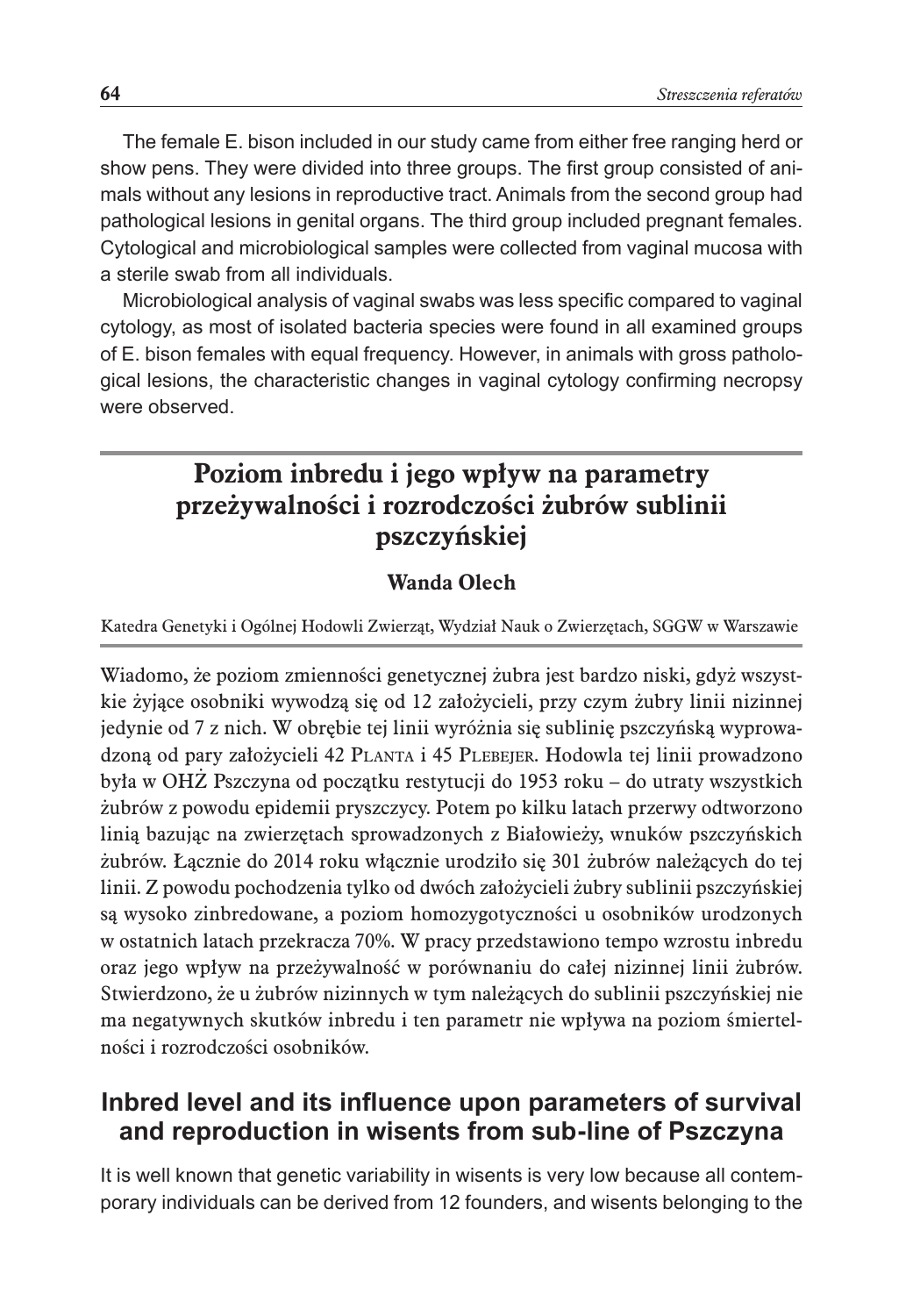Lowland line only from seven ancestors. Within the lowland line distinguished is sub-line of Pszczyna, originating from the pair of founders 42 Planta and 45 PLEBEJER. This line has been bred at Pszczyna since the beginning of restitution program until 1953, when all wisents there were lost due to the outbreak of food and mouth disease. After several years, this sub-line has been reconstructed on the basis of animals brought from Białowieża (grandsons of Pszczyna wisents). In total, until 2014, 301 animals belonging to this line were born. Due to their origin from only two founders, wisents belonging to this sub-line are highly inbred, and the level of homogeneity among recently born individuals exceeds 70%. Presented is the rate of increase of inbred level and its influence upon survival rate, comparing to the whole lowland line of wisents. No negative effects of inbred were found in lowland line of wisents, including those belonging to sub-line of Pszczyna and this parameter does not influence their mortality and reproduction levels.

# **Poszukiwanie genetycznego podłoża posthitis w populacji żubra europejskiego (***Bison bonasus***)**

### **Kamil Oleński, Małgorzata Tokarska**<sup>1</sup>**, Cino Pertoldi**2,3**, Dorota Maria Hering, Anna Ruść, Stanisław Kamiński**

Katedra Genetyki Zwierząt, Uniwersytet Warmińsko-Mazurski w Olsztynie, Polska <sup>1</sup>Instytut Biologii Ssaków Polskiej Akademii Nauk, Białowieża, Polska <sup>2</sup>Aalborg University, Department 18/Section of Environmental Engineering, Aalborg, Dania, 3Aalborg Zoo, Aalborg, Dania

Nekrotyczne zapalenie napletka jest uznawane za poważne zagrożenie dla populacji żubrów bytujących w Puszczy Białowieskiej. Co roku 5–6% samców ginie lub podlega odstrzałowi z powodu tej choroby. Pomimo wielu lat badań, patogeneza tej choroby nie została poznana. Celem pracy jest sprawdzenie, czy *posthitis* ma podłoże genetyczne. Wykonano dwie niezależne analizy: całogeneomową analizę asocjacji (GWAS) na 90 samcach (34 zdrowych i 56 chorych na *posthitis*) i analizę autozygotyczności na 152 sztukach (47 zdrowych i 105 chorych). U wszystkich osobników określono genotypy markerów SNP używając mikromacierzy BovineHD BeadChip (Illumina) zawierającej 777962 markery. Analizę GWAS i obliczenie ciągów homozygotyczności (ROH) przeprowadzono przy użyciu programu GoldenHelix SVS8. Do obliczenia efektów markerów SNP i podatności na *posthitis* użyto addytywnego modelu regresji liniowej z poprawką FDR, macierzą spokrewnień i stopniem heterozygotyczności jako czynnikami dodatkowymi. Poziom autozygotyczności obliczono używając formuły:  $F_{ROH} = (\sum_{j=1}^{n} L_{ROHj})/L_{calkowite}$ , gdzie  $L_{ROHj}$  jest łączną długością ROH j, a Lcałkowite jest całkowitą długością genomu pokrytego przez markery SNP,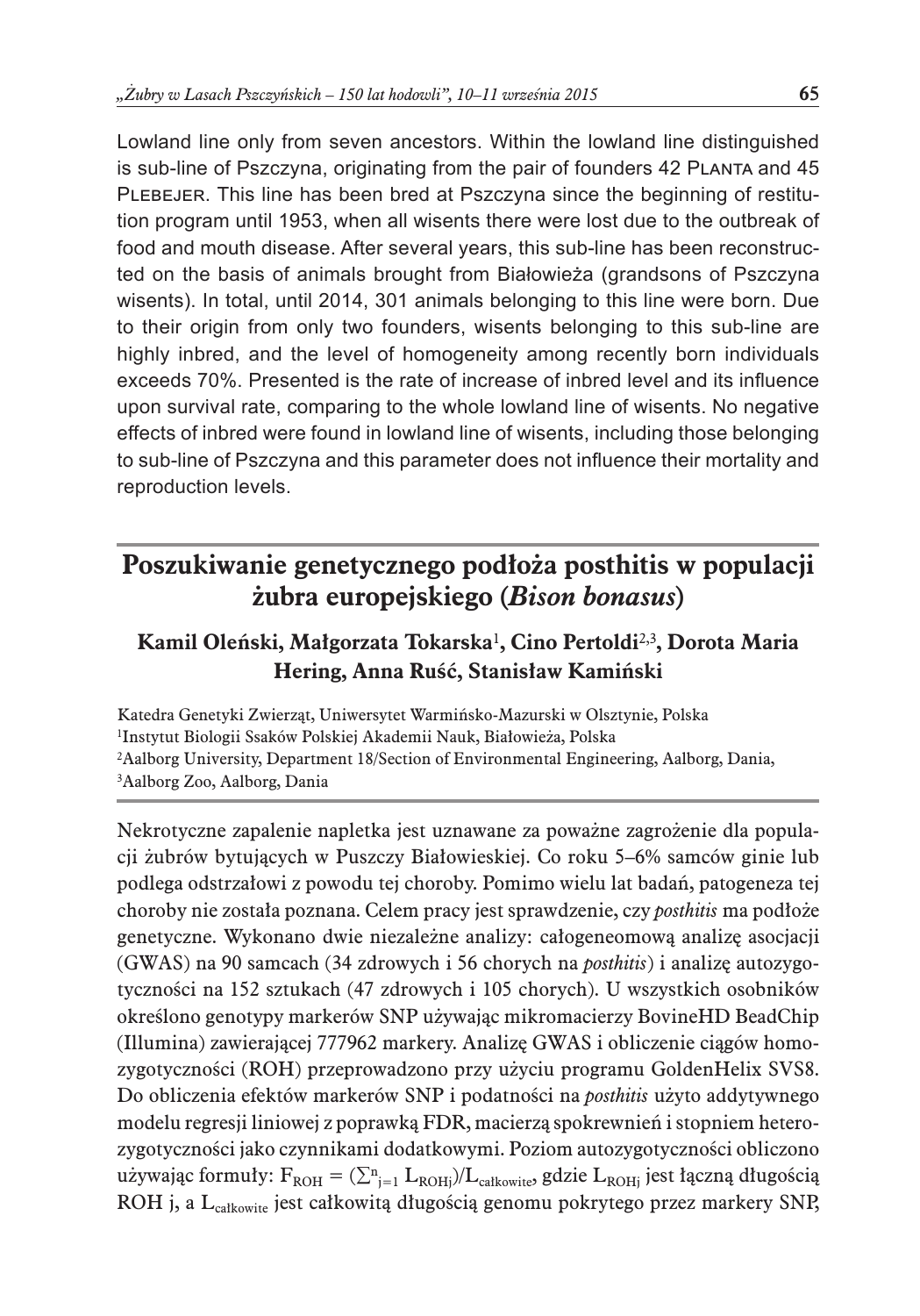obliczoną na podstawie odległości między markerami SNP na mapie genetycznej UMD v.3.1.1 (grudzień 2014). Dla każdego żubra obliczono wskaźnik  $F_{ROH}$  dla różnych długości ciągów homozygotyczności (ROH): 0,5; 1; 2; 4; 8; 16; 25 i 50 Mpz. Mediany wskaźnika autozygotyczności dla różnych ROH u osobników zdrowych i chorych porównano przy użyciu testu Wilkoxona w programie Statistica 12.5 (Statsoft Inc., USA). Analiza GWAS wykazała, że 25 markerów SNP na 6 chromosomach (18 zlokalizowano na chromosomie 15 w regionie o długości 2 Mpz) zlokalizowana jest w najbliższej okolicy genów kandydujących, zaangażowanych w rozwój różnych chorób skóry, takich jak atopowe zapalenie skóry lub łuszczyca, jak również w rozwój zmian nowotworowych komórek nabłonkowych lub rozrodczych.

Analiza autozygotyczności wykazała, że współczynnik inbredu jest ekstremalnie wysoki i waha się od 0,752  $\pm$  0,03 dla ROH > 0,5 Mpz; 0,423  $\pm$  0,01 dla ROH  $> 4$  Mpz do 0,001  $\pm$  0,001 dla ROH  $> 50$  Mpz. Różnice pomiędzy medianami współczynnika inbredu osobników chorych i zdrowych były statystycznie wysoce istotne dla wszystkich ROH > 2 Mpz do > 25 Mpz (wartość p 0,001). Uzyskane wyniki wspierają hipotezę, że *posthitis* może być warunkowane pewnymi zmianami w genomie, ale zmiany te mają raczej subtelny wpływ spowodowany bardzo wysokim poziomem homozygotyczności żubra europejskiego.

# **Searching for the genetic background of** *posthitis* **in the European bison (***Bison bonasus***) population**

Every year about 5–6% of the European bison (*Bison bonasus*) males are affected by *posthitis* (necrotic inflammation of the prepuce) and die in the wild forest. Despite many years of study, pathogenesis of this disease has not yet been determined. In this work we test the hypothesis that *posthitis* has genetic background. Two separate analyses were performed: Genome-Wide Association Study (GWAS) on 90 males (34 healthy and 56 affected by *posthitis*), and the autozygosity analysis of 152 individuals (47 healthy, 105 affected by *posthitis*). Each individual was genotyped using the Illumina BovineHD BeadChip, which consists of 777,962 SNPs. GWAS and the runs of the homozygosity (ROH) were counted using GoldenHelix SVS8 software. An additive model of the Linear Regression Analysis with a FDR correction, kinship matrix and heterozygosity rate as additional covariates was performed to estimate the effect of an SNP marker for *posthitis* incidence. Autozygosity was estimated according to the formula:  $\mathsf{F}_{\mathsf{ROH}}$  =  $(\sum_{\mathsf{j=1}}^{\mathsf{n}} \mathsf{L}_{\mathsf{ROHj}}) / \mathsf{L}_{\mathsf{total}}$ , where  $L_{ROHi}$  is the length of ROH j, and  $L_{total}$  is the total size of the genome covered by markers, calculated from the sum of intermarker distances in the *Bos taurus* UMD v.3.1.1 assembly (December 2014). For each E. bison,  $F_{ROH}$  was calculated based on ROH of different minimum lengths: 0.5, 1, 2, 4, 8, 16, 25 or 50 Mb. Medians of the autozygosity levels based on different ROH lengths in healthy and *posthitis-* -affected animals were calculated with the use of the Wilkoxon test in Statistica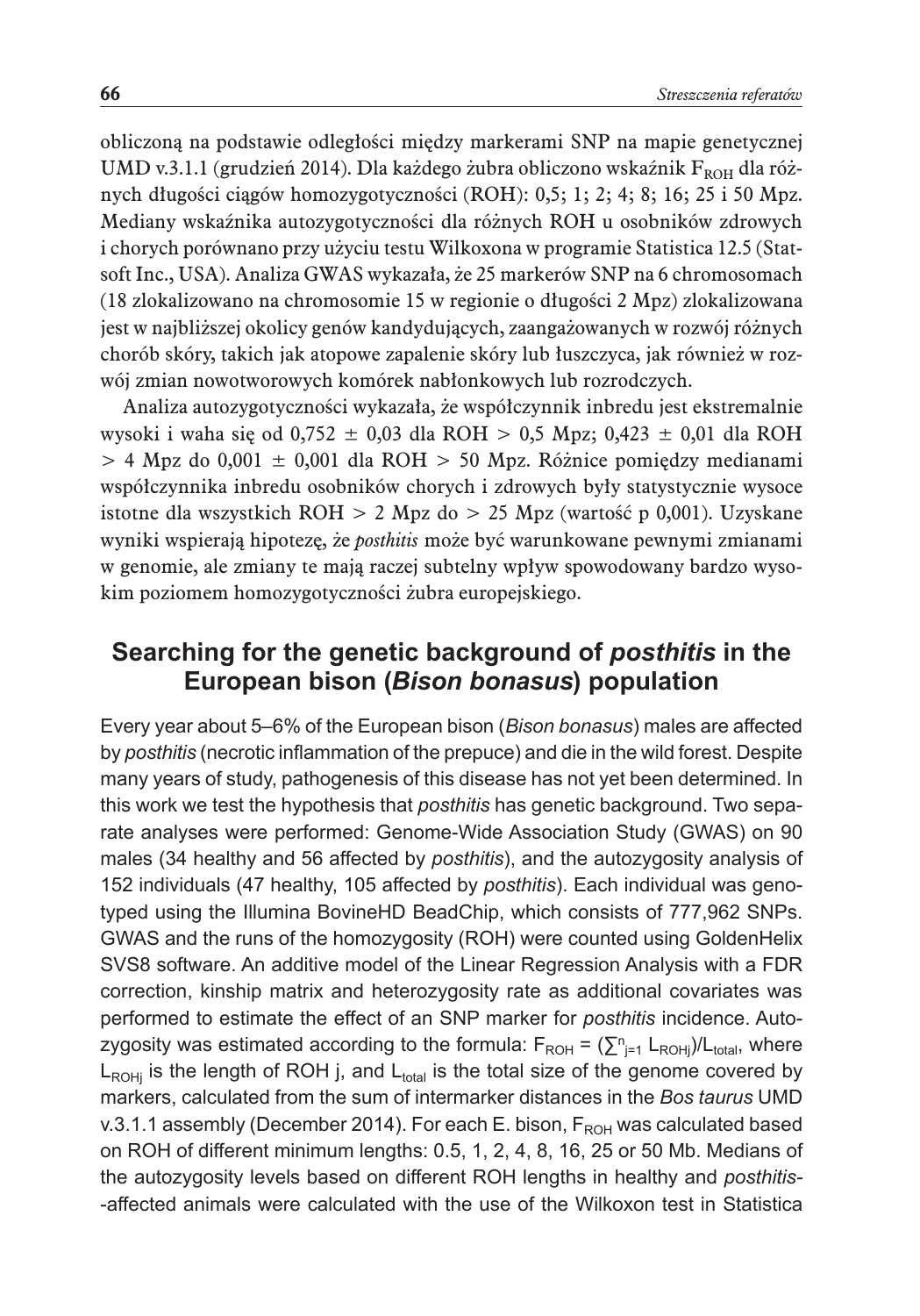12.5 software (Statsoft Inc., USA). GWAS analysis showed 25 significant markers across 6 chromosomes (18 localized in the 2 Mb region of the BTA15 chromosome) located in the proximity of candidate genes involved in severe diseases of skin tissue, like atopic dermatitis or psoriasis, and cancer/tumour development of epithelial or testicular germ cells.

Autozygosity analysis showed that average inbreeding coefficient was extremely high and varied from  $0.752 \pm 0.03$  for ROH  $> 0.5$  Mb,  $0.423 \pm 0.01$  for ROH  $>$  4 Mb to 0.001  $\pm$  0.001 for ROH  $>$  50 Mb. The differences between the medians of the inbreeding coefficient for healthy and *posthitis*-affected animals were statistically highly significant for all ROHs > 2 Mb to > 25 Mb (p value 0.001). Therefore, our results support the hypothesis that *posthitis* may be caused by some changes in the genome that underlined pothistis but these alternations have rather subtle character caused by very high level of genome homozygosity of *Bison bonasus*.

# **Ziołowe dodatki paszowe w żywieniu żubra**

#### **Ewa Pacholik, Agnieszka Suchecka,**

Katedra Genetyki i Ogólnej Hodowli Zwierząt, Wydział Nauk o Zwierzętach, SGGW w Warszawie

Współczesna nauka o żywieniu zwierząt oprócz pasz podstawowych proponuje wiele produktów podnoszących walory smakowe pożywienia, poprawiających kondycję i zdrowie zwierząt. Takimi preparatami są min. fitobiotyki będące bioaktywnymi dodatkami paszowymi zawierającymi zioła i/lub ekstrakty ziołowe. Zawarte w nich liczne substancje aktywne, takie jak: alkaloidy, saponiny, glikozydy, flawonoidy, garbniki, olejki eteryczne wykazują działanie regulujące procesy trawienne, wspomagające wydzielanie enzymów, pobudzające apetyt, wspomagające detoksykację organizmu. Wiele ziół ma właściwości immunostymulujące, przeciwpasożytnicze, hamujące stany zapalne i rozwój mikroorganizmów chorobotwórczych. Z dobroczynnych właściwości ziół instynktownie korzystają zarówno zwierzęta dzikie jak i gospodarskie.

Dla żubrów żyjących w stadach wolnościowych, zioła występujące naturalnie na obszarach ich żerowania są składnikiem codziennej diety. Inaczej jest w przypadku zwierząt utrzymywanych w hodowlach zamkniętych, ich dieta jest mniej urozmaicona, niemal całkowicie zależna od hodowcy, a udział ziół jest znikomy. Dzieje się tak szczególnie w przypadku małych zagród, w ośrodkach, które nie mają własnych łąk. W pracy przedstawiono efekty wprowadzenia specjalnie opracowanych mieszanek ziołowych do diety żubrów w stadach zamkniętych w Ośrodku Kultury Leśnej w Gołuchowie i zagrodzie w Mucznem.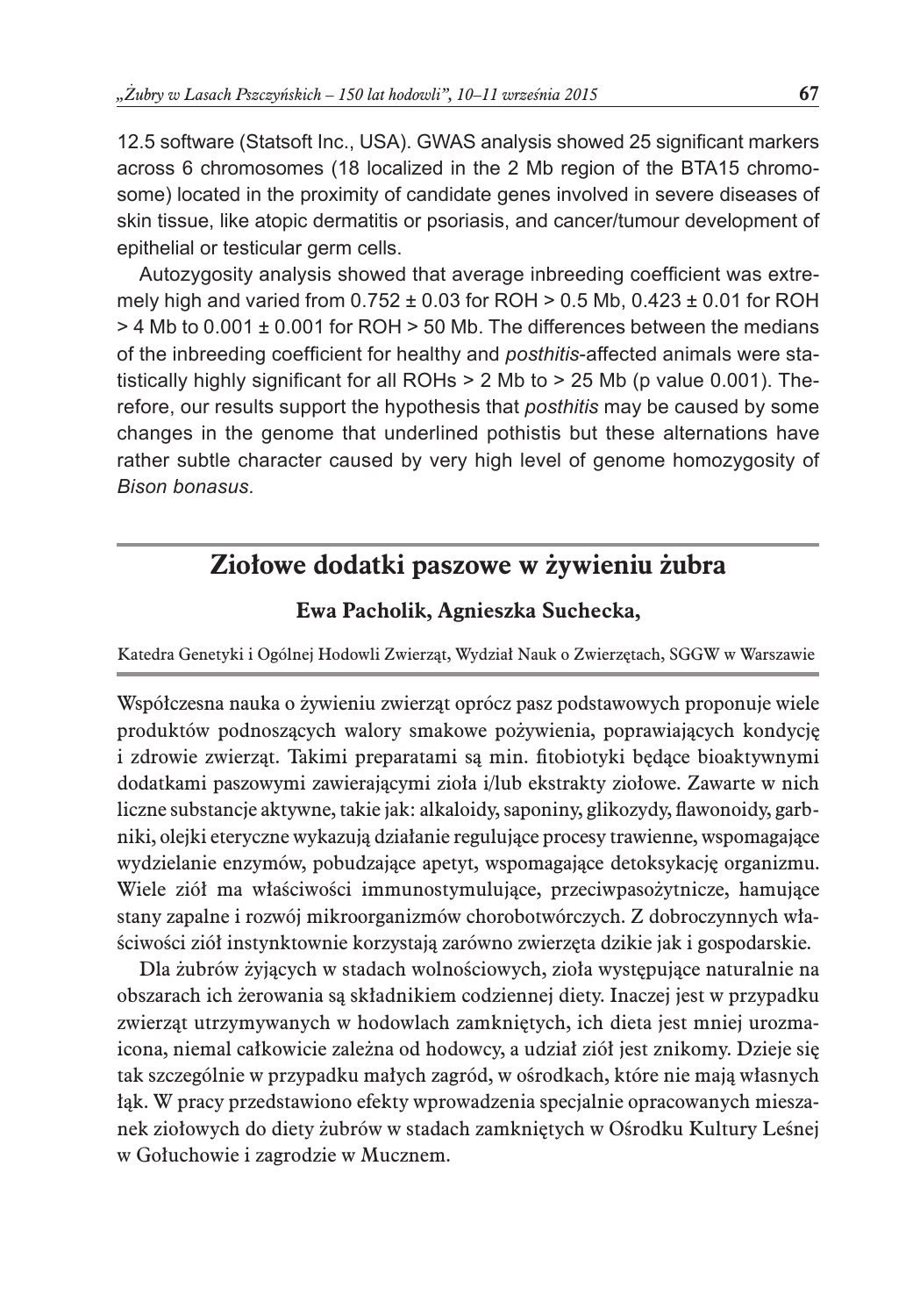## **Herbal feed additives in feeding the European bison**

Contemporary science on animal nutrition in addition to the basic feeds, offers many products which increase the palatability of food, improve the condition and health of the animals. Such preparations include fitobiotics which are bioactive feed additives containing herbs and/or herbal extracts. Their active substances such as alkaloids, saponins, glycosides, flavonoids, tannins, essential oils, regulate digestion, assist enzyme secretion, stimulate appetite, aid detoxification of the organisms. Many herbs have immunostimulatory properties, antiparasitic, anti-inflammatory and inhibiting development of pathogenic micro-organisms. Beneficial properties of herbs cause their instinctive use by both wild animals and livestock. For E. bison herds living in freedom, herbs naturally occurring within their foraging areas are a component of the daily diet. In contrast, in the case of animals kept in closed farms, their diet is less varied, almost entirely dependent on livestock breeders and herbs share is negligible. It happens especially in the case of small farms and in breeding centers that do not have their own meadows. The paper presents the effects of the introduction of specially developed blends of herbal supplements to E. bison diet, in captive breeding centres: the Forest Culture Centre in Gołuchów and enclosure in Muczne.

# **Kontrola liczebności konotopskiej subpopulacji żubrów**

#### **Ivan Parnikoza**1,2**, Vitalii Smagol**<sup>3</sup>**, Vladimir Boreiko**<sup>1</sup>

<sup>1</sup>Kijowskie Centrum Ekologiczno-Kulturalne, Kijów, Ukraina <sup>2</sup>Instytut Biologii Molekularnej i Genetyki NAN Ukrainy, Kijów, Ukraina 3Instytut Zoologii im. I.I.Schmalhausena NAN Ukrainy, Kijów, Ukraina

W latach 2007–2011 Kijowskie Centrum Ekologiczno-Kulturalne i Instytut Zoologii im. I.I. Schmalhausena przeprowadziły inwentaryzację realnej ilości żubrów w tych obwodach Ukrainy, w których zachowały się one w tamtym czasie. Dyrektorzy gospodarstw myśliwskich lub leśnych, na terenie których żyły żubry, z zasady kilkakrotnie zawyżali ich liczebność stwarzając poczucie dobrobytu żubrowych stad w Ukrainie. Jednak stopniowo doszli do tego, że musieli wykazać stan rzeczywisty. Ostatnią populacją żubrów, której realna liczebność budziła wątpliwości była populacja konotopska (obwód sumski). W ciągu 15 lat dla tej populacji oficjalnie podawano liczebność 39–42 osobników. Ale jednocześnie zaznaczano, że były odnotowane przypadku kłusownictwa. W celu uściślenia liczebności żubrów w tej populacji Kijowskie Centrum Ekologiczno-Kulturalne oraz Instytut Zoologii im. I.I. Schmalhausena NAN Ukrainy zorganizowały kontrolę poprzez przeprowadzenie zimowego liczenia. Inicjatywa ta uzyskała wsparcie Ministra Ekologii i Zasobów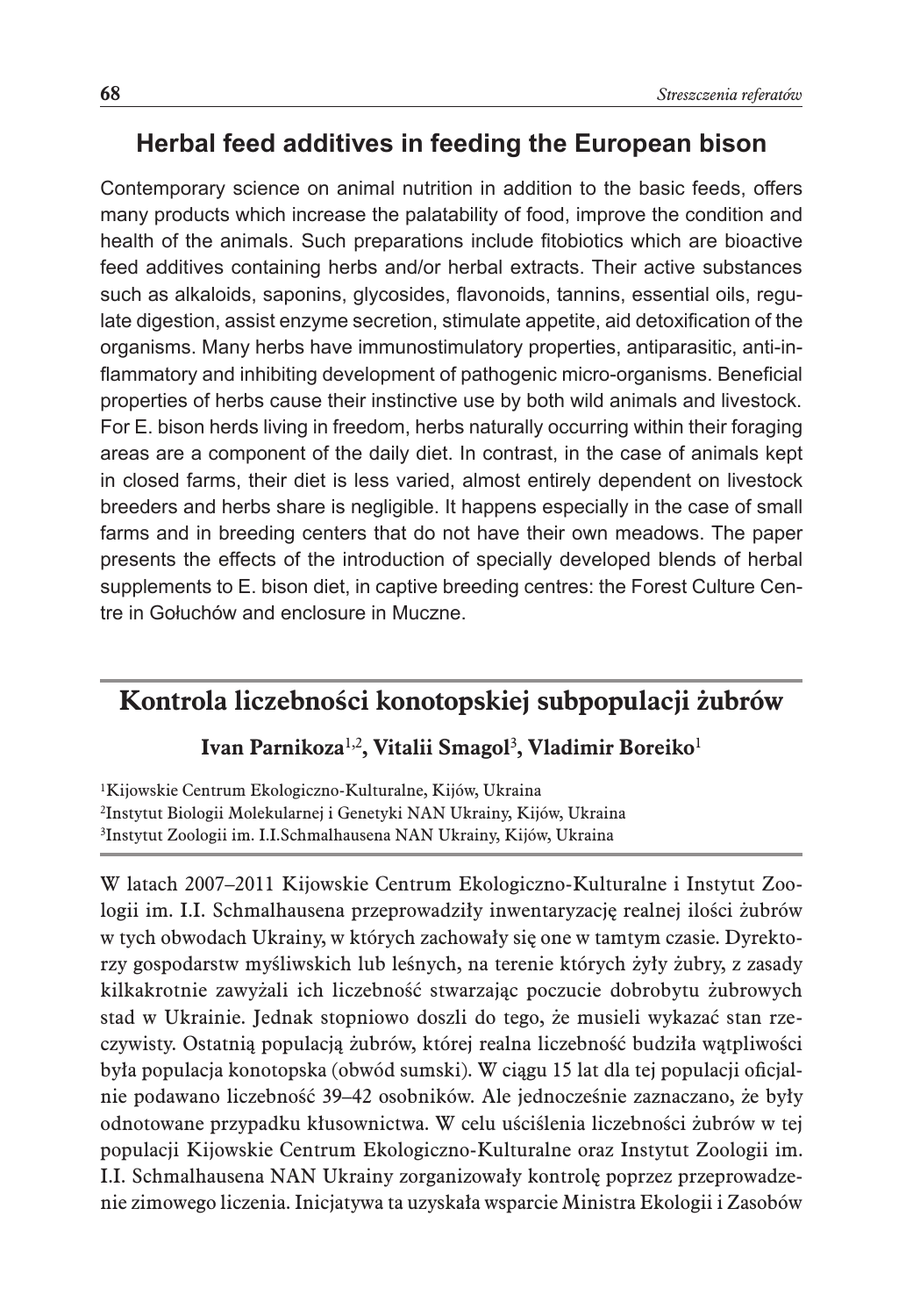Naturalnych Ukrainy, który skierował odpowiednie wytyczne do miejscowych organów władzy, aby te udzieliły wsparcia przyrodnikom. Kontrolę przeprowadzono w dniach 20–21.01.2015 r. na terenie, na którym przebywają żubry, przy udziale upoważnionych pracowników Przedsiębiorstwo Państwowego "Konotopskie Gospodarstwo Leśne". Na największym miejscu dokarmiania (oddział 73 Leśnictwa Nowomutyńskiego) odnotowano wielkie stado żubrów, których liczebność bardzo trudno było określić. W wyniku pędzeń do oddziału 5 i 6 Leśnictwa Boczeczkowskiego oszacowano wielkość stada żubrów na 36 osobników: 33 osobniki dorosłe (samice) i 3 młode. Obserwacja miejsc dokarmiania, tropienie po świeżych śladach i sprawdzanie miejsc odpoczynku wykazała obecność dodatkowo niewielkich grup żubrów: młodych albo starych samców, które w grupach liczących po 2–3 osobniki trzymają się osobno. Stwierdzono także obecność śladów byka-samotnika. W ten sposób zyskały potwierdzenie dane o liczebności żubrów podane przez Przedsiębiorstwo Państwowe "Konotopskie Gospodarstwo Leśne" do państwowej statystyki w 2015 roku – 43 sztuki. Po przeprowadzeniu obserwacji sporządzono protokół.

Należy podkreślić, że po przekazaniu miejsc występowania żubrów pod zarząd PP "Konotopskie Gospodarstwo Leśne" stan populacji żubrów wyraźnie się polepszył. Poprawiono dokarmianie i ochronę, zwierzęta są w bardzo dobrym stanie. W 2014 roku z obwodowego funduszu ekologicznego przeznaczono fundusze dla gospodarstwa, które pozwoliły na dokarmianie żubrów nie tylko zimą, ale i w lecie, w kilku śródleśnych paśnikach. Wykłada się do nich kiszonkę, buraki i zielonkę. Przygotowane zostały także poidła. Działania te pozwoliły na zebranie i utrzymywanie żubrów w centrum gospodarstwa leśnego. W efekcie żubry nie wyrządzają szkód na polach oraz nie narażają się na niebezpieczeństwo odstrzału przez kłusowników. Taki właśnie los spotkał te osobniki, które porzucały matecznik i przechodziły przez rzekę Sejm.

Pojemność ostoi w sosnowych lasach terasy borowej rzeki Sejm w warunkach dokarmiania zdaniem administracji gospodarstwa leśnego pozwala na zwiększenie populacji do 100 osobników, co odpowiada europejskim normom tworzenia stad wolno żyjących (Krasińska, Krasiński 2008). Biorąc to pod uwagę celowe jest zawiezienie na ten teren zwierząt z innych populacji lub ogrodów zoologicznych Ukrainy i Europy dla wzbogacenia puli genowej.

### **Population census of European bison in Kontopska population**

During 2007–2011, Kyiv Ecological and Cultural Center, in collaboration with Institute of Zoology of National Academy of Sciences of Ukraine conducted an inventory of the actual number of European bison in the areas where they have survived until present time. Generally, the Heads of hunting or forestry administrations,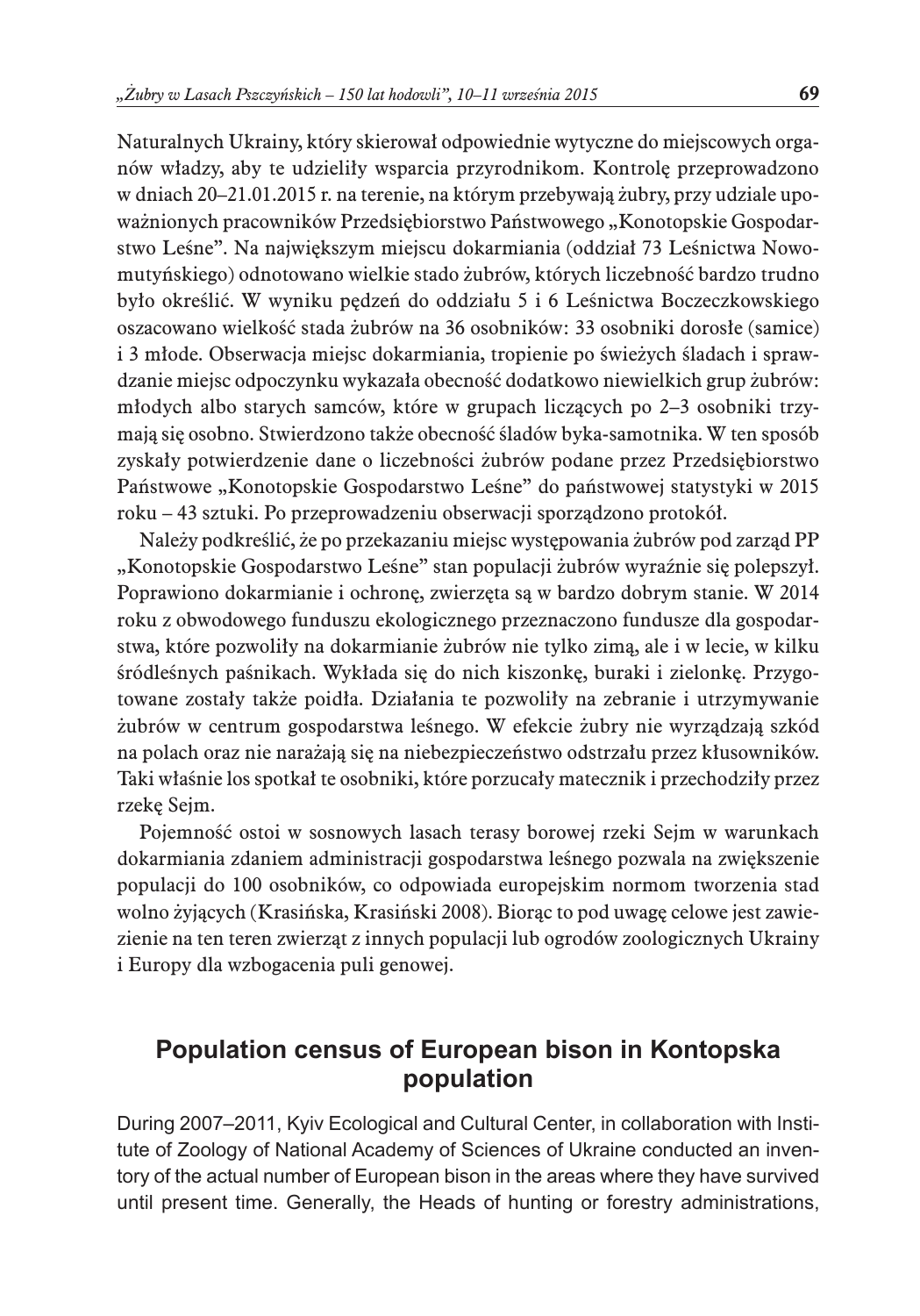where E.bison lived, overestimated their numbers by several times, creating the appearance of prosperity of E.bison population in Ukraine. Albeit slowly, but they still had to admit the reality. The last E.bison population, which actual numbers remained doubtful was Kontopska (Sumy Region). For last 15 years, formally, population size varied between 39–42 of individuals. However, cases of poaching in this population have been documented. In order to clarify the actual number of Ukrainian bison population, Kyiv Ecological and Cultural Center jointly with Institute of Zoology of the National Academy of Sciences of Ukraine, organized a verification of the actual number of individuals and status of E. bison population of Konotop, which were implemented through the winter records. This initiative was supported by the Ministry of Ecology of Ukraine. Special instructions to the local authorities to support the project implementation were issued. The inventory was carried during 20–21.02.2015, involving senior officials of the State enterprise "Kontopske Forestry", which territory is inhabited by E.bison. At the largest feeding platform (73 sq. Novomutynske forestry), a large herd of E.bison was recorded, but its exact number of individuals was very difficult to identify precisely. At forest plots No. 5 and 6,of Bochechkivske forestry, the herd of 36 E.bison: 33 adults (females) and 3 young were registered during driving census. During observations of feeding points, the presence of other small groups of E.bison, 2–3 young or old males, which kept separately from the herd, was confirmed on the basis of recorded fresh tracks and resting places. Also the tracks of a lone male were found. Thus, a total number of wisents there was estimated for 43, that corresponds with State enterprise "Konotop Forestry" reports from 2015. The official report on actual number of E.bison in "Konotop Forestry" was prepared.

It is rather remarkable, that after transfering E. bison ranges under the authority of SE "Kontopske Forestry", their population status was clearly improved. Well fed and protected animals are now in the excellent conditions. In 2014, funding had been provided by the regional ecological organization, allowing to feed E.bison not only in winter, but also in the summer at several sites. The silage, beet and green feed were used. Also new watering sites were created. Such kinds of activities help to maintain E.bison within the forest. Consequently, they do not make damages to crops, and are not exposed to poaching, like those, that left the forest and crossed the Sejm river guided by the migration instinct.

According to the forest administration, the capacity of pine forests within the Sejm river terrace, allows to increase the E.bison population up to 100 individuals, which corresponds to European standards for creation of free living herds (Krasińska, Krasiński, 2008). That is why, it is quite reasonable to import some individuals from other populations or zoos from Ukraine or anywhere else in the Europe to "Kontopske Forestry", to improve the gene pool of local population.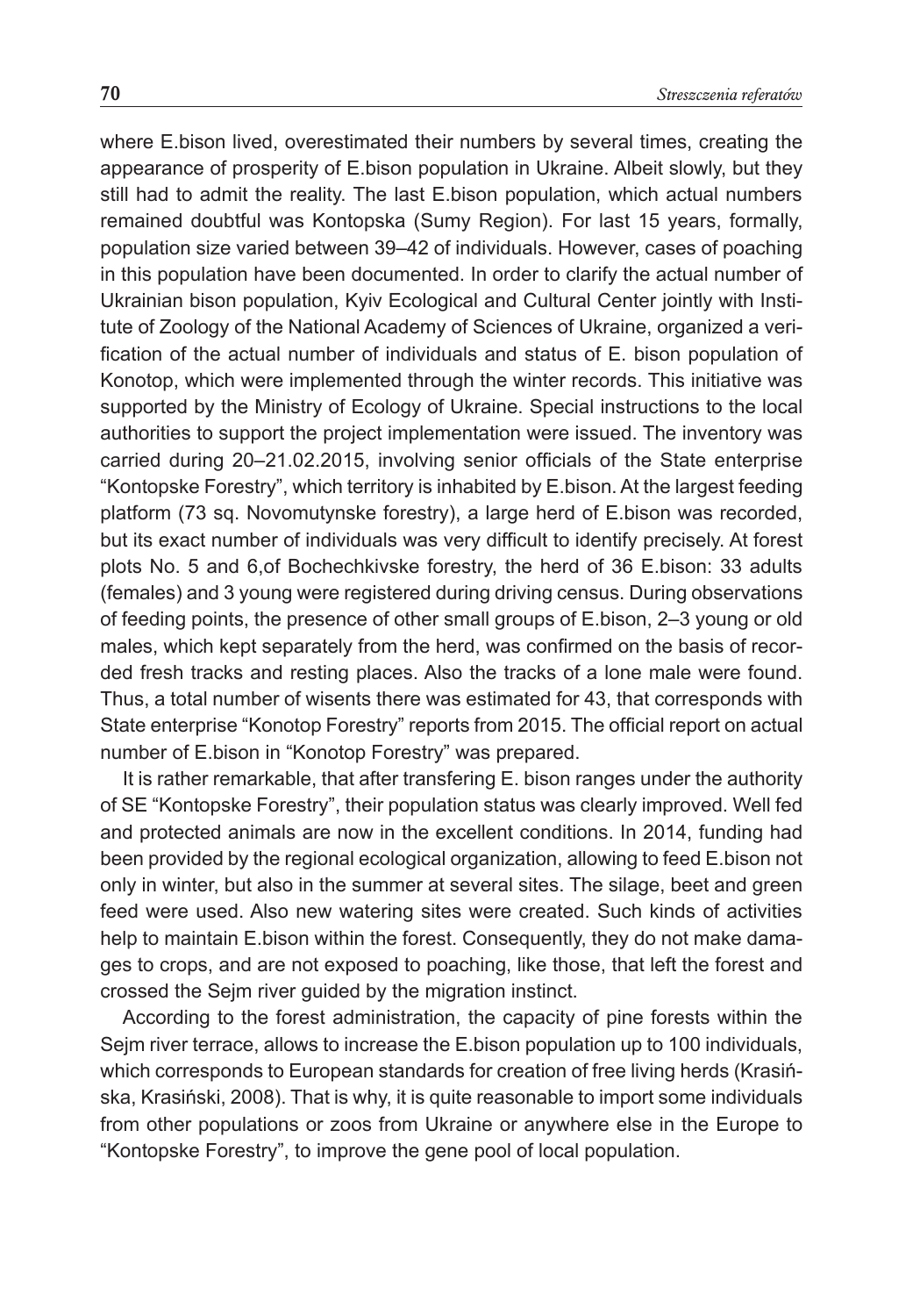# **150 lat restytucji żubrów w Puszczy Pszczyńskiej**

#### **Jerzy B. Parusel**

Centrum Dziedzictwa Przyrody Górnego Śląska

Żubr europejski jest jednym z nielicznych gatunków zwierząt uratowanych od zagłady. Znaczącą rolę w tym dziele odegrały żubry hodowane na ziemi pszczyńskiej (Górny Śląsk). W roku 1865 zostały sprowadzone z Puszczy Białowieskiej 4 (1.3) żubry i w następnym roku wypuszczone do lasów Puszczy Pszczyńskiej (Parusel 1996).

Wypuszczone żubry hodowane były w systemie półwolnym na obszarze 600 ha Górnych Lasów "Oberforsten" (1866–1891), a następnie na obszarze ponad 11000 ha Dolnych Lasów "Niederforsten" (1891–1945). W tym okresie swobodnej grze sił przyrody podlegała reprodukcja oraz kształtowanie się struktury populacji, zaburzanych i modyfikowanych jednakże wskutek importu, eksportu i odstrzałów zwierząt. Kontrolowane i modyfikowane przez człowieka było też odżywianie się żubrów (Parusel 1996). Bilans hodowli za lata 1865–1945 przedstawia się następująco: 267 (128.139) żubrów urodzonych, 14 (6.8) sprowadzonych, 249 (111.138) padłych i 12 (12.0) wywiezionych. Z końcem 1945 roku w Jankowicach przebywało 20 (11.9) żubrów.

Od zakończeniu II wojny światowej żubry hodowane są w systemie zamkniętym. Zwierzęta zostały umieszczone w ogrodzonym rezerwacie o powierzchni 3 ha (w roku 1946), następnie w zagrodzie o powierzchni 40 ha (1947), a od roku 1948 w rezerwacie o powierzchni 700 ha, w którym żubry przebywają do czasów obecnych (rezerwat przyrody "Żubrowisko" o powierzchni 744,61 ha). W systemie zamkniętym struktura stada kształtowana i kontrolowana jest przez hodowcę, realizującego określony program hodowlany. Bilans hodowli za lata 1946–2014 przedstawia się następująco: 418 (211.207) żubrów urodzonych, 38 (16.22) sprowadzonych, 130 (62.68) padłych i 305 (167.138) wywiezionych. Z końcem 2014 roku w Jankowicach przebywało 41 (9.32) żubrów.

Wypuszczenie i hodowlę żubrów w systemie półwolnym w Puszczy Pszczyńskiej należy uznać za pierwszą na świecie próbę restytucji w czasach współczesnych tego gatunku w ekosystemie leśnym, która została dokonana 87 lat wcześniej niż w Puszczy Białowieskiej (1952) (Parusel 2004). Nastąpiło to w 110 lat po zabiciu w roku 1755 ostatnich dziko żyjących żubrów na ziemi niemieckiej (Bär 1837). Dokonana restytucja wyprzedziła o 58 lat plan wprowadzania żubra do wielkich kompleksów leśnych, zapisany w statucie Międzynarodowego Towarzystwa Ochrony Żubrów z roku 1923.

Pomyślna restytucja żubra w Puszczy Pszczyńskiej miała kapitalne znaczenie dla uratowania tego gatunku przed całkowitą zagładą. W chwili wytępienia w 1919 roku ostatnich dziko żyjących żubrów w Puszczy Białowieskiej, w Dolnych Lasach przebywały jeszcze 42 osobniki podgatunku nizinnego żubra. W momencie przystą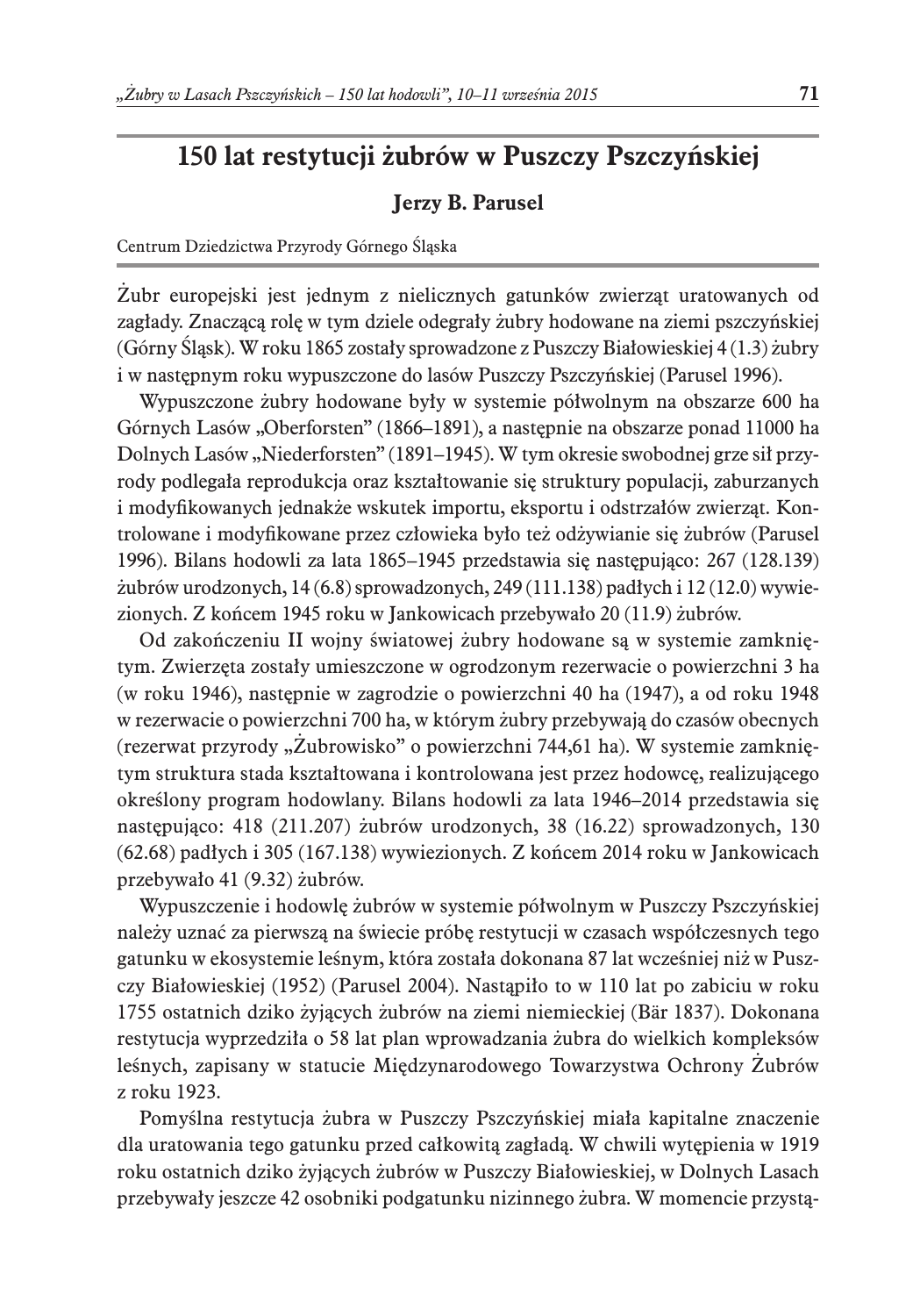pienia do restytucji żubra w Białowieży w roku 1929 stado pszczyńskie liczyło już tylko 7 (4.3) osobników, które przeżyły okres I wojny światowej i powstań śląskich. Potomstwo żubrów pszczyńskich, a zwłaszcza PLANTA, PLEBEJER, PLAVIA i PLISCH, odegrało najważniejszą rolę w restytucji stada wolnościowego w Puszczy Białowieskiej w XX wieku oraz w zachowaniu żubra wśród żywych zwierząt na świecie (Parusel 2009).

#### **Piśmiennictwo:**

- Bär v. 1837. Ueber den Zubr oder Auerochsen des Kaukasus. Archiv für Naturgeschichte, 3, 1: 268–273.
- Parusel J. B. 1996. Pszczyńskie żubry. Centrum Dziedzictwa Przyrody Górnego Śląska, Katowice, ss. 43.
- Parusel J. B. 2004. Żubry pszczyńskie. Agencja Rozwoju i Promocji Ziemi Pszczyńskiej Sp. z o.o., Pszczyna, ss. 38.
- Parusel J. B. 2009. Pszczyńskie żubry w Puszczy Białowieskiej i ich rola w restytucji gatunku. European Bison Conservation Newsletter, 2: 129–136.

# **150 years of European bison restitution in the Pszczyna Primeval Forest**

The European bison is one of the few species saved from extinction caused by humans. E. bison bred in the Pszczyna Land played a significant role in the conservation process. In 1865, four (1.3) individuals were brought from the Białowieża Primeval Forest and in the following year they were released into the woods of the Pszczyna Primeval Forest (Parusel 1996). The released animals were managed in a semi-free ranging setting in a 600 ha area of the "Oberforsten" Upper Forest (1866–1891) and subsequently in over 11000 ha area of the "Niederforsten" Lower Forest (1891–1945). During this period, the reproduction and the shaping of the population structure were subject to the forces of nature. Nevertheless, they were modified and affected by import, export and culling. Their diet was also controlled and modified by people (Parusel 1996). The summary of the breeding center activity for the years 1865–1945 is as follows: 267 (128.139) animals born, 14 (6.8) brought in, 249 (111.138) fallen and 12 (12.0) transferred out. At the end of 1945, there were 20 (11.9) E. bison in Jankowice.

Since the end of World War the Second, E. bison have been bred in captive breeding. The animals were placed in 3 ha fenced reserve (in 1946), then in 40 ha enclosure (1947), and in 1948 they were accommodated in 700 ha reserve, where they remain until now (The Nature Reserve "Żubrowisko" with the area of 744.61 ha). In captive breeding, the herd structure is shaped and controlled by the breeder who implements a specific breeding program. The summary of the breeding center activity for the years 1946–2014 is as follows: 418 (211.207) individuals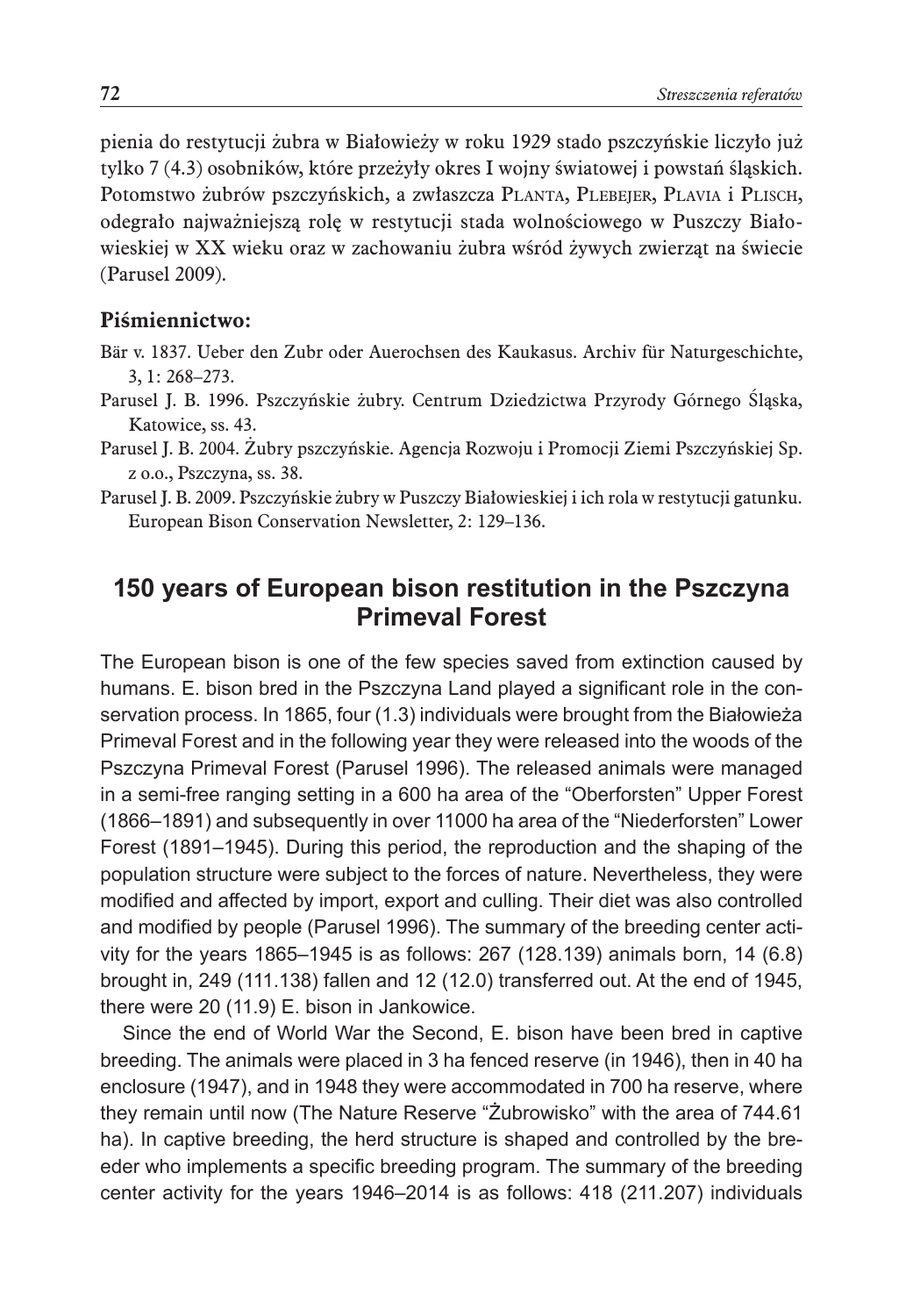born, 38 (16.22) brought in, 130 (62.68) fallen, and 305 (167.138) transferred out. At the end of 2014, there were 41 (9.32) E. bison in Jankowice.

Releasing E. bison and breeding them in a semi-free-ranging system in the Pszczyna Primeval Forest is considered as the first contemporary attempt to restitute this species in forest ecosystem in the world. This attempt was initiated 87 years earlier than that in the Białowieża Primeval Forest (1952) (Parusel 2004). The restitution in Pszczyna took place 110 years after the last wild E. bison At the territory of Germany was culled in 1755 (Bär 1837). The restitution preceded by 58 years the plan to introduce E. bison to large forest complexes, contained in the statute of the Society for the Protection of the European Bison from 1923.

The successful E. bison restitution in the Pszczyna Primeval Forest had crucial significance for saving the species from total extinction. When in 1919, the last wild E. bison of the Białowieża Primeval Forest were eradicated, 42 individuals of a subspecies of the Lowland line were still present in the Lower Forest. When E. bison restitution program was started at Białowieża in 1929, the Pszczyna herd counted only 7 (4.3) individuals which survived the World War First and Silesian Uprisings. The descendants of the Pszczyna line, and especially PLANTA, PLEBEjer, Plavia, and Plisch, played the most significant role in the restitution of the free E. bison herd in the Białowieża Primeval Forest in the 20<sup>th</sup> century, and in maintaining E. bison among the living animals of the world.

#### **Przeszłość i przyszłość żubrów linii pszczyńskiej**

#### **Jerzy B. Parusel**

Centrum Dziedzictwa Przyrody Górnego Śląska

Żubry pszczyńskie wywodzą się z czterech żubrów (1.3) wywiezionych w roku 1865 z Puszczy Białowieskiej (Parusel 1996). Linia żubrów pszczyńskich (PL) nie jest odrębną linią genetyczną, lecz jest linią siostrzaną, wywodzącą się z nizinnego podgatunku żubra (Pucek 1991). Została ona jednak wyodrębniona jako linia hodowlana z momentem wprowadzenia Księgi Rodowodowej Żubrów (Groeben 1932). Założycielami tej linii są F42 PLANTA i M45 PLEBEJER (Olech 1989). Zgodnie z postanowieniem Międzynarodowego Towarzystwa Ochrony Żubra, rezerwat pszczyński podlegał zakazowi importu zwierząt (Żabiński 1950). Było ono respektowane aż do początku lat 90. ubiegłego wieku (Parusel 2004).

Przyjęta i wdrażana aktualnie strategia ochrony żubra IUCN (Pucek 1994, Pucek i in. 2004), oraz krajowy program hodowlany (Olech 1997) przyczyniają się do likwidacji linii żubrów pszczyńskich. W latach 1994–2014 uwidoczniły się niekorzystne dla tej historycznej linii wyniki hodowli – wśród urodzonych w Pszczynie cieląt dominowały osobniki linii białowieskiej (68,6%), udział ilościowy żubrów tej linii ogółem wzrósł o 15,97%, a żubrów linii pszczyńskiej spadł o 8,86%.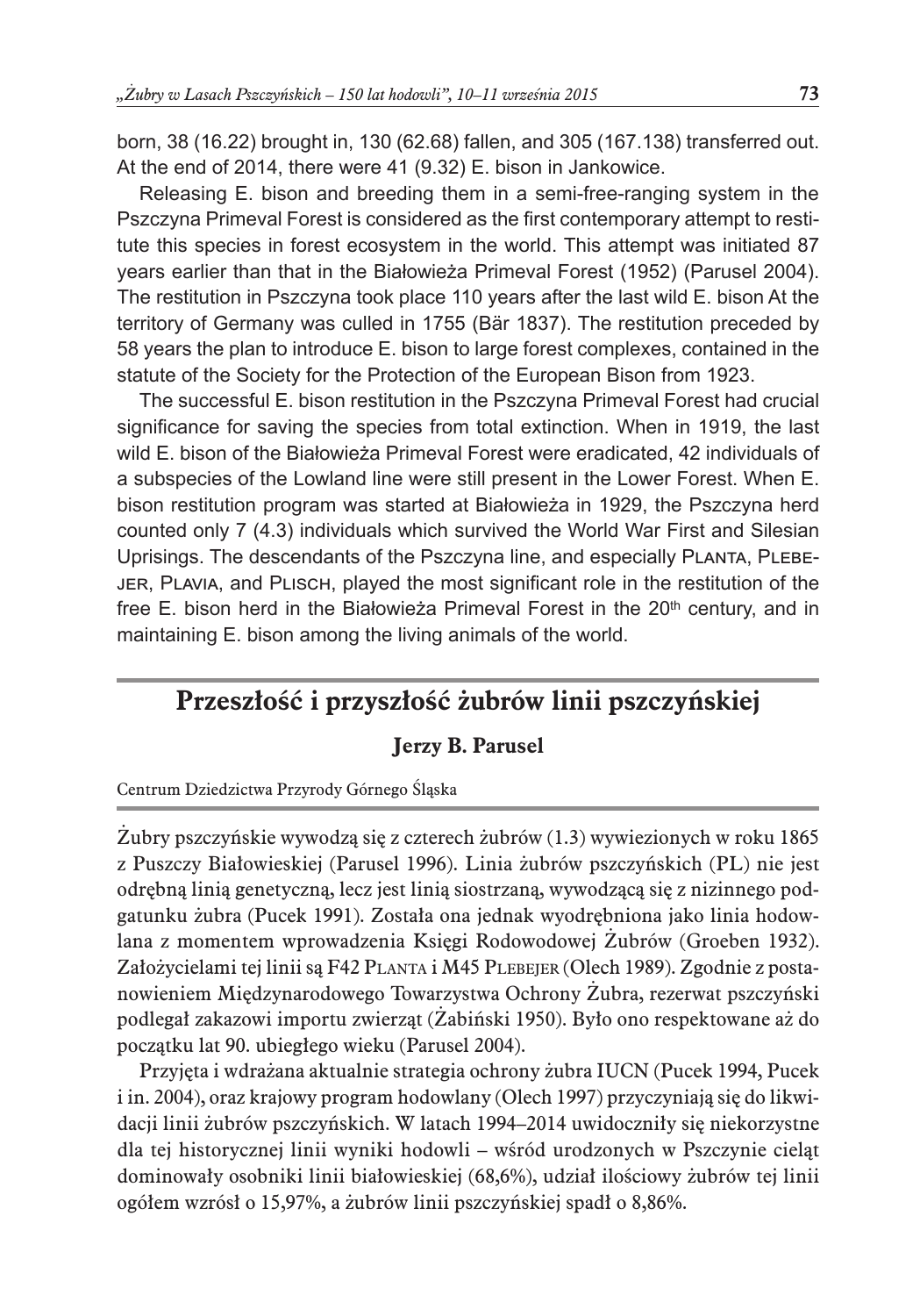Udział żubrów linii pszczyńskiej w stadzie światowym jest bardzo mały. Z rejestru żubrów czystej krwi odnotowanych w Księdze Rodowodowej Żubrów za lata 1931–2013 wynika, że urodziły się zaledwie 234 (171.153) żubry linii pszczyńskiej, co stanowi zaledwie 2,9% osobników ogółem (10989). W roku 2013 w stadzie światowym żyło tylko 26 (13.13) żubrów tej linii, co stanowiło 10,0% osobników w polskich hodowlach zamkniętych i 1,6% w tych hodowlach na całym świecie. Liczba ta jest zdecydowanie za mała dla utrzymania bezpiecznej demograficznie i zróżnicowanej genetycznie populacji (Pucek 1996). Konieczne jest więc zwiększenie liczby żubrów linii pszczyńskiej do co najmniej 50 osobników.

Postulowane kultywowanie tradycji hodowli żubrów linii pszczyńskiej (Olech 1997) wymaga opracowania specjalnego programu hodowlanego, zapewniającego maksymalne zróżnicowanie genetyczne i zachowanie udziału wszystkich przodków – założycieli linii pszczyńskiej (Parusel 2007). W programie tym powinny uczestniczyć wszystkie ośrodki hodowlane w województwie śląskim.

#### **Piśmiennictwo:**

- Groeben v. d. G. 1932. Das Zuchtbuch. Berichte der Internationalen Gesellschaft zur Erhaltung des Wisents, 5, 1: 7–50.
- Olech W. 1989. The participation of ancestral genes in the existing population of European bison. Acta theriol. 34, 29: 397–407.
- Parusel J. B. 1996. Pszczyńskie żubry. Śląska Biblioteczka Przyrodnicza, 1, ss. 43. Centrum Dziedzictwa Przyrody Górnego Śląska, Katowice.
- Parusel J. B. 2004. Żubry pszczyńskie. Agencja Rozwoju i Promocji Ziemi Pszczyńskiej Sp. z o.o., Pszczyna, ss. 39.
- Parusel J. B. 2007. W obronie żubrów linii pszczyńskiej. W: Ochrona przyrody w Polsce 2: Restytucje i Reintrodukcje. Instytut Ochrony Przyrody PAN, Kraków, 23 listopada 2007 r. [poster]
- Pucek Z. 1991. History of the European bison and problems of its protection and management, s.: 19–39. W: Global trends in wildlife management. 18<sup>th</sup> IUGB Congress, Jagiellonian University, Kraków, Poland, August 1987. Transactions, Vol. 1. Ed. By B. Bobek, K. Perzanowski, W. L. Regelin. Świat Press, Kraków – Warszawa.
- Pucek Z. 1994. Postępy i zagrożenia restytucji żubra. Kosmos, 43, 1: 147–169.
- Pucek Z. i in. (red.) 1996. Ocena środowiska i żywotności populacji żubra (*Bison bonasus*). Population and habitat viability assessment for the European bison (*Bison bonasus*). Wolinski National Park, Międzyzdroje, Poland, 26–29 June 1995. Materiały seminarium. A collaborative workshop. Bison Specialist Group (SSC/IUCN), Poznan Zoological Gardens, European Endangered Species Program (EEP), Conservation Breeding Specialist Group (SSC/IUCN). IUCN/SSC Conservation Breeding Specialist Group, Apple Valley, Minnesota, USA, ss. 164.
- Pucek Z. i in. (Ed.) 2004. European bison. Status survey and conservation action plan. IUCN/SSC Bison Specialist Group. IUCN, Gland, Switzerland and Cambridge, UK, pp. 54.
- Żabiński J. 1950. Prace nad restytucją żubra. Ochr. Przyr., 19: 101–115.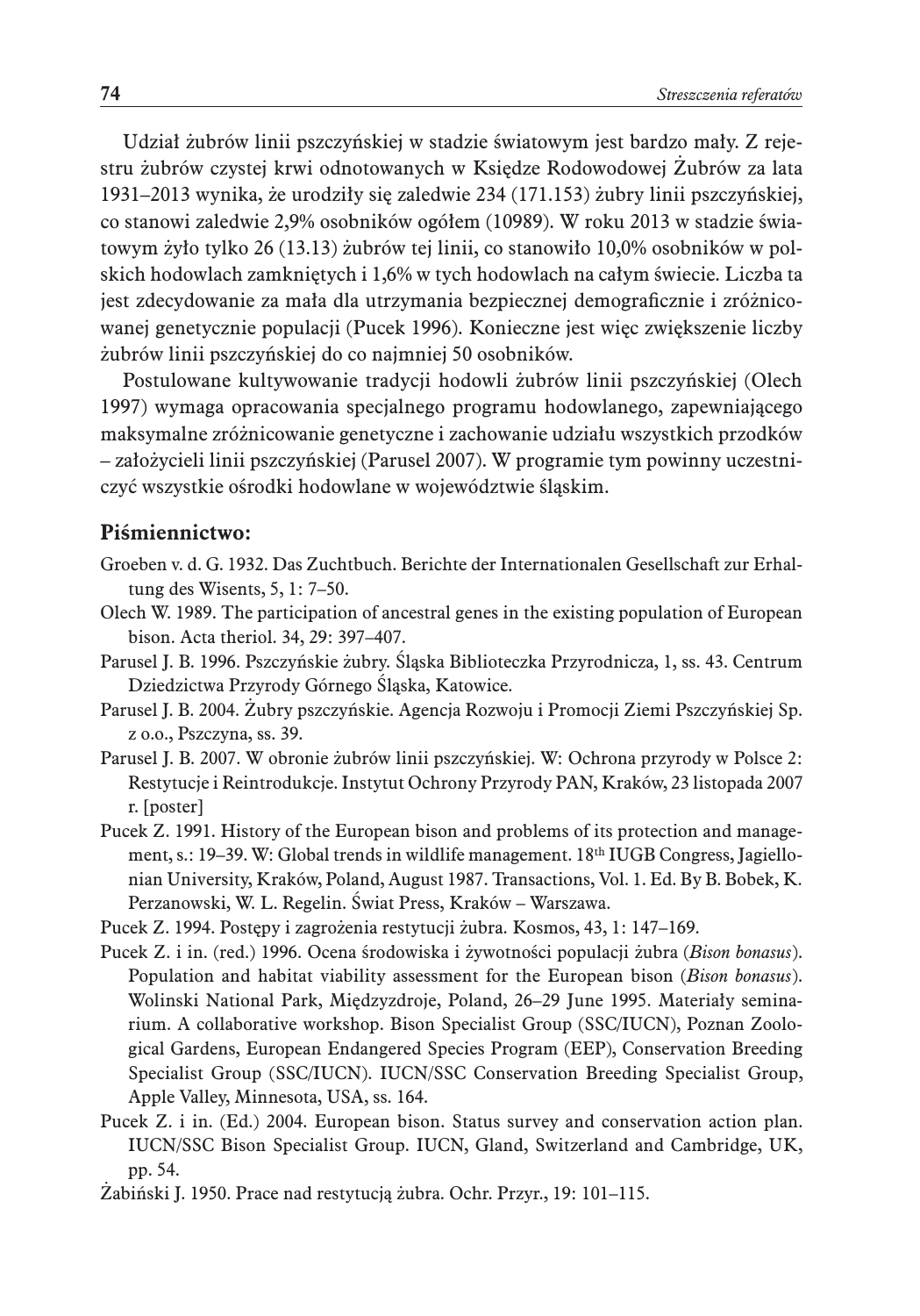#### **The past and the future of the Pszczyna line of E. bison**

The Pszczyna line of E. bison derives from the four (1.3) animals transferred from the Białowieża Primeval Forest in 1865 (Parusel 1996). The Pszczyna line of E. bison (PL) is not a separate genetic line but a sister line, deriving from a Lowland subspecies of E. bison (Pucek 1991). It was however, treated as a separate breeding line at the moment of the introduction of the European Bison Pedigree Book (Groeben 1932). The founders of the line are F42 PLANTA and M45 PLEBEJER (Olech 1989). According to the decision of the Society for the Protection of the European Bison, the Pszczyna Reserve was banned from importing new individuals (Żabiński 1950). This restriction was respected until the 90s of the past century (Parusel 2004).

The currently accepted and implemented IUCN bison conservation strategy (Pucek 1994 Pucek et al. 2004) and the national breeding program (Olech 1997), contribute to the eradication of E. bison of the Pszczyna line. In the years 1994– 2014, unfavorable breeding results for this historical line became visible – among the calves born in Pszczyna, individuals belonging to the Białowieża line dominated (68.6%), the share of the Białowieża wisents grew by 15.97% in total, and the share of the Pszczyna line decreased by 8.86%.

The share of the Pszczyna line in the global E. bison herd is very small. The purebred E. bison registry for years 1931–2013 in the European Bison Pedigree Book states that only 234 (171.153) animals of the Pszczyna line were born, which represents only 2.9% of all E.bison (10989). In 2013, the global herd had only 26 (13.13) individuals of the Pszczyna line, which constituted 10.0% of animals amintained in captive breeding in Poland and 1.6% globally. This number is far too small to maintain a demographically safe and genetically diverse population (Pucek 1996). It is therefore necessary to increase the number of E. bison of the Pszczyna line to at least 50 individuals.

The proposed continuation of the Pszczyna line breeding (Olech 1997) requires to develop a special breeding program providing maximal genetic diversity and the preservation of the participation of all the ancestors – the founders of the Pszczyna line (Parusel 2007). All breeding centers in Silesia should participate in the program.

#### **Występowanie żubrów w obwodach dzierżawionych przez koła łowieckie w Bieszczadach**

#### **Ryszard Paszkiewicz**

Polski Związek Łowiecki – Okręg Krośnieński

Analizowano skutki obecności żubrów na obwodach dzierżawionych przez koła łowieckie zrzeszone w Polskim Związku Łowieckim. Aktualnie żubry bytują na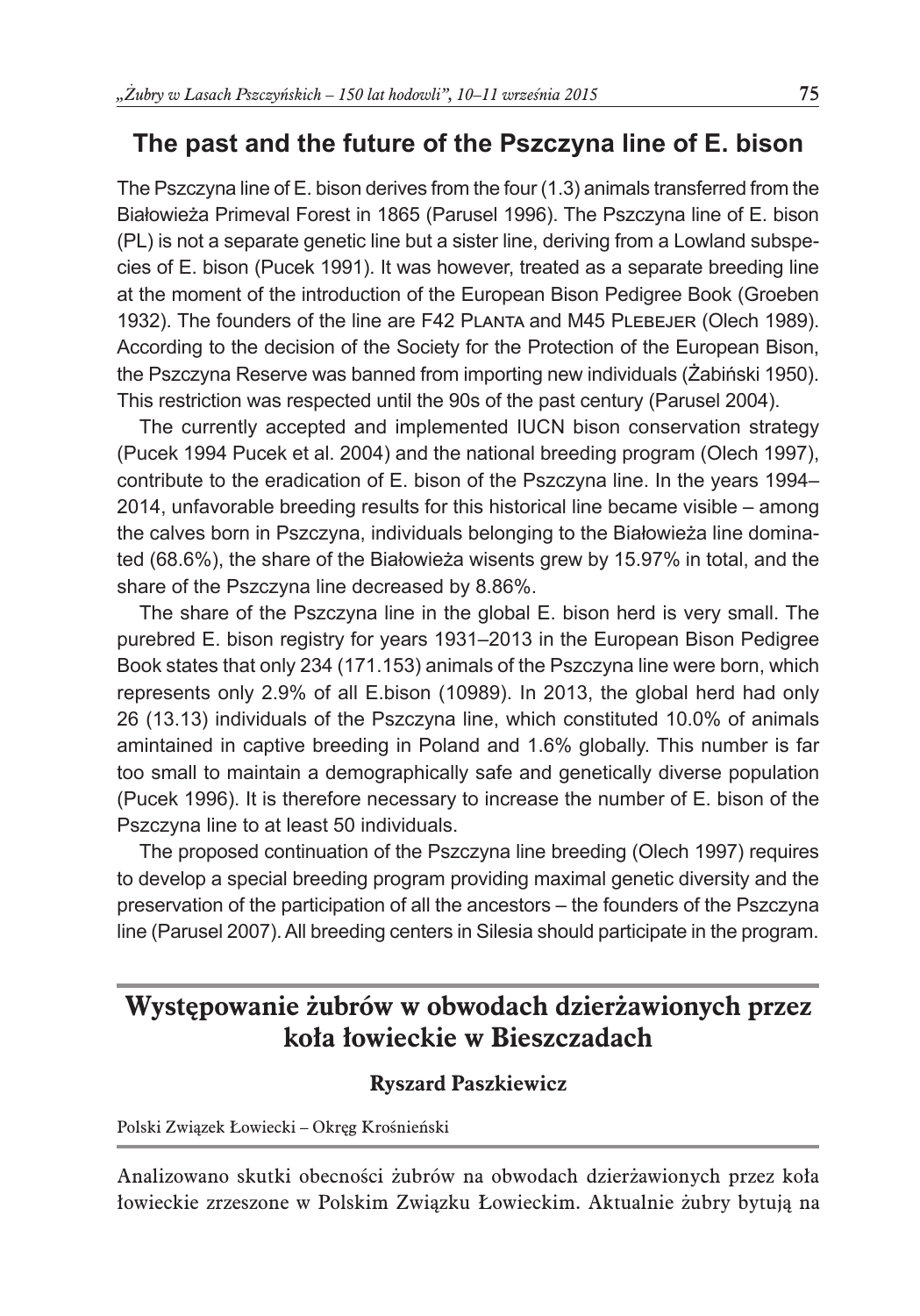ośmiu takich obwodach o całkowitej powierzchni około 18 tys. ha. Całkowite szkody spowodowane przez żubry wyceniono w 2014 roku na około 15 tys, złotych, co uwzględnia zniszczone plony roślin uprawianych w celu dokarmiania, wyjadaną paszę z paśników oraz zniszczone lizawki. Brak wsparcia finansowanego kół ze strony Lasów Państwowych skutkuje negatywnym nastawieniem myśliwych względem żubra.

#### **Incidence of wisents in hunting grounds leased by hunting clubs in Bieszczady**

Analyzed were effects of wisents' *Bison bonasus* presence within hunting grounds administered by Polish Hunting Association. At present, wisents live in 8 such units at the total area of about 18 thousand ha. Total damages caused by wisents were estimated there in 2014 for about 15 thousand PLN that included costs of grazed or damaged plants grown for supplemental feeding, eaten fodder from game feeders, and destroyed or utilized salt licks. Lack of financial support from sources available for State Forests results in negative attitude of hunters towards wisents' presence.

# **Stabilność grupy – pilotowe studium stada żubrów w Bieszczadach**

#### **Kajetan Perzanowski\*, Maciej Januszczak, Aleksandra Wołoszyn-Gałęza**

Stacja Badawcza Fauny Karpat, Muzeum i Instytut Zoologii, Polska Akademia Nauk, Ustrzyki Dolne, Polska

Badaniami objęto tzw. stado "Tworylne" stanowiące główną część wschodniej subpopulacji żubrów linii LC w Bieszczadach, którego wieloletni areał został oceniony na 132km<sup>2</sup> (Ryc. 1). Liczebność tego ugrupowania fluktuowała w okresie objętym niniejszym opracowaniem między 91–117 osobników. Dane zebrano w dwóch miejscach koncentracji żubrów z tej subpopulacji, znajdujących się na obszarze administrowanym przez Nadleśnictwo Lutowiska. Na podstawie bezpośrednich obserwacji, udokumentowanych zdjęciami wykonanymi w latach 2008–2015, analizowana była dynamika struktury bytujących tam stad. Analiza ta objęła 14 ugrupowań żubrów o liczebności powyżej 10 osobników (od 14 do 43) (Ryc. 3). Skumulowana liczebność osobników zaobserwowanych w obrębie tych grup wyniosła 388. Spośród nich 14 można było zidentyfikować indywidualnie na podstawie charakterystycznych cech indywidualnych związanych z anomaliami rogów takimi jak ubytki czy deformacje (Ryc. 2 A, B, Tabl. 1, 2). W obserwowanych ugrupowaniach analizowana były także: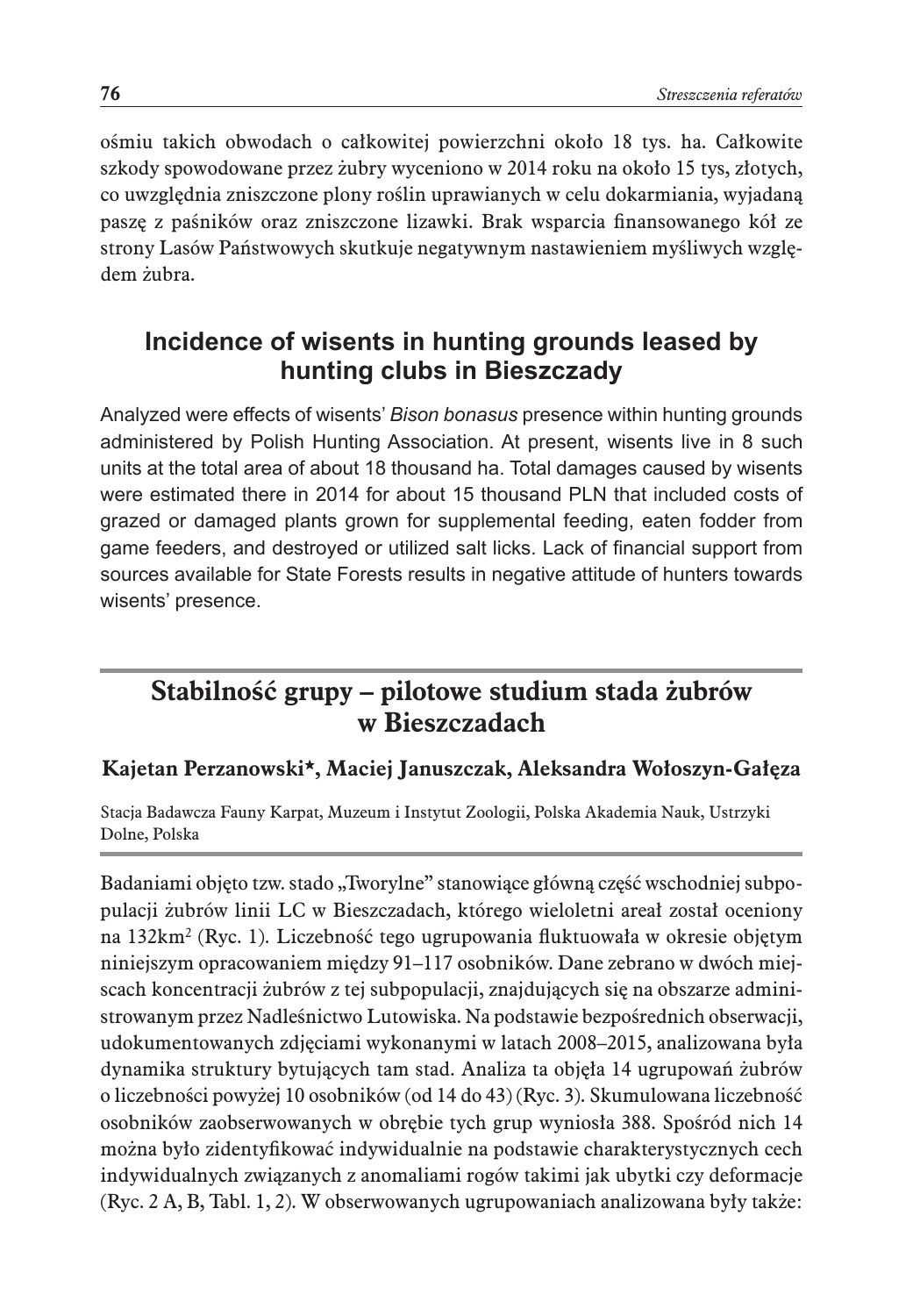ich bieżąca liczebność, udział byków, krów oraz cieląt. Ze względu na wiek byki zaliczano do 3 klas: 2 lata, 3–5 oraz 6 lub więcej lat, podczas gdy krowy do dwóch klas: samice 2 letnie oraz 3 letnie i starsze.

Obecność charakterystycznych, dorosłych byków (4 osobniki) w poszczególnych ugrupowaniach okazała się najbardziej niestabilną zmienną. Obecność zidentyfikowanych na podstawie charakterystycznych cech rogów u krów (10 osobników) była bardziej stabilna, jakkolwiek nawet krowy obserwowane tam poprzez 6 lat (2008–2014) okresowo nie były wykazywane w tych grupach. Zmienna była również frekwencja byków i krów w kolejnych obserwacjach. Wykazano także przemieszczanie się poszczególnych osobników pomiędzy dwoma miejscami koncentracji zidentyfikowanymi dla tej populacji. Dlatego też, z uwagi na dużą nieregularność w strukturze ugrupowań, w przypadku populacji żubrów bytujących w warunkach zbliżonych do naturalnych – ich inwentaryzacja nie może być oparta na obserwacjach przeprowadzanych raz do roku. Dotyczy to zwłaszcza populacji bytujących w środowisku górskim. Obserwacje takie powinny być optymalnie przeprowadzane późną zimą/wczesną wiosną tj. podczas okresu dużej stabilności grup mieszanych oraz powtórzone w okresie rui, gdy dorosłe byki okresowo przyłączają się do stad składających się z krów i młodych osobników.

#### **Group stability – a pilot study of a wisent herd of Bieszczady Mountains**

To assess a multiannual dynamics of group structure/composition in a wisent herd inhabiting Bieszczady Mountains, compared were records of presence of characteristic individuals with deformed/malformed/broken horns. Selected were 14 observations of possibly large groups (over 10 individuals), representing in total 388 individual records, obtained between 2008–2015, within the range of an eastern subpopulation of wisents in this region (so called "Tworylne" herd). Estimated was the total number of individuals in a group, proportion of bulls, cows and young up to 1 year. Among bulls identified were three age classes: 2 years, 3–5 years, 6+ years. Among cows distinguished were young females in their second year of life and older (3+). The most variable was the presence of bulls. The presence of cows was more stable, however even in case of a cow observed every year between 2008 – 2014, there were several gaps in her presence in the herd. High irregularity of group structure and composition, excludes purposefulness of performing the population census for wisent herds living in fairly natural conditions just once a year. Population census should take place in late winter/early spring, during the period of highest stability of mixed groups, and be repeated during the rut when adult bulls temporarily join the herd.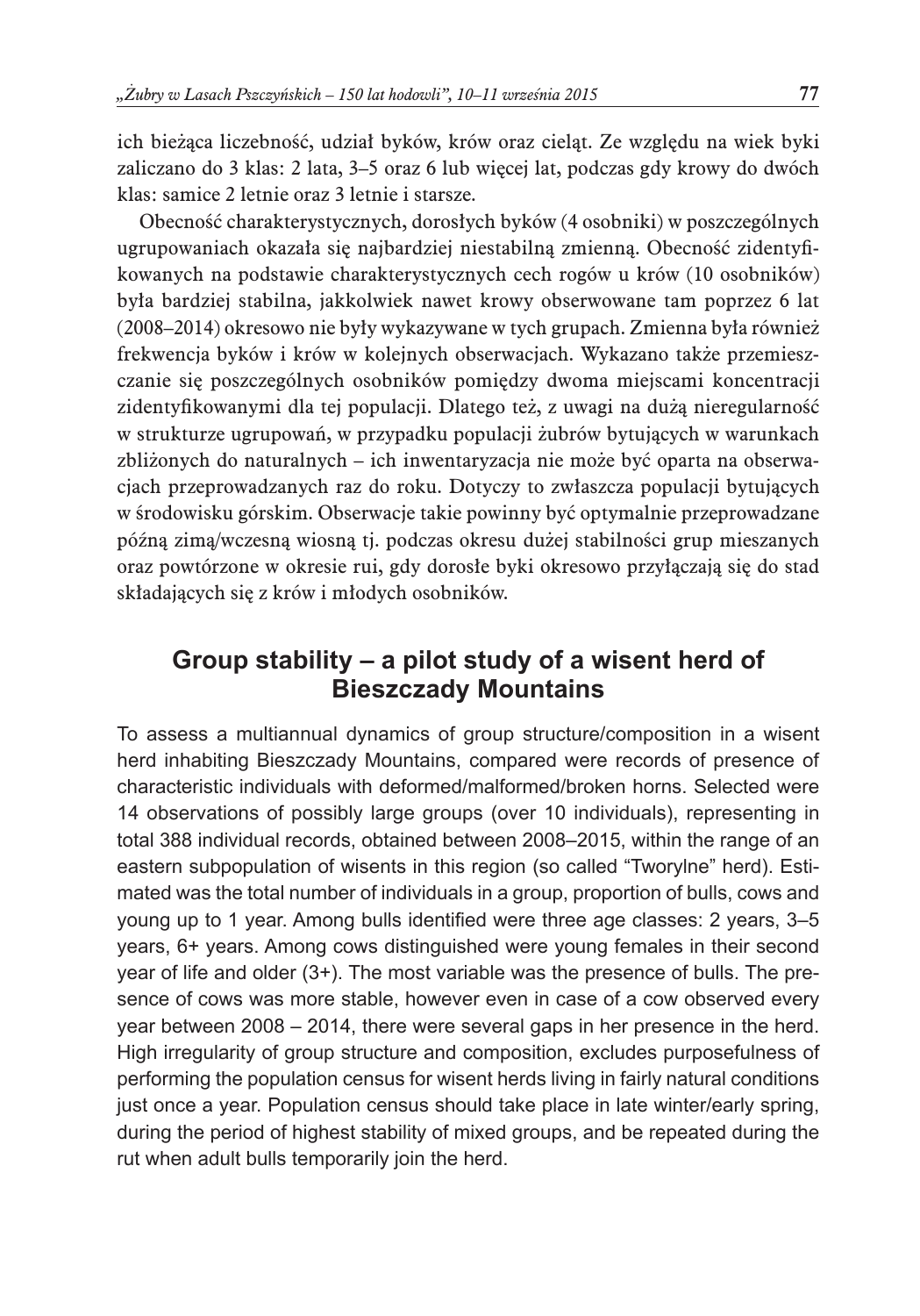# **Historia hodowli żubrów w Pszczynie Marian Pigan,Elżbieta Wójtowicz**

Nadleśnictwo Kobiór, Piasek

Pierwsze próby założenia hodowli żubrów na Górnym Śląsku datowane są na rok 1865, gdy książę pszczyński Jan Henryk XI Hochberg dokonał wymiany z carem Aleksandrem II 20 jeleni z Pszczyńskiego lasu na cztery żubry z Białowieży. Był to początek 150-letniej historii hodowli żubrów w tym miejscu. Pierwsze zwierzęta trzymane były na niewielkim zamkniętym terenie w Nadleśnictwie Murcki. W kolejnych latach żubry przeniesiono na rozległe tereny lasów pszczyńskich, gdzie żyły na terenie zamkniętym o powierzchni 11000 hektarów. Po drugiej wojnie światowej zbudowano nową zagrodę w Nadleśnictwie Międzyrzecze o wielkości 600 hektarów (obecnie 742 hektary), gdzie prowadzona jest hodowla. Dwa żubry urodzone w Pszczynie: Planta i Plejber, były bardzo ważne dla restytucji, zaś ich potomkowie znacznie przyczynili się do rozwoju hodowli.

# **The history of European bison Pszczyna**

First attempts to start European bison breeding in Upper Silesia were made in 1865 by the prince of Pszczyna. Jan Henryk XI Hochberg exchanged with the tsar Alexander IInd 20 red deer from Pszczyna forest for four European bison from Białowieża. This initiated 150 years history of European bison breeding at this estate. At first, the animals were kept in small enclosure in the Murcki Forestry Inspectorate. In following years, the herd was moved to extensive area of Pszczyna forests, to 11000 hectares enclosure. After the World War II, a new enclosure was built in Międzyrzecze Forestry over the area of 600 ha (now 742 ha), where the European bison have been bred ever since. Two individuals born at Pszczyna: Planta and PLEBEJER were very important for species restitution and their offspring significantly contributed to the gene pool of contemporary European bison.

# **Immunological resistance of European bison population in the Belarus region**

#### **Sviatlana Polaz, Alena Anisimava**

The Scientifically-Practical Centre of the National Academy of Sciences of Belarus for Bioresources, Minsk, Belarus

This article presents the results of researched indicators of nonspecific immunity clinically healthy European bison (Bison bonasus) aged 5–7 years and animals older than 10 years with signs of exhaustion.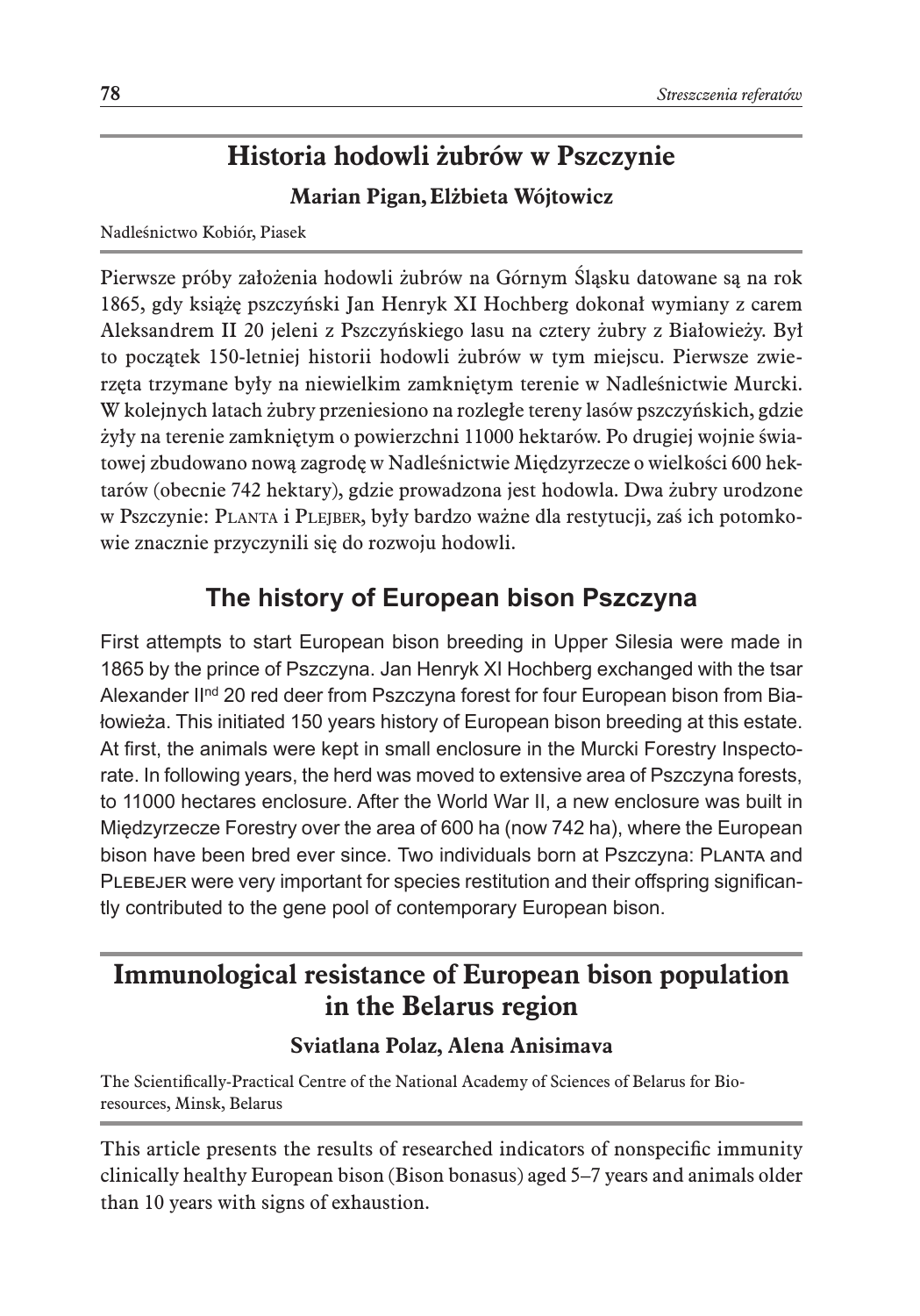#### **Immunologiczna odporność żubrów z populacji w Białorusi**

W pracy przedstawiono wyniki wskaźników niespecyficznej odporności klinicznie zdrowych żubrów w wieku 5–7 lat oraz osobników powyżej 10 lat z oznakami wycieńczenia.

# **"Ochrona rezerwatowa żubrów pszczyńskich, czyli ciernista droga do sukcesu"**

#### **Jolanta Prażuch**

Regionalna Dyrekcja Ochrony Środowiska w Katowicach

Autorka przedstawia własne doświadczenia związane z rezerwatem Żubrowisko. Prezentacja stanowi pewnego rodzaju rys historyczny wskazujący genezę obecnego sposobu zarządzania obszarem rezerwatu przyrody. Prezentacja jest podróżą sentymentalną dla osób, które w latach 90-tych brały czynny udział w regulacjach prawnych pod kątem nadzoru i zarządu nad OHŻ Jankowice jak i ostatecznym utworzeniu rezerwatu przyrody. Zawarte treści zaskoczą, jak również mogą rozśmieszyć, choć wszystkie informacje zawarte w prezentacji oparte są na faktach z tamtych lat.

### **The conservation of wisents in reserve of Pszczyna, i.e. a spiny road to a success**

Presented are own experiences connected with the reserve "Żubrowisko". Given is a historic perspective indicating a genesis for the present management system for the reserve. The presentation is also a sentimental journey for people who in the 90s of 20th century were active in supervision and management of breeding centre Jankowice and the final establishment of nature reserve. The contents of this presentation will surprise and amuse, however all information are based on facts from those years.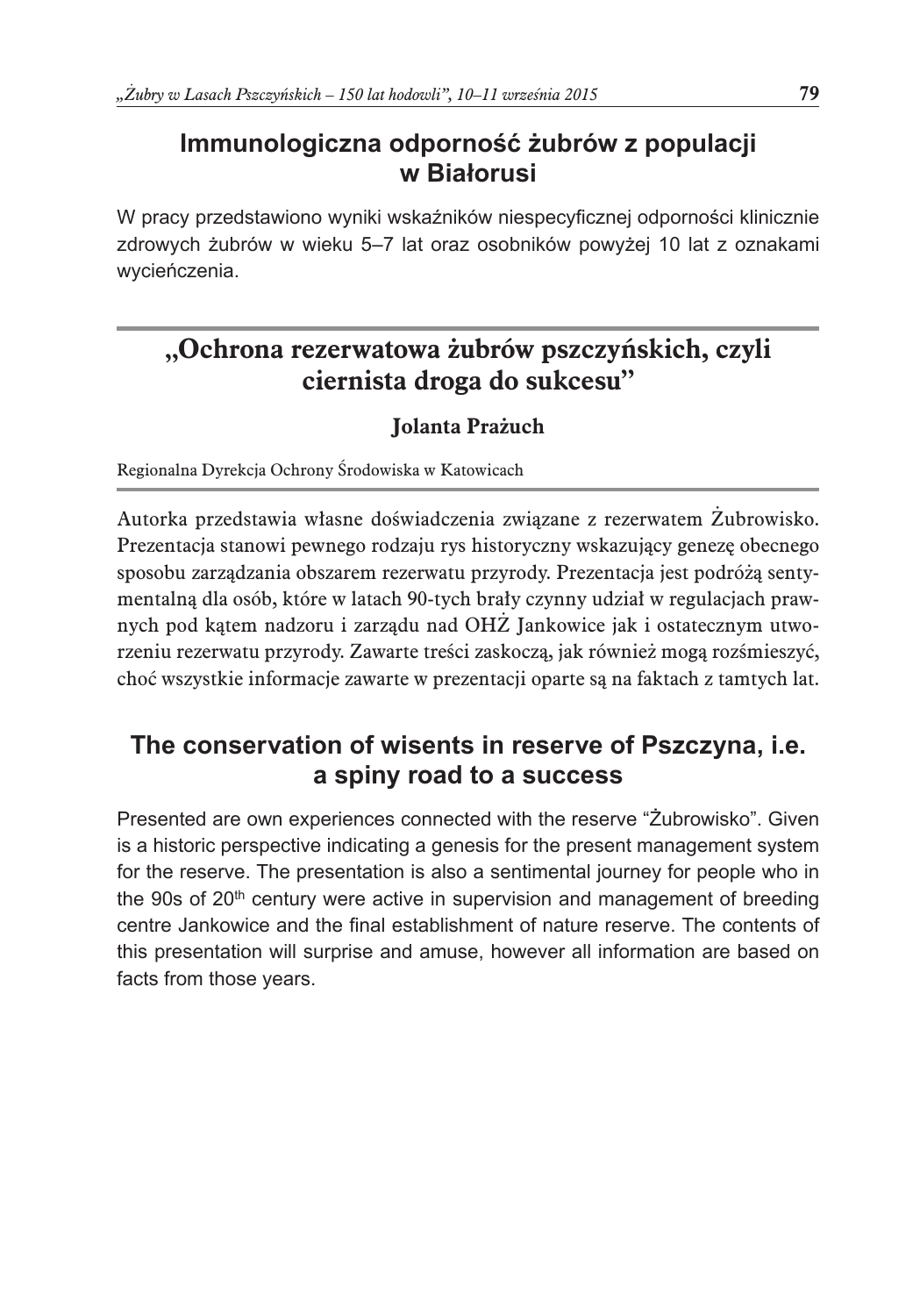# **European bison and maintenance of biodiversity of meadows (on the example of Nature Reserve «Bryansky Les»)**

#### **Olga V. Solonina, Elena E. Sitnikova, O.I. Evstigneev**

#### «Bryansky Les» State Biosphere Nature Reserve, Russia

Modification of upland meadow vegetation of nature reserve «Bryansky Les» (Bryansk region, the Russian Federation) as a result of presence of European bison (*Bison bonasus* Linnaeus, 1758) after their reintroduction in 2011 have been analyzed. European bison through its activities determines the structure, dynamics and species composition of plant communities. E. bison contributes also to environmental and phytocenotic heterogeneity of upland meadows. Patches of secondary growth with domination of *Poa angustifolia*, *Festuca rubra* and *Agrostis gigantea* are formed in places of permanent grazing of E. bison. Aggregation of pioneer plants (*Chenopodium* spp., *Echinochloa crusgalli*, *Filaginella uliginosa*, *Juncus articulates*, *Polygonum persicaria*, *Conyza canadensis*, *Erodium cicutarium*, *Erysimum cheiranthoides* and other) occurs at wallow sites. Domination of tall grasses (*Calamagrostis epigeios*, *Bromopsis inermis*, *Elytrigia repens*) of initial meadows is maintained in areas that are not affected by E. bison. A variety of microsites allows for co-existence of species that differ in ecology and life forms in the community. The soil at secondary growth of grass and in wallow sites becomes warmer and drier due to less dense ground vegetation. Therefore, the number of dry meadow species in sites of secondary growth and wallow sites was higher by 2.5 times than in initial tall grass meadow. Long-rhizomatous plants dominate in initial tall grass meadow, bunchgrass – in sites of secondary growth and taproot and brush-root plants – in wallow sites. In disturbed wallow sites populations of largely uncompetitive short-lived plant species in meadows are maintained. Species diversity of vascular plants in the community increases two to three times as a result of E. bison activities.

#### **Żubr i utrzymanie różnorodności siedlisk łąkowych (na przykładzie rezerwatu "Bryansky Les")**

Analizowana jest modyfikacja wegetacji w rezerwacie "Byansky Les" spowodowana obecnością żubrów od 2011 roku. Żubr dzięki swojej aktywności aktywnie wpływa na strukturę, dynamikę i udział gatunków na użytkach zielonych. Żubr również ma wpływ na heterogenność łąk. Płaty sukcesji z dominacją *Poa angustifolia*, *Festuca rubra* i *Agrostis gigantea* powstają po ciągłym spasaniu terenu przez żubry. Skupiska pionierskich roślin (*Chenopodium* spp., *Echinochloa crusgalli*, *Filaginella uliginosa*, *Juncus articulates*, *Polygonum persicaria*, *Conyza canadensis*, *Erodium cicutarium*, *Erysimum cheiranthoides* i nnych) pojaiwaja się na miej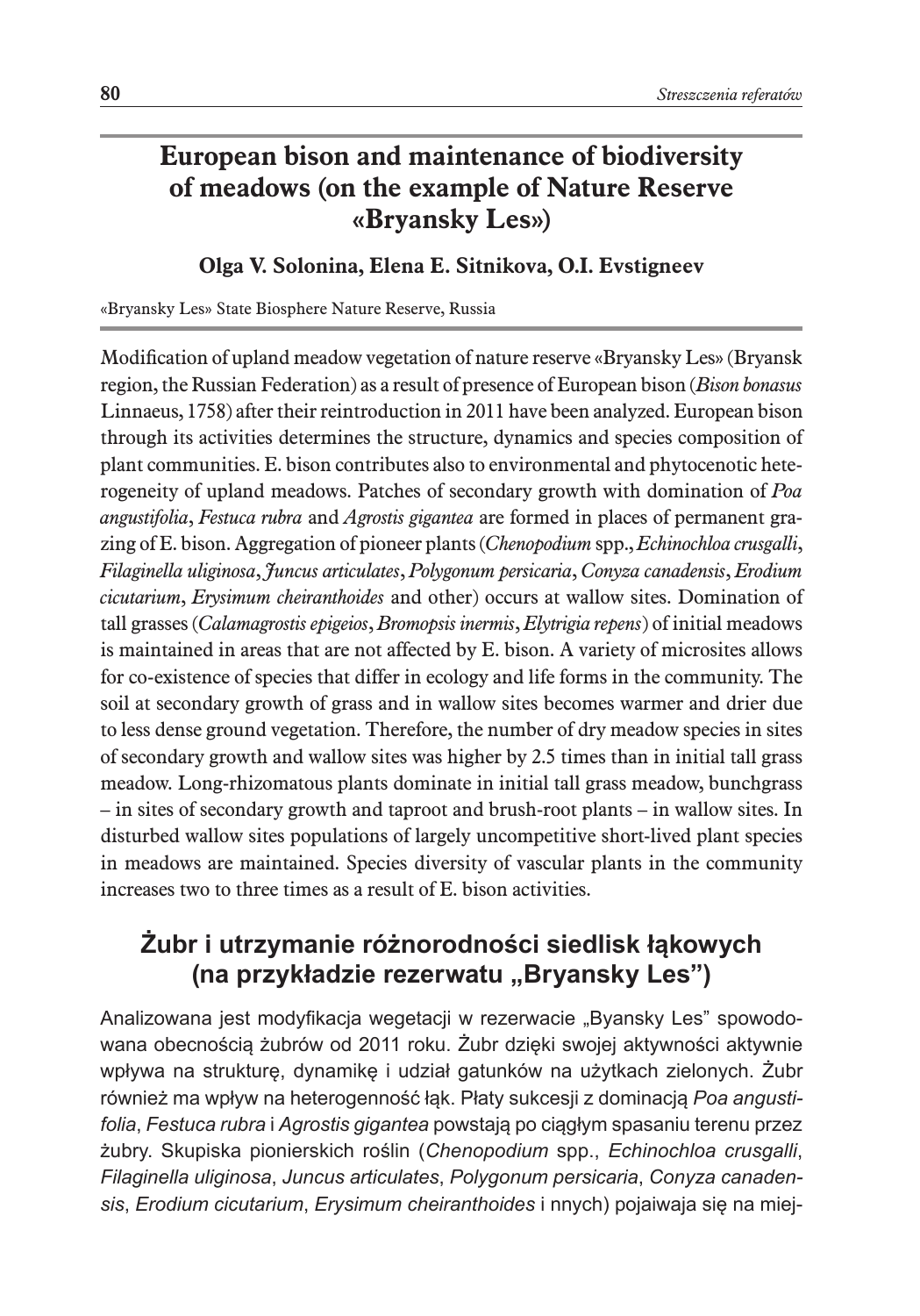scach wylegiwania się żubrów. Na łąkach i pastwiskach z dominacją wysokich traw (*Calamagrostis epigeios*, *Bromopsis inermis*, *Elytrigia repens*) żubr przebywa rzadko i nie ma na nie wpływu. Stwierdzono, że w miejscach częstego przebywania żubrów podnosi się temperatura gleby i dochodzi do lokalnego zmniejszania się pokrycia trawami i roślinami zielnymi. Liczba gatunków roślin naczyniowych wzrosła dwukrotnie z powodu obecności żubra.

# **Wpływ zimowego dokarmiania na szkody wyrządzane w uprawach rolnych, przez żubry ze stada bytującego w Puszczy Knyszyńskiej**

#### **Maria Sobczuk, Wanda Olech, Arkadiusz Juszczyk**<sup>1</sup>

Katedra Genetyki i Ogólnej Hodowli Zwierząt, Szkoła Główna Gospodarstwa Wiejskiego w Warszawie <sup>1</sup> Nadleśnictwo Krynki

Jesienią, wraz z końcem sezonu wegetacyjnego, żubry bytujące na obszarze Puszczy Knyszyńskiej opuszczają kompleks leśny i przenoszą się na tereny rolnicze, położone na północ od Puszczy Knyszyńskiej. W okresie zimowym głównym pożywieniem tych zwierząt stały się uprawy rolne, zwłaszcza rzepak. Żerowanie żubrów na polach uprawnych skutkuje powstawaniem szkód, wyraźnie wzrastających z roku na rok, wraz ze zwiększającą się liczebnością stada i przyzwyczajeniami zwierząt. W celu zmniejszenia szkód, w 2012 roku na zlecenie RDOŚ Białystok rozpoczęto zimowe dokarmianie zwierząt. Celem pracy było przedstawienie wpływu wprowadzonego zimowego dokarmiania na dynamikę szkód wyrządzanych przez żubry ze stada "knyszyńskiego" w uprawach rolnych. Przeanalizowano dane dotyczące liczebności stada, szkód wyrządzonych przez żubry w latach 2008–2014 oraz środków wydatkowanych na dokarmianie w latach 2012–2015.

### **The impact of winter feeding for damages caused to crops by E. bison from the herd inhabiting Knyszyńska Forest**

In autumn, at the end of the growing season, E. bison living at the area of the Knyszyńska Forest leave the forest complex and spread over agricultural land, located north of Knyszyńska Forest. In winter, the main food of these animals are crops, especially rapeseed. E. bison feeding on cultivated fields results in visible annually increasing damages, connected with growing E. bison numbers and habits of animals. In order to reduce the damage, in 2012 at the request of Białystok Directorate for Environment Conservation winter feeding of animals has been introduced.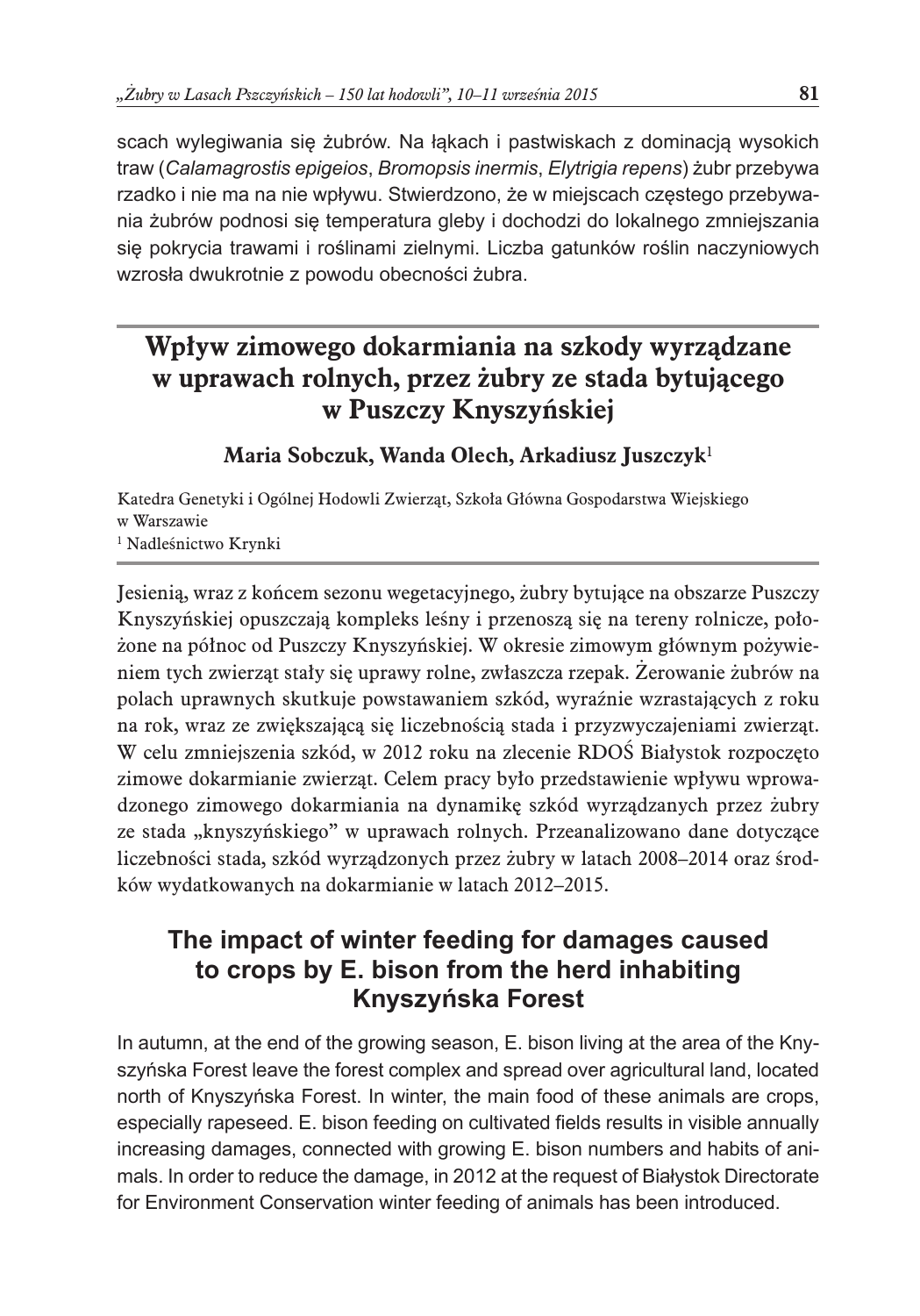The aim of the study was to present the impact of introduced winter feeding on the dynamics of damages caused by E. bison from the herd "Knyszyn" to crops. We analyzed data on herd numbers, the damage caused by E. bison from 2008– 2014 and funds spent on supplemental feeding between 2012–2015.

# **European Bison Conservation Center (EBCC) jako narzędzie ochrony przyrody**

#### **Magda Trzeciak**<sup>1</sup>**, Wanda Olech**<sup>2</sup>**, Marlena Wojciechowska**<sup>2</sup>

<sup>1</sup>Stowarzyszenie Miłośników Żubrów (European Bison Friends Society), Warszawa <sup>2</sup>Katedra Genetyki i Ogólnej Hodowli Zwierząt, Wydział Nauk o Zwierzętach, SGGW w Warszawie

European Bison Conservation Center (Centrum Ochrony Żubra) jest długofalowym projektem Stowarzyszenia Miłośników Żubrów, który został rozpoczęty w październiku 2008 roku. Utworzenie tego Centrum wynikało bezpośrednio z realizacji wytycznych zawartych w dokumencie *Status Survey and Conservation Action Plan for European Bison (Badanie Stanu i Opracowanie Planu Ochrony Żubra)* opracowanym przez członków Międzynarodowej Unii Ochrony Przyrody (*International Union for Conservation of Nature, w skrócie IUCN*). Główne cele EBCC to koordynacja restytucji, reintrodukcji i monitoringu stad żubrów żyjących zarówno w zagrodach zamkniętych jak i na wolności, a przede wszystkim ochrona i zarządzanie pulą genową poszczególnych stad.

Jednym z narzędzi, jakie wykorzystywane są w realizacji bieżącej działalności EBCC jest niedawno rozbudowana strona internetowa, dostępna pod niezmienionym adresem www.bison-ebcc.eu. Strona EBCC podzielona jest na część informacyjną opracowaną dla wszystkich zainteresowanych, jak również cześć przeznaczoną dla członków EBCC (Regionalnych Koordynatorów EBCC), dostępną po zalogowaniu. W części ogólnodostępnej widoczne są aktualne informacje na temat gatunku w zakresie biologii, ekologii, hodowli i zagadnień zdrowotnych oraz wyciąg z regularnie aktualizowanej bazy literatury naukowej dotyczącej żubra. Ponad to w strukturę strony wbudowana jest baza lokalizacji zagród hodowlanych i stad wolnościowych z kompletem danych dotyczących opiekunów poszczególnych stad i informacjami o dostępności tych ośrodków dla turystów. Po zalogowaniu Koordynatorzy EBCC uzyskują szczegółowe dane hodowlane niezbędne do zarządzania krajowymi populacjami jak również informacje na temat toczących się projektów.

Osiągnięcie wysokiego poziomu międzynarodowej współpracy w ramach Centrum było celem jego członków i obecnie służy rozwijaniu wspólnej polityki ochrony żubra w Europie. Ochrona żubra, który jest gatunkiem parasolowym, skutkuje ochroną bioróżnorodności w całym ekosystemie, w którym ten gatunek funkcjonuje.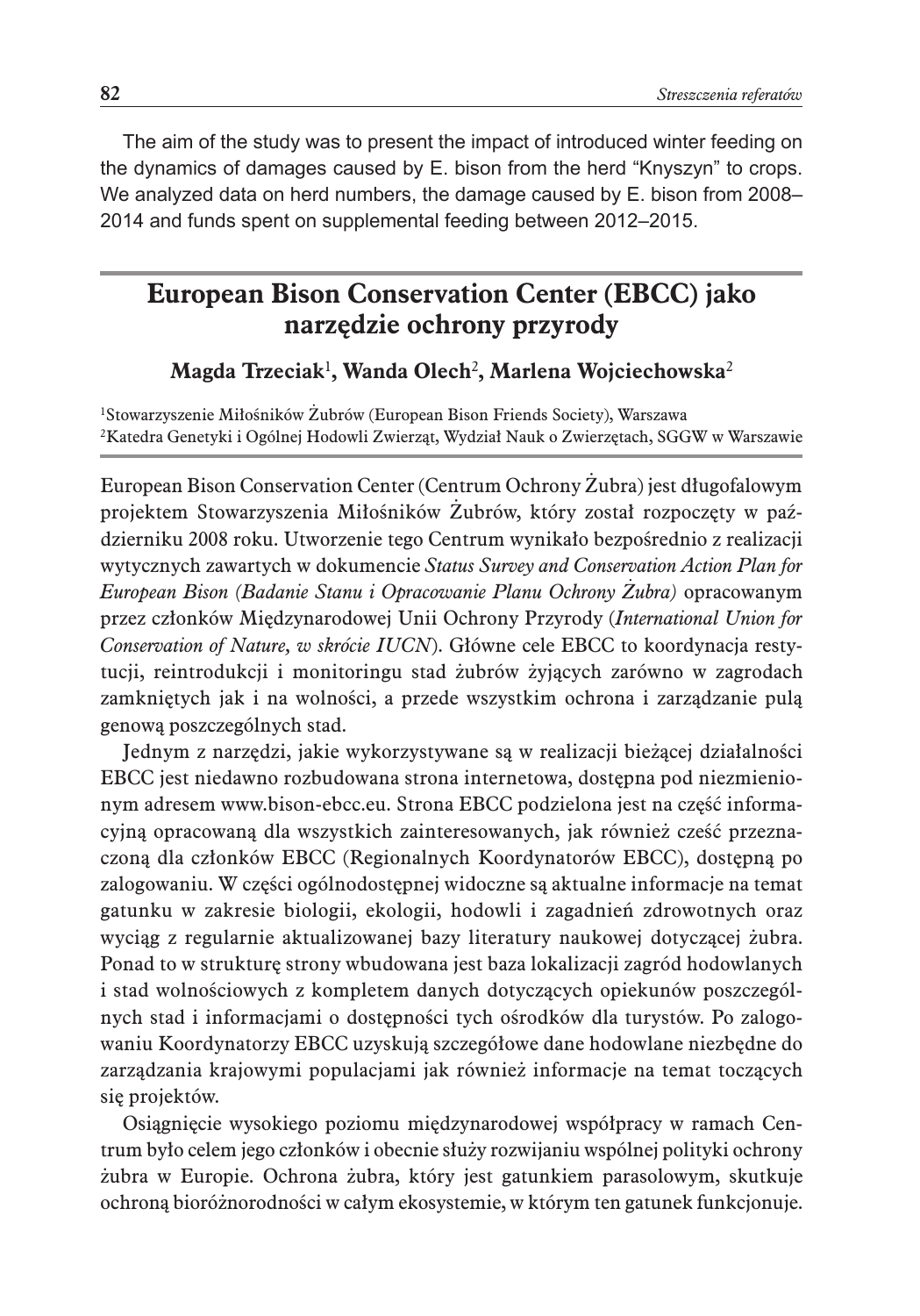#### **European Bison Conservation Center (EBCC) as a tool of nature conservation**

European Bison Conservation Center is a long-term project of European Bison Friends Society. It was established in October 2008. The establishment of this Center was the result of the implementation of the guidelines contained in the document *Status Survey and Conservation Action Plan for European Bison*, developed by members of the International Union for Conservation of Nature. The main objectives of EBCC are coordination of restitution, reintroductions, monitoring of captive and free-ranging herds, and most of all – gene pool preservation and genetic management of particular herds.

One of the tools that are used in the implementation of current activities of EBCC is a newly developed website, available at the unchanged address www. bison-ebcc.eu. EBCC page is divided into an informative part developed for all concerned individuals, as well as a part intended for members of the EBCC (EBCC Regional Coordinators), which is available after login. In the public part of web page there are shown issues regarding biology, ecology, breeding and health of the species as well as regularly updated database of scientific literature on E. bison. In addition, into the web page structure, there is built the base of location of enclosed breeding centers and free-living herds of E. bison. That information is connected with data regarding owners and breeders of particular herds as well as information about the availability of particular centers for tourists. After logging, EBCC coordinators receive detailed data for breeding purposes as well as information about ongoing projects. These data are needed for managing of national populations of E. bison.

Achieving a high level of international cooperation within the Centre was the target of its members. Currently EBCC acts to develop the common policy regarding the protection of E. bison in Europe. Conservation of E. bison, which is an umbrella species, effects the protection of biodiversity in the whole ecosystem.

### **Plany badawcze dotyczące identyfikacji linii genetycznych żubra z uwzględnieniem materiału archiwalnego**

*Marlena Wojciechowska, Zuzanna Nowak, Wanda Olech, Magda Trzeciak*

Stowarzyszenie Miłośników Żubrów (European Bison Friends Society), Warszawa

Celem jest próba zastosowania analizy SNP i sekwencjonowania do identyfikacji linii genetycznych z uwzględnieniem materiału archiwalnego, jakim są fragmenty kostne pochodzące od żubrów. Analizy będą dotyczyć identyfikacji polimorfizmu jednonukleotydowego (SNP) oraz podjęta zostanie próba sekwencjonowania frag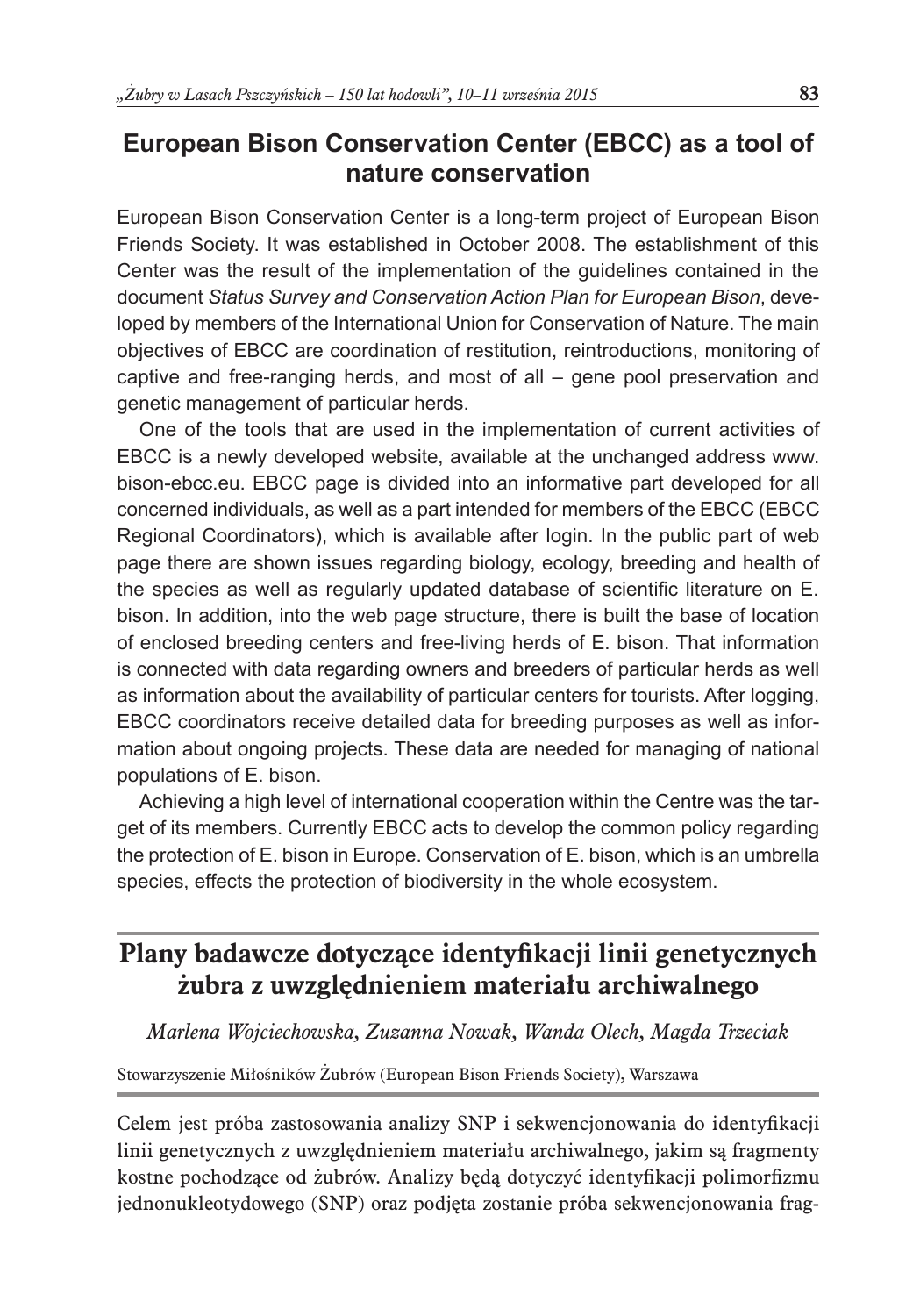mentu genu RBMX (RNA bindingmotif protein, X-linked). Sekwencjonowanie fragmentu genu RBMX pozwoli na zróżnicowanie badanych zwierząt w obrębie chromosomu X. W badaniach wykorzystane zostaną markery SNP wyselekcjonowane pod względem wysoko istotnych statystycznie różnic między liniami genetycznymi żubrów oraz markery unikatowe dla poszczególnych linii. Dane otrzymane z przeprowadzonych analiz będą porównywane z danymi uzyskanymi na materiale współczesnym. Porównanie wyników wszystkich analiz pozwoli na zróżnicowanie pod względem zmienności genetycznej żubrów żyjących przed i po restytucji oraz stwierdzenie stopnia zmian na przestrzeni czasu.

#### **Research plans related to the identification of wisent genetic lines with regard to archival material**

The aim of this study is an attempt of using SNP analysis and sequencing to identify the genetic lines with regard to archival material, which are bone fragments derived from wisents. Analyses will concern the identification of single nucleotide polymorphism (SNP), and there will be made an attempt of sequencing the fragment of RBMX gene (RNA binding motif protein, X-linked). Sequencing of the RBMX gene fragment will allow for differentiation of sampled animals within a given chromosome X. During analysis there will be used SNP markers selected for a statistically significant difference (a high level of significance) between wisent genetic lines and SNP markers unique for each genetic line. The data obtained from these analyzes will be compared with data obtained from analyzes of contemporary wisent samples. The comparison of all results will allow for assessing the genetic diversity between wisents living before and after the restitution and evaluation of changes level over the time.

# **Funkcjonowanie hodowli pszczyńskiej na przestrzeni ostatnich 20 lat.**

**Elżbieta Wójtowicz**<sup>1</sup>

Nadleśnictwo Kobiór, Piasek

Hodowla pszczyńska to najstarsza na świecie hodowla żubrów, posiadająca bogatą tradycję, która odegrała niekwestionowaną rolę w restytucji gatunku.

Utworzenie w roku 1996 rezerwatu przyrody Żubrowisko a następnie przekazanie przez ówczesnego zarządcę, Ojcowski Park Narodowy żubrów pod opiekę leśników, co miało miejsce w 1997 roku rozpoczyna najbardziej współczesny okres w hodowli tych wspaniałych zwierząt w lasach pszczyńskich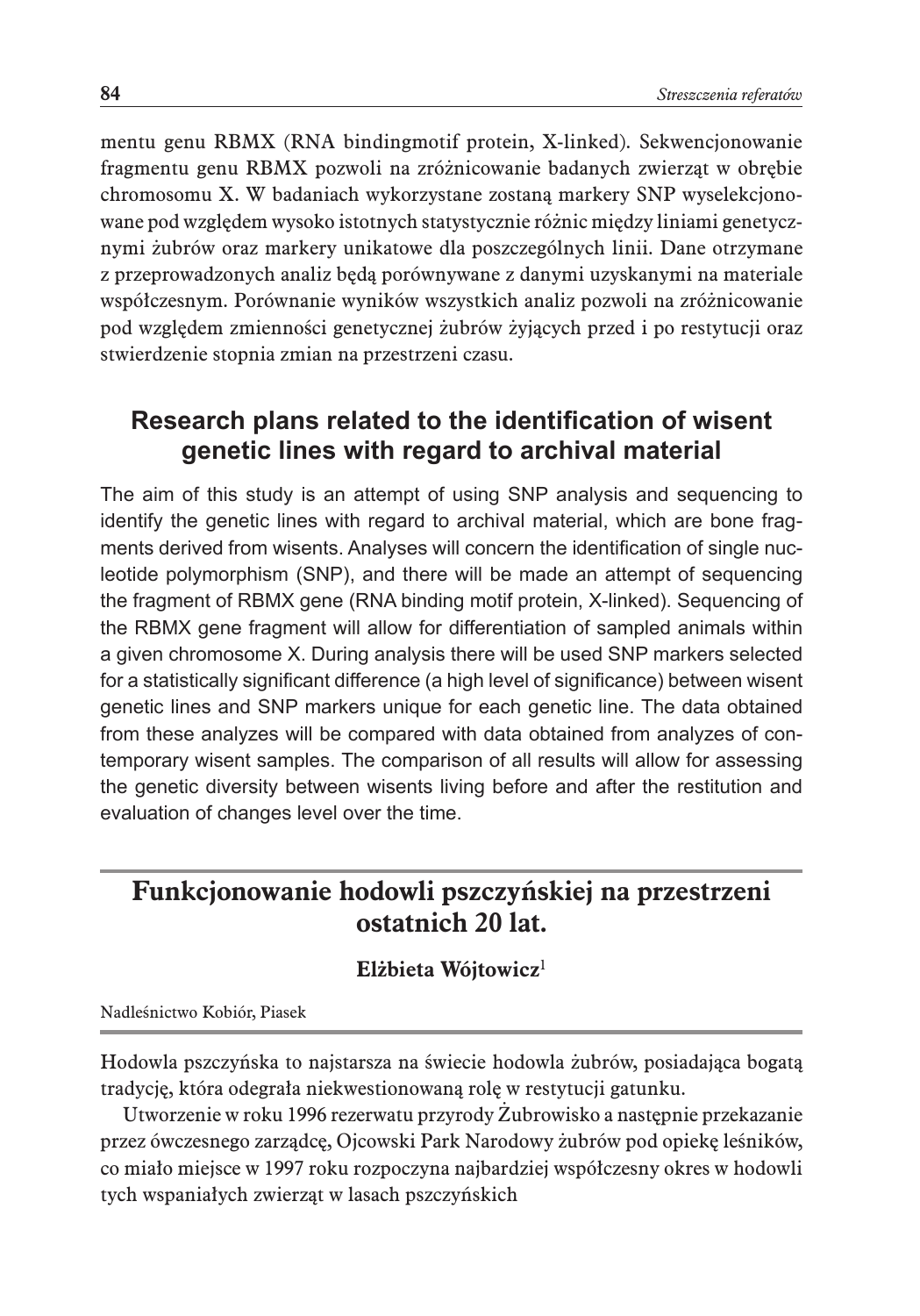Przez ostatnie 20 lat ówczesne Nadleśnictwo Pszczyna a obecnie Kobiór podejmowało szereg działań związanych zarówno z utrzymaniem żubrów jak również z zachowaniem różnorodności środowiska, w którym żyją.

Na przestrzeni ostatnich 20 lat stado pszczyńskie utrzymywane jest na poziomie około 40 osobników rocznie. Zasadnicza część stada bytuje w stanie pół wolnym w centralnej części rezerwatu. Realizując jeden z celów zachowania populacji żubra, którym jest cel edukacyjny w roku 2006 utworzono Ośrodek Edukacyjny "Pszczyńskie Zubry" obecnie Ośrodek Hodowli Zubrów i Edukacji Leśnej. Przy ośrodku powstała zagroda hodowlana dla linii pszczyńskiej pełniąca również funkcję zagrody pokazowej, gdyż tylko w tym miejscu można zobaczyć żubry. Ośrodek Hodowli Żubrów i Edukacji Leśnej prowadzi zajęcia edukacyjne, warsztaty, plenery przyrodnicze, ale również koordynuje hodowlę żubrów.

#### **Functioning of the Pszczyna Breeding during Last 20 Years**

The Pszczyna breeding center is the oldest European bison breeding center in the world with a rich tradition that played a very important role in restitution of the species. The establishment of the "Żubrowisko" nature reserve in 1996, and subsequent handing over its European bison under the care of foresters by the contemporary manager of the reserve, i.e. the Ojców National Park (which took place in 1997), initiated the recent period in the breeding of these magnificent animals in the Pszczyna Forest. For last 20 years, the Pszczyna Forest District (nowadays Kobiór Forest District) has been undertaking a number of initiatives related to maintenance of European bison and preservation of the variety of habitats where they live.

During that time, the Pszczyna herd has been maintained at a level of approximately 40 individuals. The majority of the herd is living in a semi-free state, in the central part of the reserve. In order to implement one of the objectives of European bison conservation, namely the educational objective, an educational centre "Pszczyńskie Żubry" was established in 2006 (nowadays, the centre functions under a new name: European Bison Breeding and Forest Education Centre). A breeding enclosure was established by the Centre for the Pszczyna line of this species, which also functions as an exhibition enclosure, i.e. the only place where E. bison can be observed by visitors. The European Bison Breeding and Forest Education Centre organizes educational classes, workshops, open-air sessions, and also coordinates the breeding program for European bison.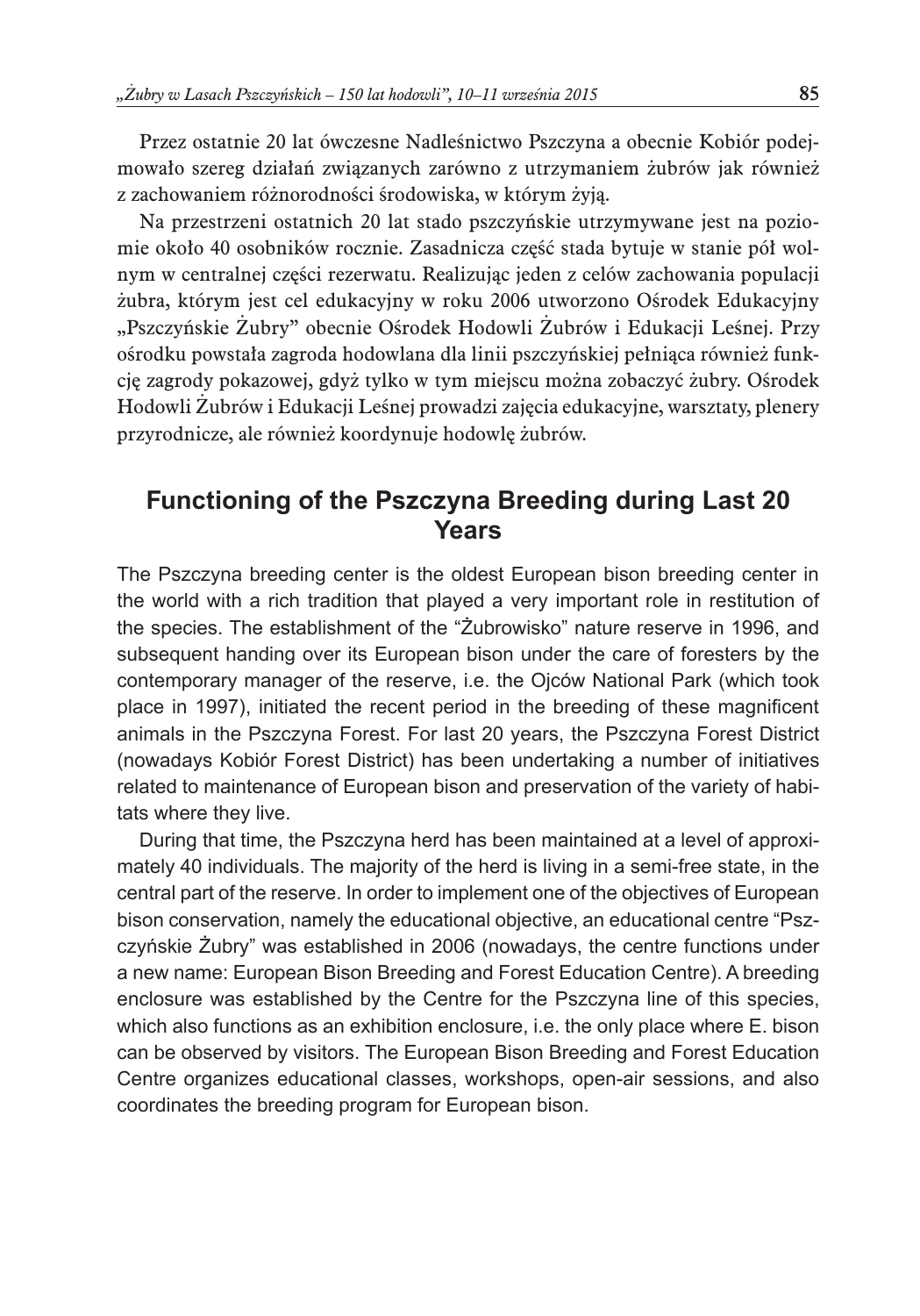# **Current state of European bison population "Osipovichskaya"**

#### **Rihory Yanuta, Pavel Velihurau**

The State Research-Production Association "The Scientifically-Practical Centre of the National Academy of Sciences of Belarus for Bio-resources" Mińska, Belarus

The paper presents the history and dynamic of one of Belarussian populations of European bison "Osipovichskaya". In 1997, 15 animals were released there and present population size is equal to 308 individuals. During years 1997–2014 total number of calves being born equaled to 295 but 30 individuals died or were eliminated. Dynamics of size, growth rate, birth index and causes of mortality are discussed..

# Aktualna sytuacja populacji żubra "Osipovichskaya"

W pracy przedstawiono historię oraz dynamikę populacji żubra bytującej w Białorusi "Osipovichskaya". W 1997 roku wypuszczono 15 żubrów, a aktualna wielkość populacji to 308 osobników. Omawiana jest dynamika wielkości populacji, tempo wzrostu jej liczebności oraz współczynniki rozrodczości i poziom śmiertelności. W okresie lat 1997–2014 urodziło się w tej populacji 295 cieląt a jedynie 30 zwierząt padło lub zostało wyeliminowanych.

# **Development of European bison population "Ozery" from Grodno region**

#### **Ryhory Yanuta, Pavel Velihurau**

The State Research-Production Association "The Scientifically-Practical Centre of the National Academy of Sciences of Belarus for Bio-resources" Minsk, Belarus

In 1998–2014, numbers of European bison "Ozery" population increased from 18 to 196 individuals. In this period 213 calves were born, the average coefficient of fecundity was 37.5%, and coefficient of births – 16.4%. Eight individuals died of natural causes. Average coefficient of mortality was 0.4%. The present home range of this population is 15–20 thousand ha during summer, and 6–8 thousand ha during winter. E. bison of this population are feeding as well in the forest as and agricultural fields and cultivated meadows.